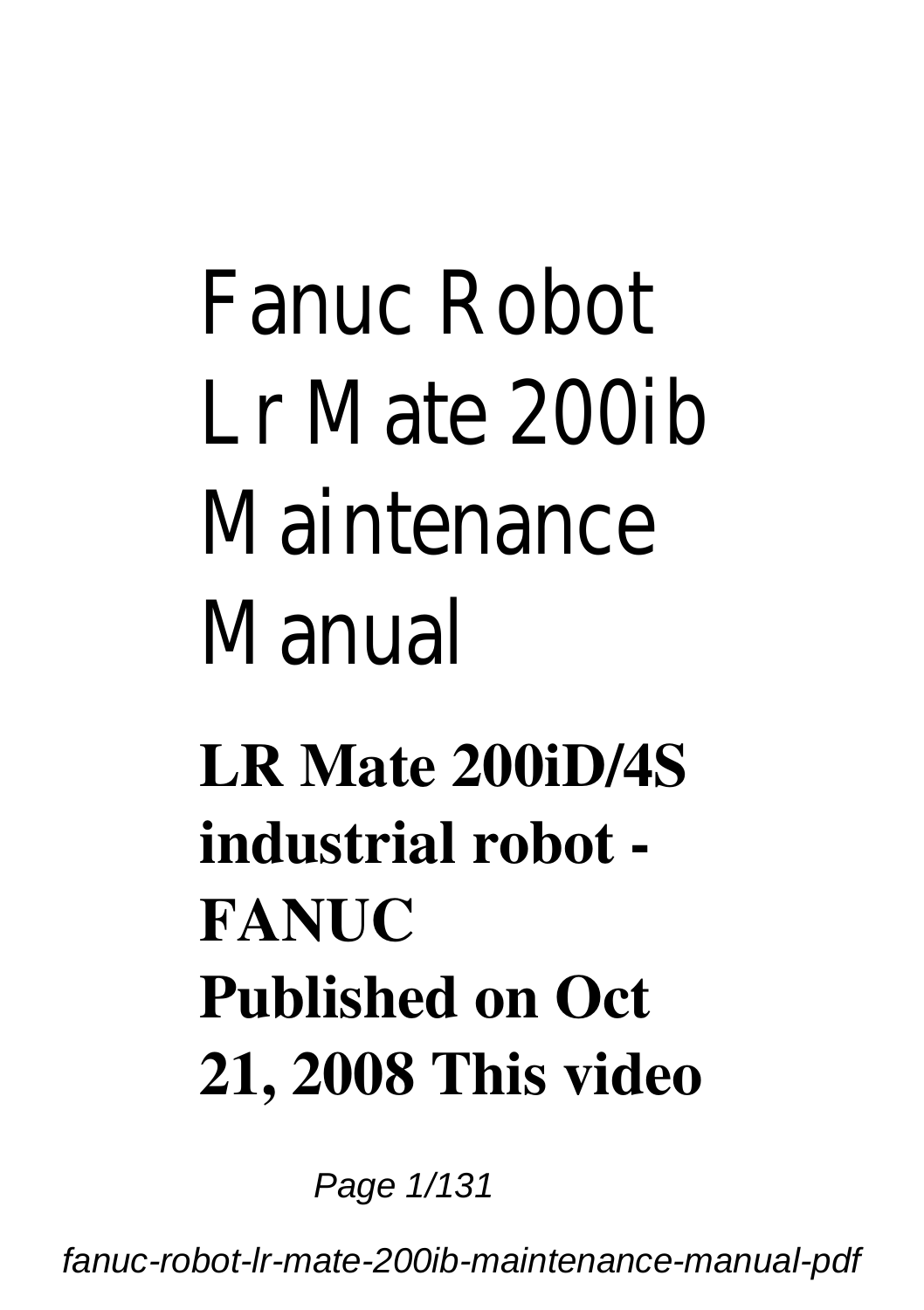**features an LR Mate 200iB Washproof Robot inside a machining cell. FANUC Robotics, Inc. is the leading supplier of industrial robots and factory automation... FANUC Robot LR Mate 200iD The** Page 2/131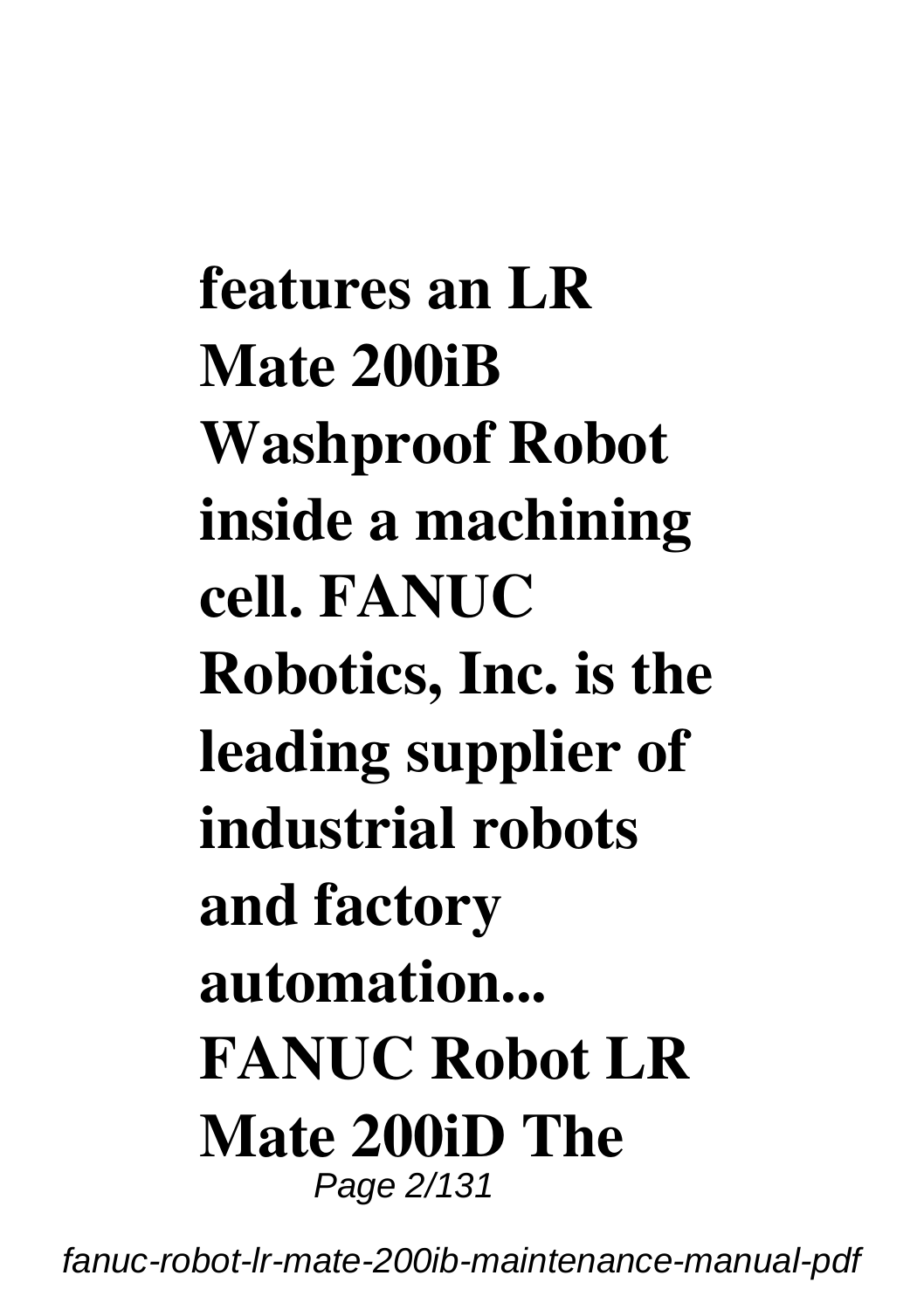**LR Mate 200iD is a compact six-axis mini robot with the approximate size and reach of a human arm. • Slim arm minimizes interference to peripheral devices and allows operation in narrow spaces.** Page 3/131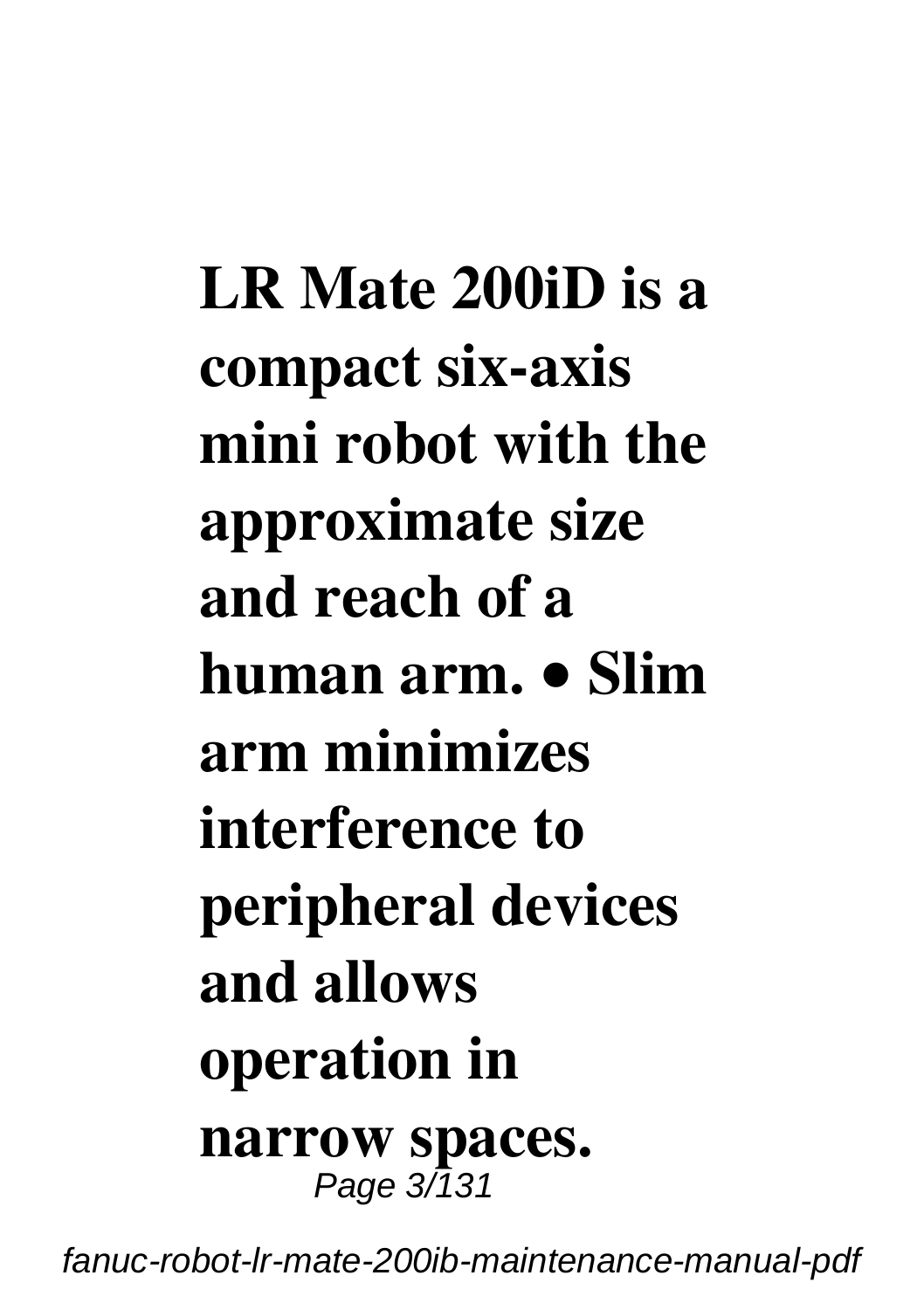**The FANUC LR Mate 200iD is a compact 6 axis robot with the approximate size and reach of a human arm. It combines best-inclass robot weightload capacity with standard IP67 protection and** Page 4/131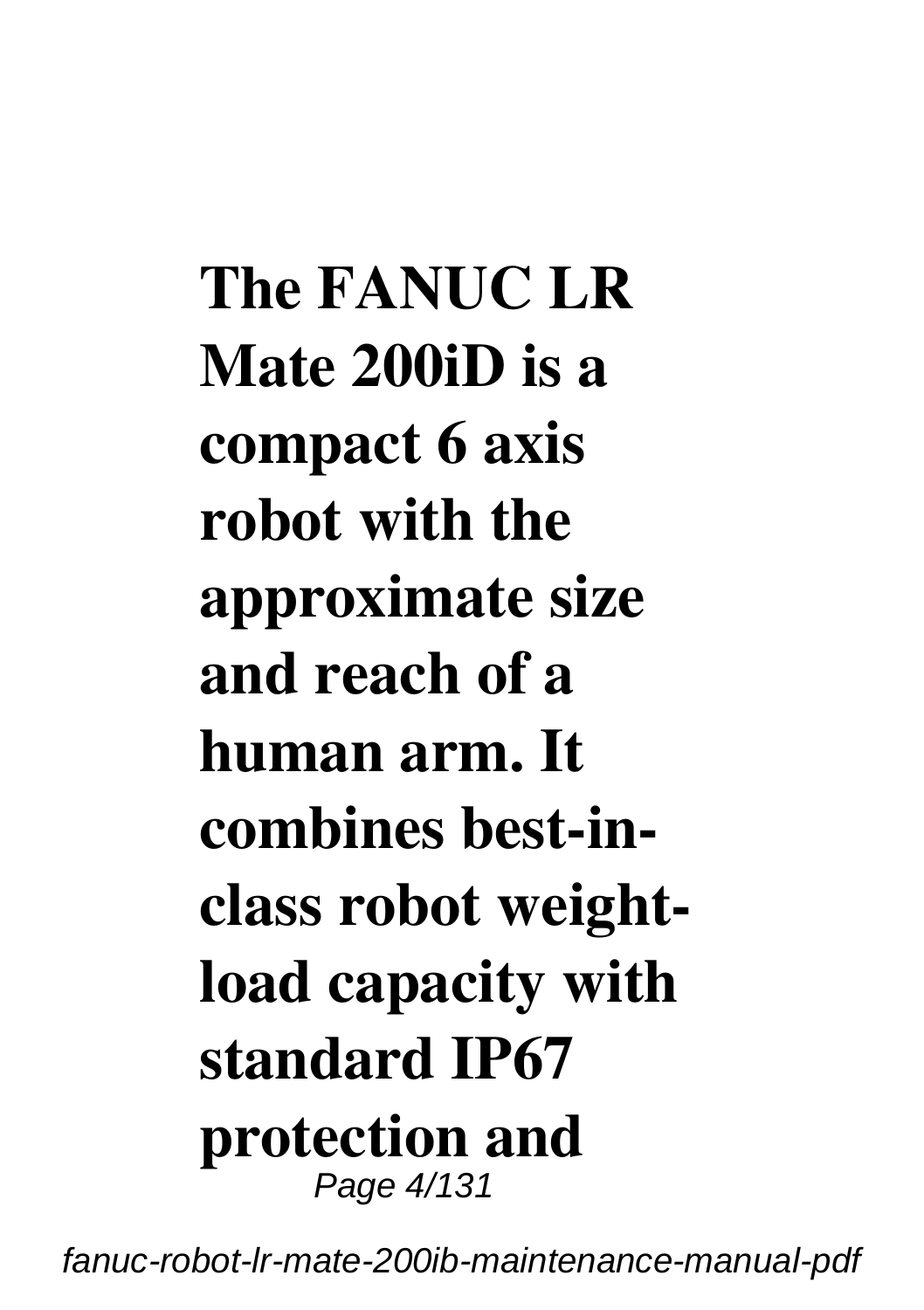**outstanding FANUC quality. This makes the LR Mate 200iD the best and most reliable mini robot for process automation in many industries. AXIS ROBOT . 6. REACH. 717 mm . LOAD** Page 5/131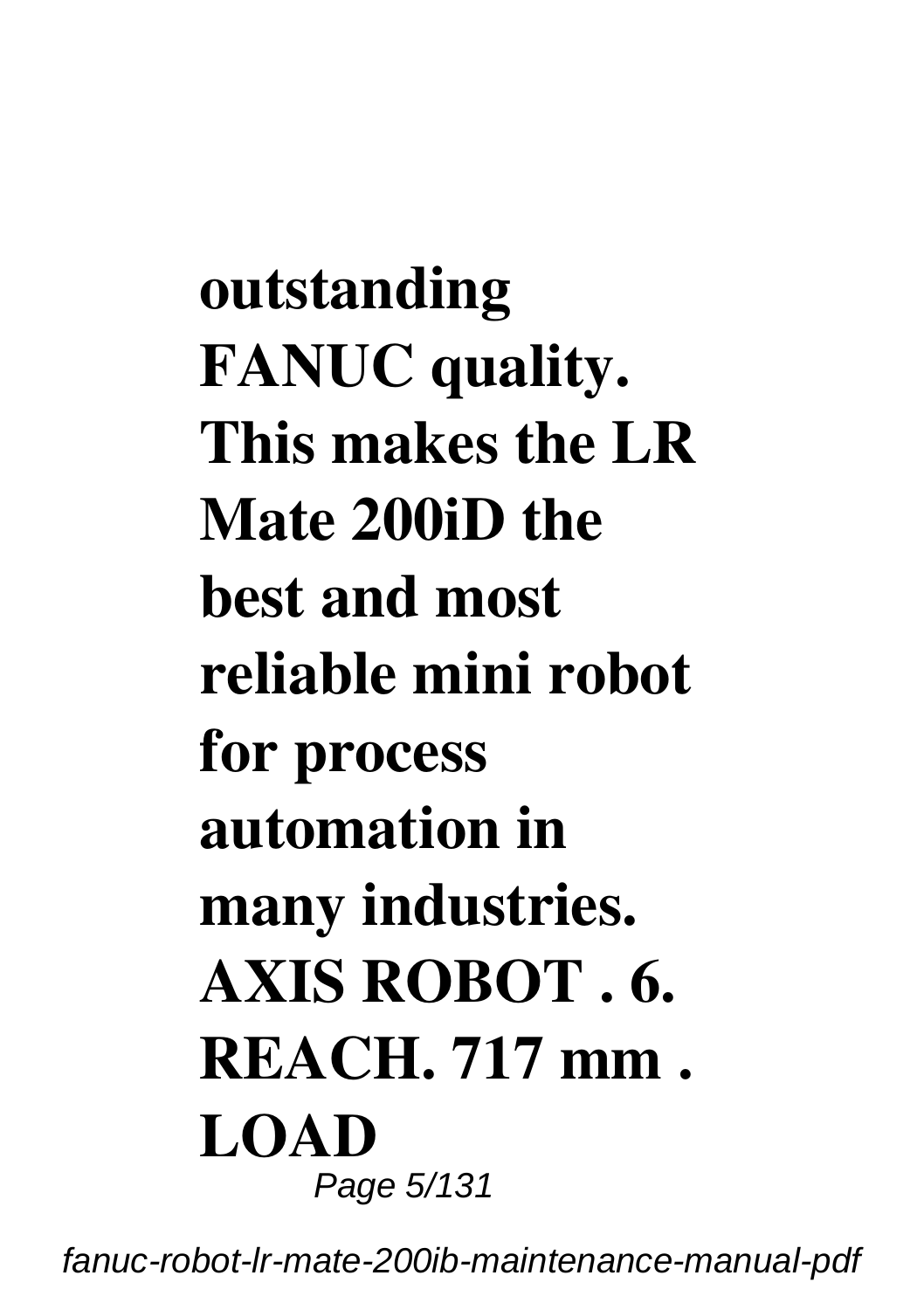## **CAPACITY. 7 kg . Download ... FANUC LR Mate 200iB Industrial Robot Arm FANUC ROBOT LR MATE 200iB WITH R J3iB CONTROLLER AT EUROBOTS FANUC LR Mate 200iB R30iA -** Page 6/131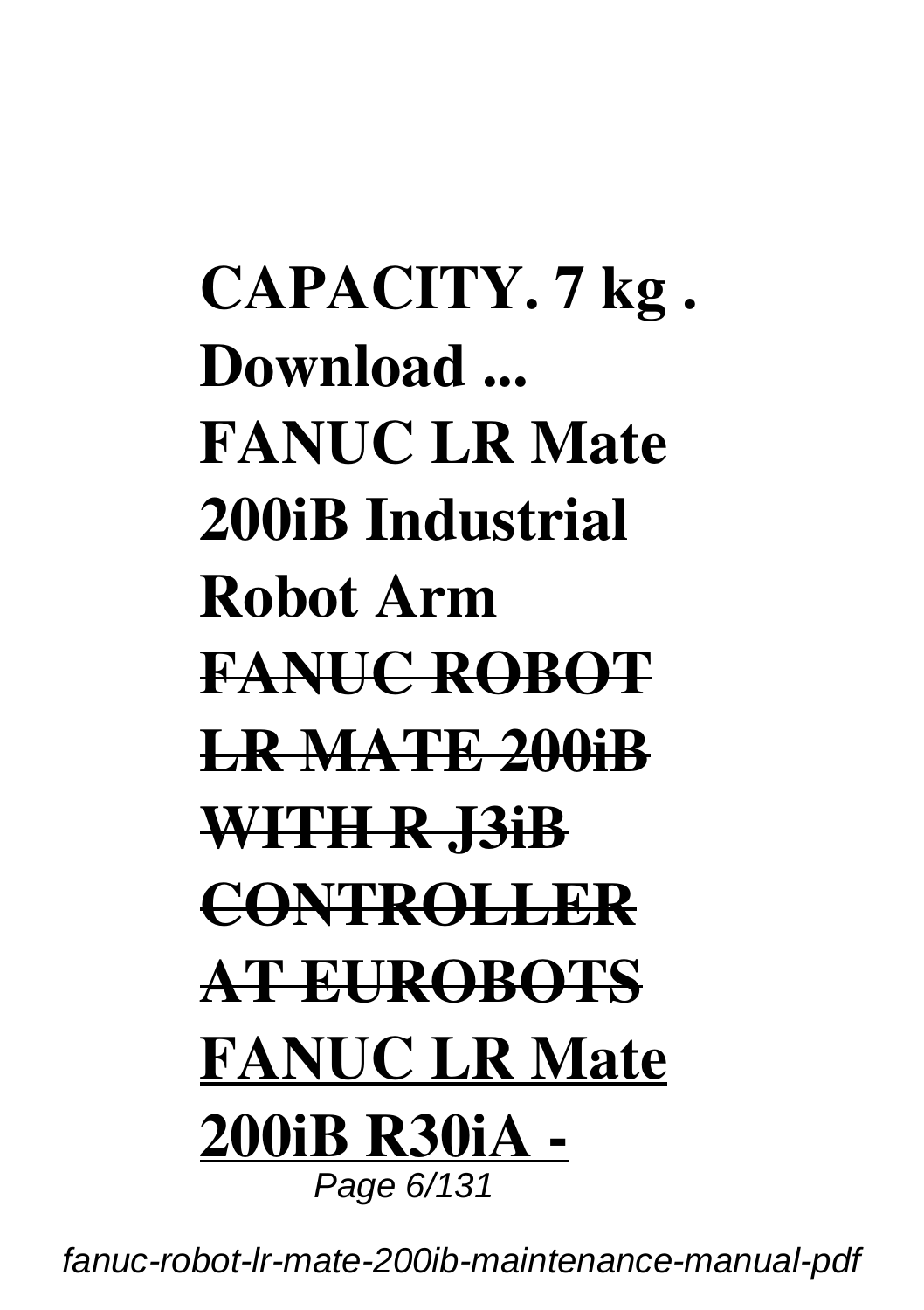**Material Handling Robot LR Mate 200iB Washproof Robot - FANUC Robot Industrial FANUC LR Mate 200iB Industrial Robot Being Tested**

### **R-2000iB LR Mate 200iB Lettuce Handling - FANUC** Page 7/131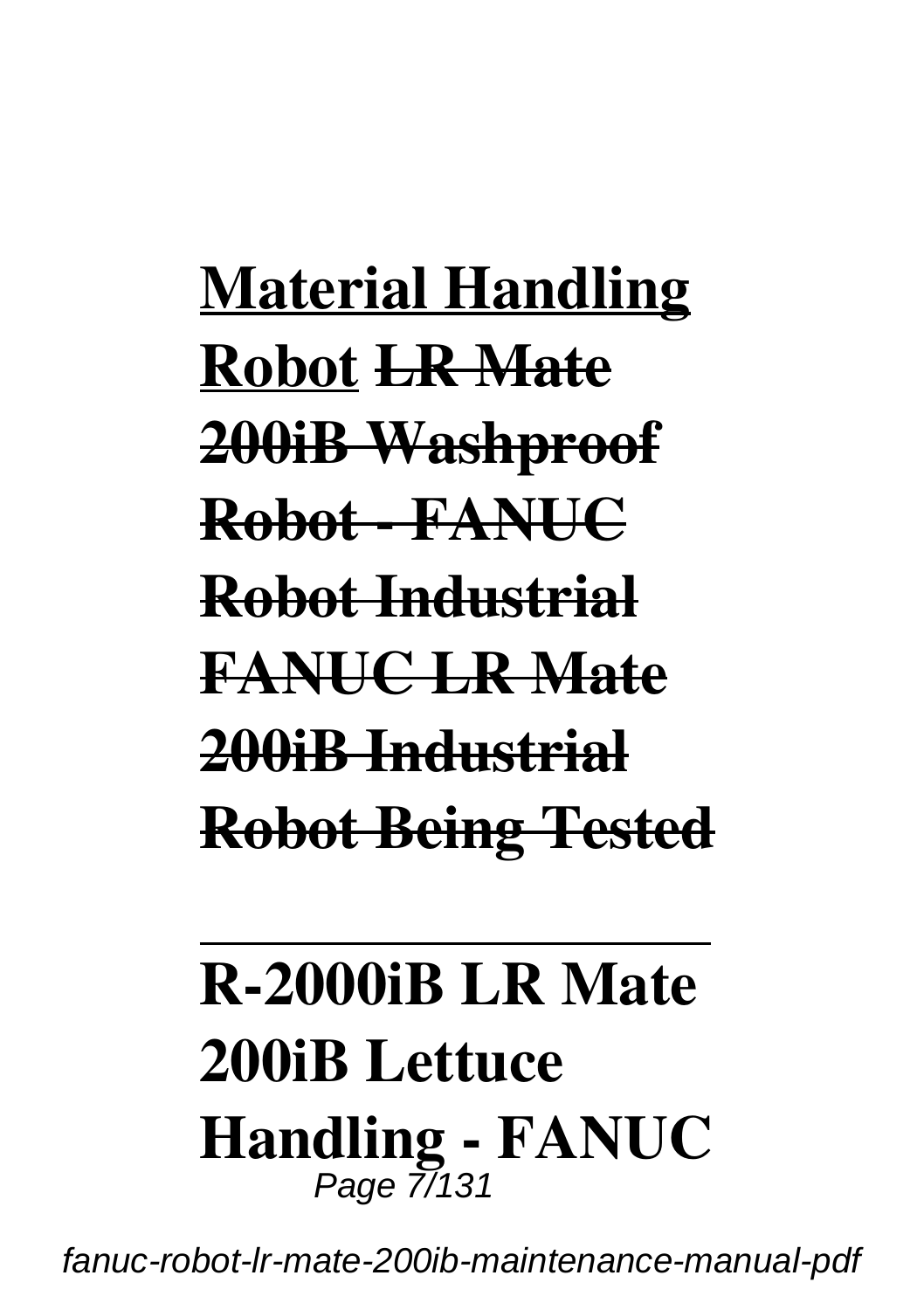**Robotics Industrial Automation Fanuc Robot LR Mate 200ib with R-30ib controller at Eurobots Fanuc LR Mate 200iB RJ3iB Industrial Robot FANUC LR Mate 200iB/5P RJ3iB Mate** *Small* Page 8/131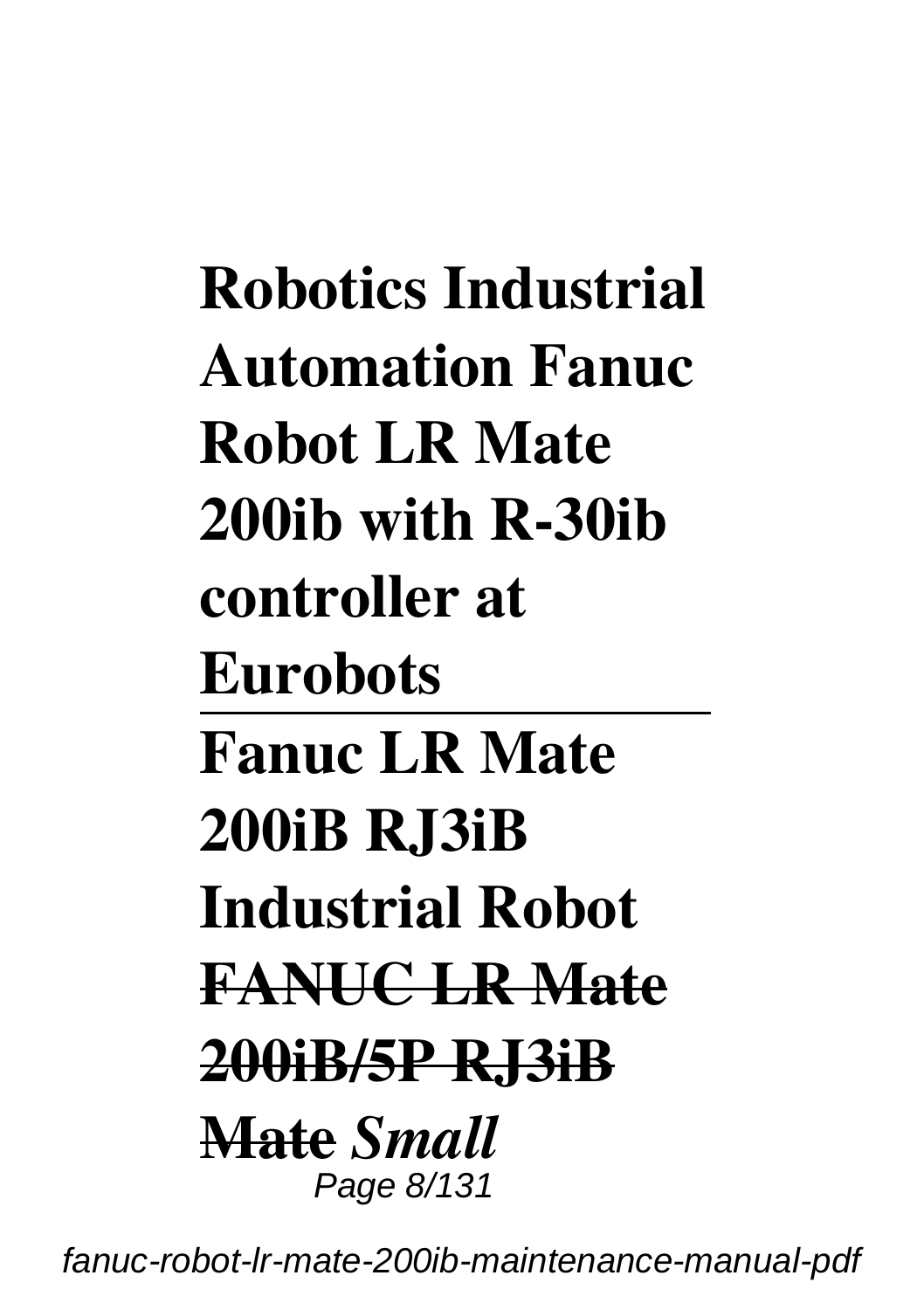*Industrial Robot - Tabletop Fanuc LR Mate 200iB* **LR Mate 200iB Test Tube Loading Robot - FANUC Robotics Industrial Automation FANUC LR Mate 200iB Industrial Robot Arm FANUC LR Mate** Page  $9/131$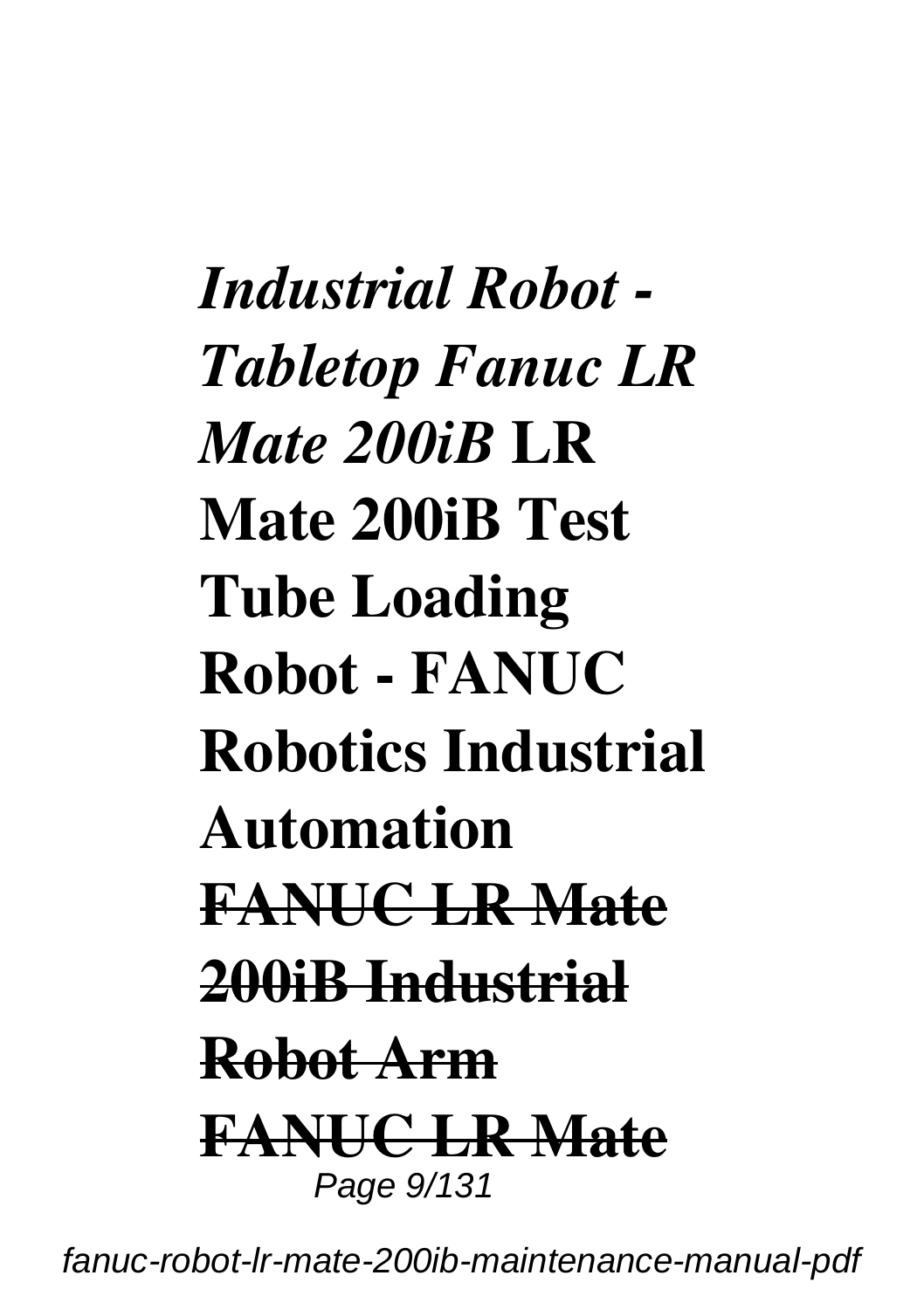**200iB Compact Industrial Robot** *Highlights der Hannover Messe 2013* **ABB Robot Playing Snooker refurbishing a Fanuc robot arm. Fanuc Robot startup 1 FANUC Teach Pendant programming -** ,<br>Page 10/131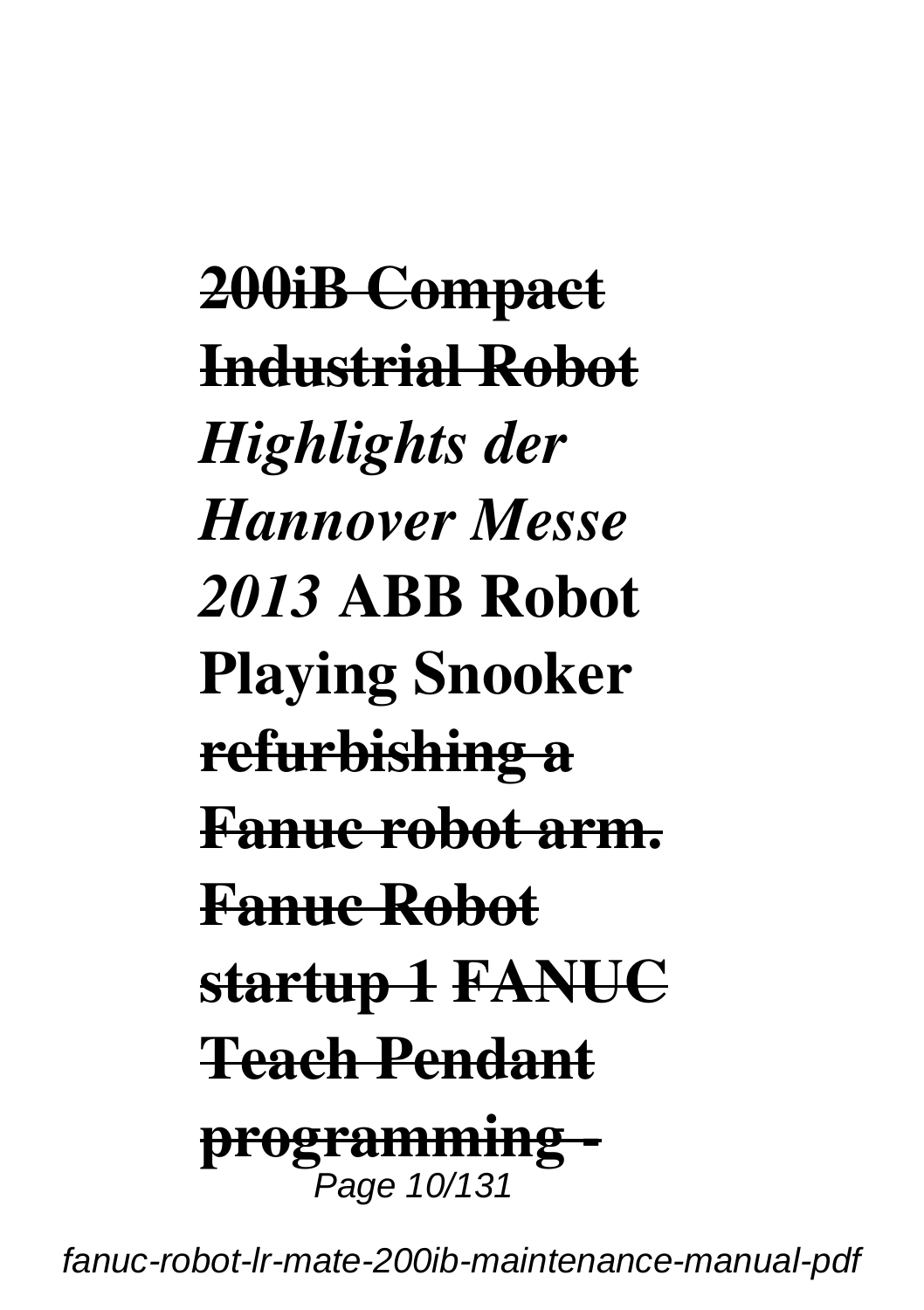**Group 2 Everything You Need To Know About Fanuc In 20 Minutes - Global Electronic Services Fanuc Robot LR Mate 200iD 4S Fanuc Welding Robot Programming Circles** Page 11/131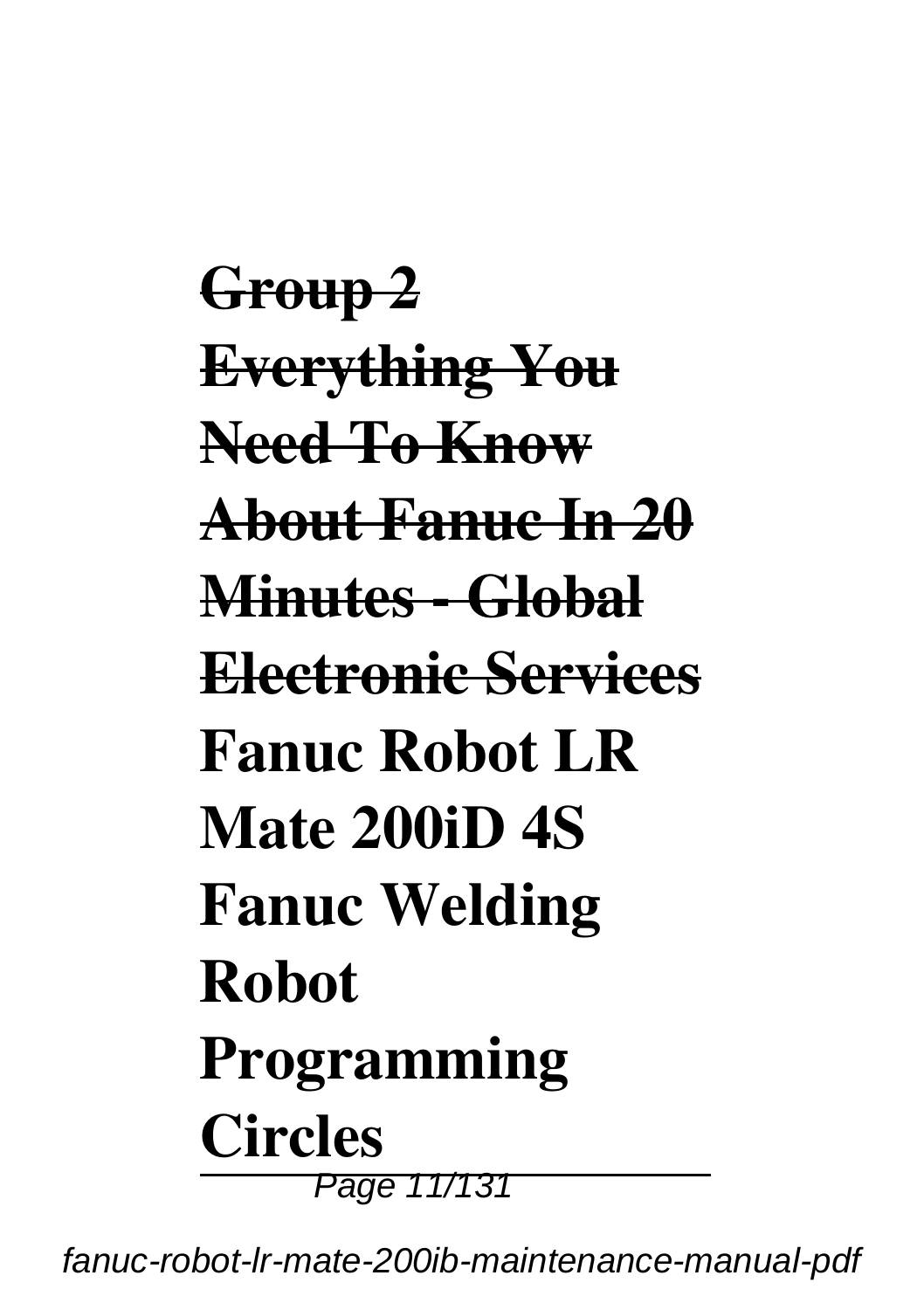**Fanuc Teach Pendant Navigation FANUC ipari robotok az AUDI Hungariánál Calibration and accuracy validation of a FANUC LR Mate 200iC industrial robot LR Mate 200iB Gas Can Assembly** Page 12/131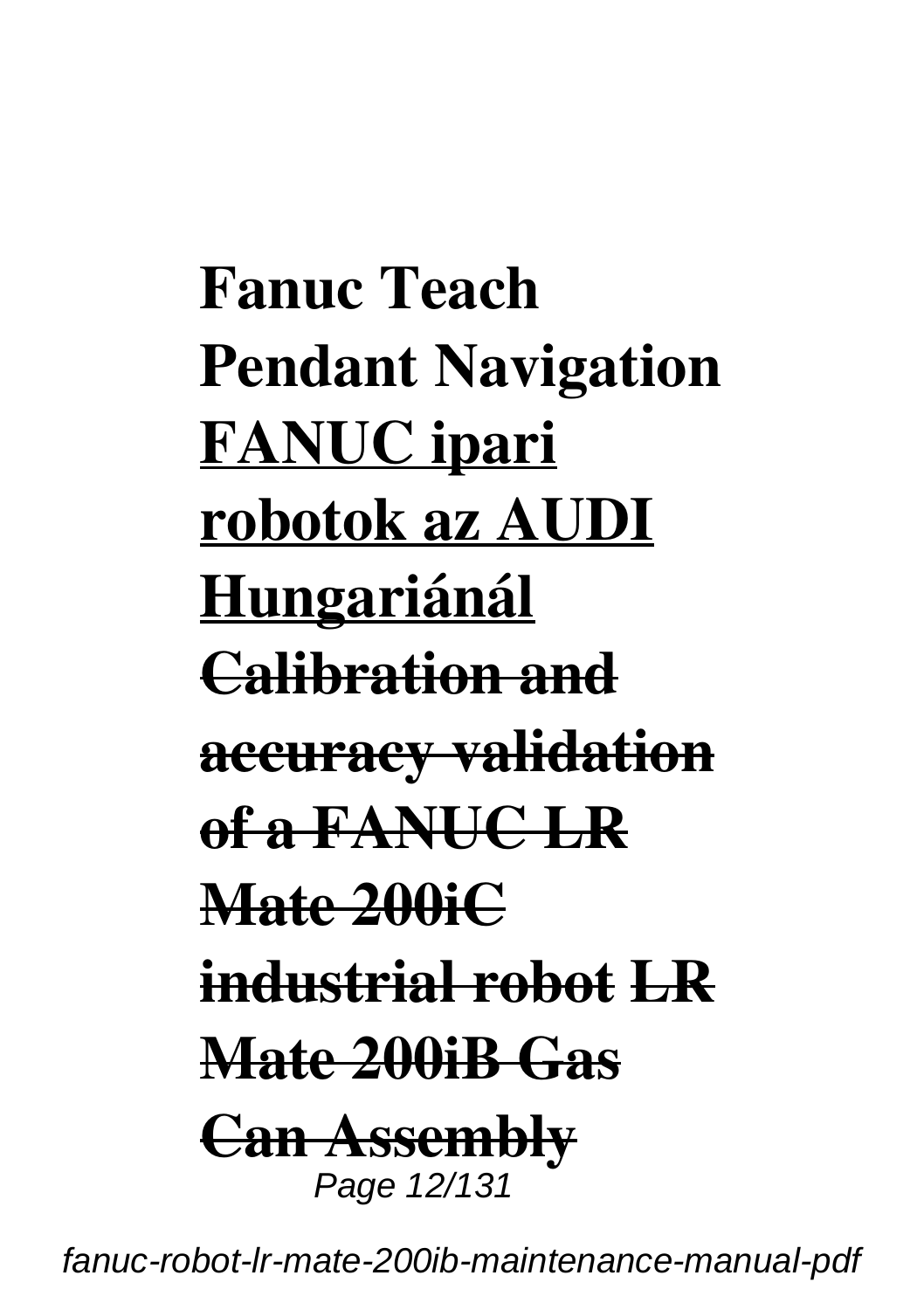**Robot - FANUC Robotics Industrial Automation FANUC LR Mate 200iB Industrial Robot FANUC LR Mate 200iB/3L Robot FANUC LR Mate Preventative Maintenance and Robot Information Fanuc LR Mate** Page 13/131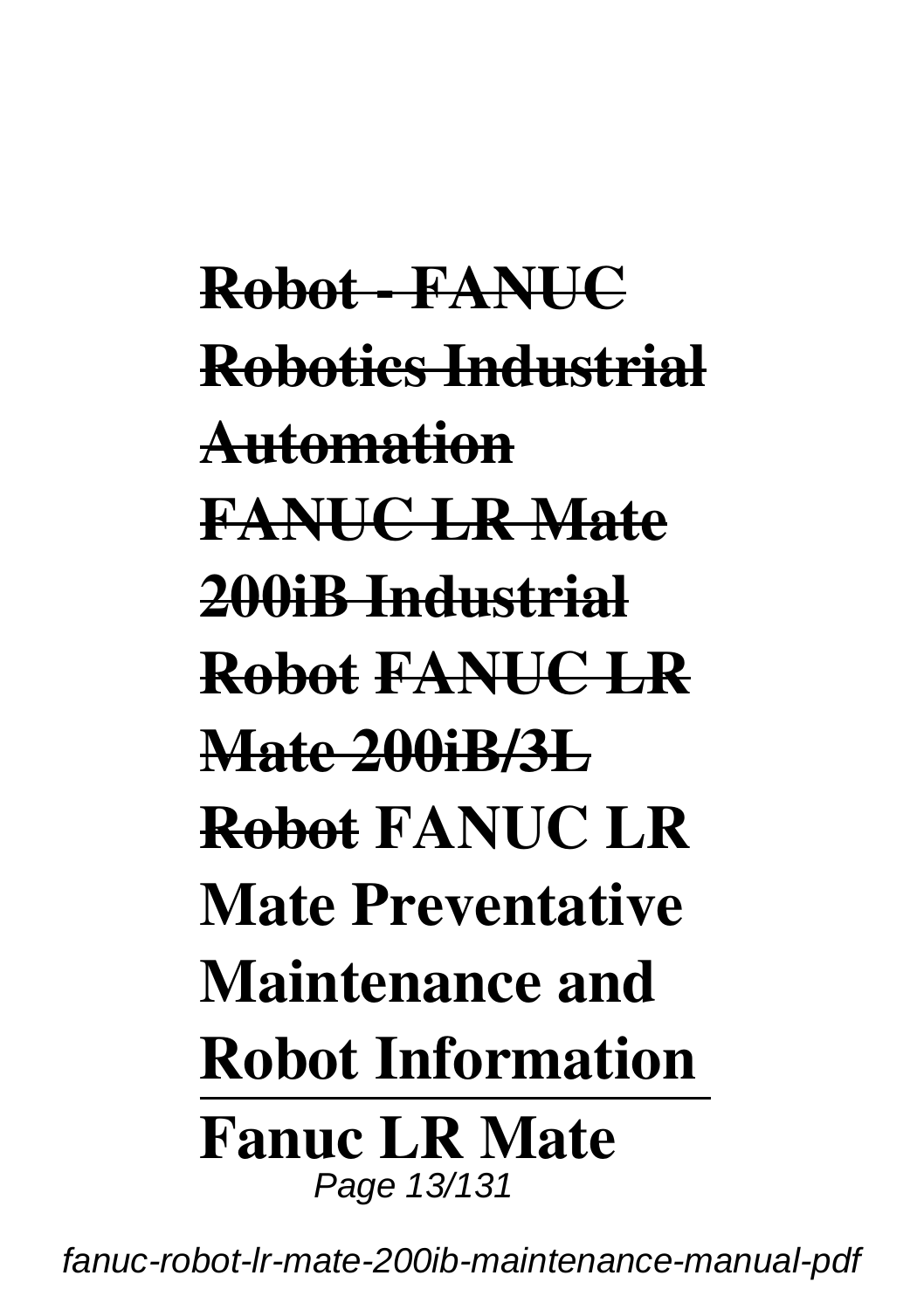**200iB with Rj3iB controller - Fanuc used robots at Eurobots.net EWU Robotics - Robo CD Packer - FANUC LR Mate 200iB FANUC ROBOT LR MATE 200iC 5L con Controller R 30 iA MATE in EUROBOTS Fanuc** Page 14/131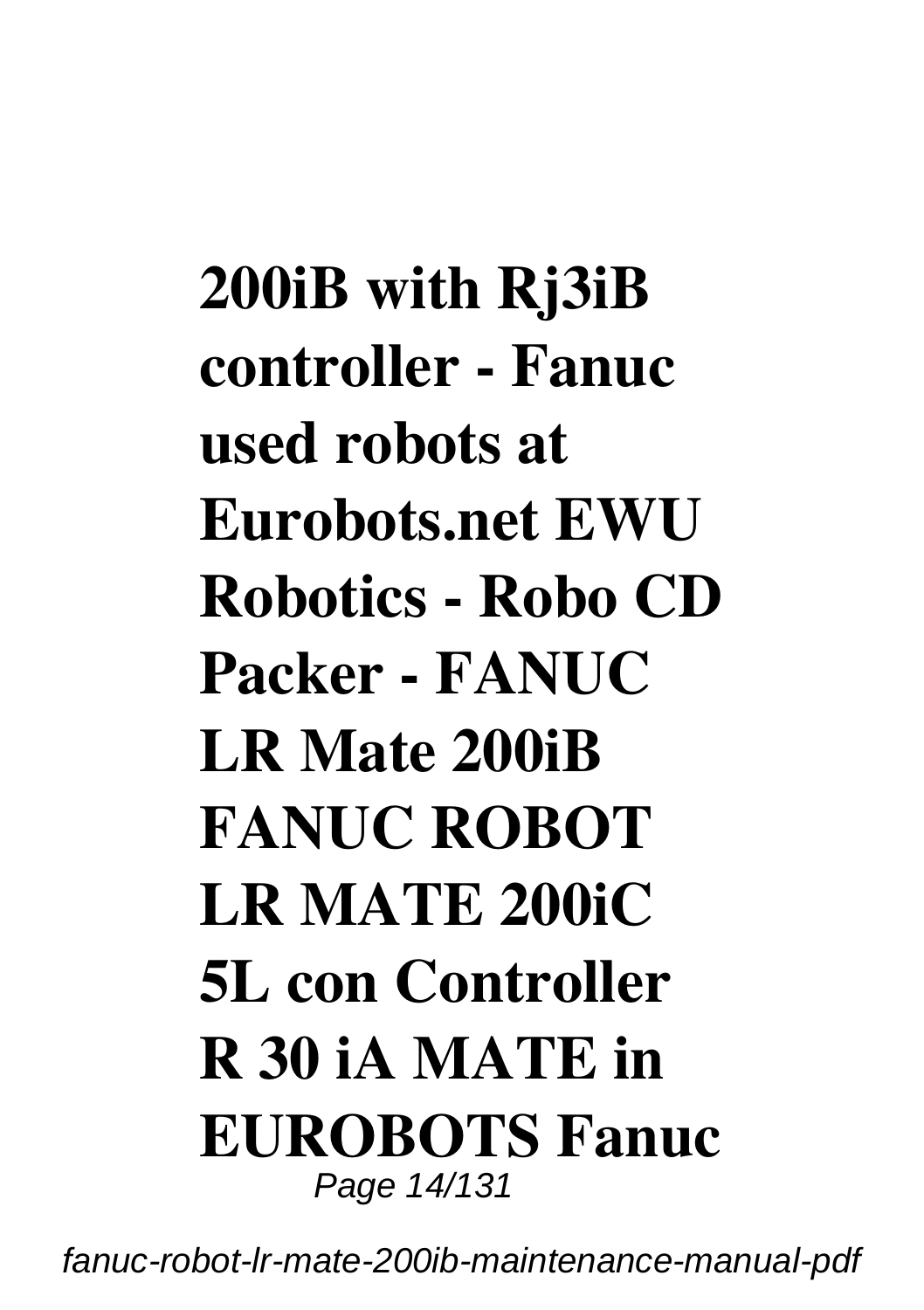**Robot Lr Mate 200ib The versatile FANUC LR Mate 200iB, a robot in the FANUC line, is a compact, modular construction, tabletop robot that can be used for a variety of** Page 15/131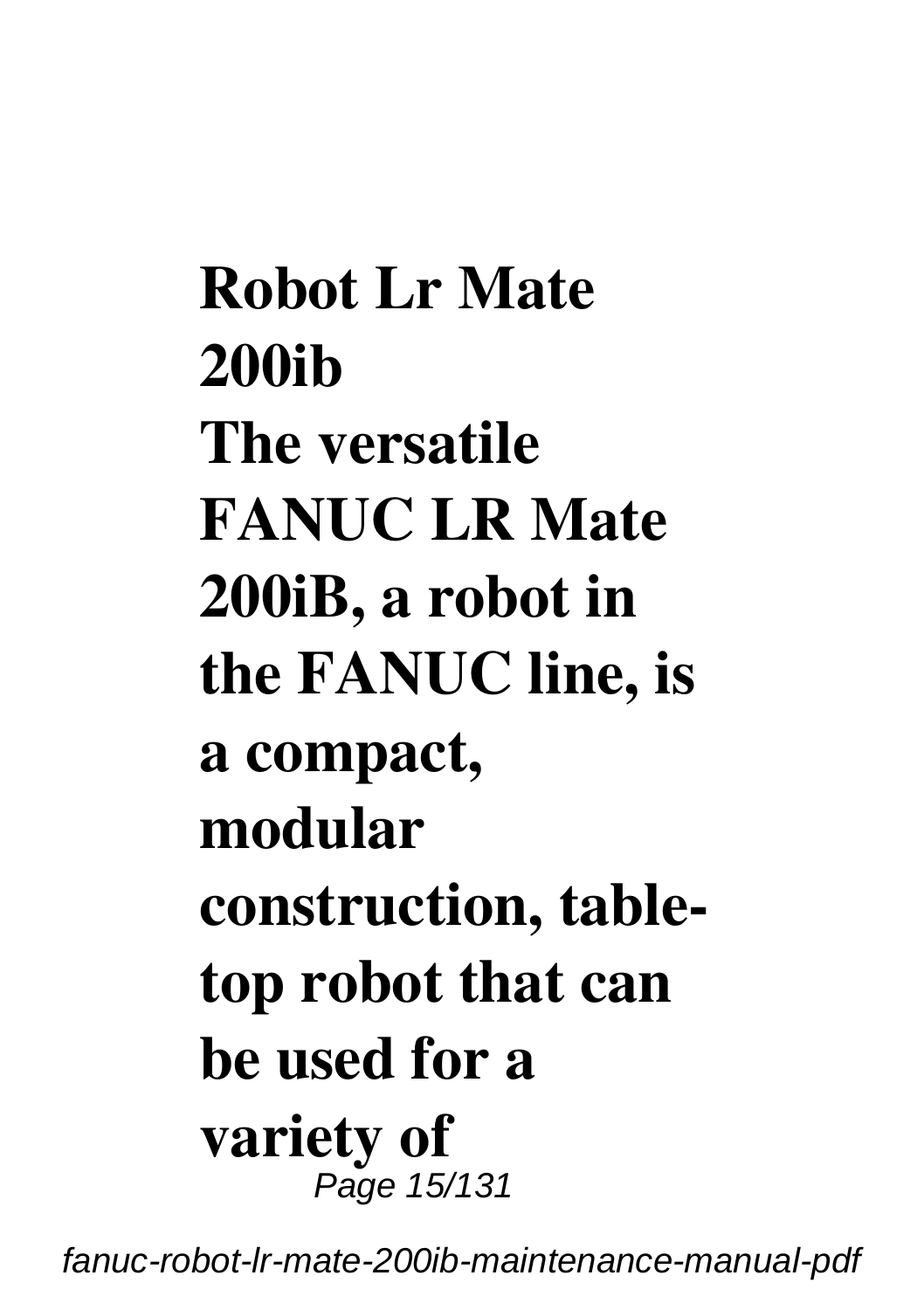**applications. The 200iB robot is electric servodriven and has a sixaxis arm with many different mounting capabilities.**

# **FANUC LR Mate 200iB - RobotWorx - Industrial Robot**

Page 16/131

**...**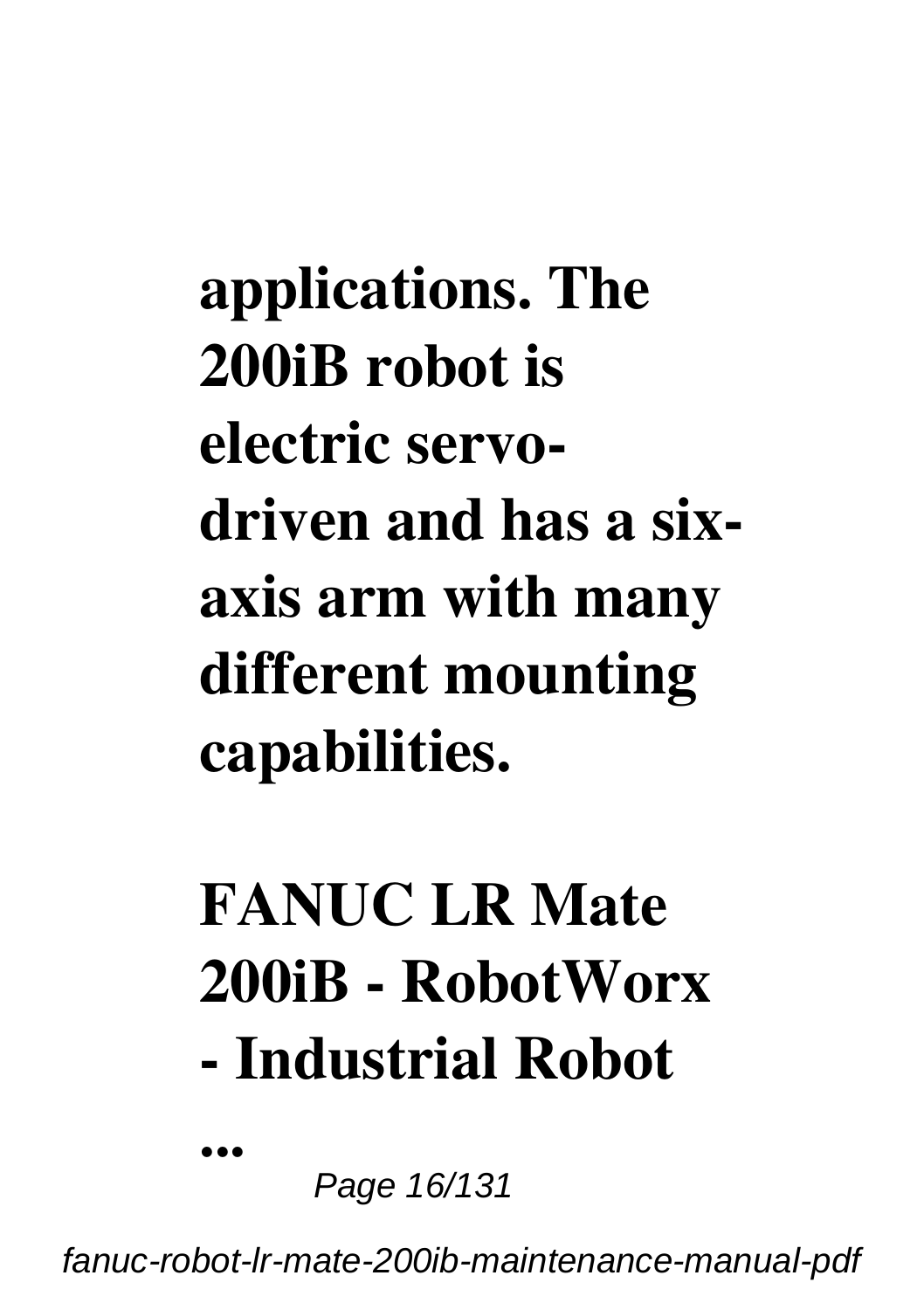**Designed with no moisture retention areas to resist bacteria growth and rust, the Fanuc LR Mate 200iB/5WP RJ-3iB Waterproof robot features highpressure nozzle and food-grade grease and USDA-**Page 17/131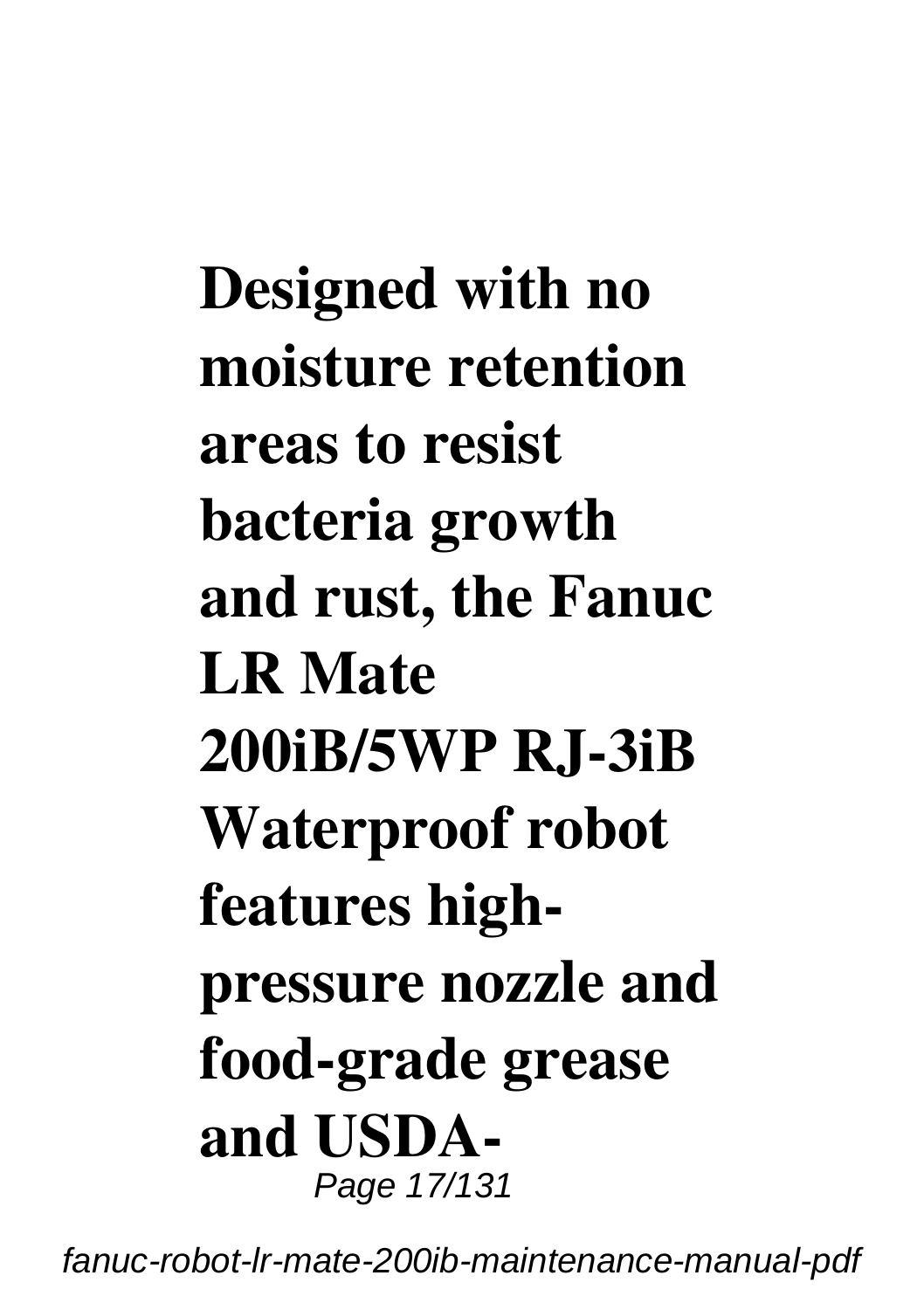**certifiable parts. The 200iB 5WP is capable of working with primary (unpackaged) and secondary (packaged) food products.**

### **FANUC LR Mate 200iB/5WP - RobotWorx -** Page 18/131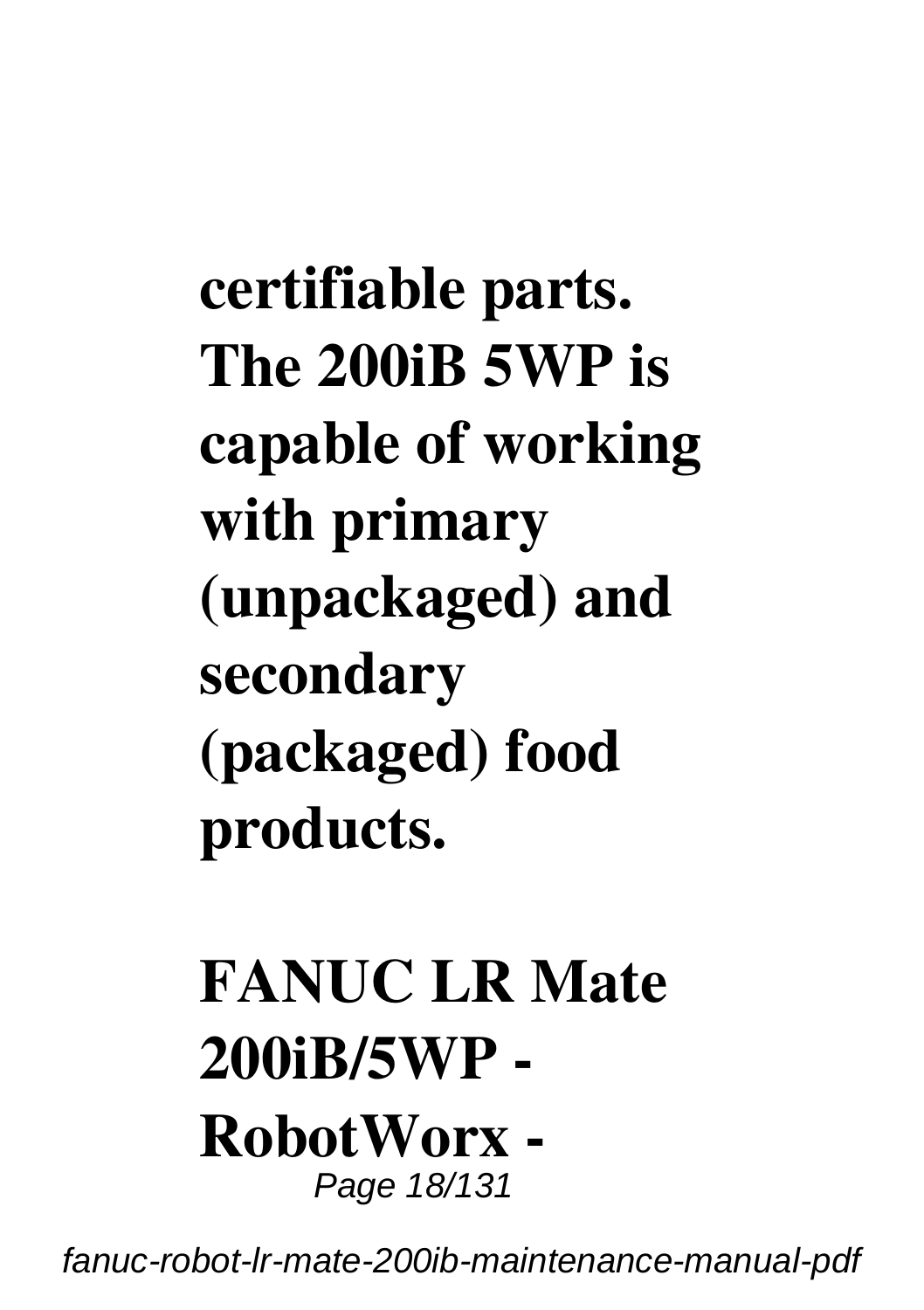**Industrial Robot ... LR Mate 200iD models are available with reaches up to 911 mm, a max. load capacity of 7 kg and a calculated TCP speed of max. 11 metres/sec. More throughput LR Mate's** Page 19/131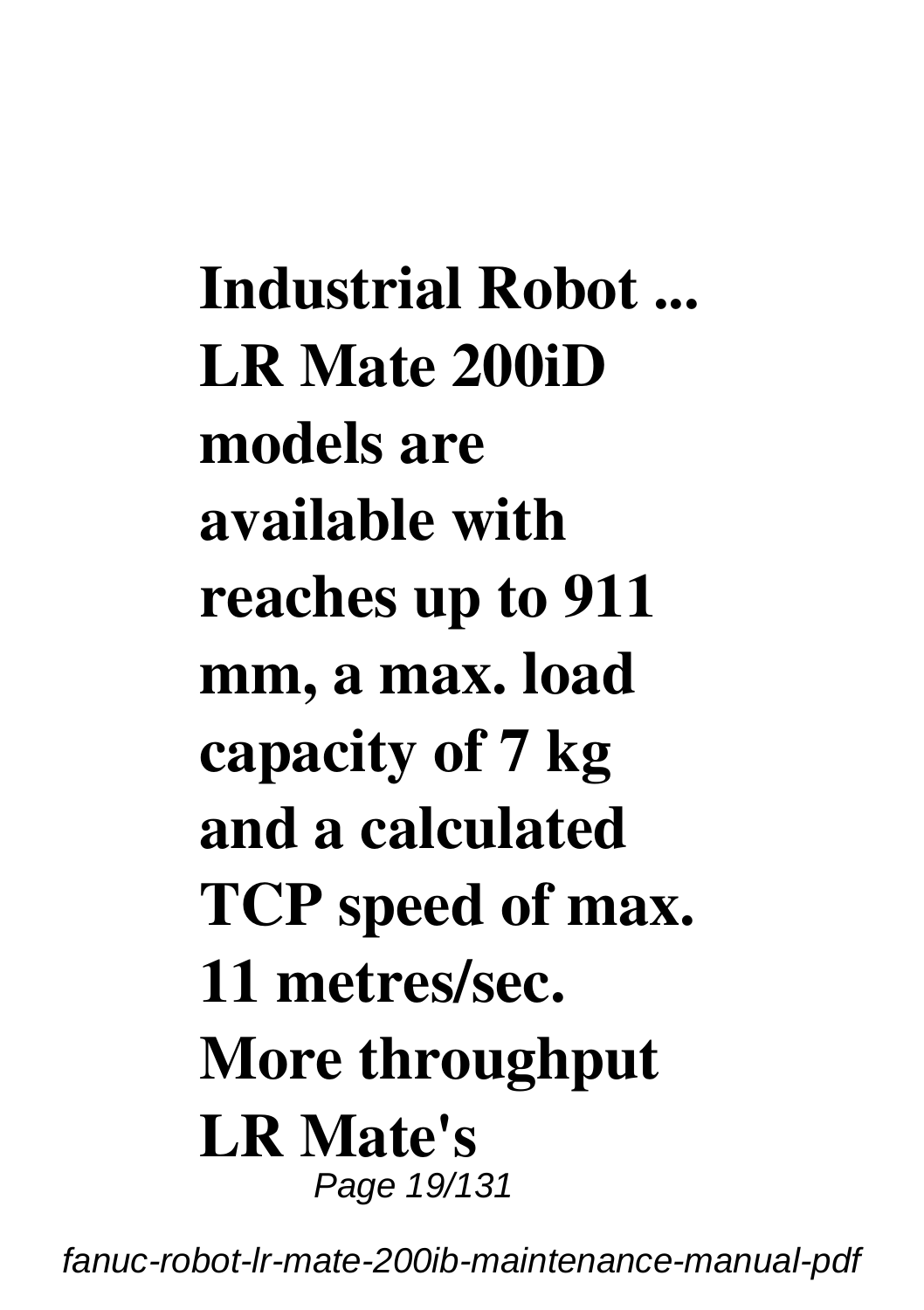**powerful servo motors and very rigid arm deliver high acceleration and short cycle times, providing users with improved productivity rates.**

# **FANUC LR Mate industrial robot**

Page 20/131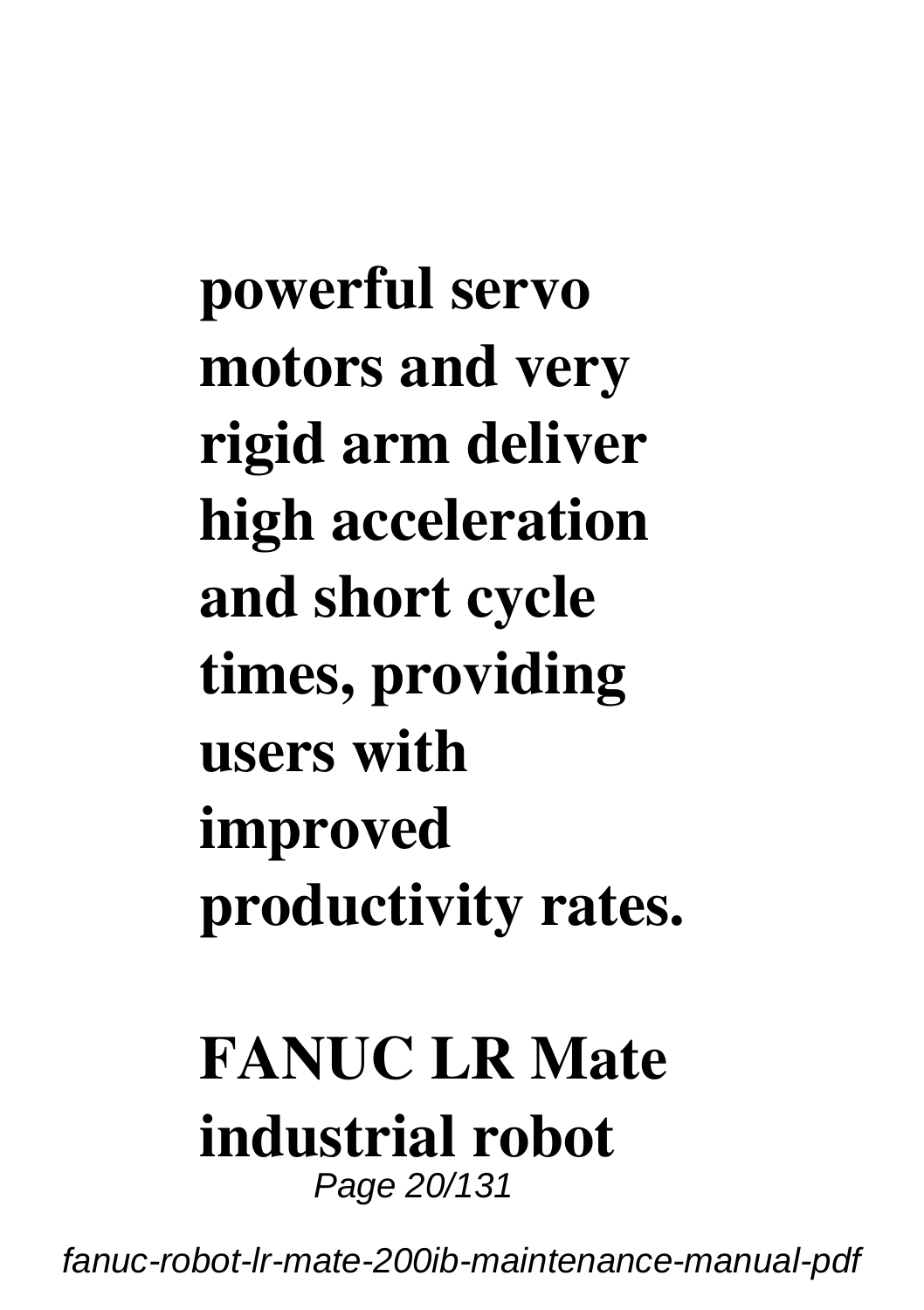**series The FANUC LR Mate 200iB/5P is a six-axis, electric servo-driven industrial robot. The LRMate 200iB/5P's RJ3iB tabletop size provides for dexterity and high speed. This high** Page 21/131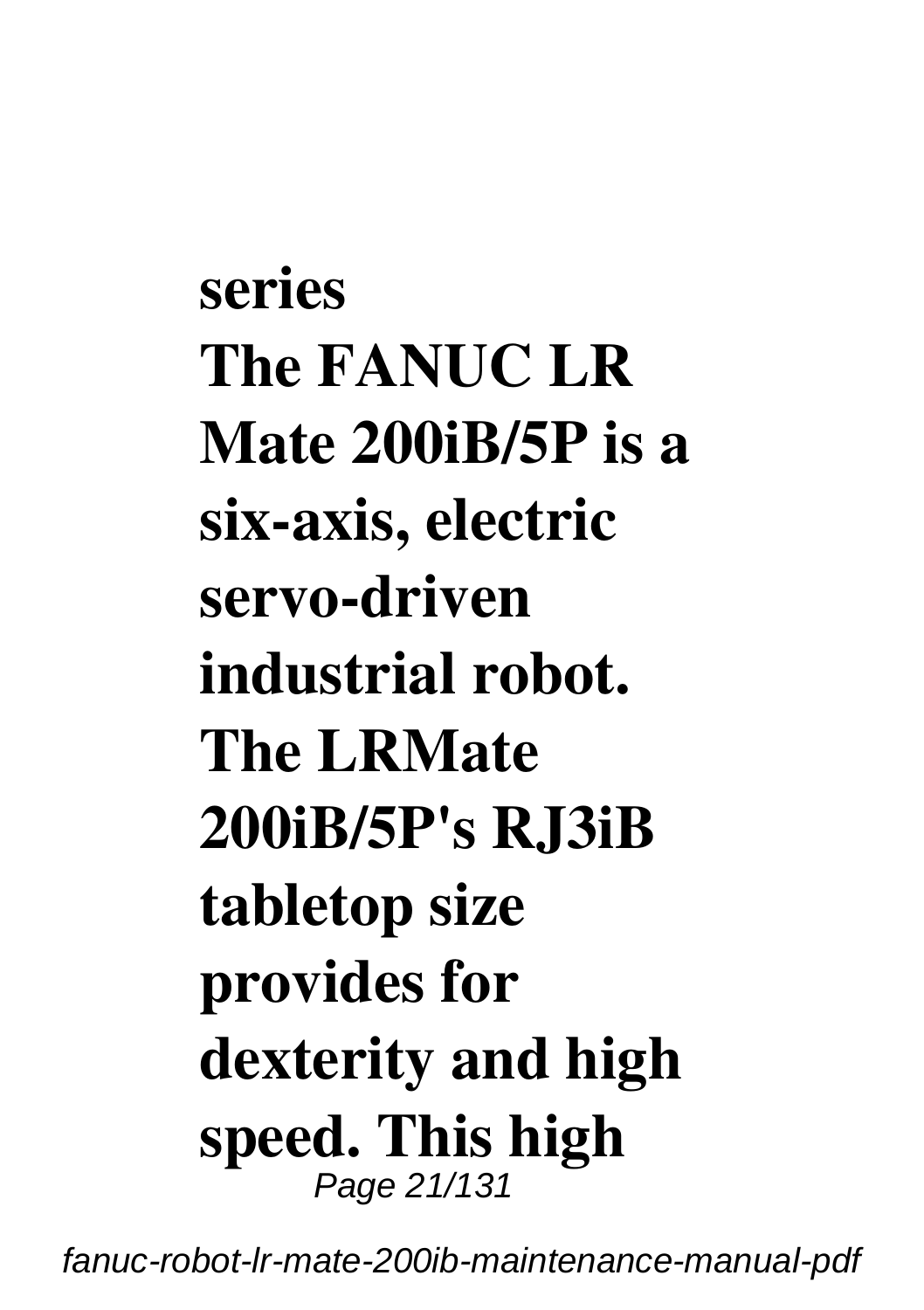**precision robot offers the fastest, most accurate automation solution in the LR Mate 200iB series. Along with its speed and precision, the LR Mate 200iB/5P is also versatile.**

Page 22/131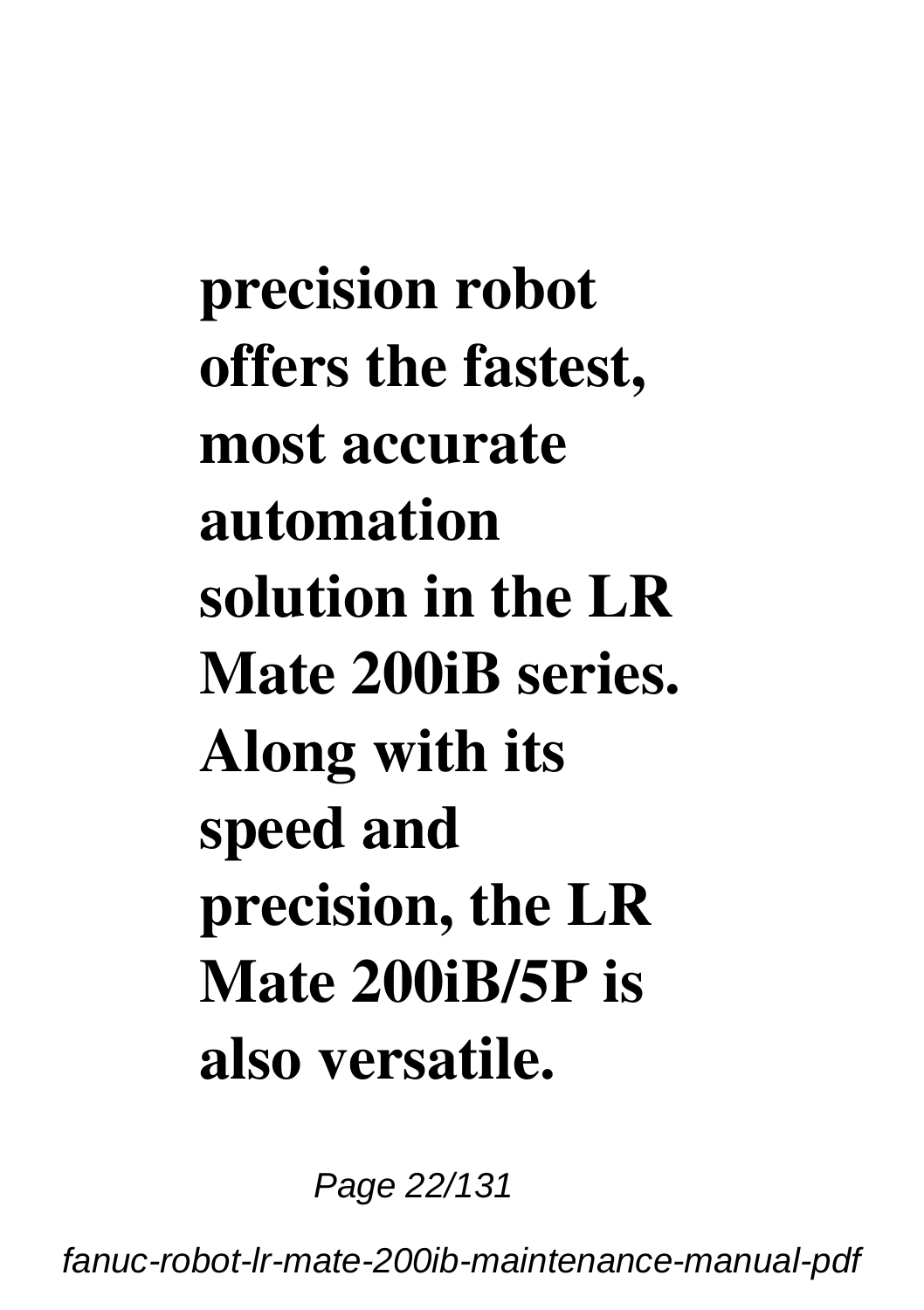**FANUC LR Mate 200iB/5P - RobotWorx - Industrial Robot ... The FANUC LR Mate 200iB/3L is a six-axis, electric servo-driven mini robot with a longer reach. The LRMate 200iB/3L's small size makes it fast** Page 23/131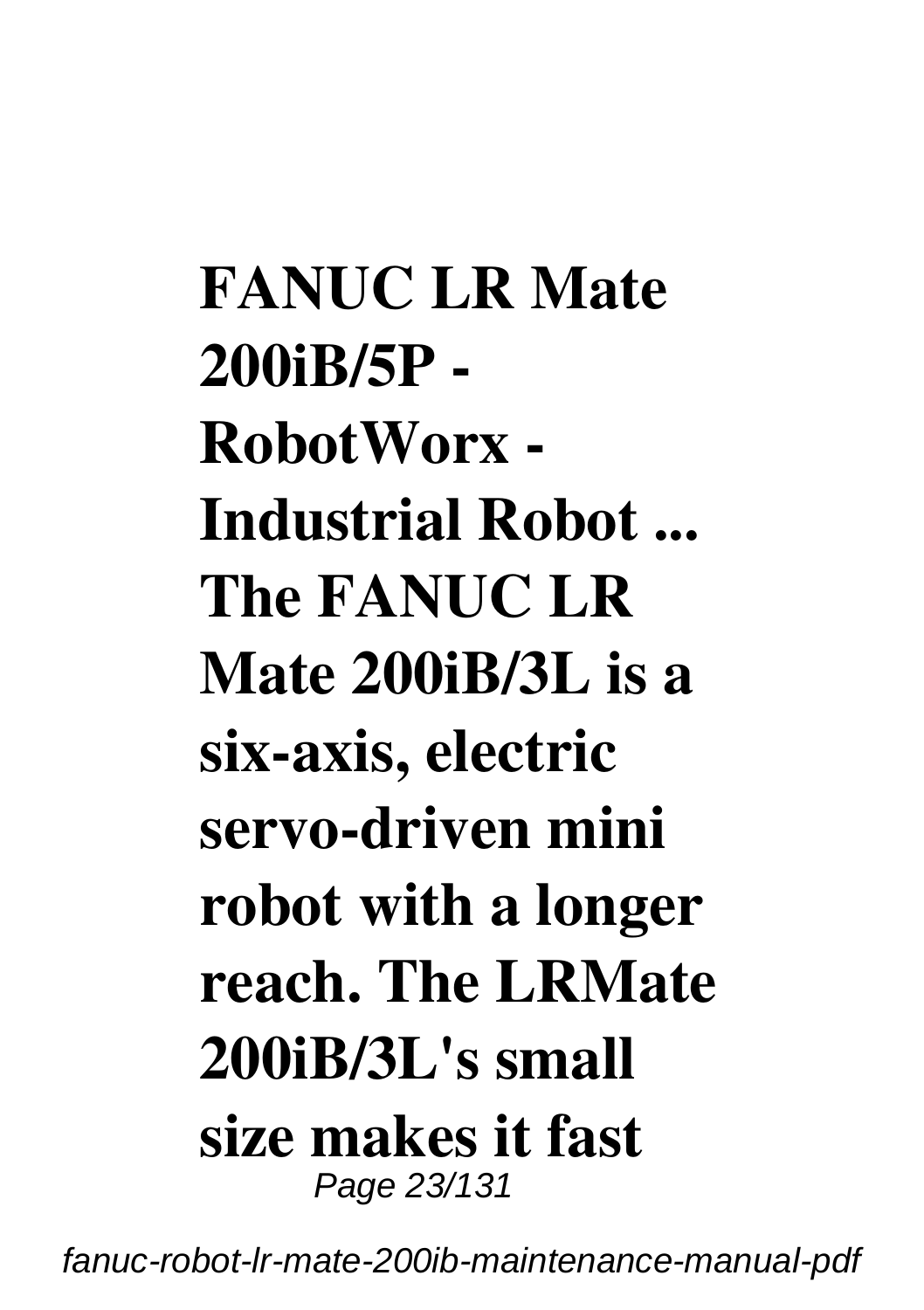**and efficient, while taking up minimal floor space. It is designed to provide maximum flexibility, accuracy, high speeds for a variety of applications.**

#### **FANUC LR Mate 200iB/3L -** Page 24/131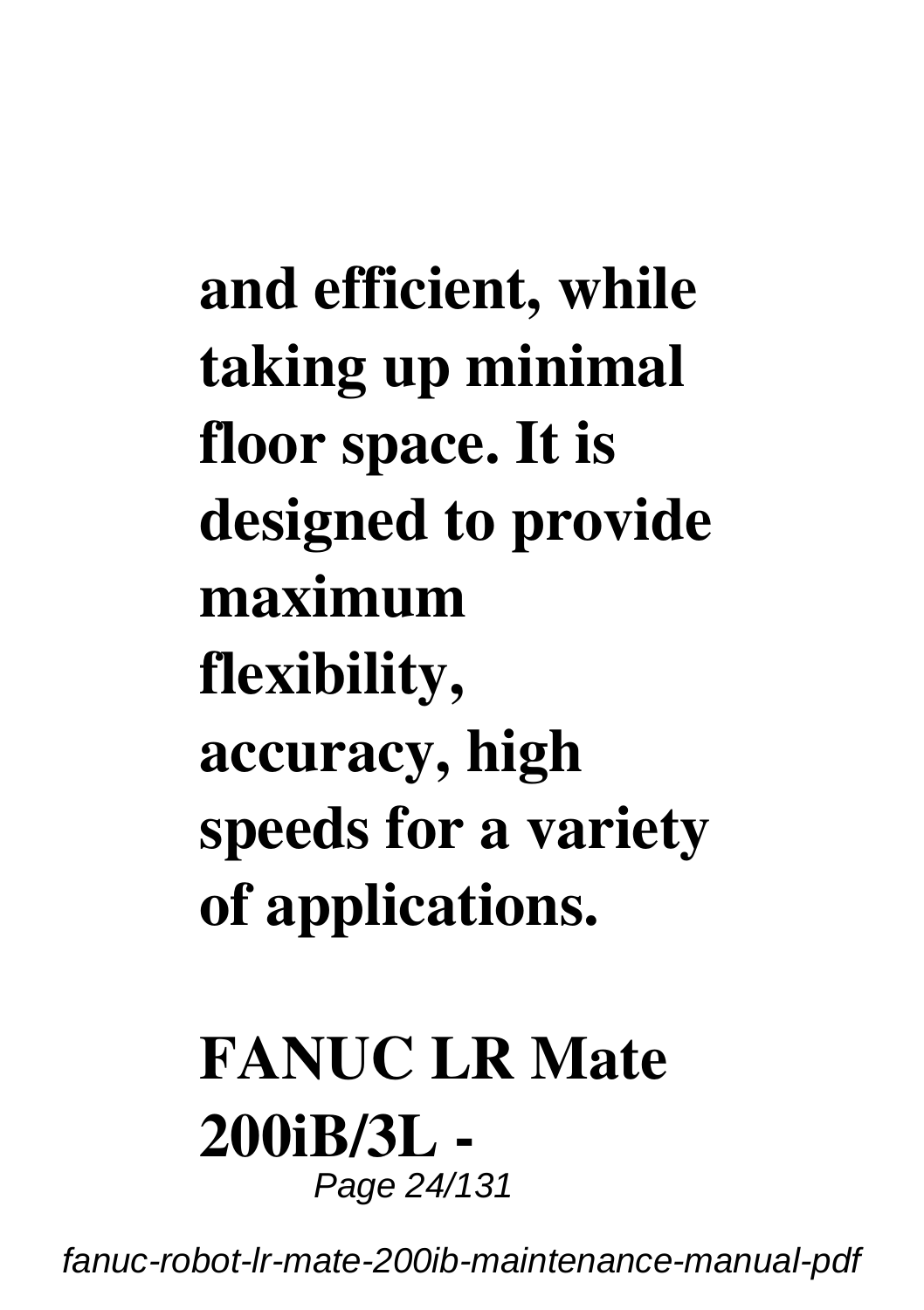**RobotWorx - Industrial Robot ... The LR Mate 200iB is a six-axis, modular construction, electric servodriven, tabletop robot designed for a variety of manufacturing and system processes.** Page 25/131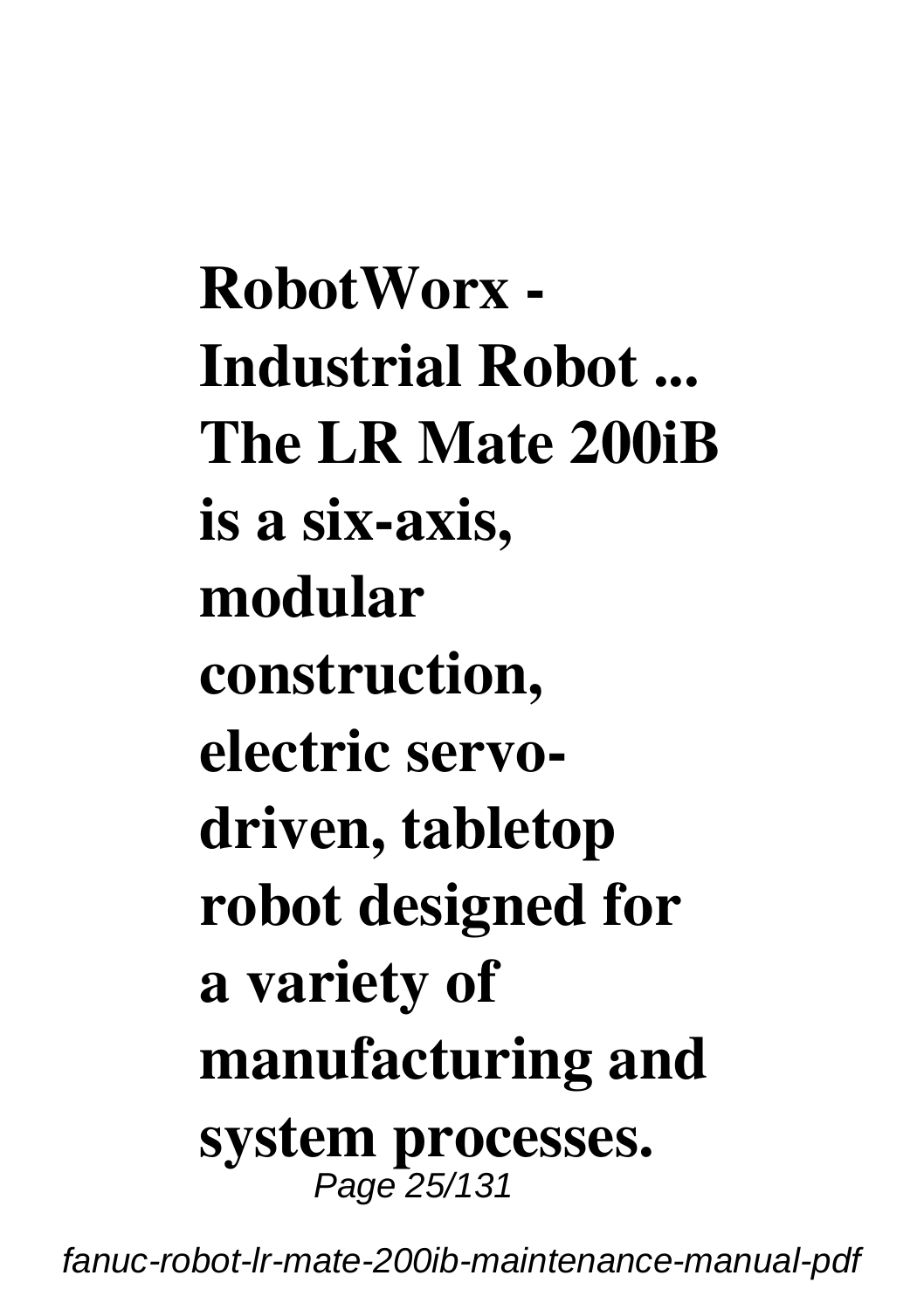**The FANUC LR Mate 200iB robot, is engineered to provide maximum flexibility, and accuracy, in a compact design. LR Mate 200iB, the Solution for:**

### **LR Mate 200iB - NMT** Page 26/131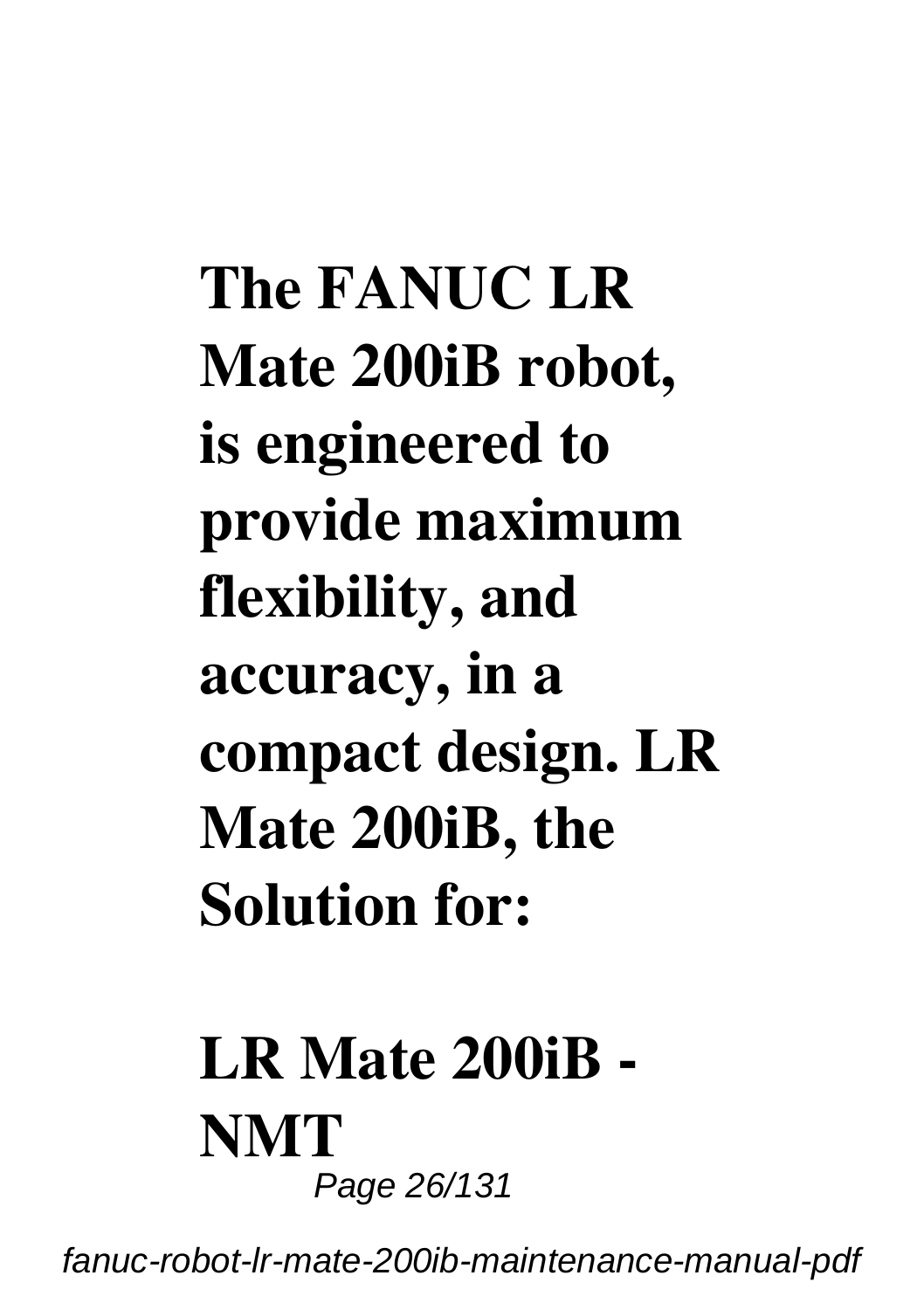**LR Mate 200iD models are available with reaches up to 911 mm, a max. load capacity of 7 kg and a calculated TCP speed of 11 meters/second maximum. Connectors on axis J3 provide** Page 27/131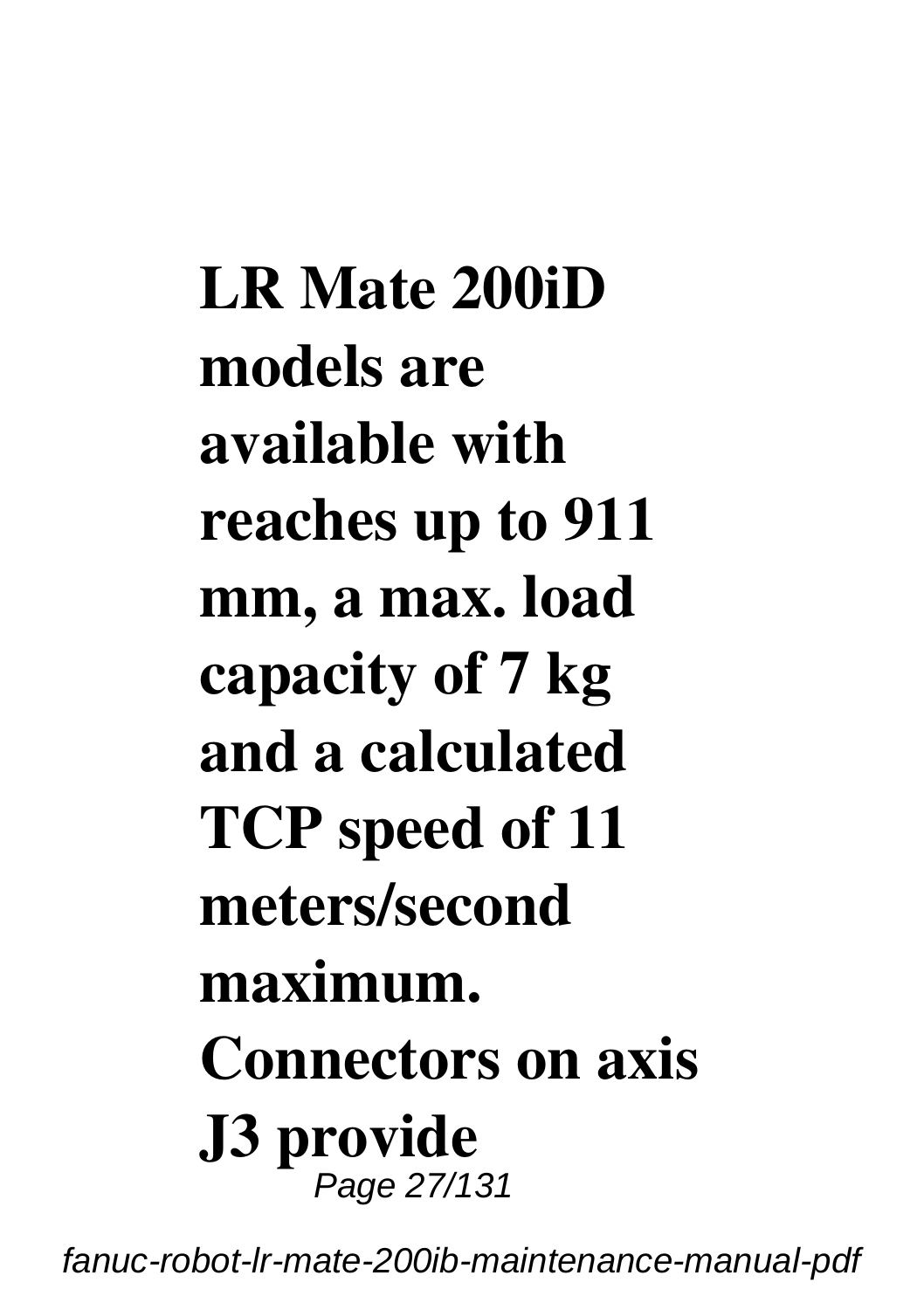**increased system flexibility, internal cable routing, and increased reliability and performance. Unique flip over capability**

### **Lightweight and Compact LR Mate Series | FANUC America** Page 28/131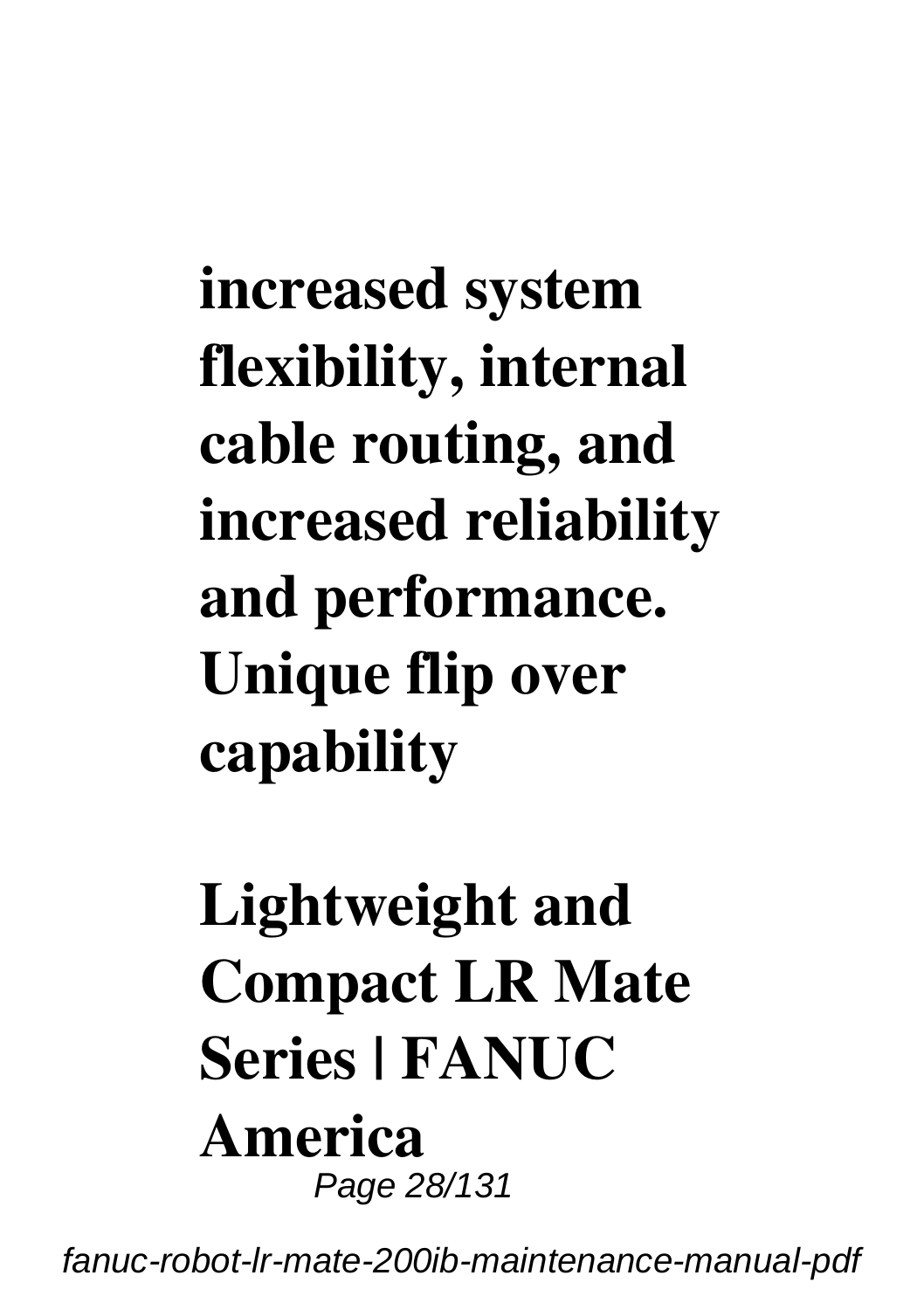**The FANUC LR Mate 200iD is a compact 6 axis robot with the approximate size and reach of a human arm. It combines best-inclass robot weightload capacity with standard IP67 protection and** Page 29/131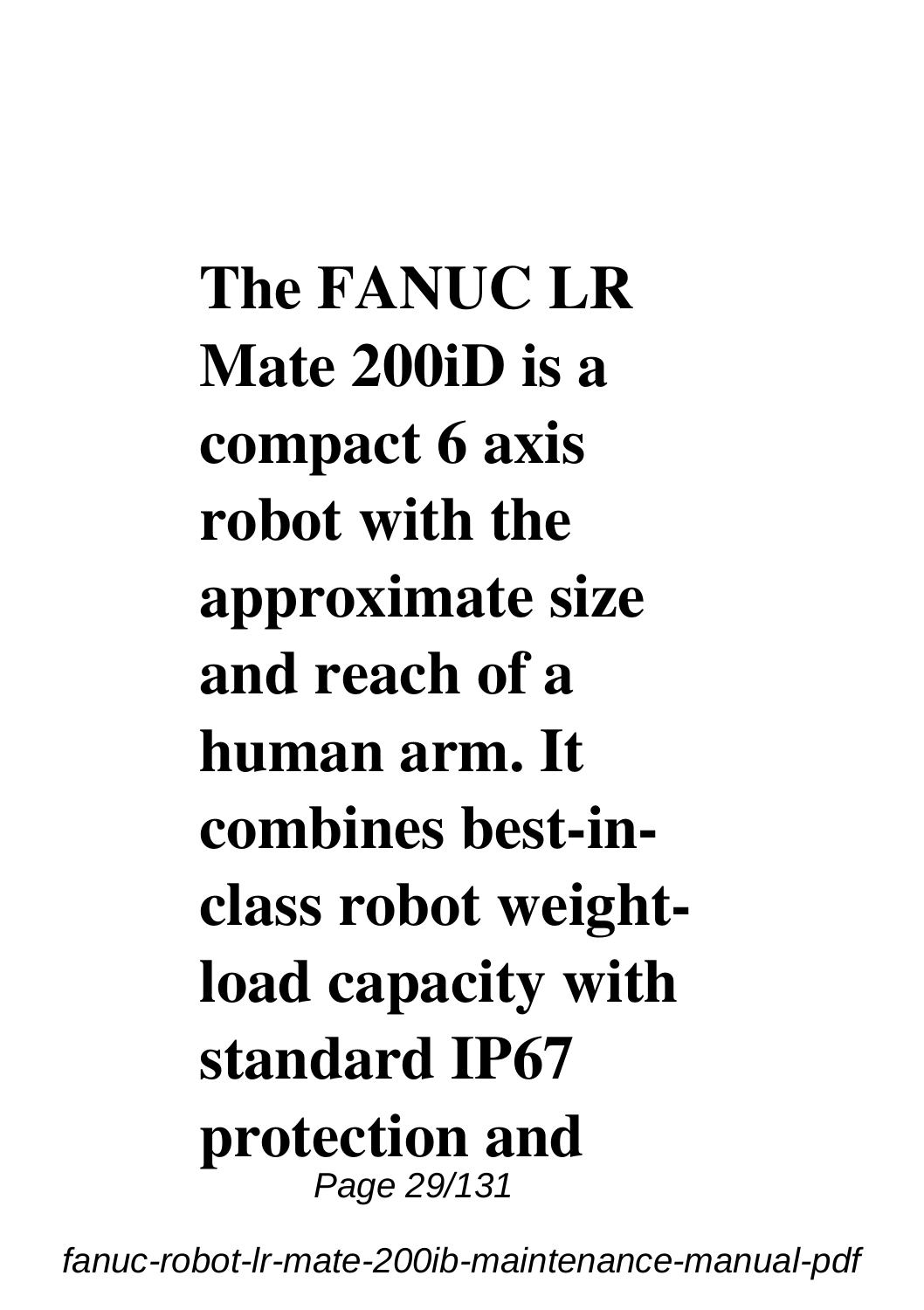**outstanding FANUC quality. This makes the LR Mate 200iD the best and most reliable mini robot for process automation in many industries. AXIS ROBOT . 6. REACH. 717 mm . LOAD** Page 30/131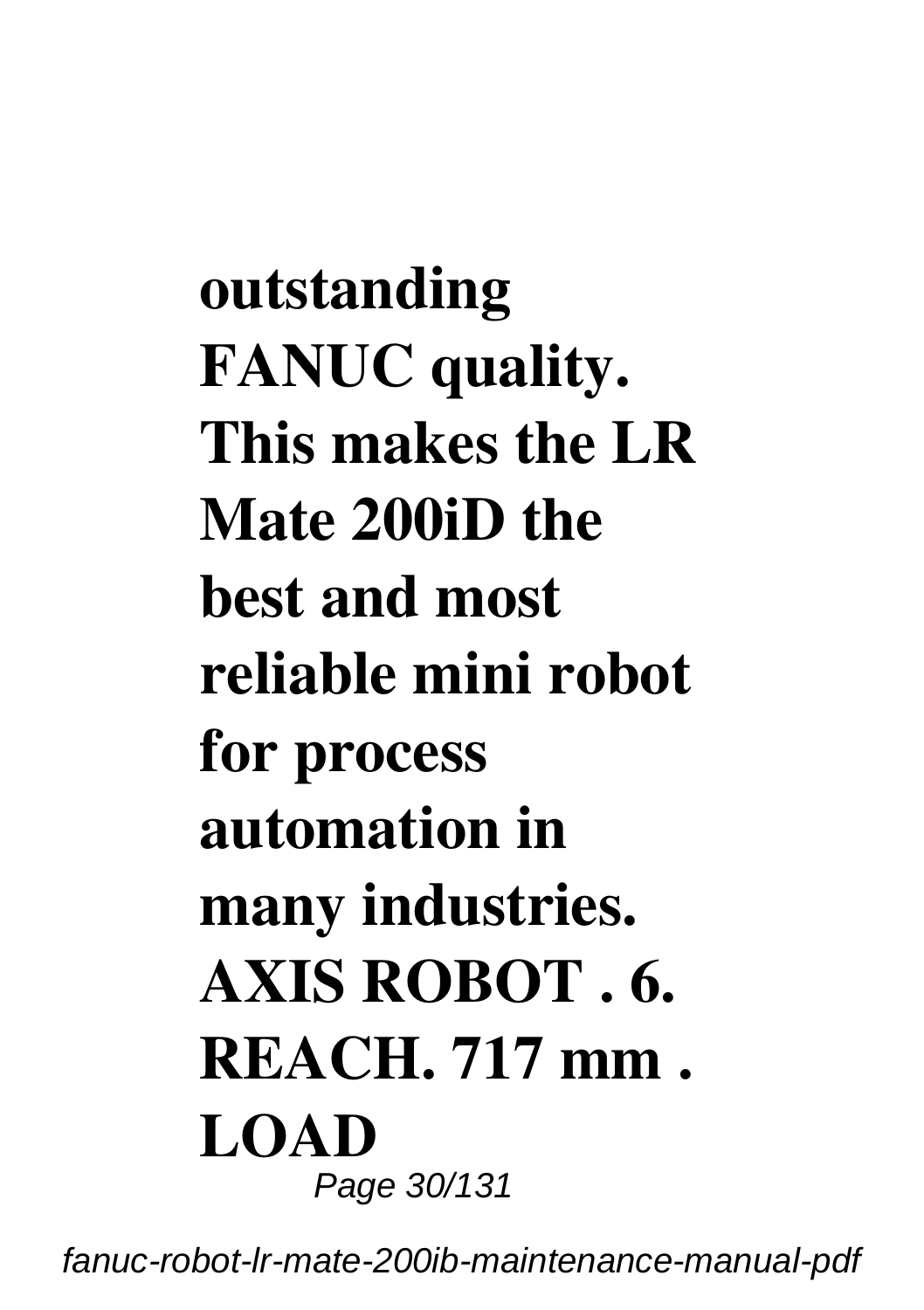### **CAPACITY. 7 kg . Download ...**

**LR Mate 200iD - FANUC | The Factory Automation Company LR Mate Series. M-10 Series. M-1iA. M-20 Series. M-2000iA.** Page 31/131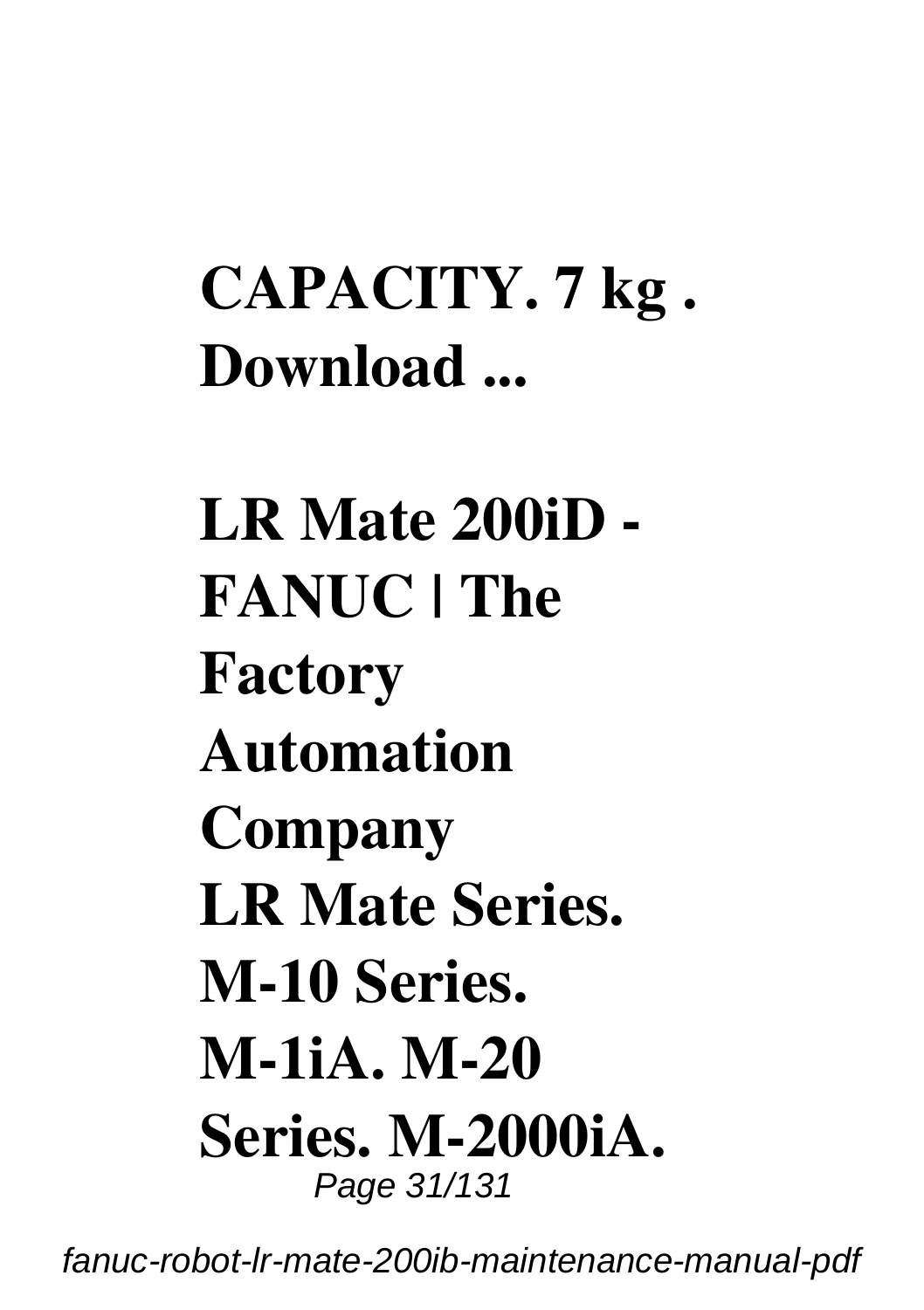**M-2iA. M-3iA. M-410 Series. M-710iC. M-900 Series. Other Arc Welding Robots . Paint Robots. R-1000iA. R-2000 Series. SR SCARA. Toploader Series. Legacy Robots. have questions about automation?** Page 32/131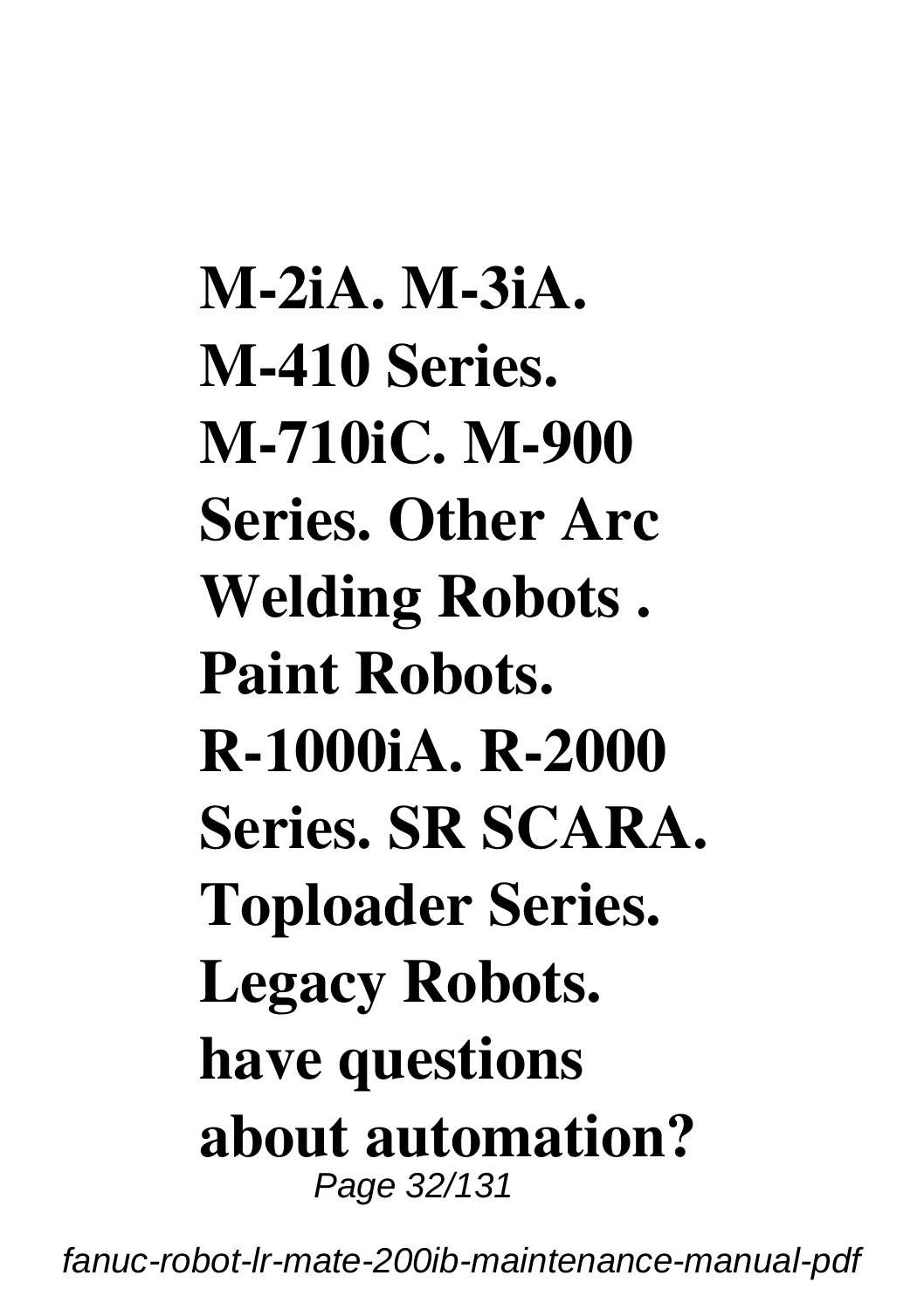**FANUC America offers its experienced team to help solve the most complex automation challenges for any size business. Contact Us. F-200iB FIND ...**

#### **FANUC America** Page 33/131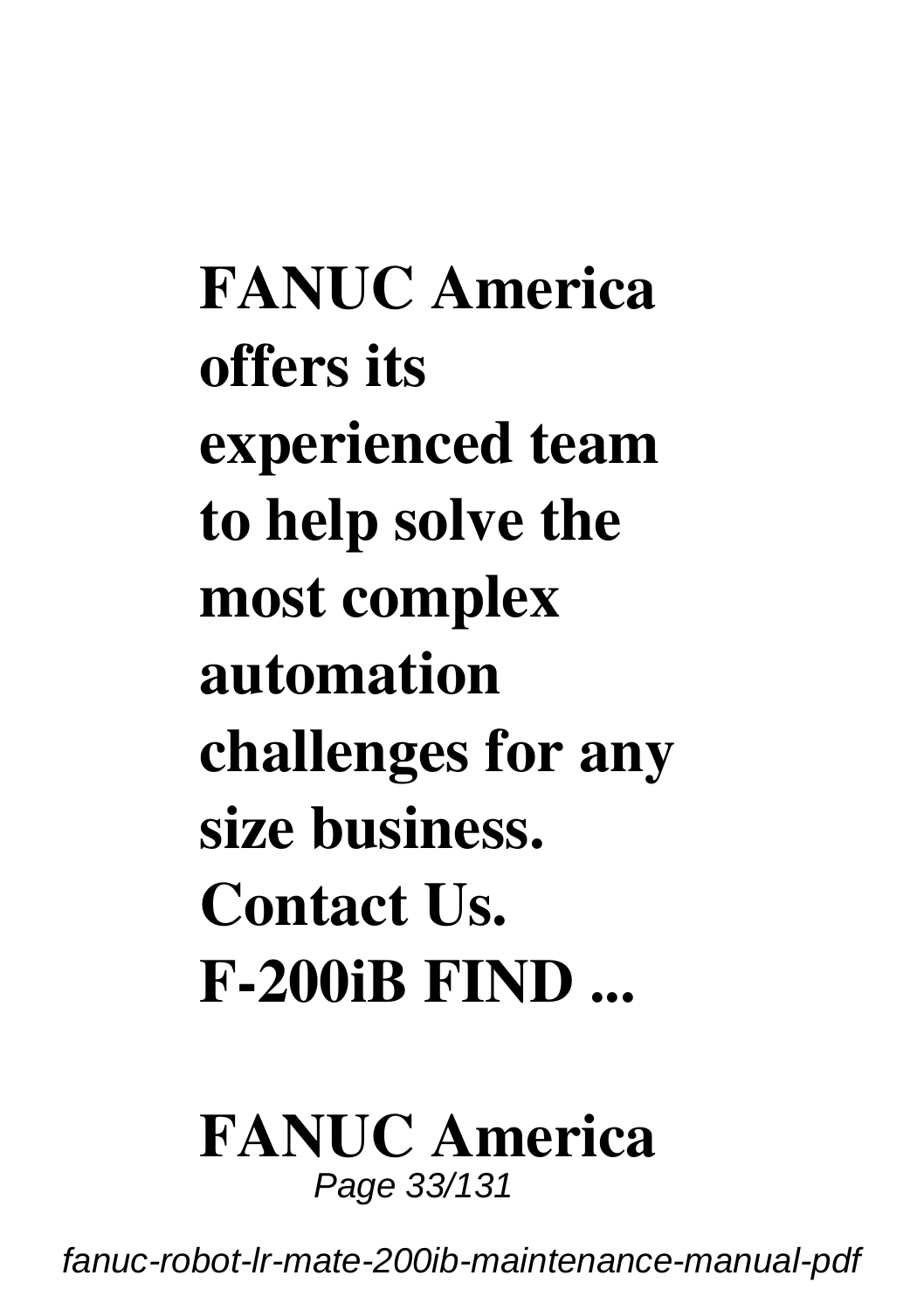**Industrial Robots F-200iB The FANUC LR Mate 100iB is a fiveaxis, electric servodriven robot and a mini industrial robot. The LRMate 100iB RJ3iB tabletop size provides for dexterity and high** Page 34/131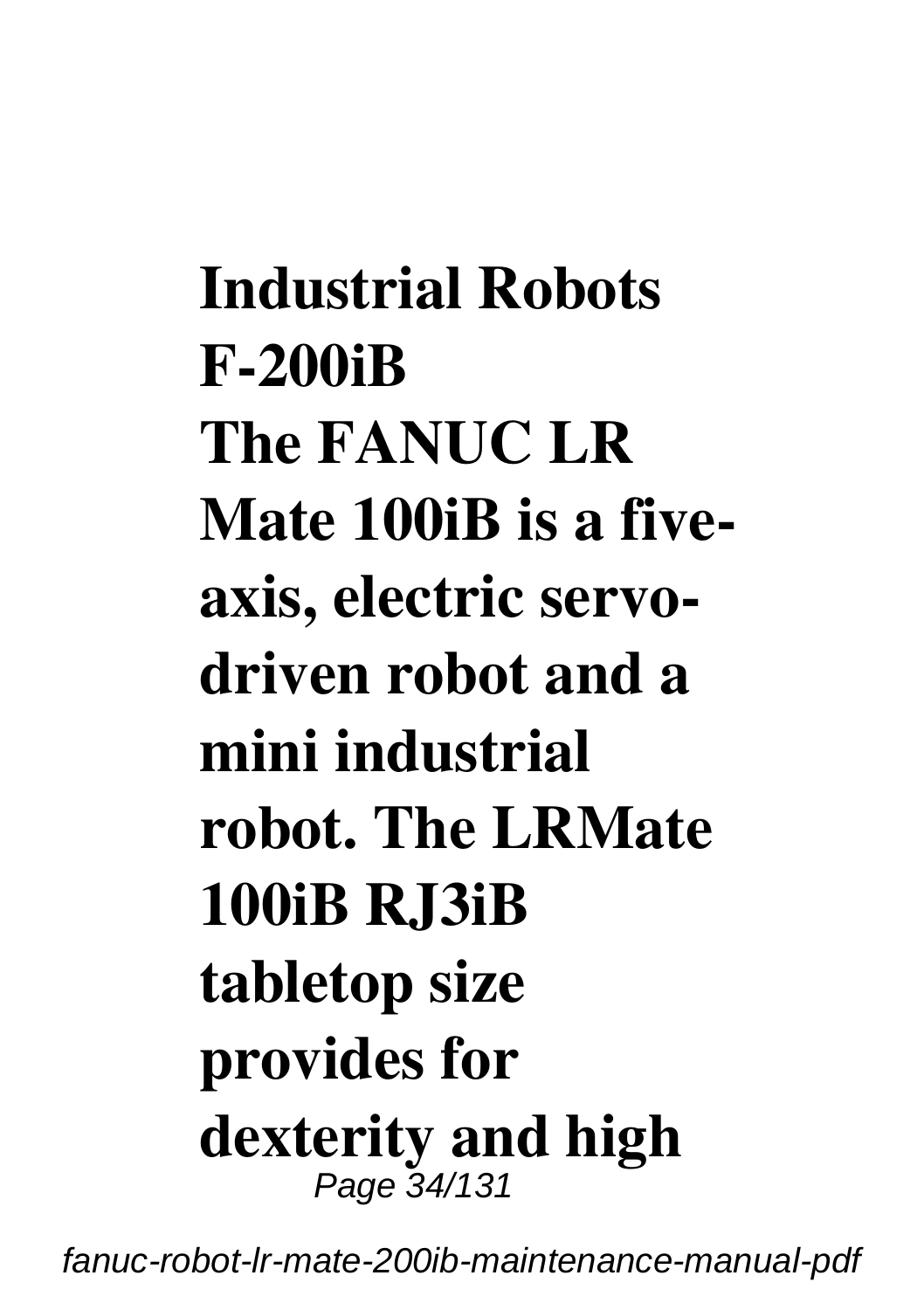**speed. The LR Mate 100iB RJ3iB is capable of a wide variety of tasks in a broad range of industrial and commercial applications, including machine tending and part transfer processes.**

Page 35/131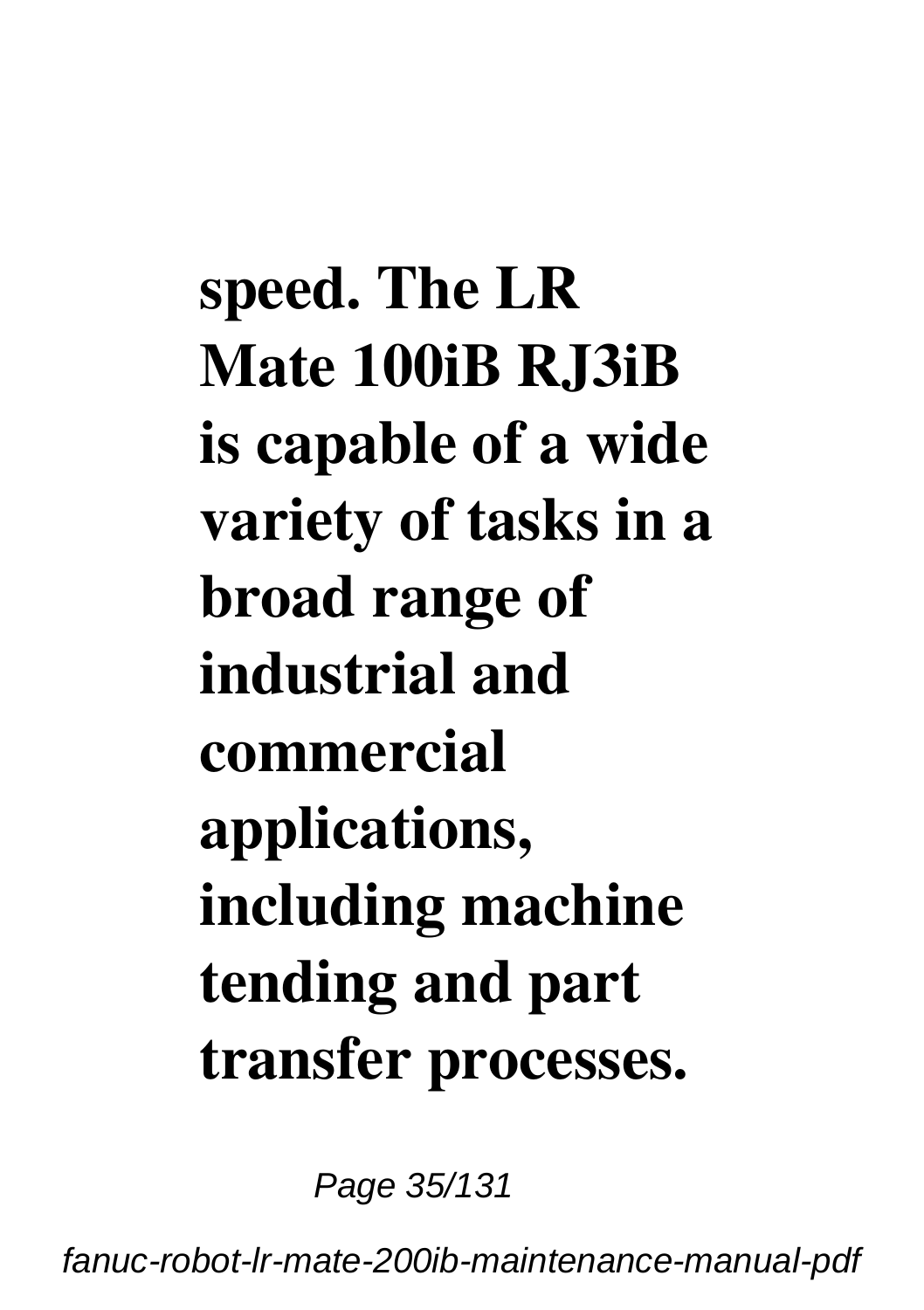# **FANUC LR Mate 100iB - RobotWorx - Industrial Robot**

**... FANUC LR-Mate 200iB industrial robot with FANUC R-J3iB controller. It is a regular version of the LR-Mate series with a handling capacity** Page 36/131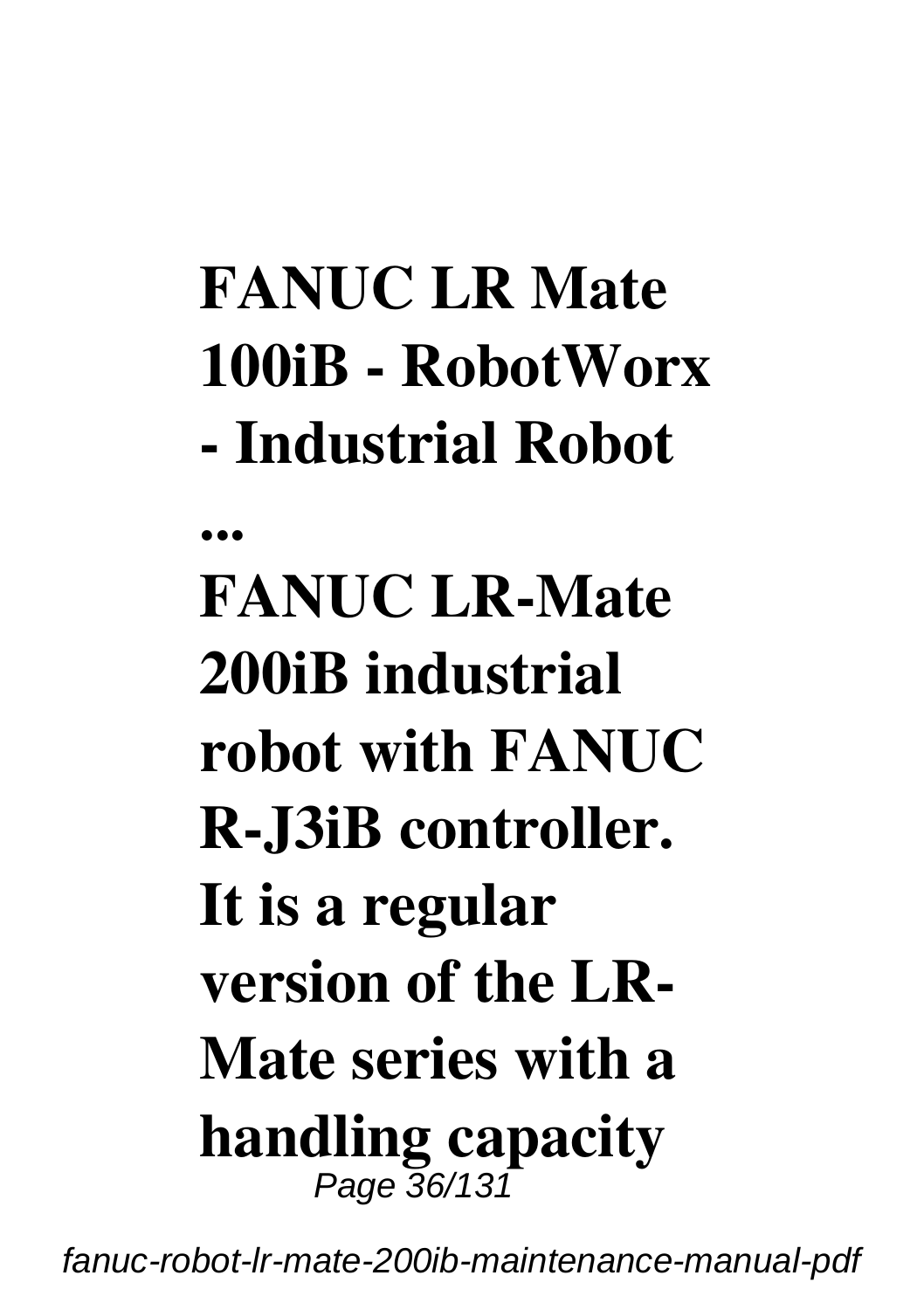### **of 5kg.**

## **FANUC LR-Mate 200iB | R-J3iB | Refurbished Robot | IRSA ... This robot model is integrated into the FANUC's own offline programming software** Page 37/131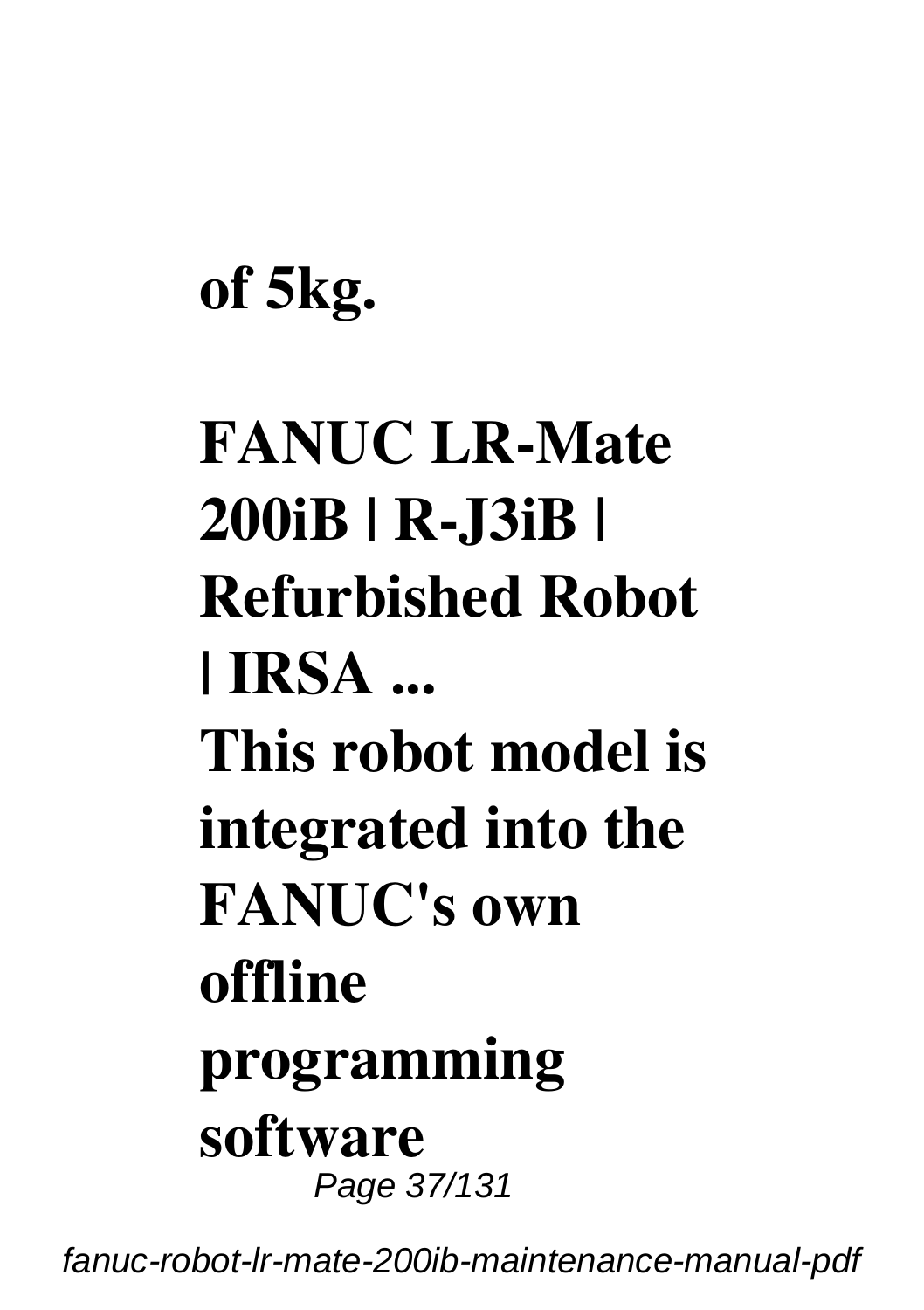**ROBOGUIDE. ROBOGUIDE is a powerful tool that enables integrators, planners and users to design cells, systems and motions offline.**

### **LR Mate 200iD/4S industrial robot - FANUC** Page 38/131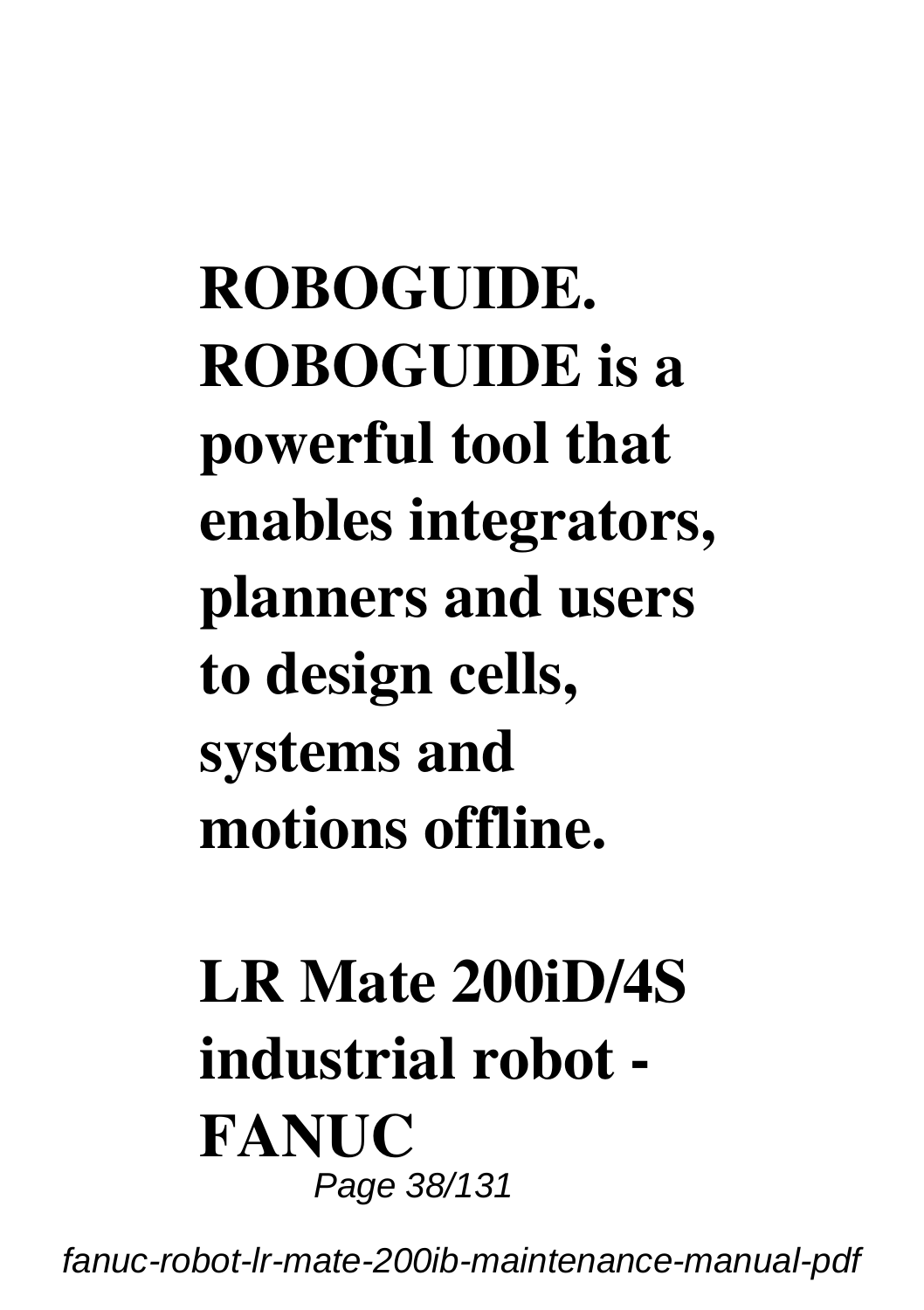**Lettuce head picking & packing system - http://ww w.fanucrobotics.co m/ppp In this video, a FANUC R-2000iB robot and an LR Mate 200iB robot handle, inspect, an...**

# **R-2000iB LR Mate**

Page 39/131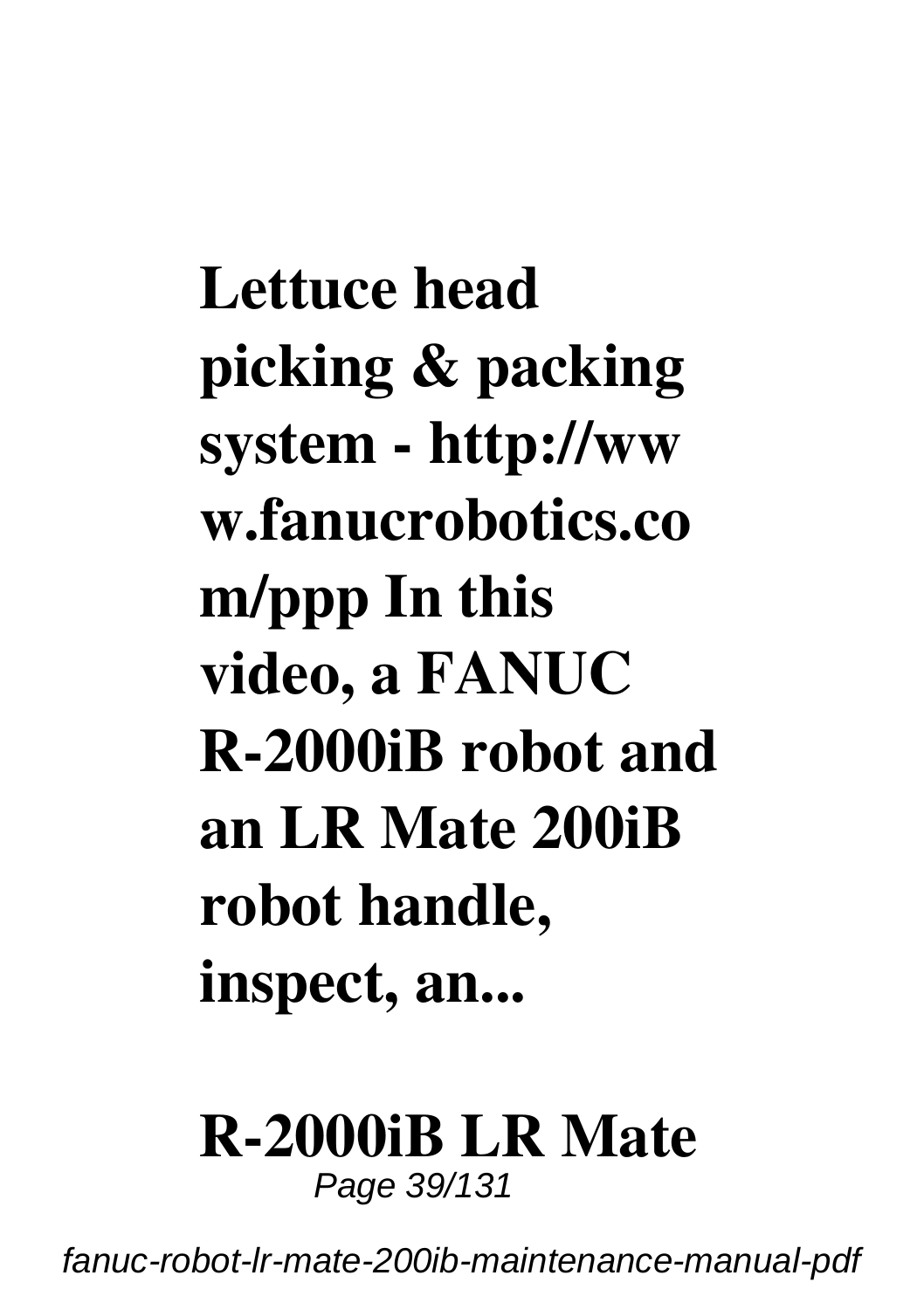**200iB Lettuce Handling - FANUC Robotics ... This FANUC LR Mate 200iB industrial robot arm runs through two different programs prior to shipping. The LR Mate 200iB robot arm features a +/-** Page 40/131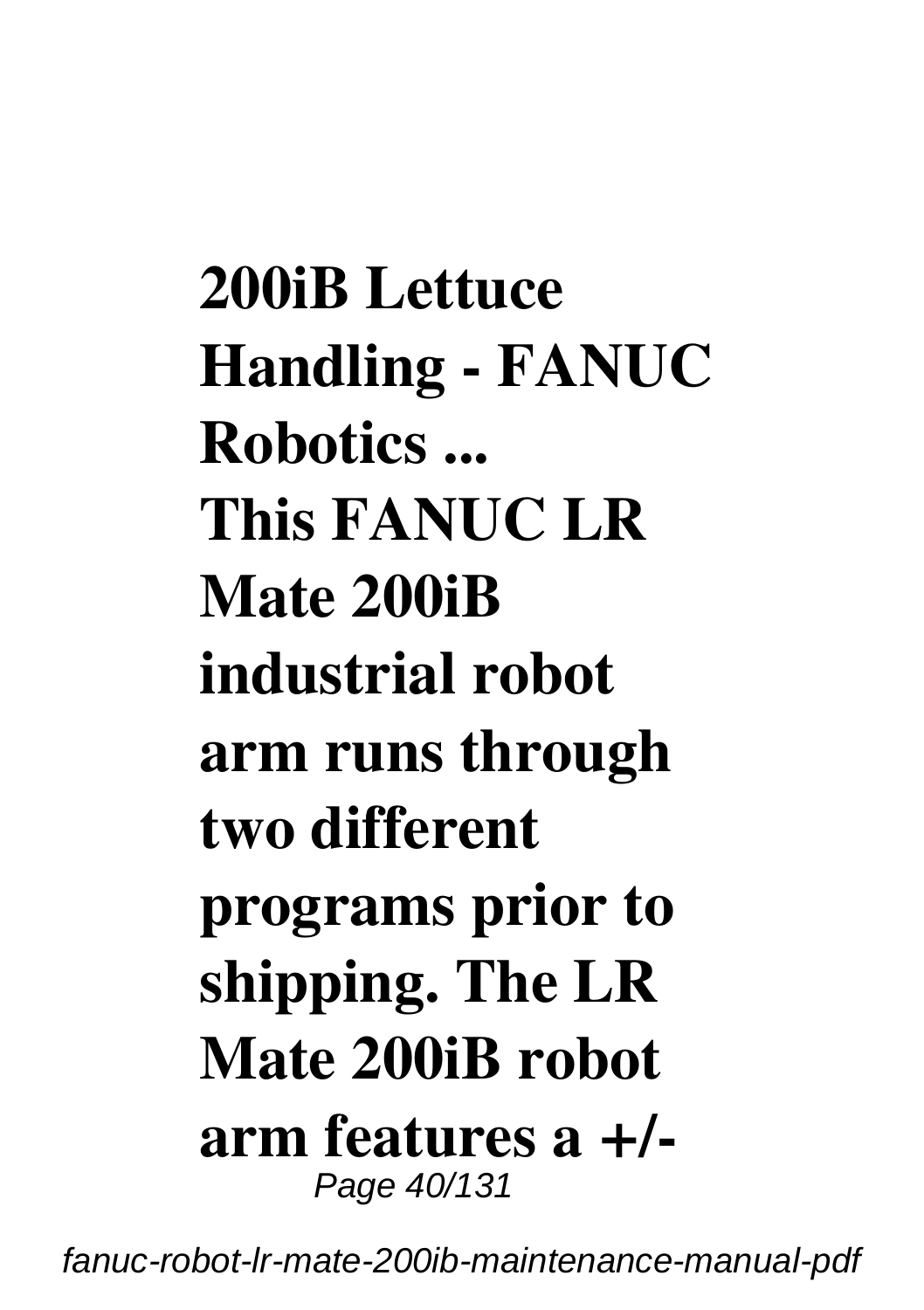## **0.04 millimeter repeatability, a 700 millimeter...**

### **FANUC LR Mate 200iB Industrial Robot Arm FANUC Robot LR Mate 200iD The LR Mate 200iD is a compact six-axis mini robot with the** Page 41/131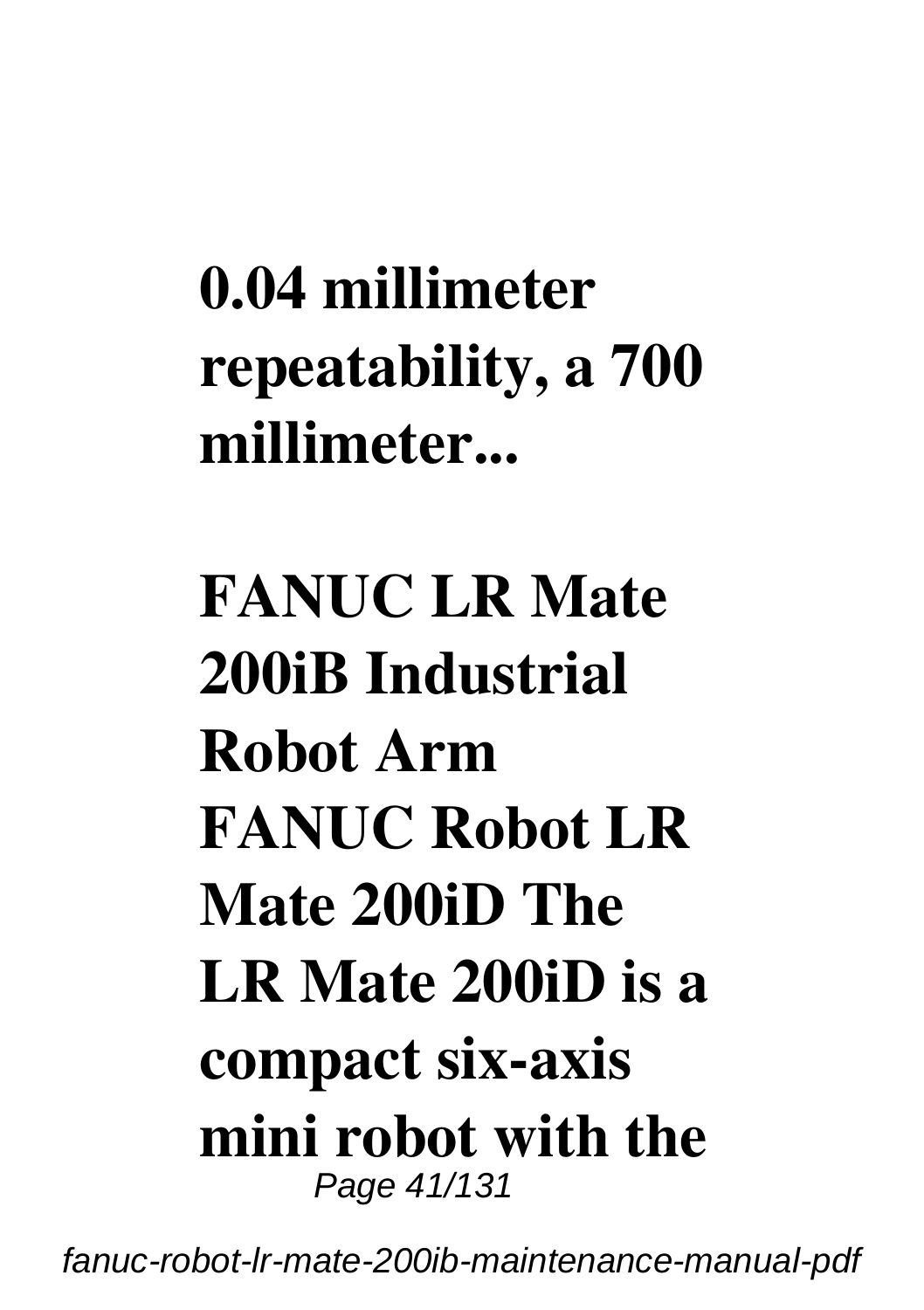**approximate size and reach of a human arm. • Slim arm minimizes interference to peripheral devices and allows operation in narrow spaces.**

#### **FANUC Robot LR Mate 200iD** Page 42/131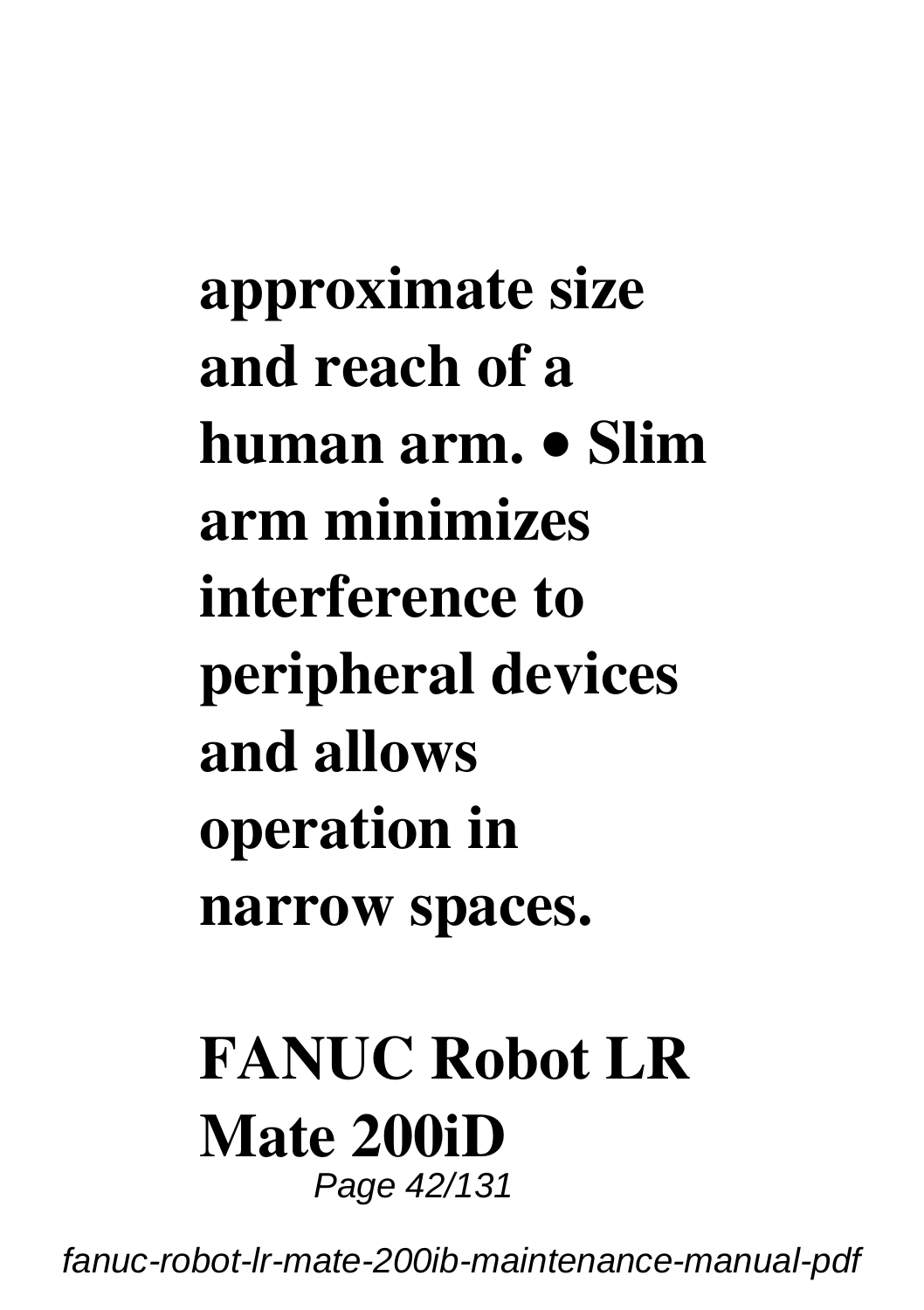**Published on Oct 21, 2008 This video features an LR Mate 200iB Washproof Robot inside a machining cell. FANUC Robotics, Inc. is the leading supplier of industrial robots and factory automation...** Page 43/131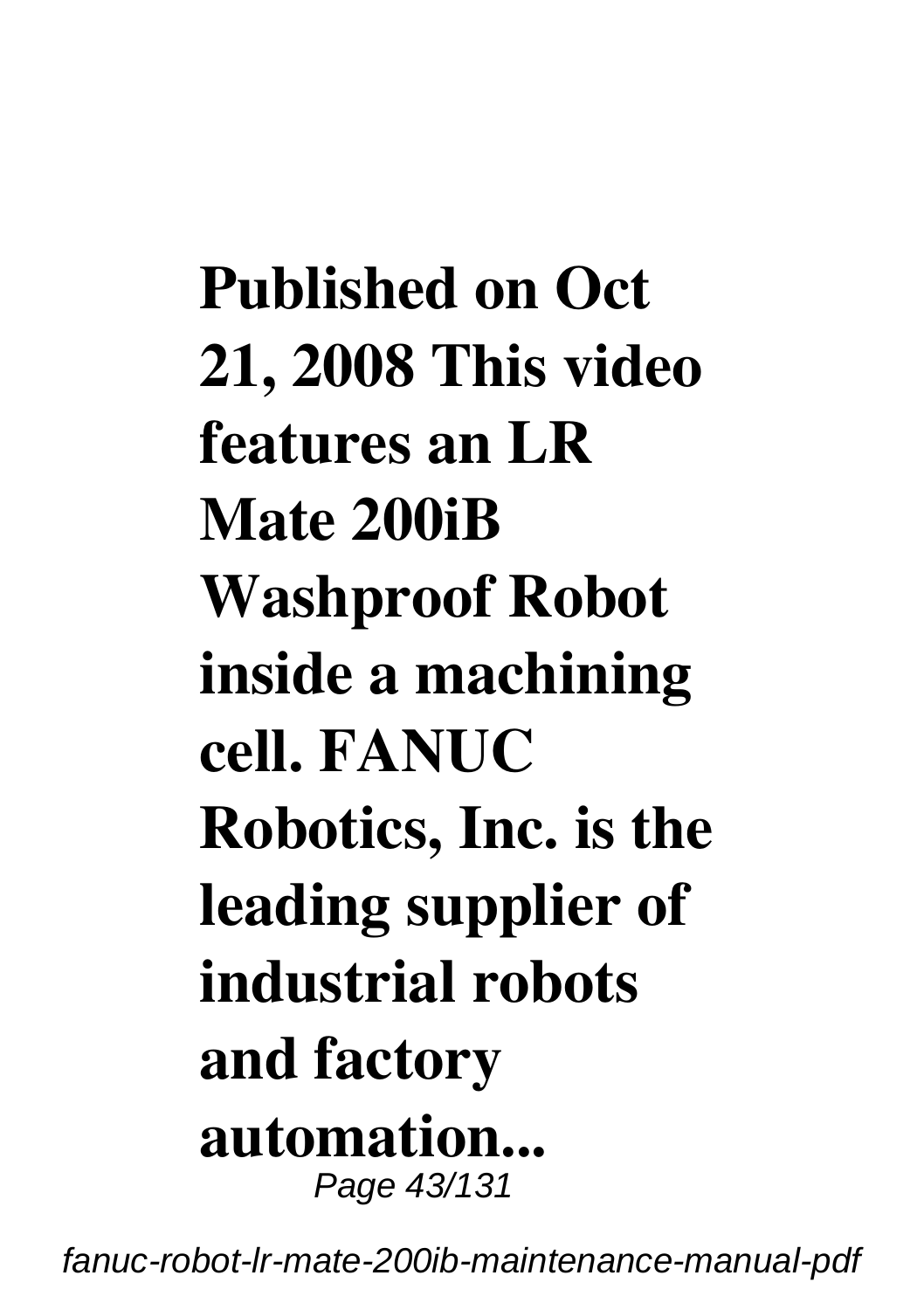**LR Mate 200iB Washproof Robot - FANUC Robot Industrial At 911 mm and payloads of up to 7 kg, this is the long reach LR Mate for a range of handling applications. Integrated end** Page 44/131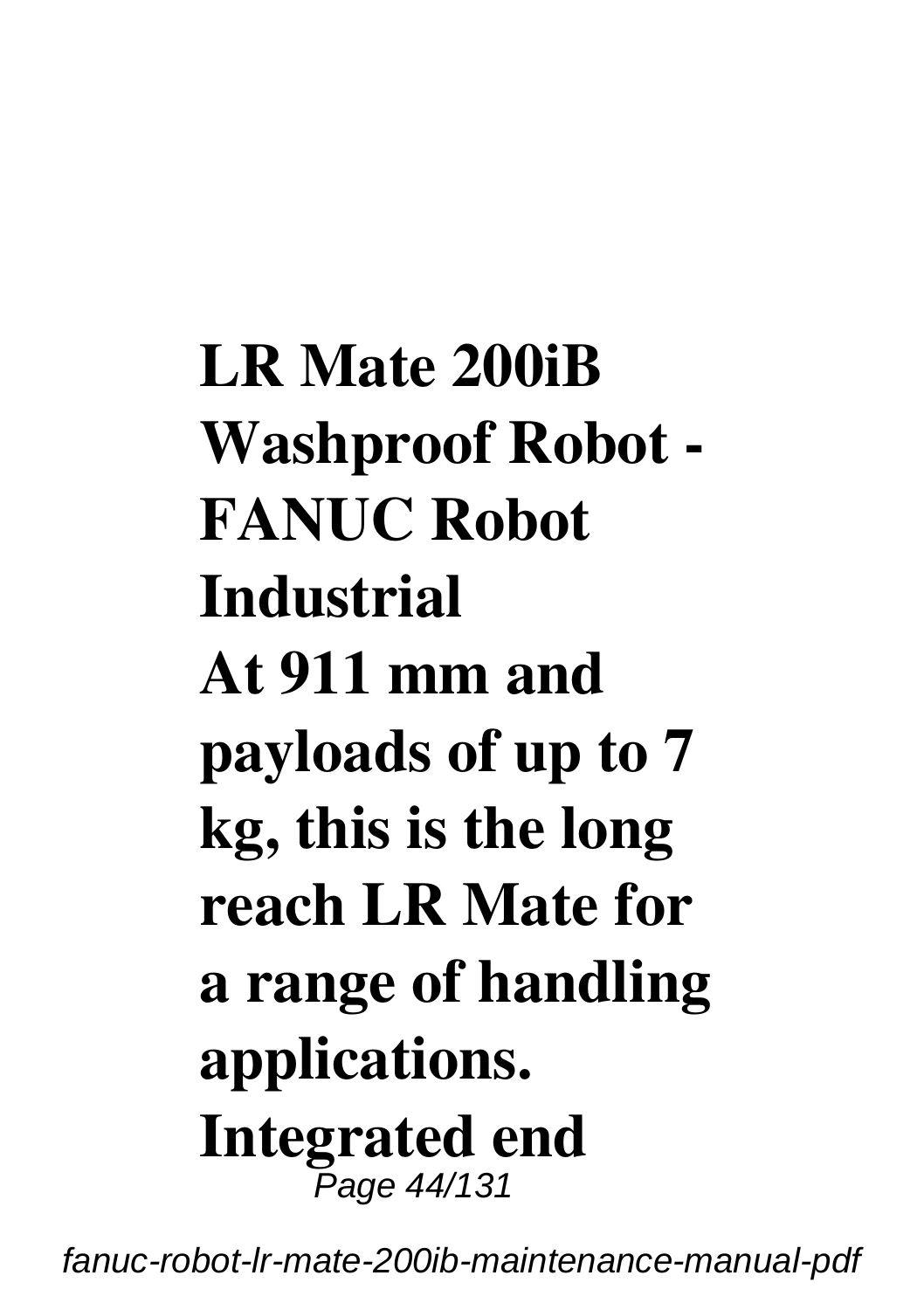**effector services A cleaner look, better cable protection and durability, easier cleaning and maintenance, better system reliability and improved performance. R-30iB Plus controller for FANUC robots** Page 45/131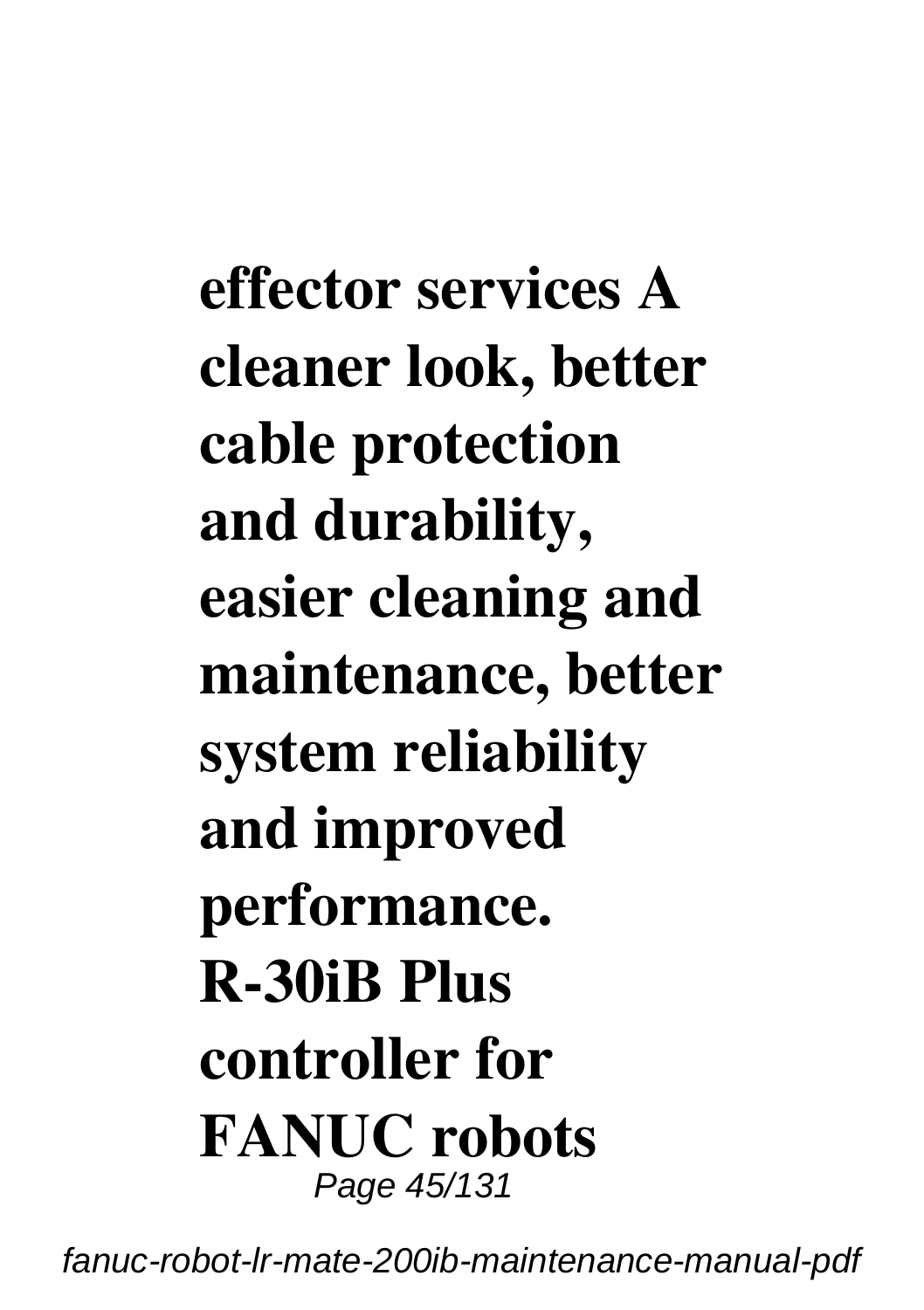**FANUC LRMate 200iD/7L industrial Robot The FANUC LR Mate 200id robot is designed for smaller material handling applications The size of the LR Mate 200id makes this** Page 46/131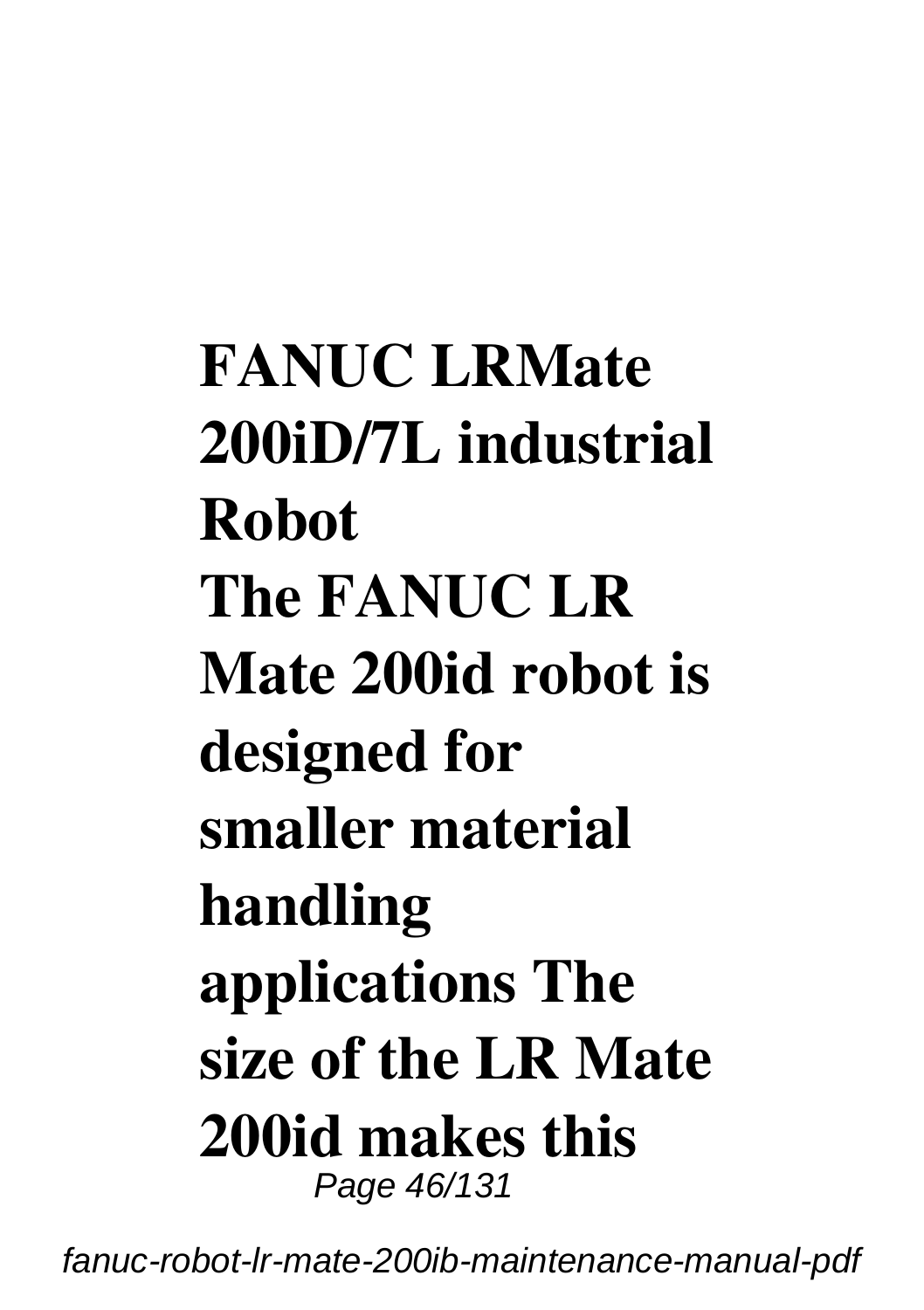**robot optimal for small table top applications. This industrial robot is available in the FANUC R-30ib and R-30ib Plus controller. This used Lr Mate is the successor to the high speed FANUC Lr Mate 200ic.** Page 47/131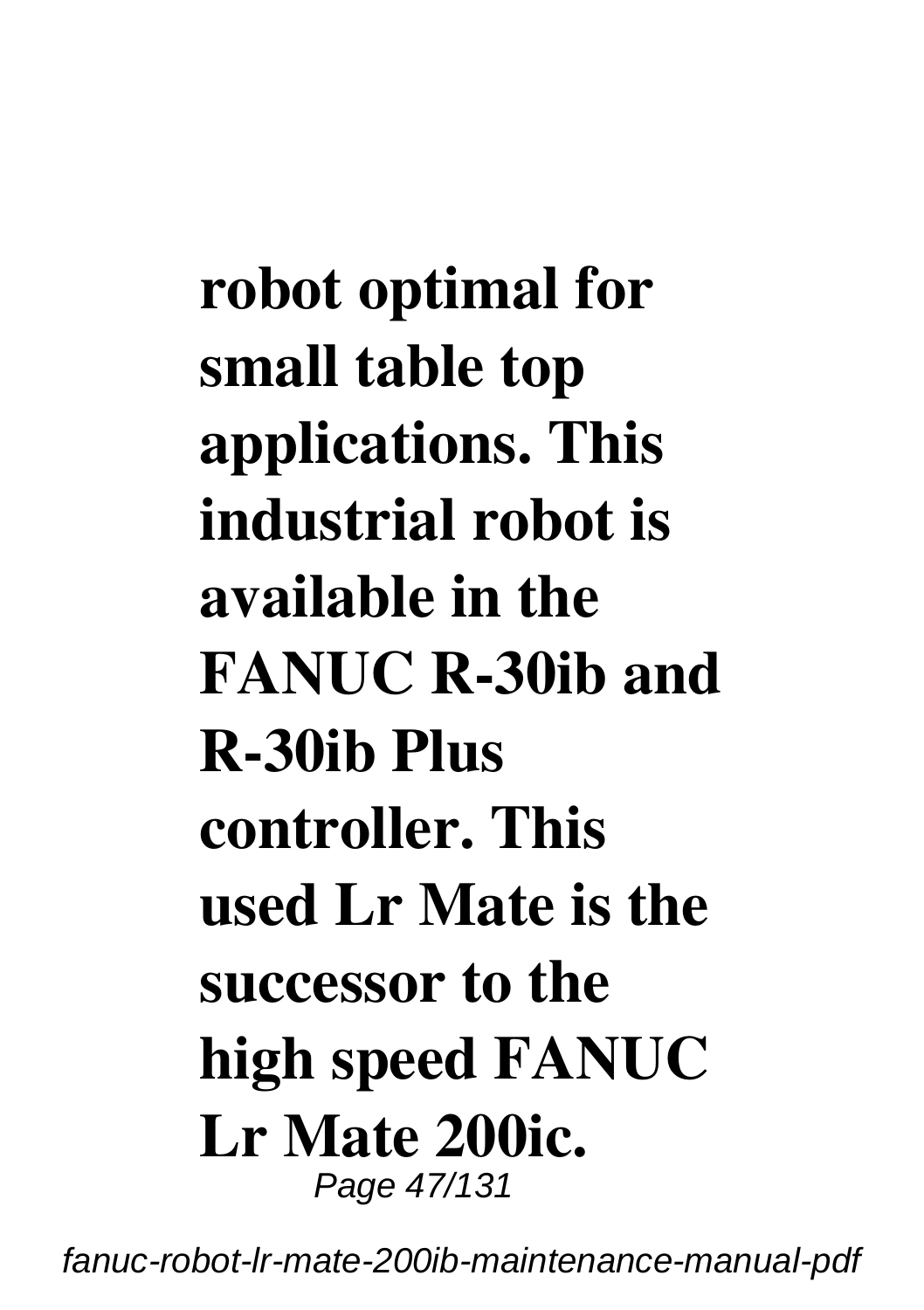## **FANUC LR Mate 200ID - Robots Done Right FANUC ROBOT LR MATE 200iB WITH R-J3iB MATE CONTROL, CABLES & TEACH PENDANT,** Page 48/131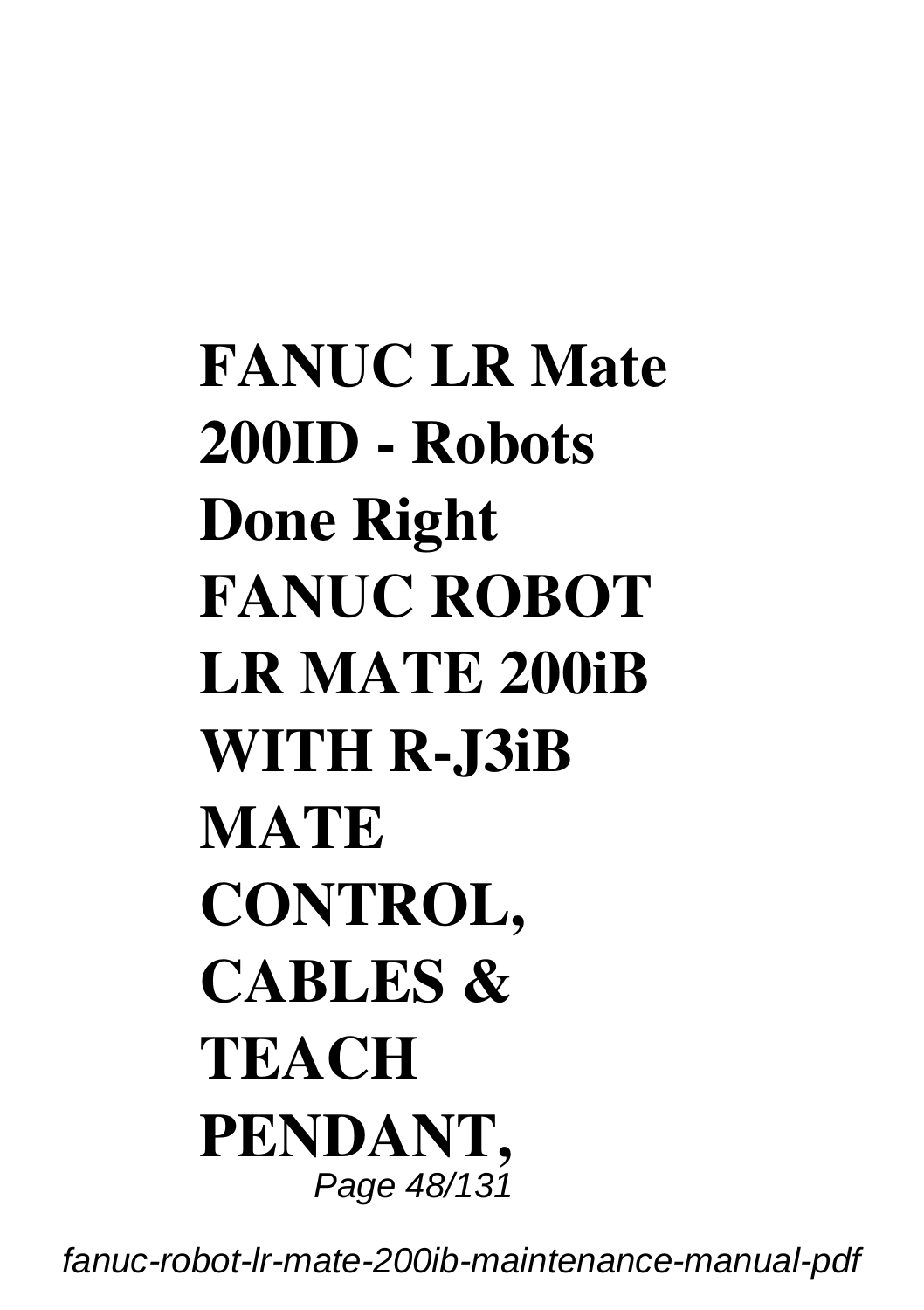**LOCATION MI, BUYER TO SHIP LOADING FEE 100. Auction Details Fanuc, Motoman Robot Auction. Ends from. Sep 29, 2020 15:00 CT (21:00 BST) Date Format. Venue Address . P.O. Box 1041 ...** Page 49/131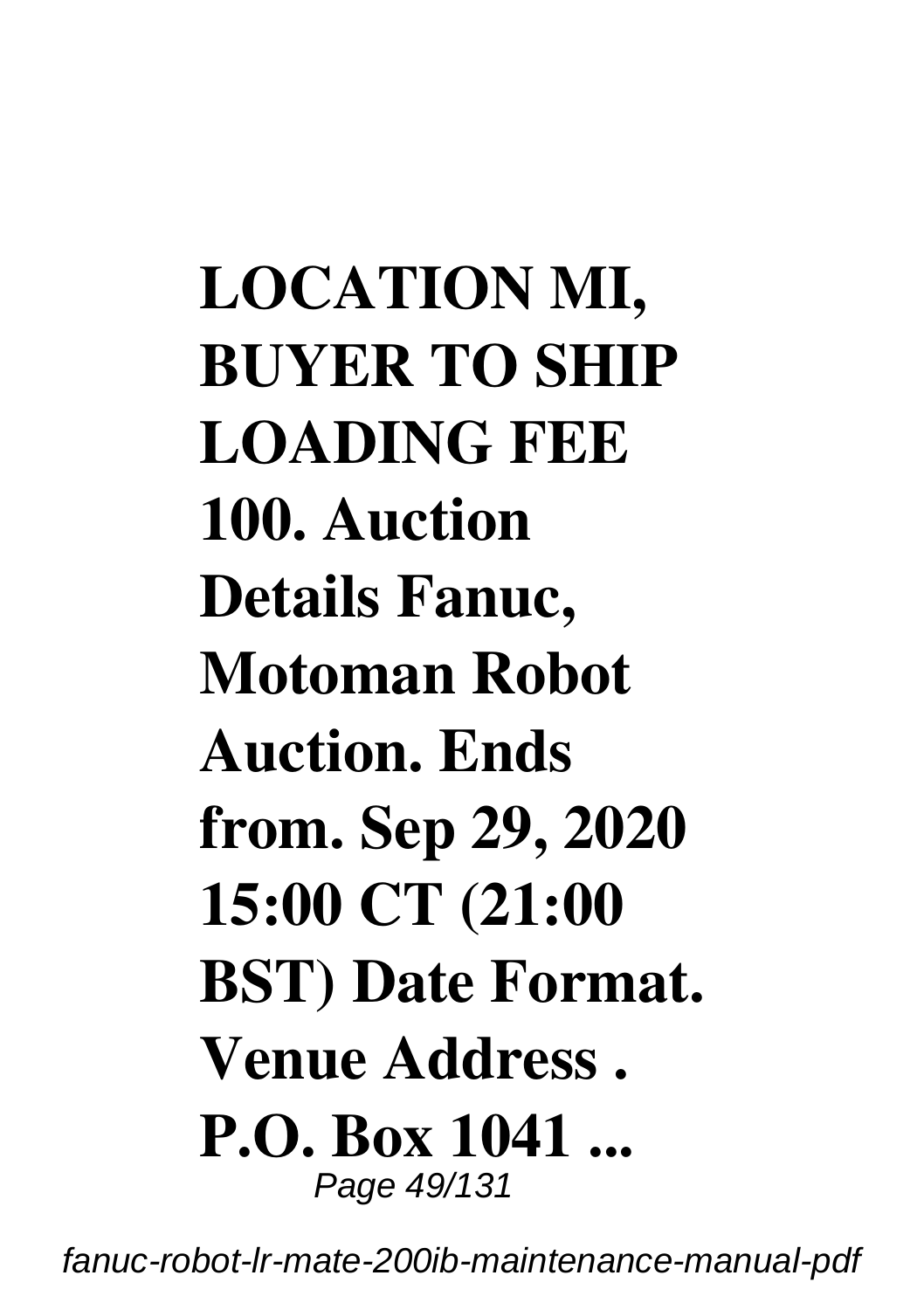This FANUC LR Mate 200iB industrial robot arm runs through two different programs prior to shipping. The LR Mate 200iB robot arm features a +/- 0.04 millimeter repeatability, a 700 millimeter...

Page 50/131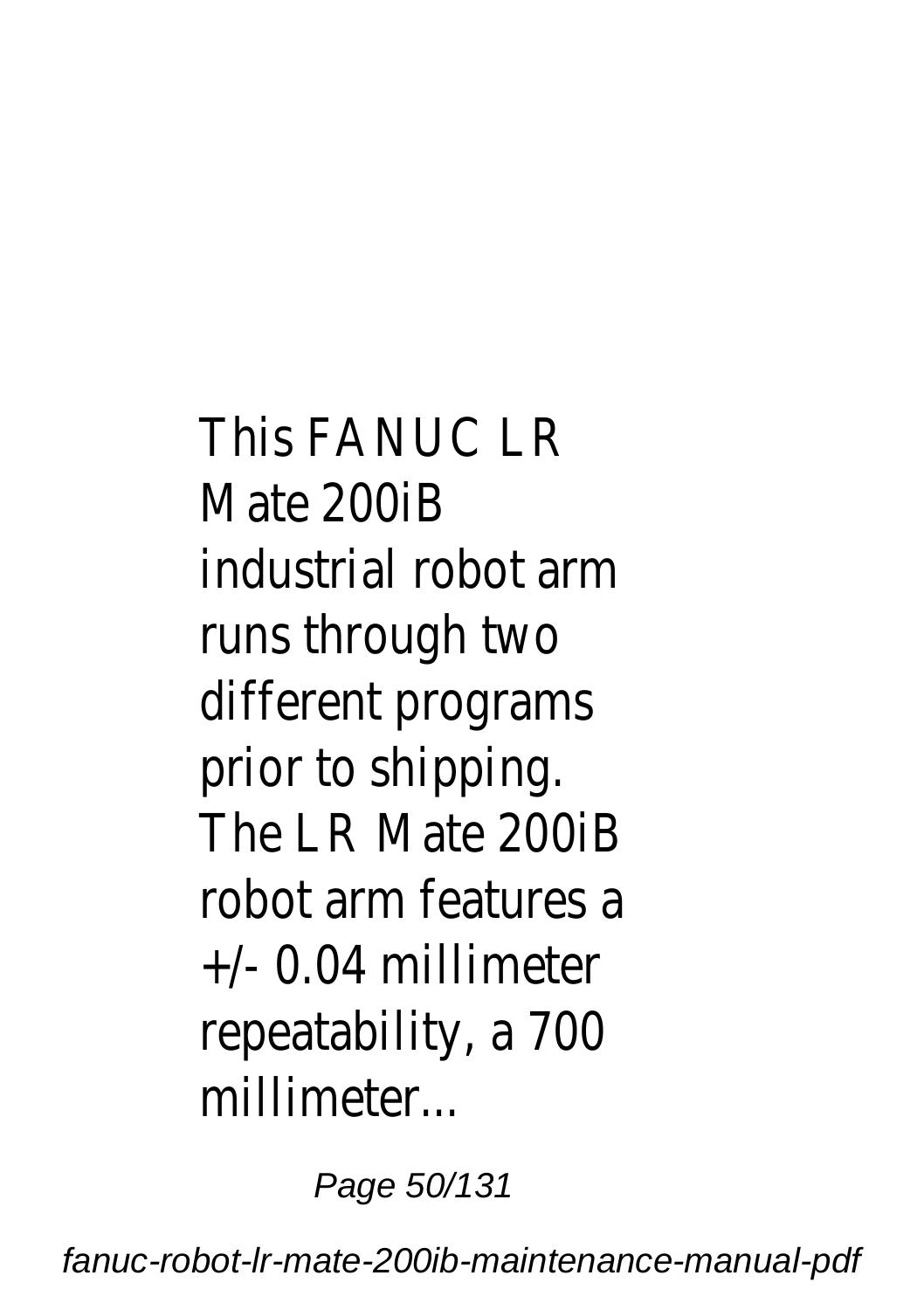FANUC LR Mate 200iB/5WP - RobotWorx - Industrial Robot ... LR Mate 200iD - FANUC | The Factory Automation Company FANUC ROBOT LR MATE 200iB WITH R-J3iB MATE CONTROL, CABLES & TEACH PENDANT, LOCATION MI, Page 51/131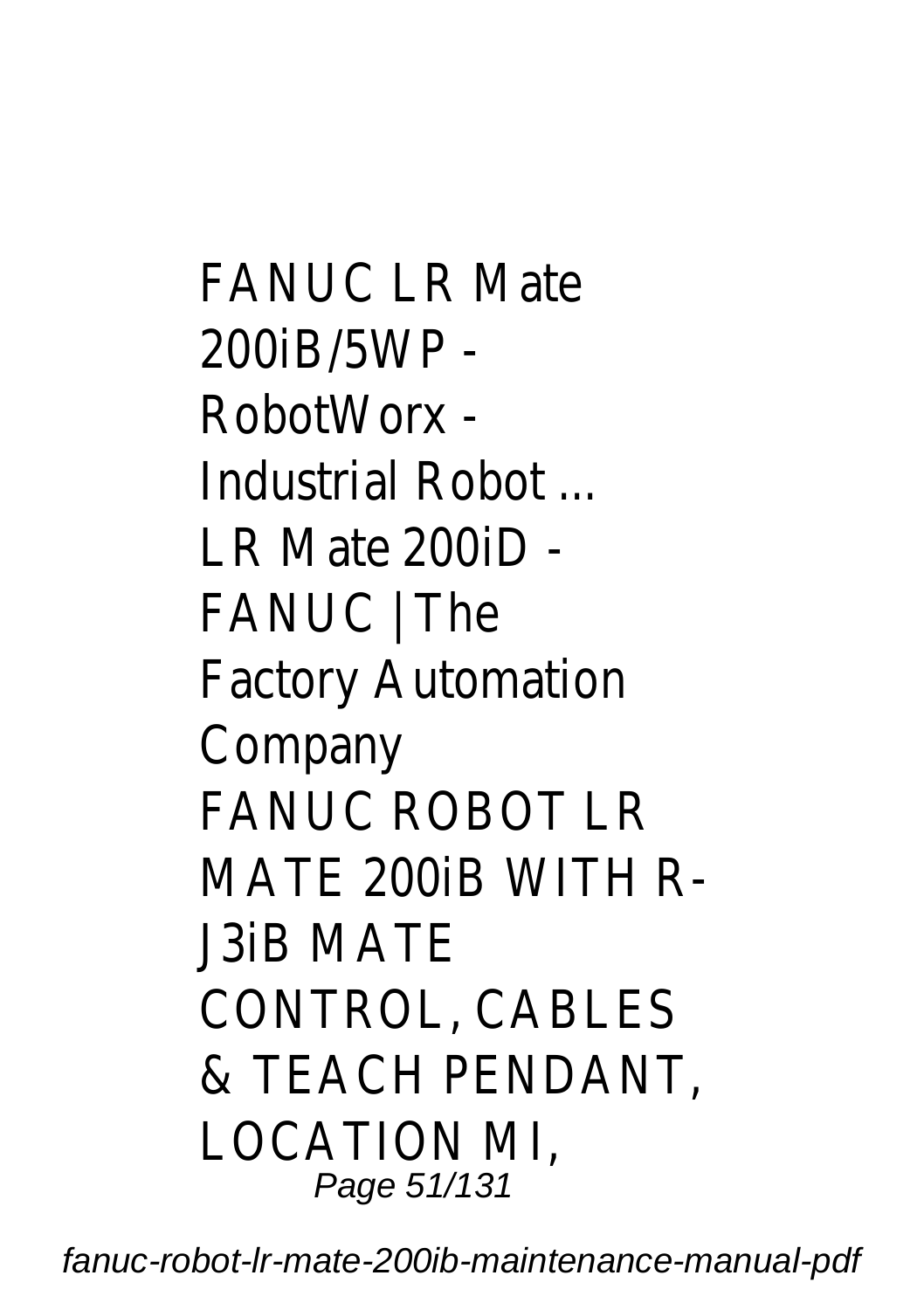BUYER TO SHIP LOADING FEE 100. Auction Details Fanuc, Motoman Robot Auction. Ends from. Sep 29, 2020 15:00 CT (21:00 BST) Date Format. Venue Address . P.O. Box 1041 ... At 911 mm and payloads of up to 7 kg, this is the long reach LR Mate for a Page 52/131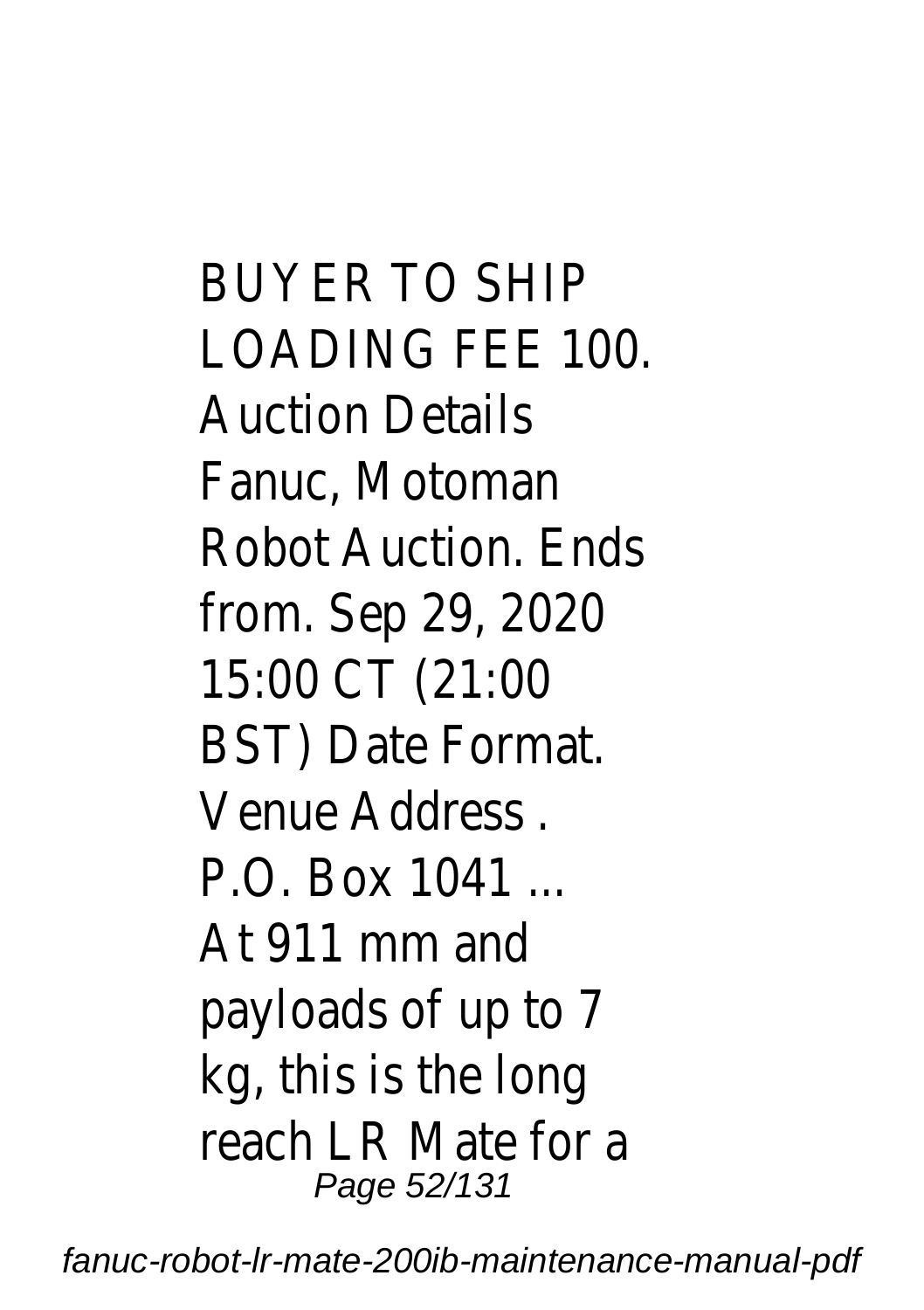range of handling applications. Integrated end effector services A cleaner look, better cable protection and durability, easier cleaning and maintenance, better system reliability and improved performance. R-30iB Plus controller for FANUC robots Page 53/131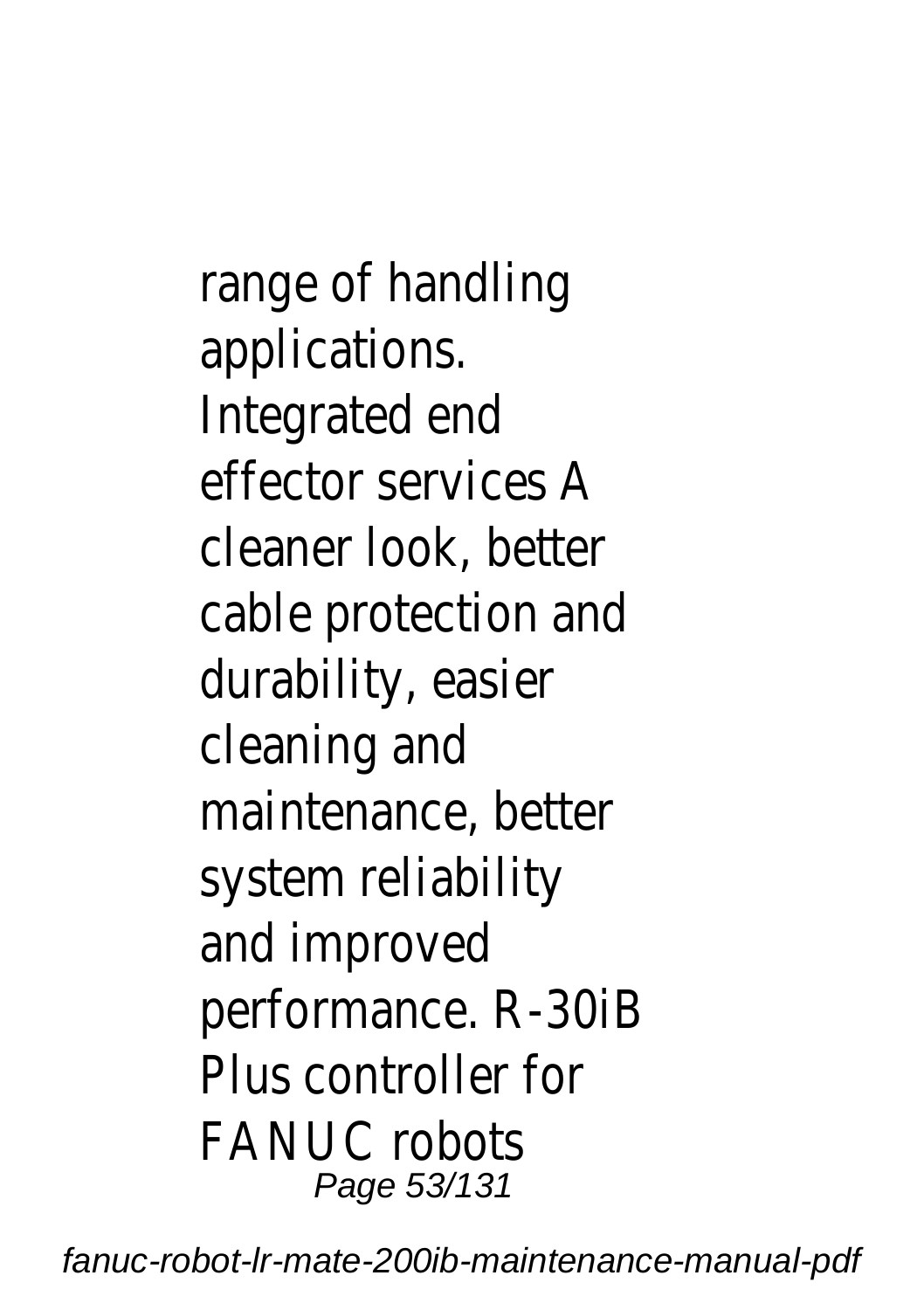*The FANUC LR Mate 200iB/3L is a six-axis, electric servodriven mini robot with a longer reach. The LRMate 200iB/3L's small size makes it fast and efficient, while taking up minimal floor* Page 54/131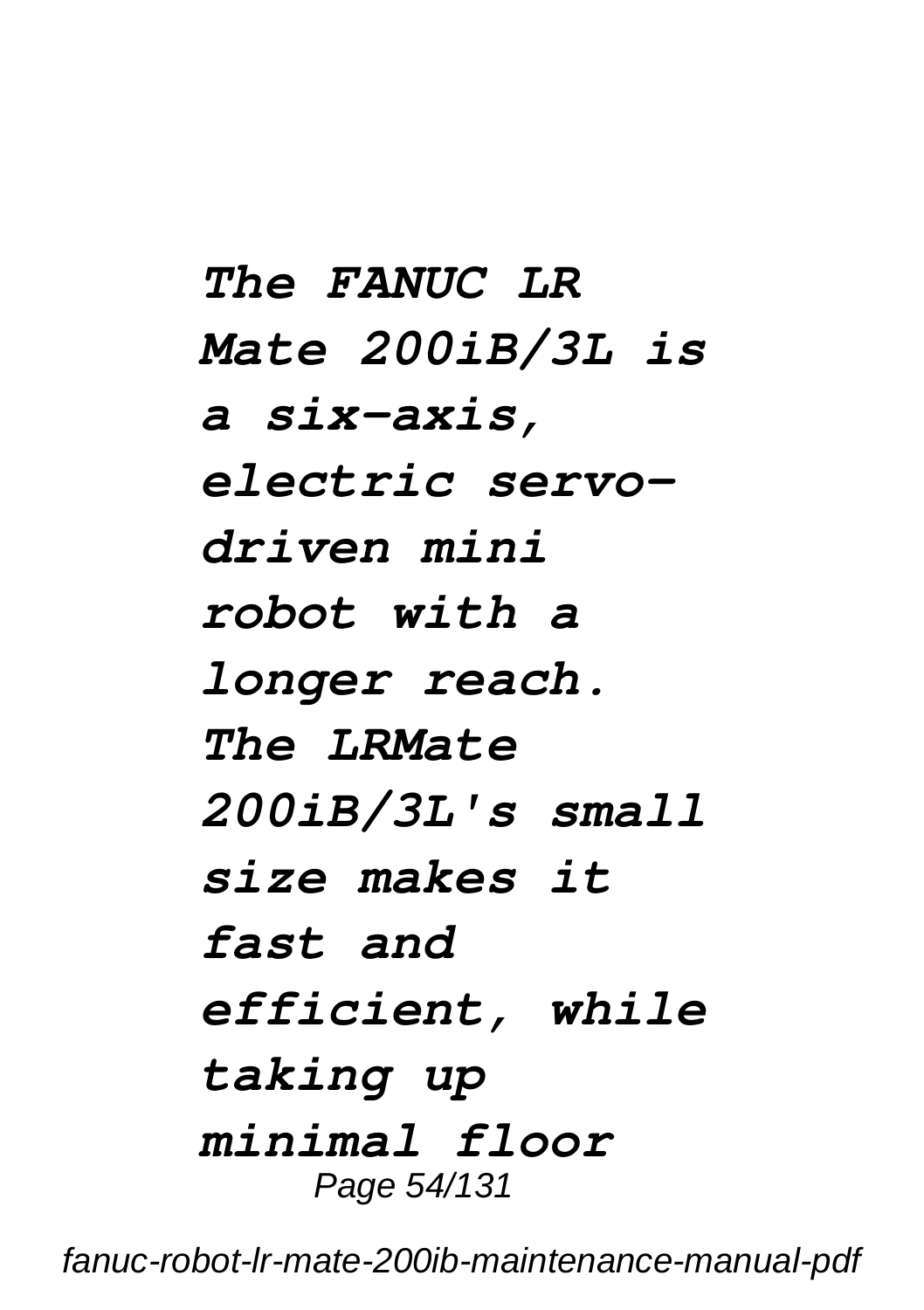*space. It is designed to provide maximum flexibility, accuracy, high speeds for a variety of applications. LR Mate 200iD models are available with reaches up to 911 mm, a max. load capacity of* Page 55/131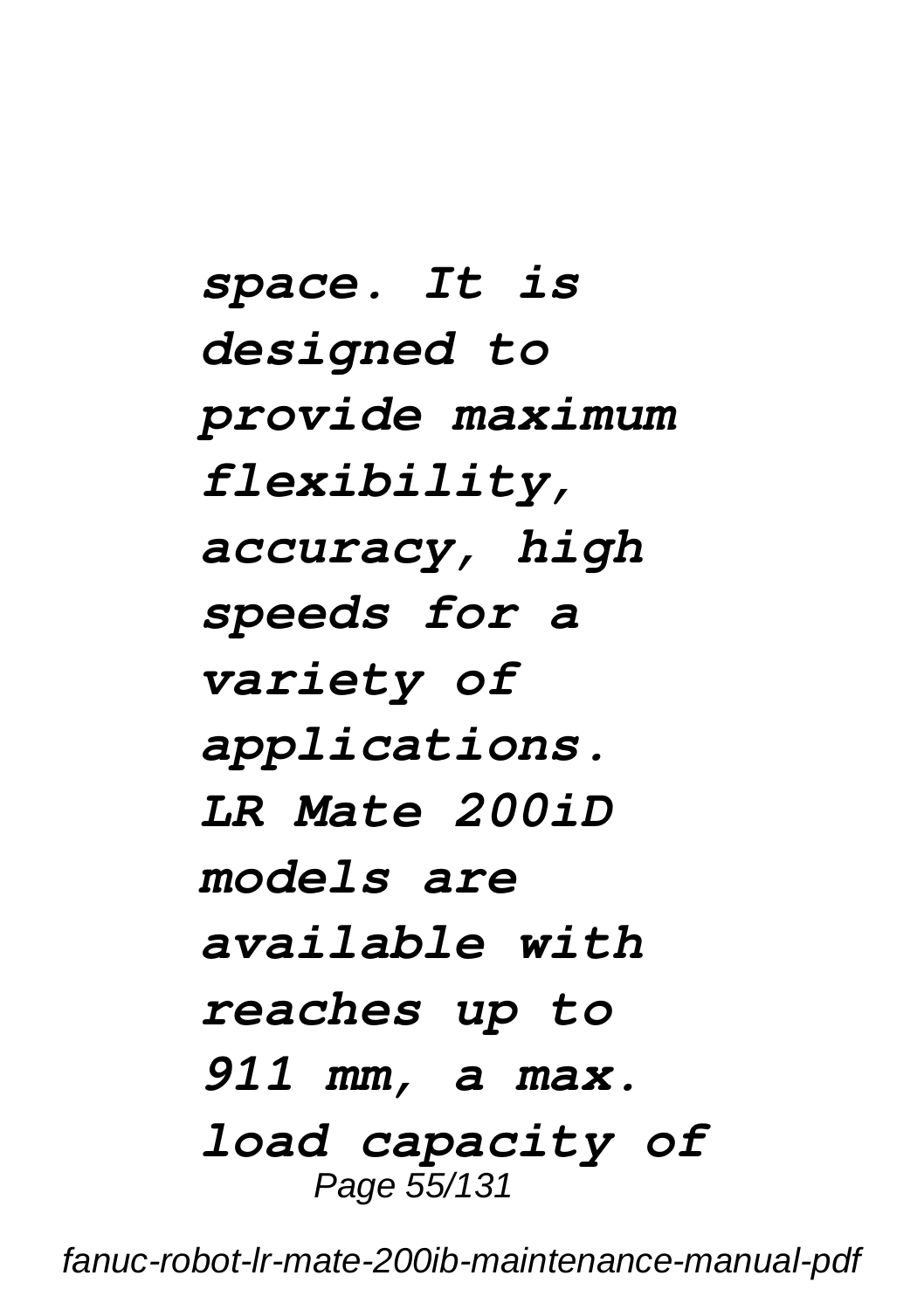*7 kg and a calculated TCP speed of 11 meters/second maximum. Connectors on axis J3 provide increased system flexibility, internal cable routing, and increased reliability and performance.* Page 56/131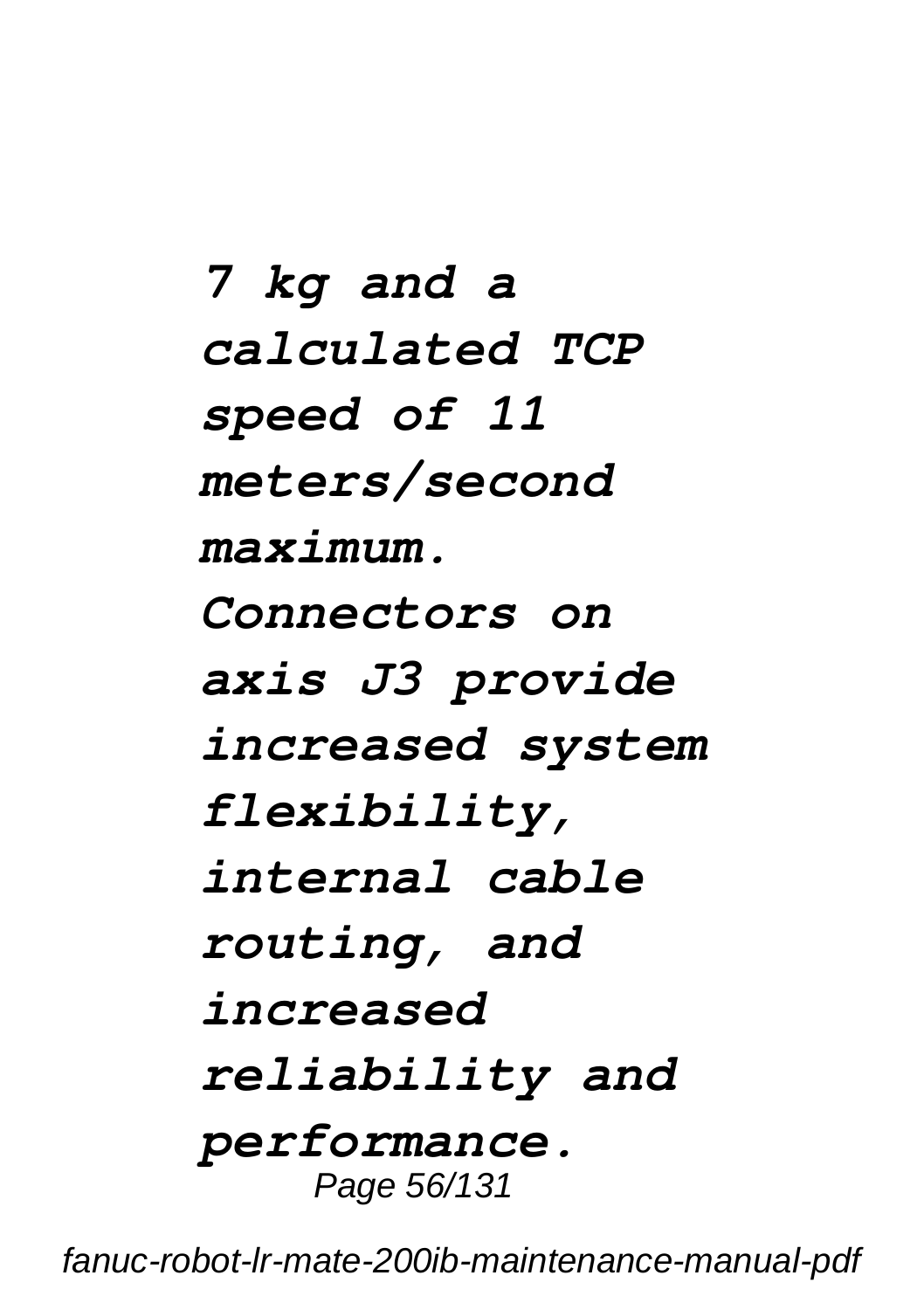*Unique flip over capability FANUC LR Mate 200iB/3L - RobotWorx - Industrial Robot ... LR Mate Series. M-10 Series. M-1iA. M-20 Series. M-2000iA. M-2iA. M-3iA. M-410 Series. M-710iC.* Page 57/131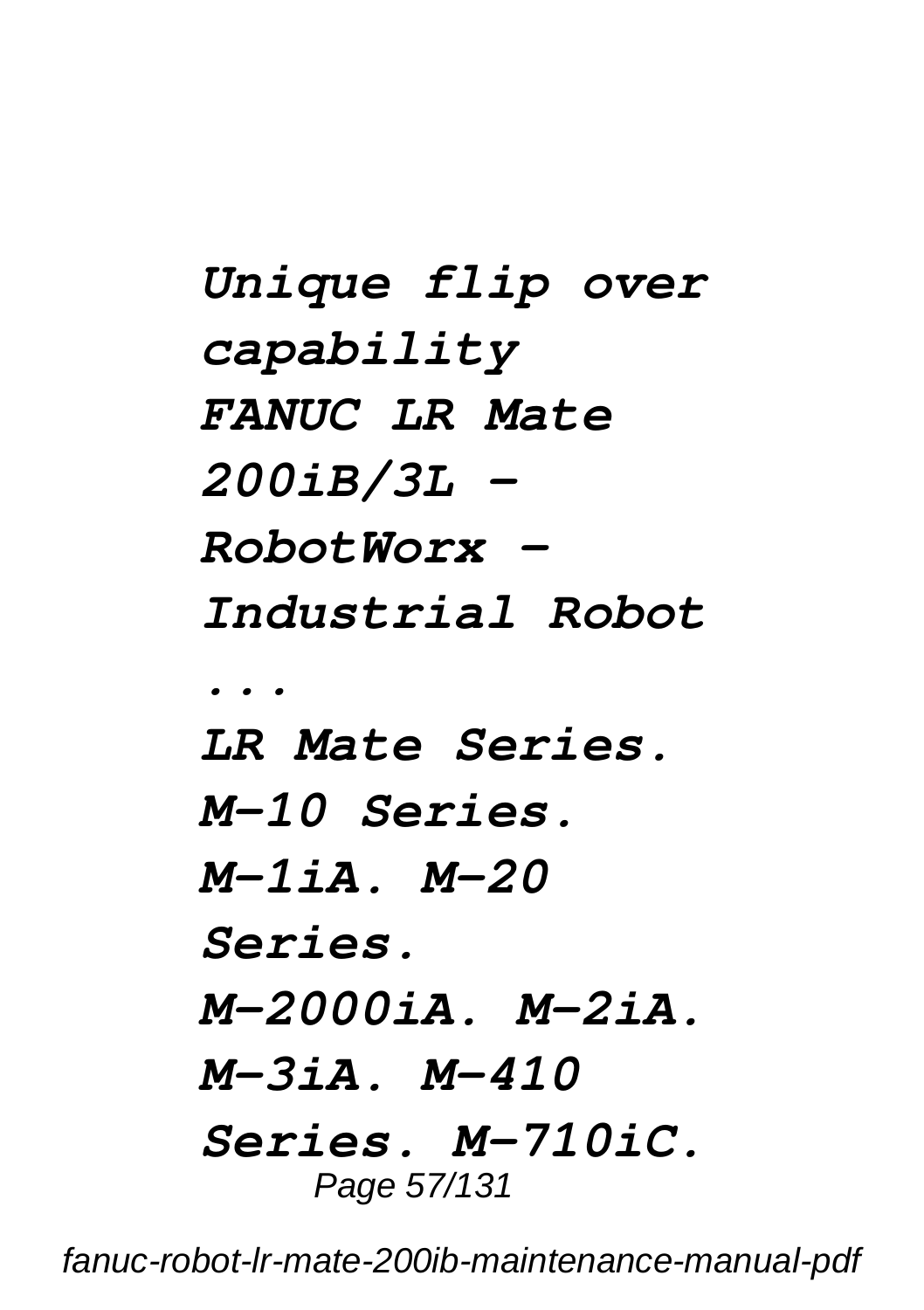*M-900 Series. Other Arc Welding Robots . Paint Robots. R-1000iA. R-2000 Series. SR SCARA. Toploader Series. Legacy Robots. have questions about automation? FANUC America offers its experienced team* Page 58/131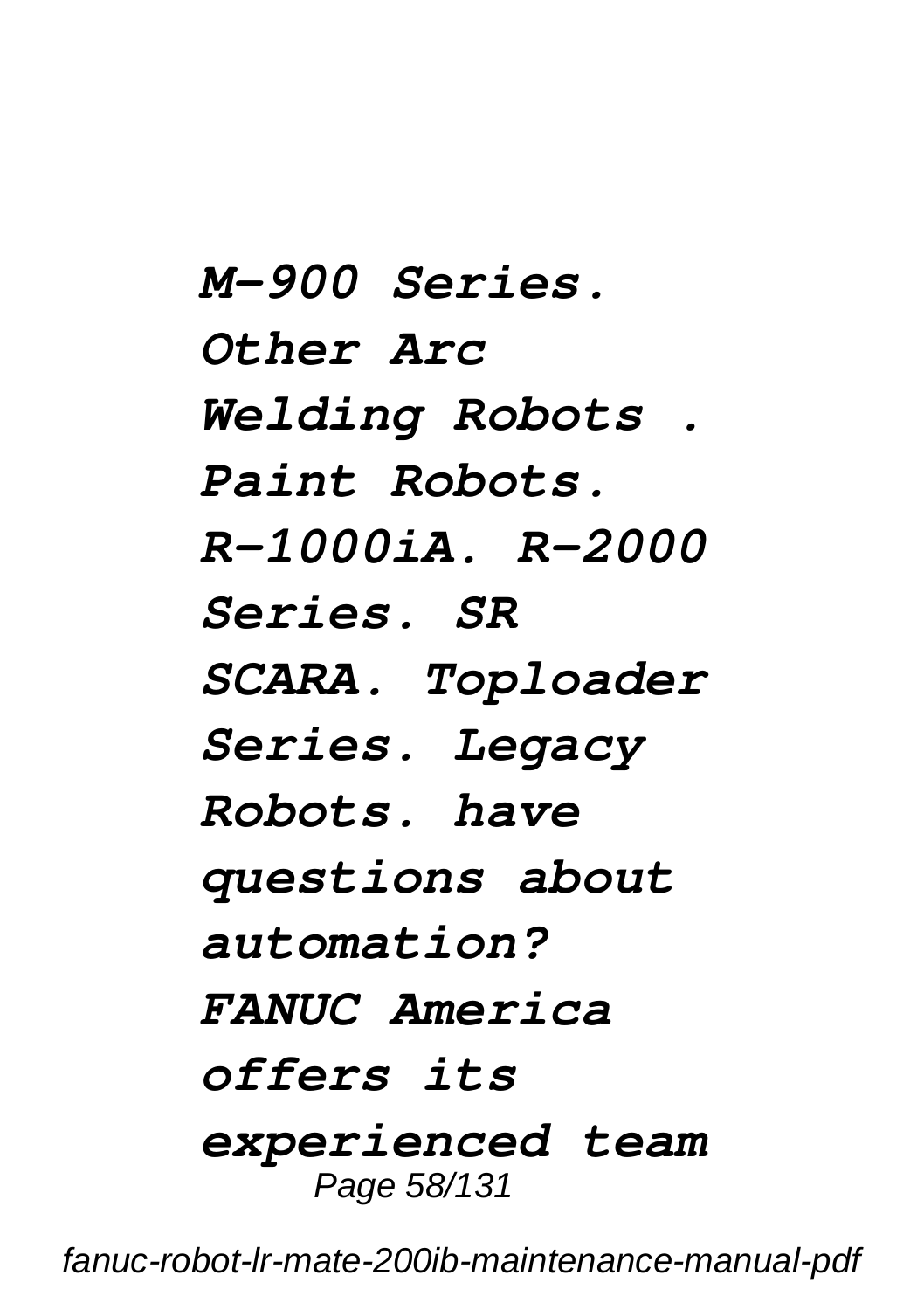*to help solve the most complex automation challenges for any size business. Contact Us. F-200iB FIND ... Lightweight and Compact LR Mate Series | FANUC America*

#### FANUC LR-Mate Page 59/131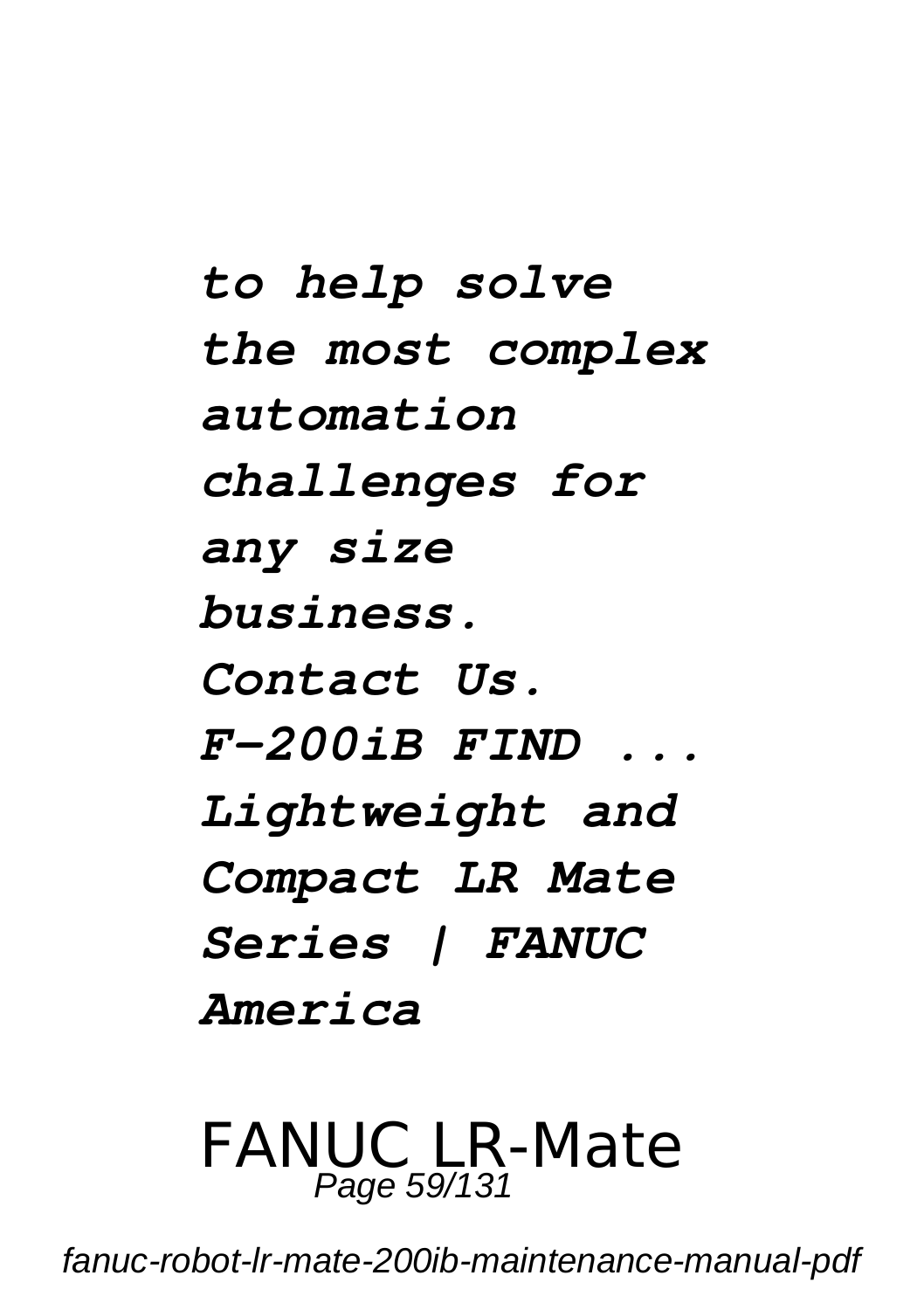## 200iB industrial robot with FANUC R-J3iB controller. It is a regular version of the LR-Mate series with a handling capacity of 5kg. **FANUC LR Mate 200ID - Robots Done** Page 60/131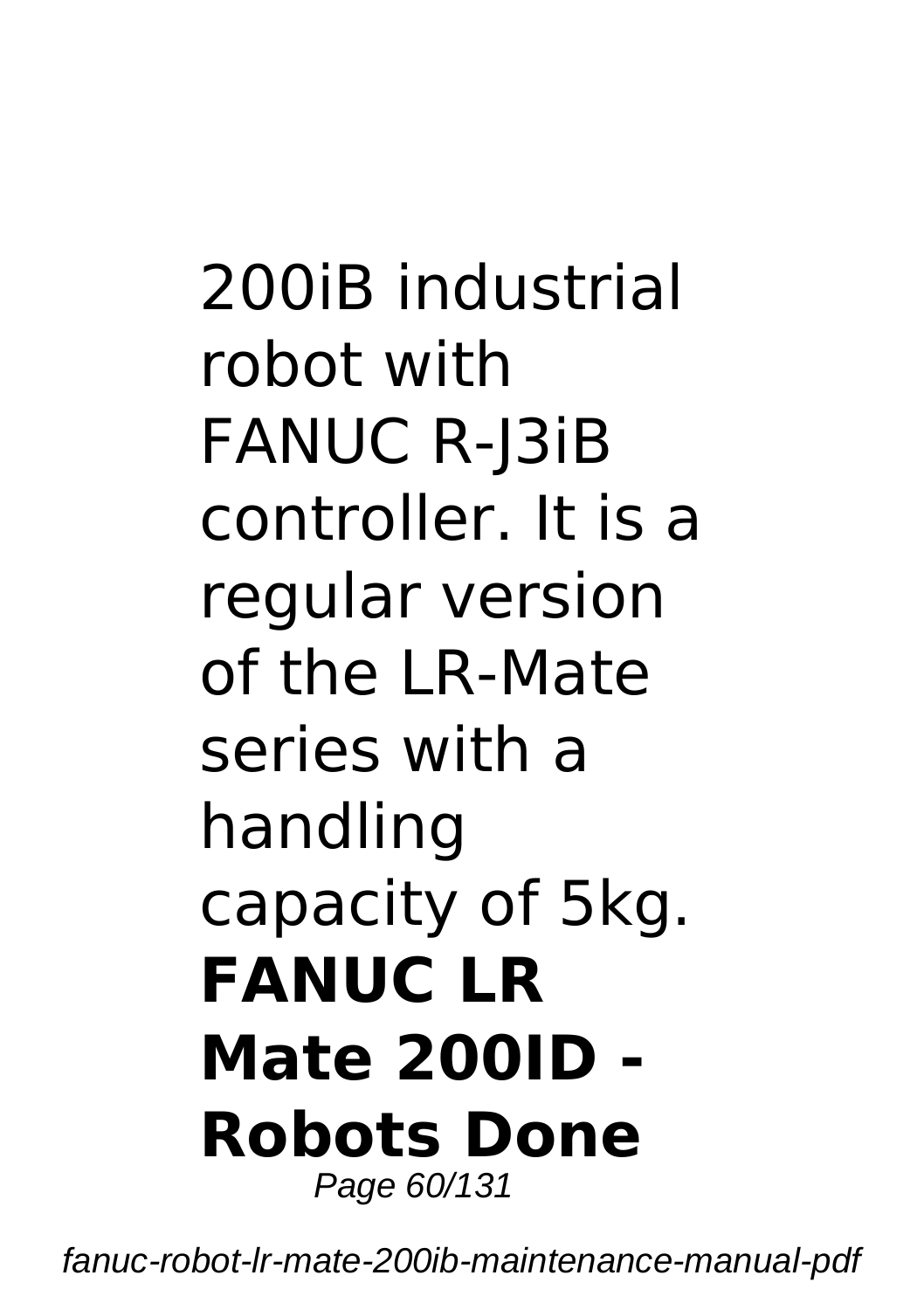**Right FANUC LR Mate 100iB - RobotWorx - Industrial Robot ... R-2000iB LR Mate 200iB Lettuce Handling - FANUC Robotics ...** Page 61/131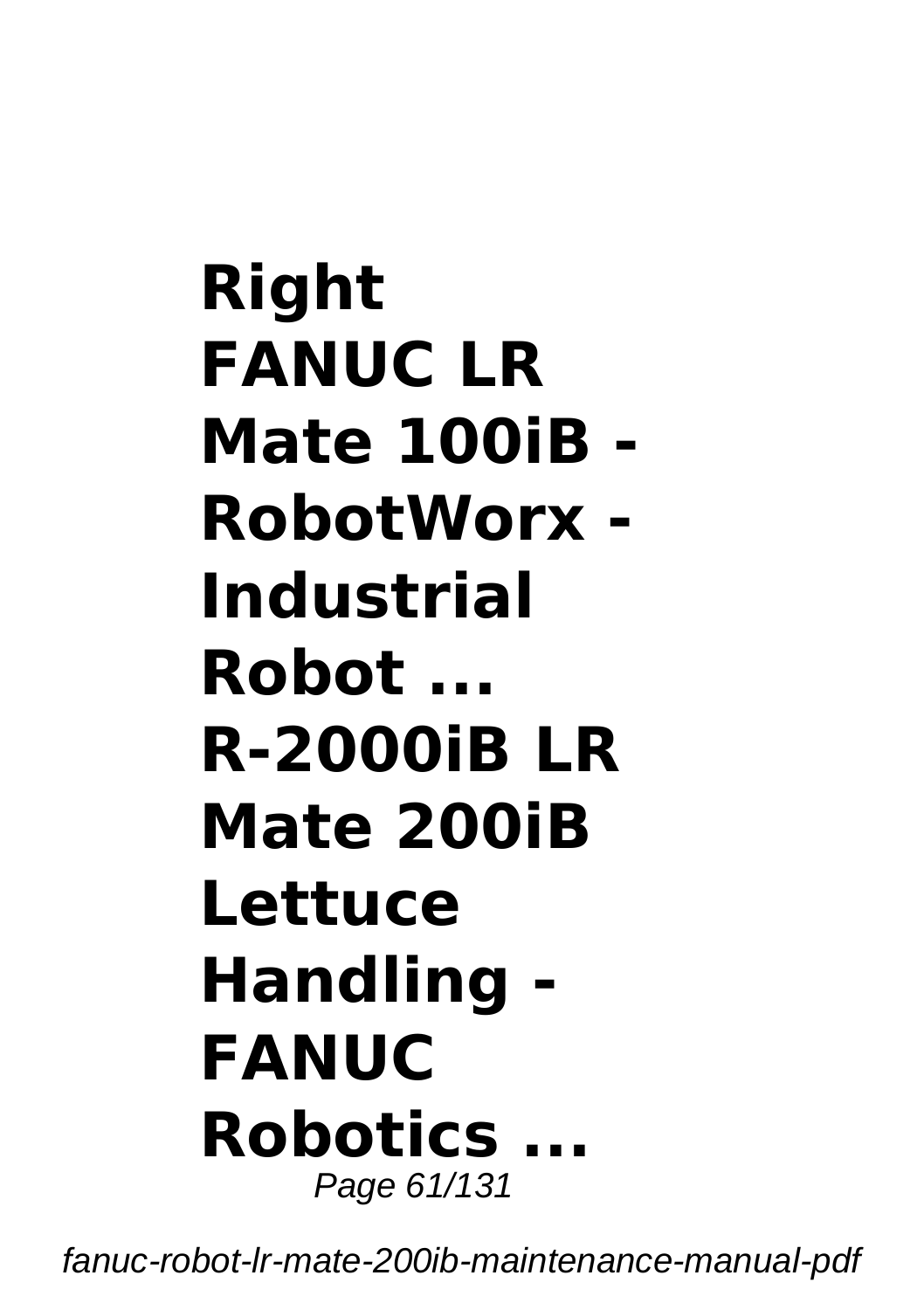# **FANUC LRMate 200iD/7L industrial Robot**

Lettuce head picking & packing system - http://w ww.fanucrobotics. com/ppp In this video, a FANUC R-2000iB robot

Page 62/131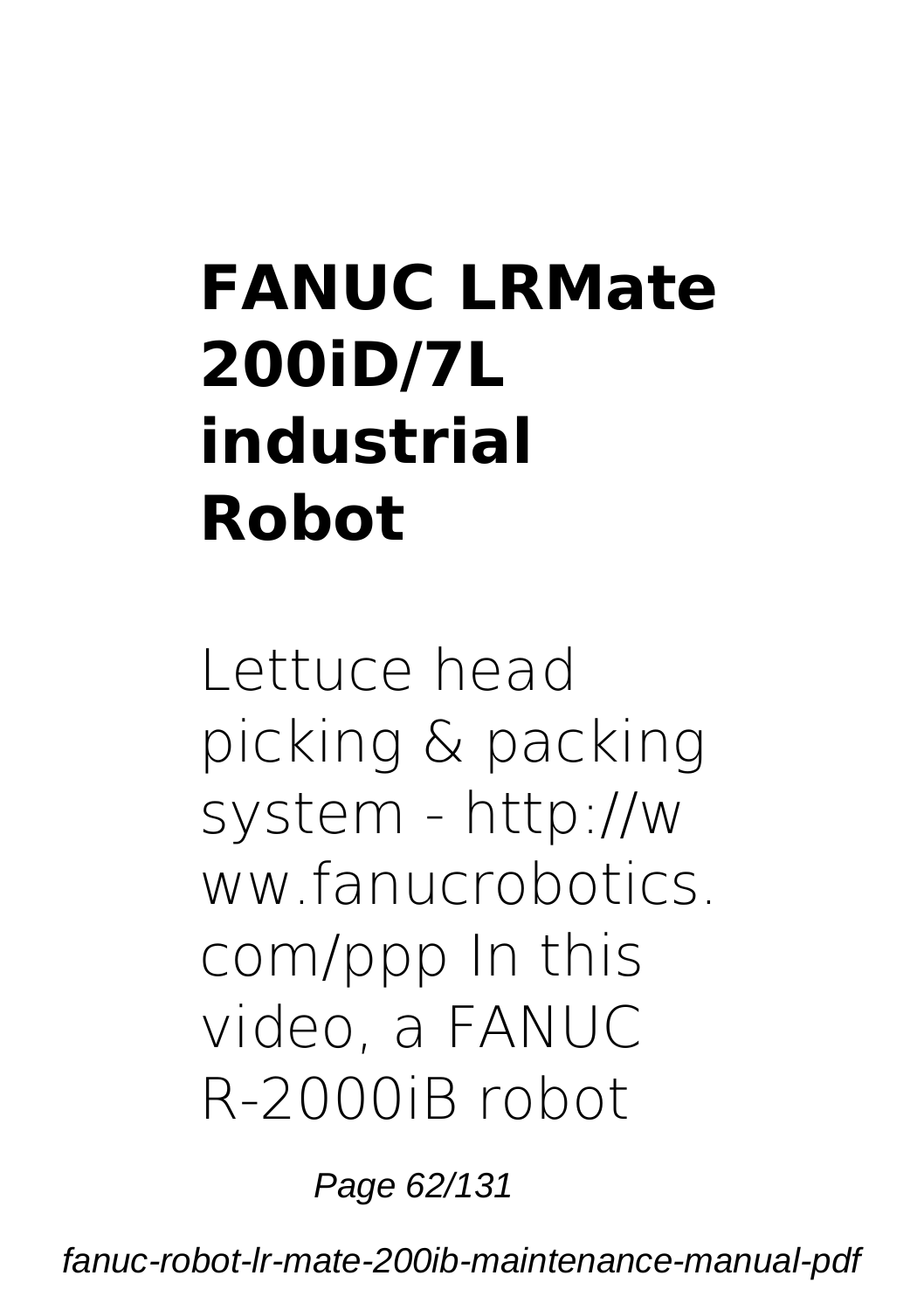and an LR Mate 200iB robot handle, inspect, an... The versatile FANUC LR Mate 200iB, a robot in the FANUC line, is a compact, modular construction, table-top robot that can be used Page 63/131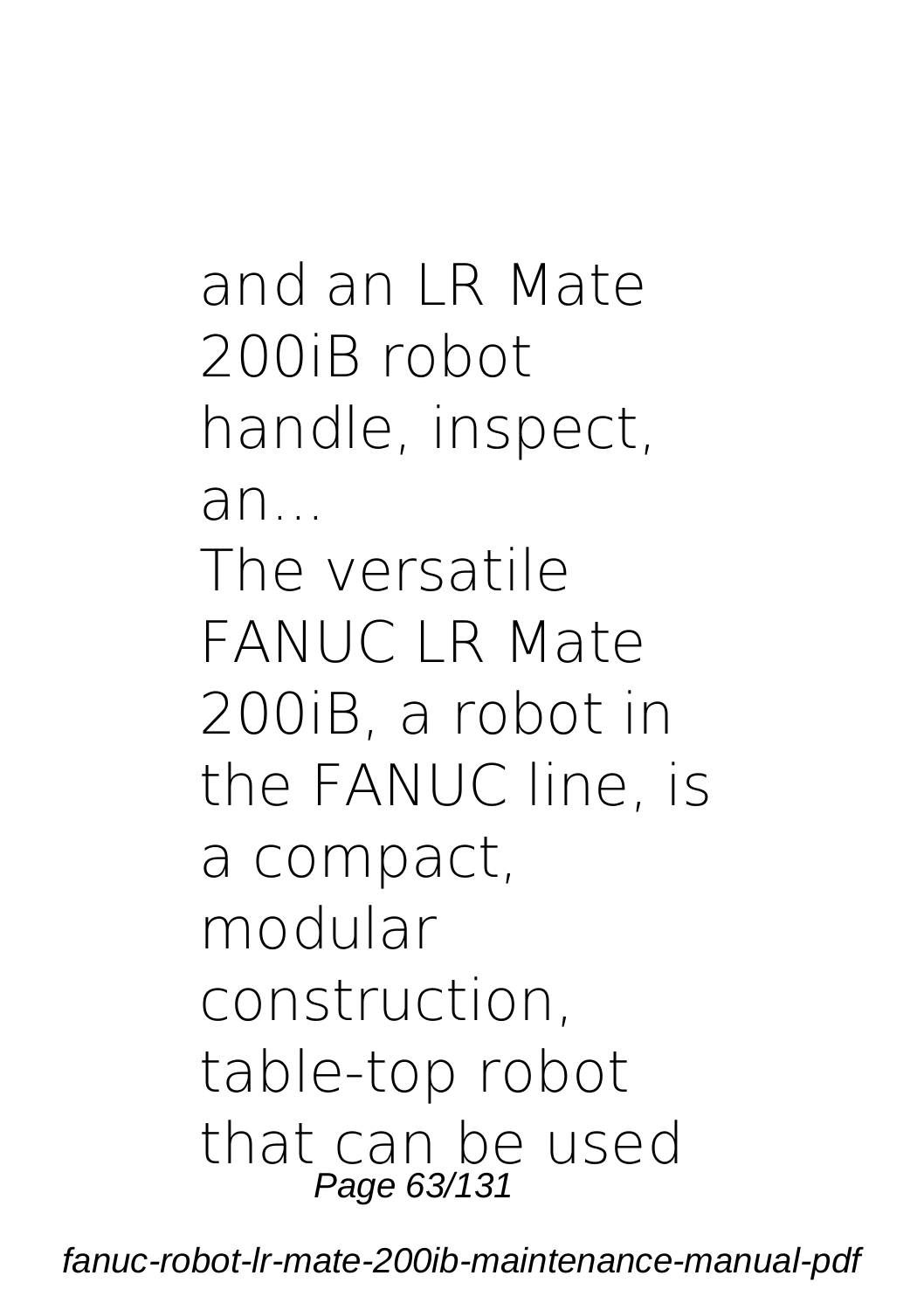for a variety of applications. The 200iB robot is electric servodriven and has a six-axis arm with many different mounting capabilities. **FANUC America Industrial Robots F-200iB** The LR Mate Page 64/131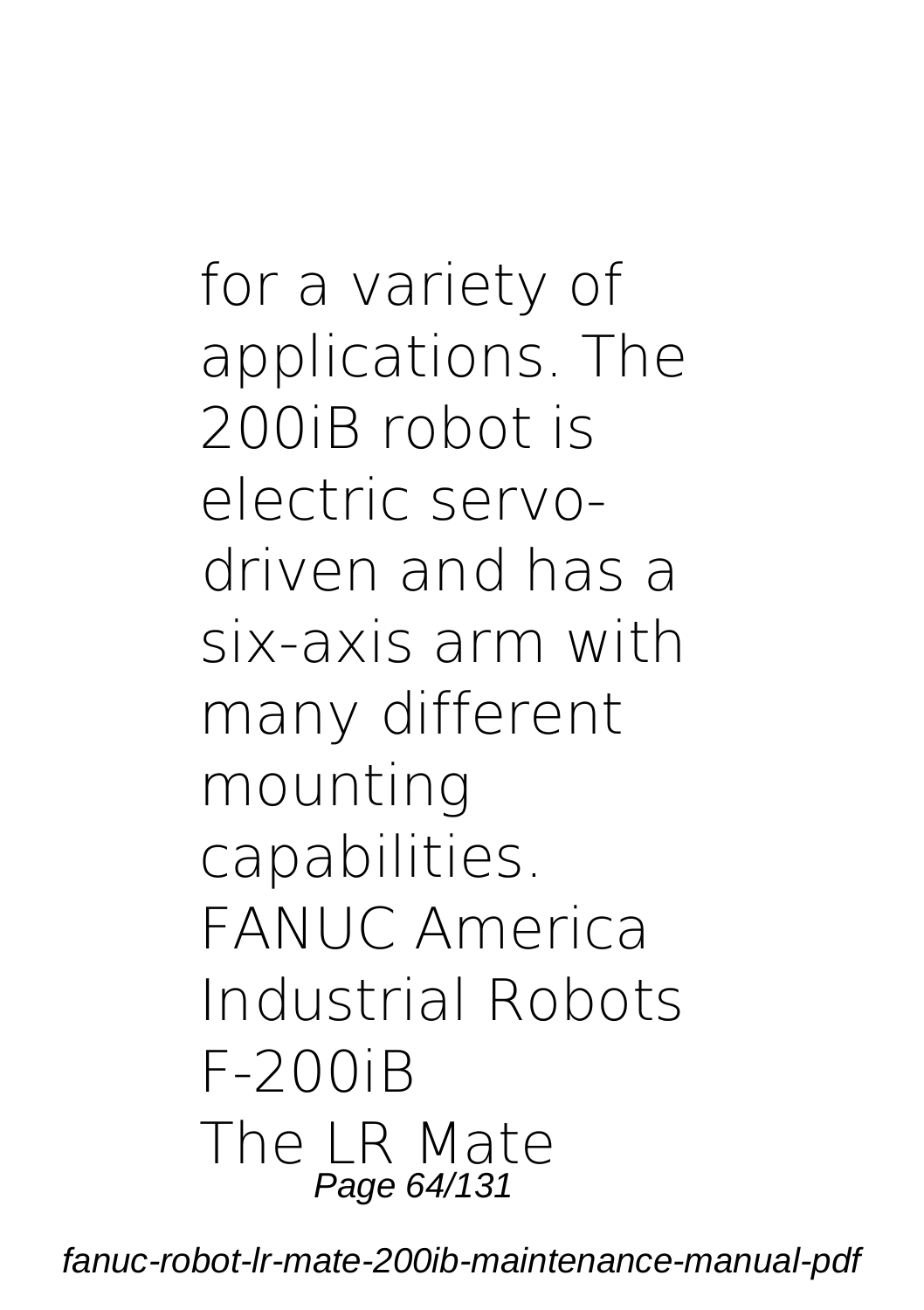200iB is a sixaxis, modular construction, electric servodriven, tabletop robot designed for a variety of manufacturing and system processes. The FANUC LR Mate 200iB robot, is engineered to<br>Page 65/131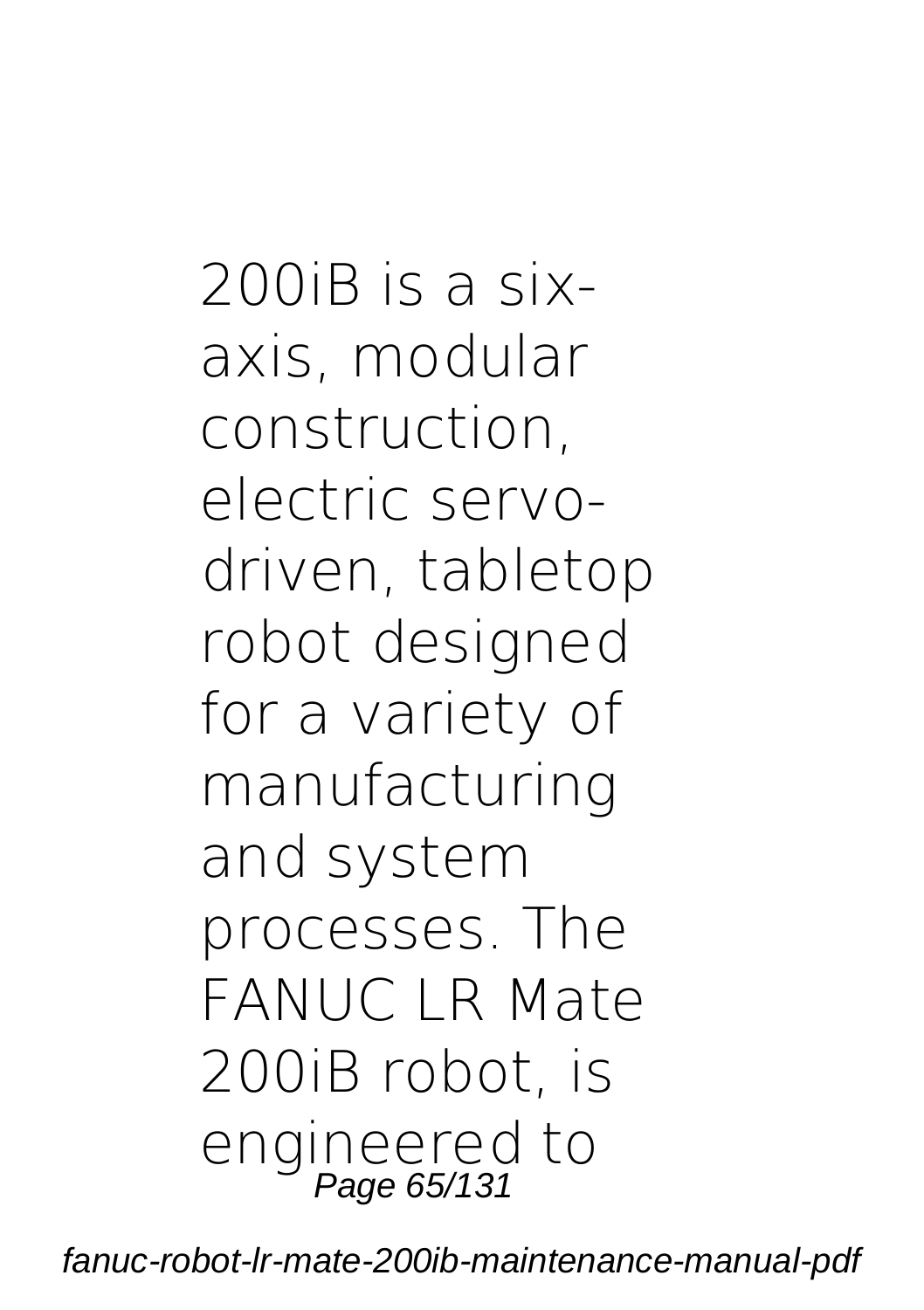provide maximum flexibility, and accuracy, in a compact design. LR Mate 200iB, the Solution for: This robot model is integrated into the FANUC's own offline programming software ROBOGUIDE. Page 66/131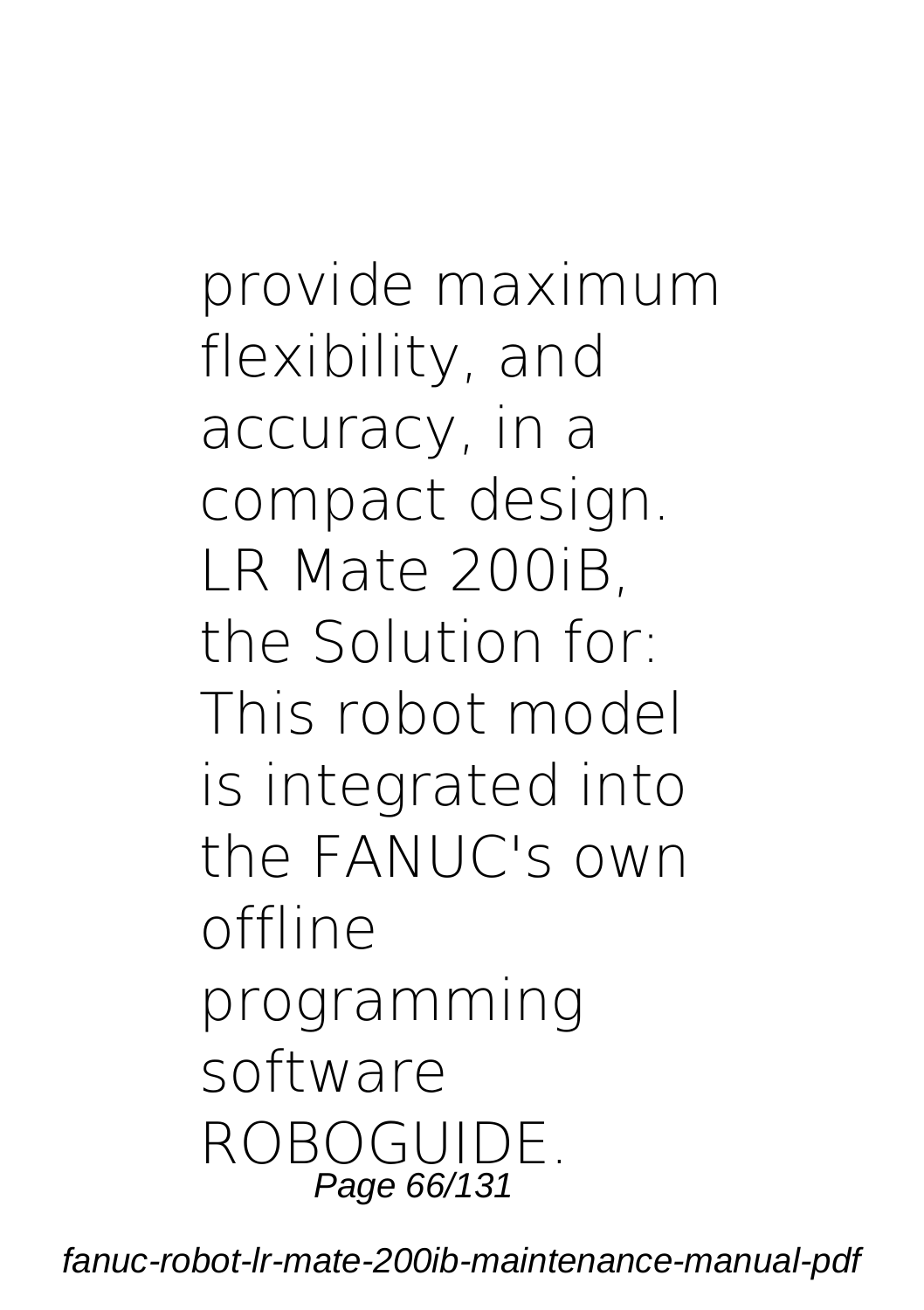ROBOGUIDE is a powerful tool that enables integrators, planners and users to design cells, systems and motions offline.

## **FANUC Robot LR Mate 200iD**

Page 67/131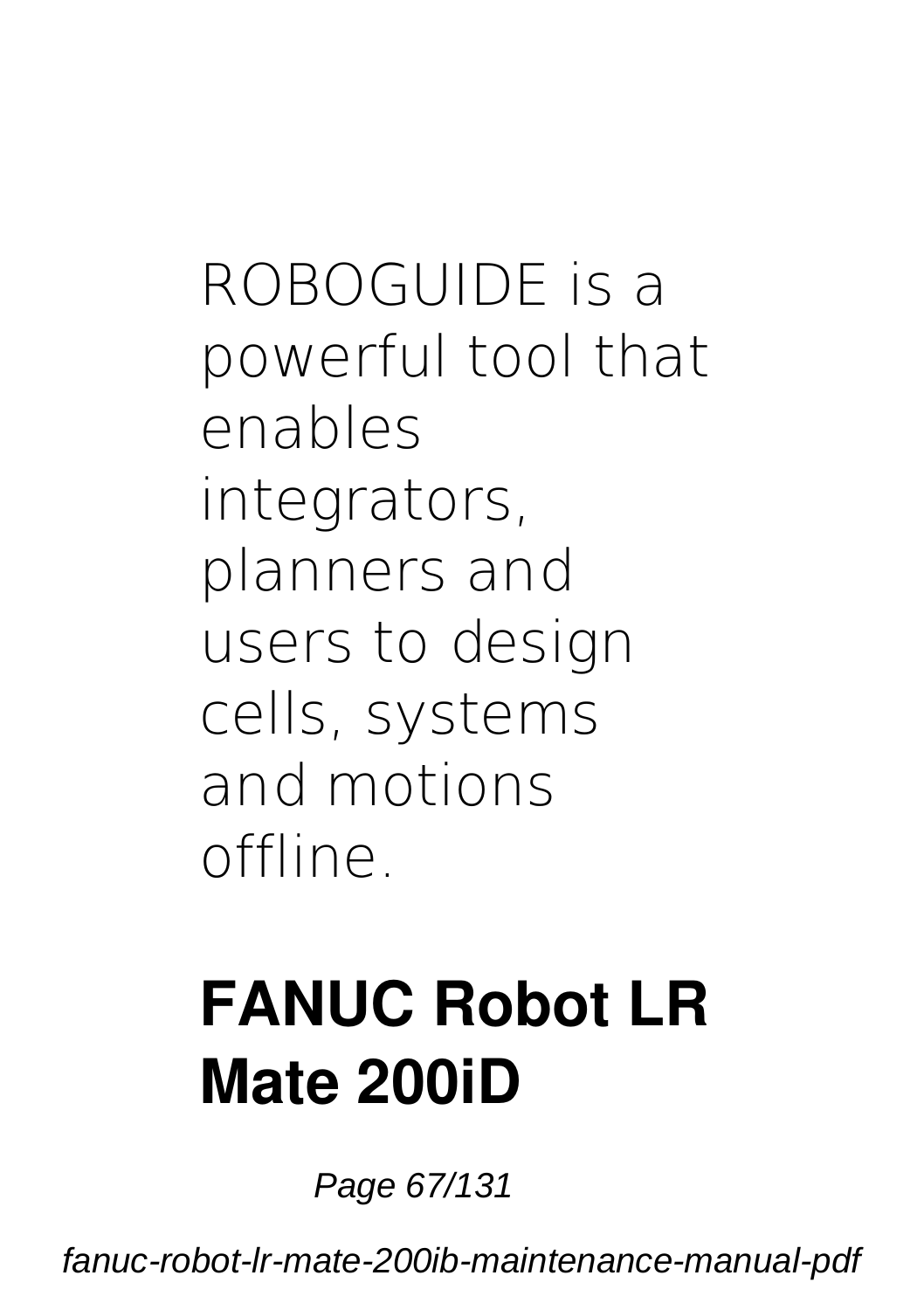FANUC ROBOT LR MATE 200iB WITH R J3iB CONTROLLER AT EUROBOTS FANUC LR Mate 200iB R30iA - Material Handling Robot LR Mate 200iB Washproof Robot - FANUC Page 68/131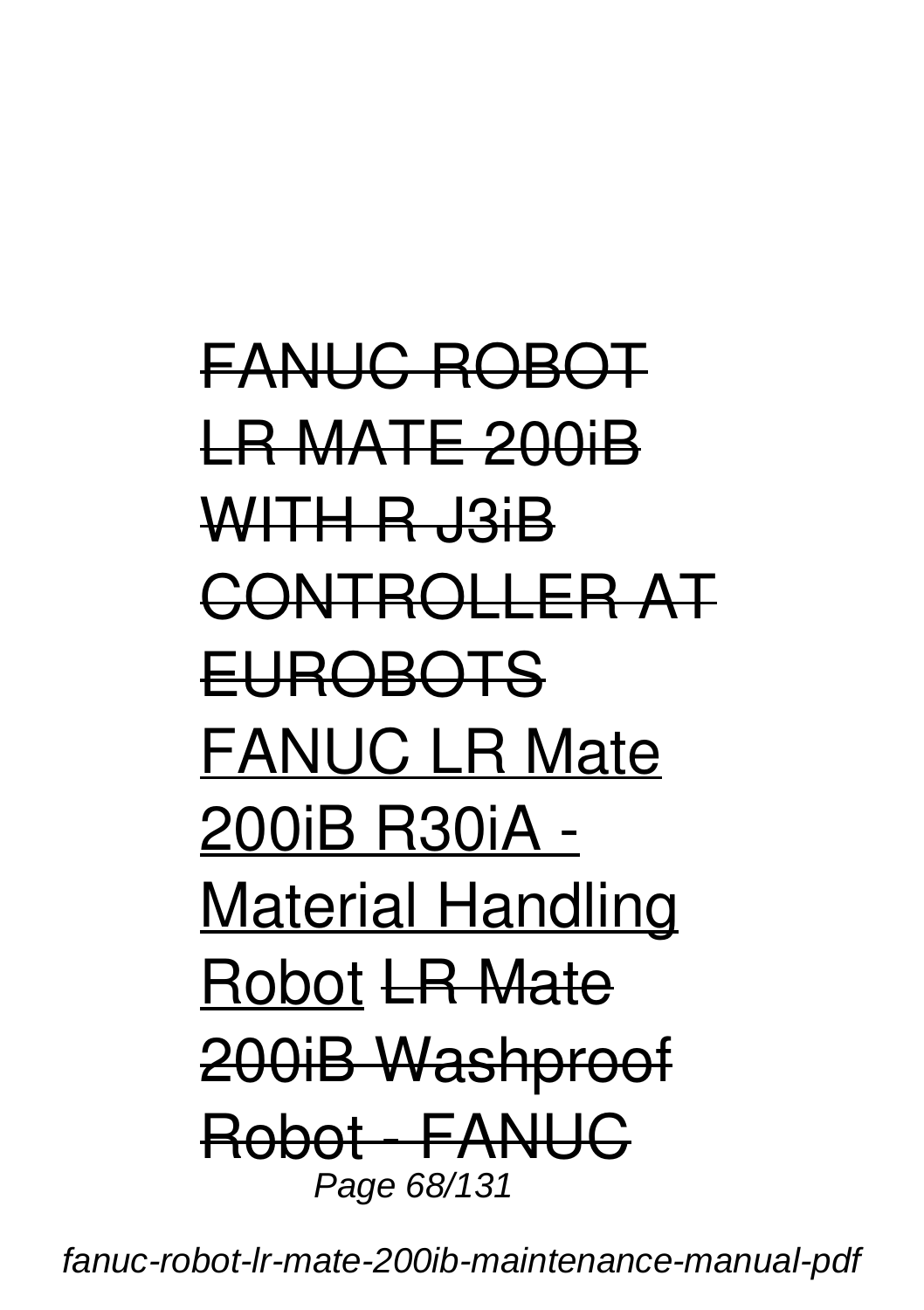Robot Industrial FANUC LR Mate 200iB Industrial Robot Being **Tested** R-2000iB LR Mate 200iB Lettuce Handling - FANUC Robotics Industrial Automation Fanuc Robot LR Mate 200ib with R-30ib Page 69/131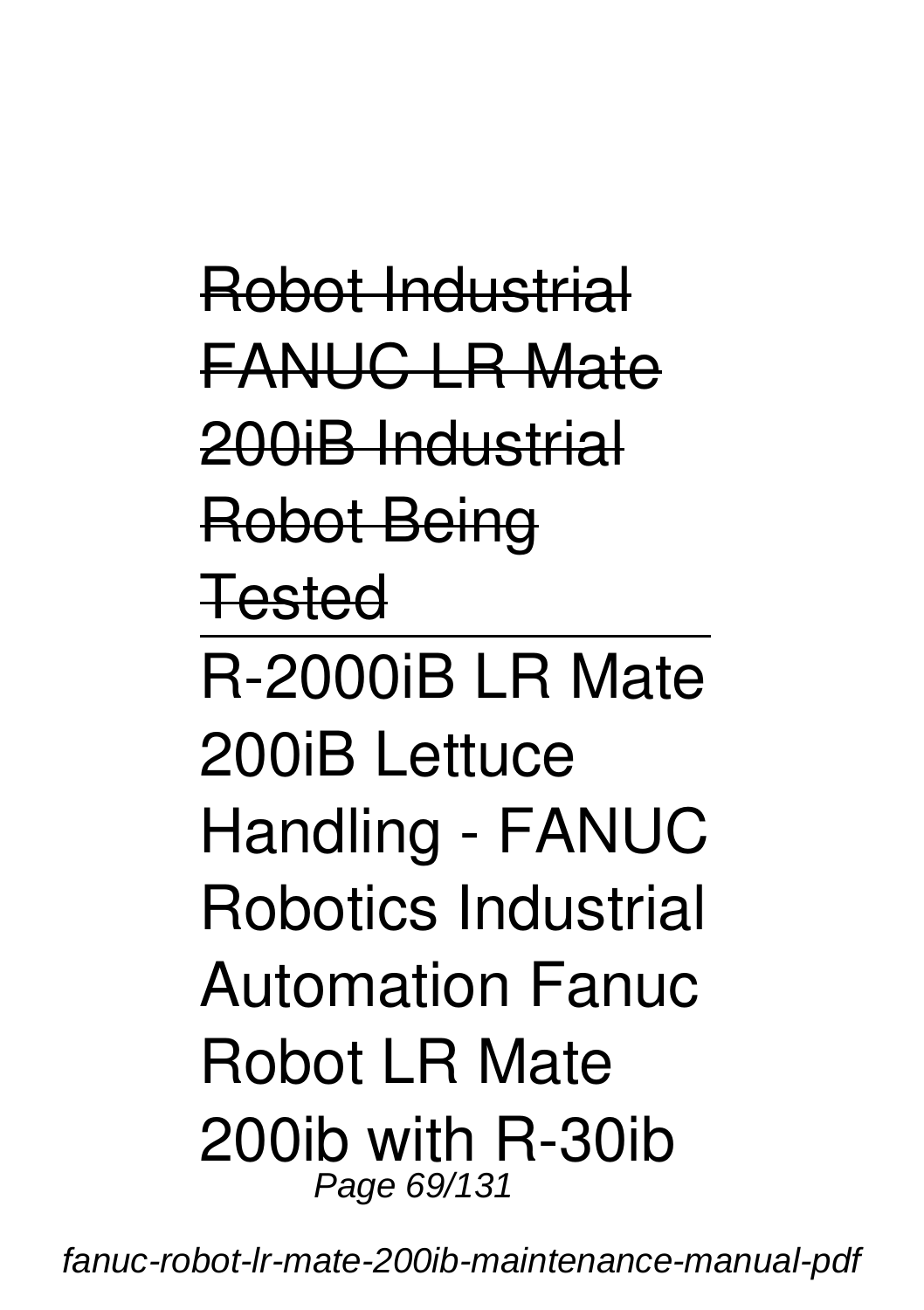controller at Eurobots Fanuc LR Mate 200iB R.I3iB Industrial Robot FANUC LR Mate 200iB/5P RJ3iB Mate *Small Industrial Robot - Tabletop Fanuc LR Mate 200iB* LR Mate 200iB Test Page 70/131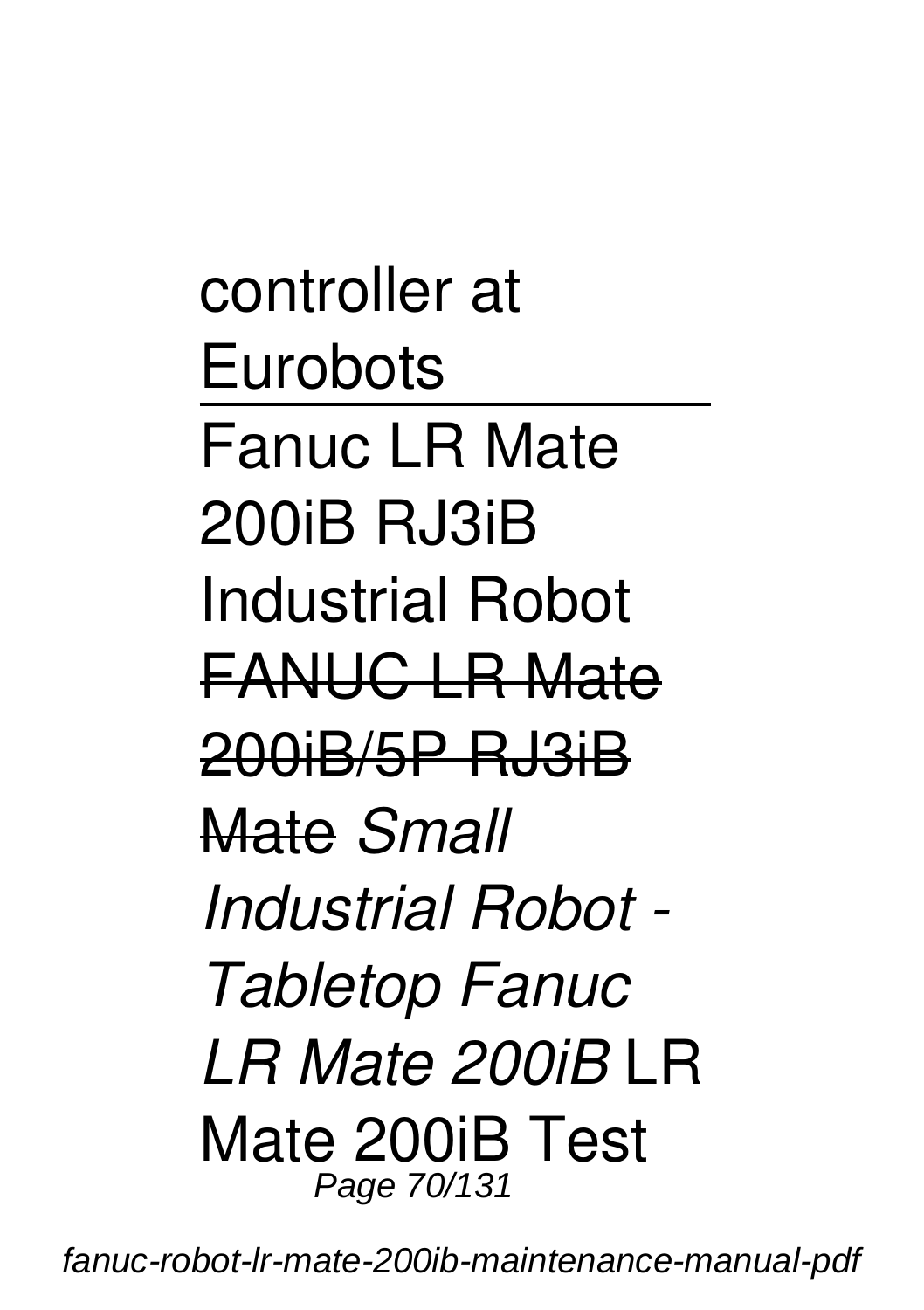Tube Loading Robot - FANUC Robotics Industrial Automation FANUC LR Mate 200iB Industrial Robot Arm FANUC LR Mate 200iB Compact Industrial Robot *Highlights der Hannover Messe 2013* ABB Page 71/131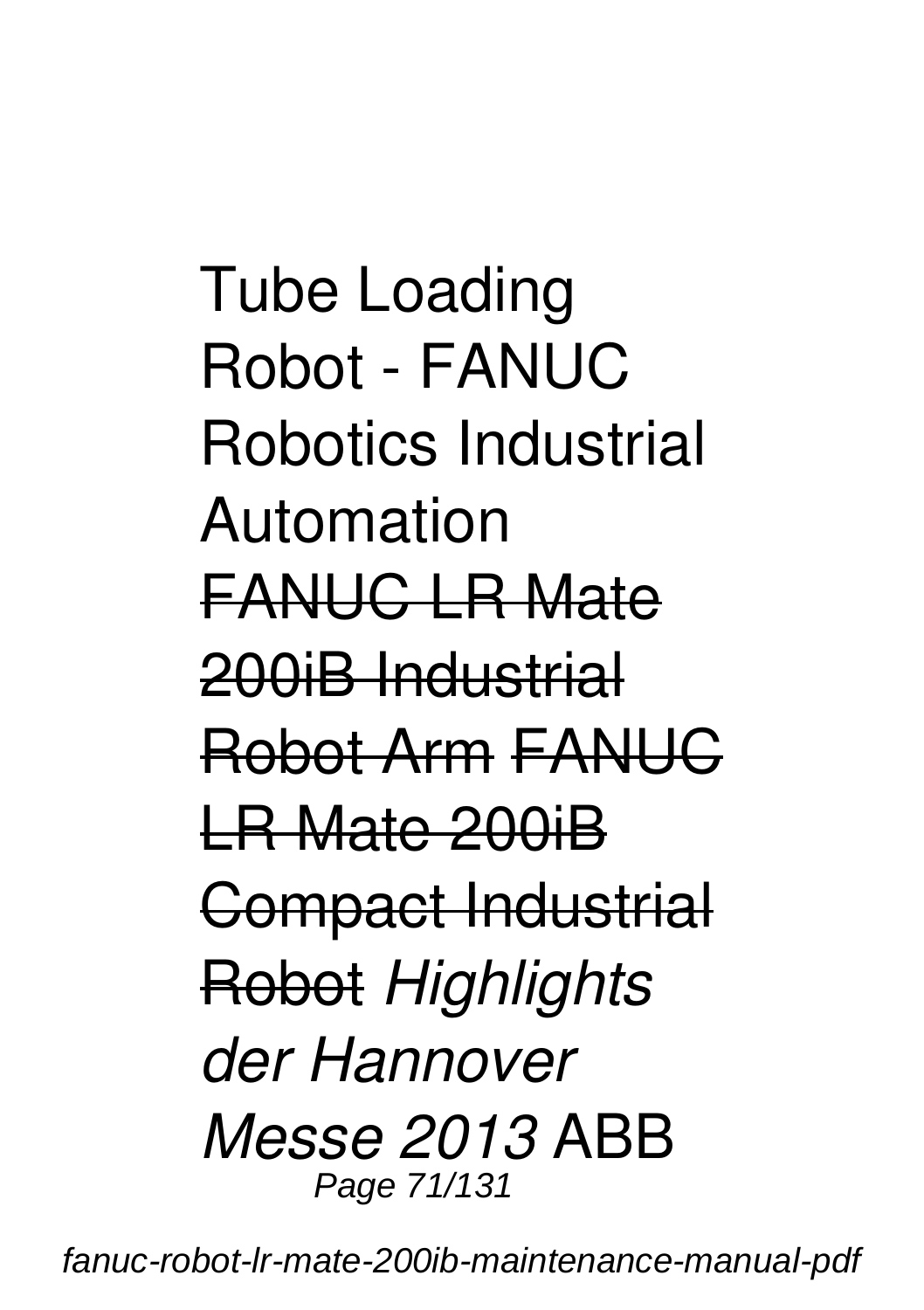Robot Playing Snooker refurbishing a Fanuc robot arm. Fanuc Robot startup 1 FANUG Teach Pendant programming - Group<sub>2</sub> Everything You Need To Know About Fanuc In 20 Page 72/131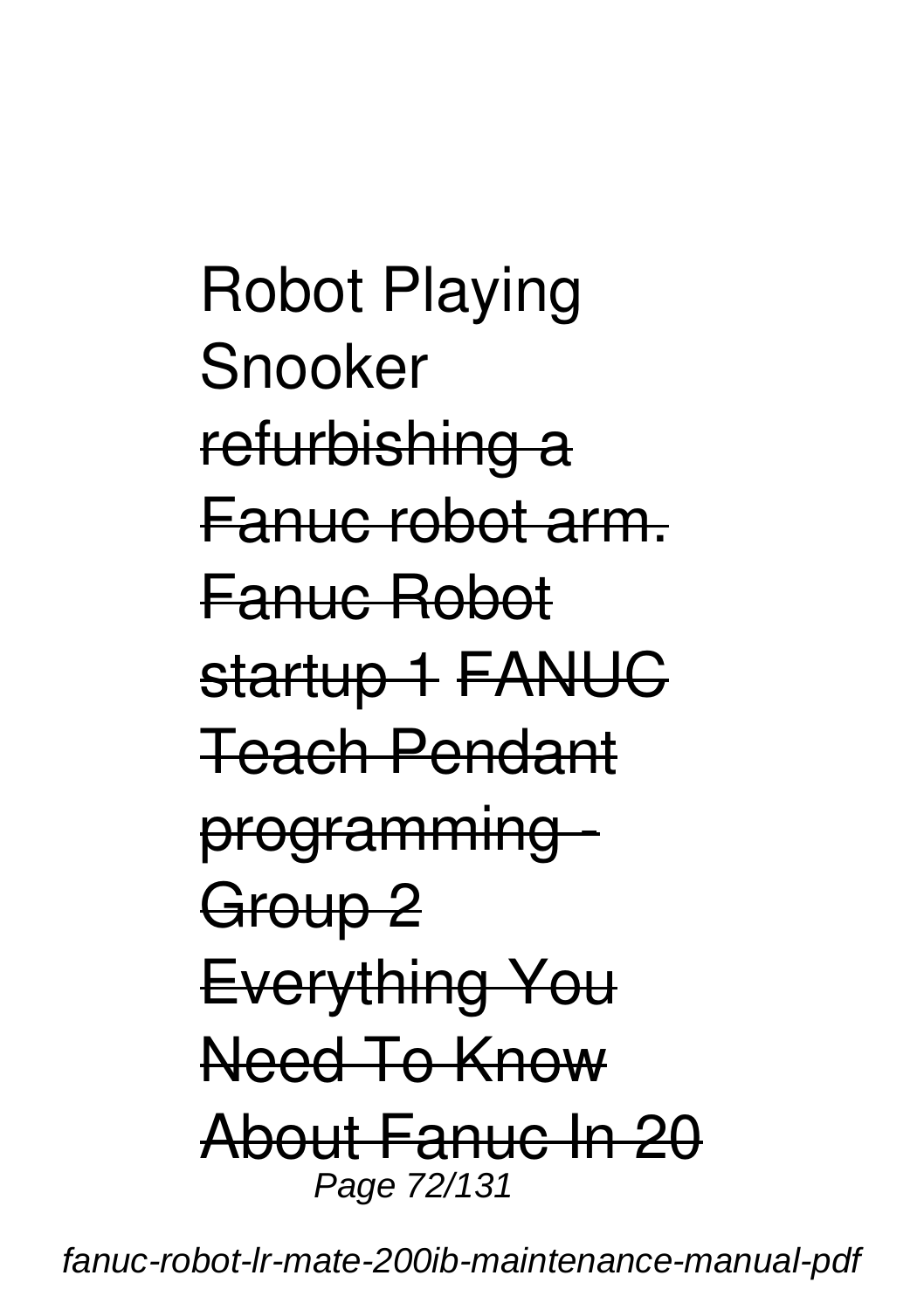Minutes - Global Electronic Services **Fanuc Robot LR Mate 200iD 4S Fanuc Welding Robot Programming Circles** Fanuc Teach Pendant NavigationFANUC ipari robotok az Page 73/131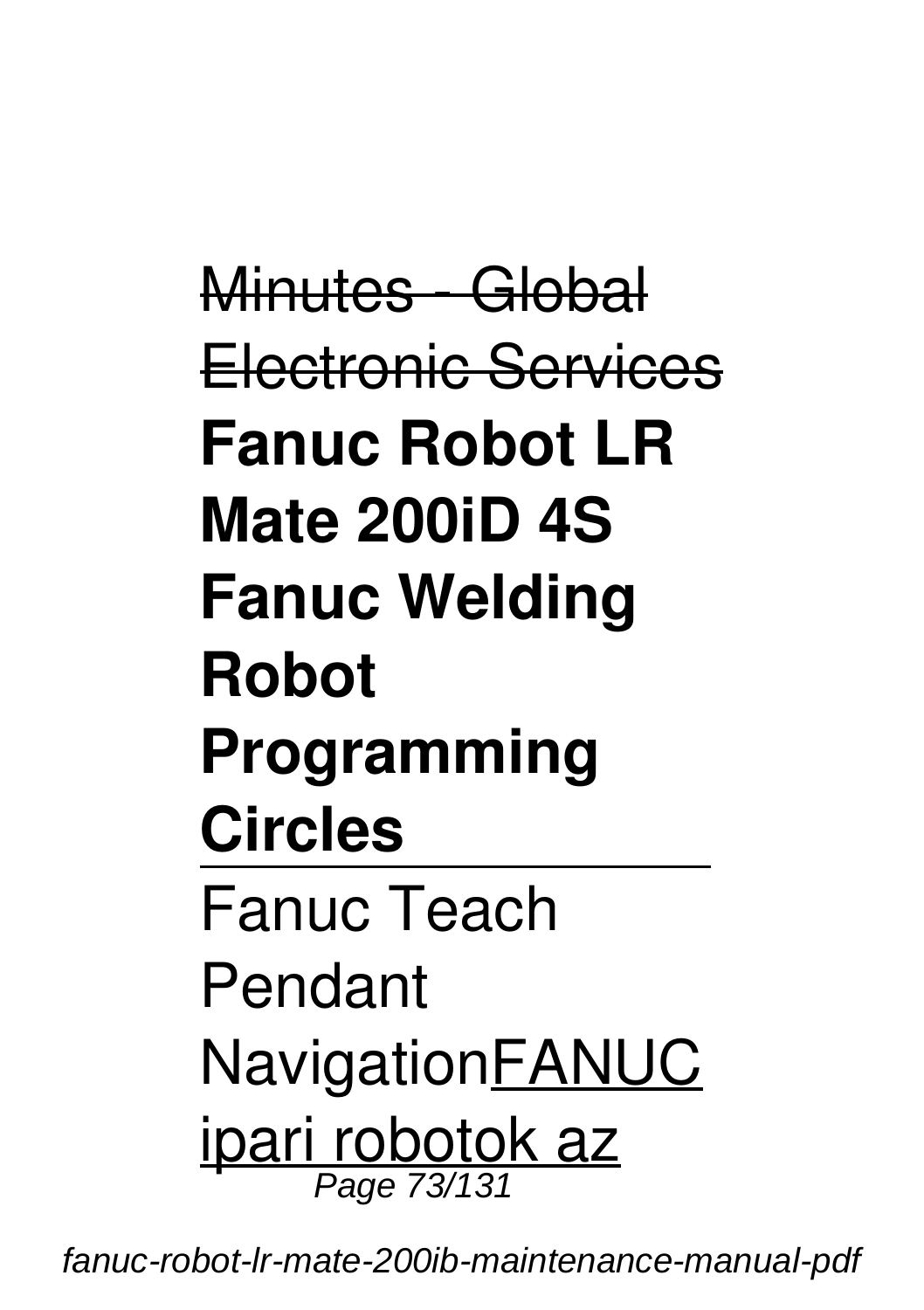AUDI Hungariánál Calibration and accuracy validation of a FANUC LR Mate 200iC industrial robot LR Mate 200iB Gas Can Assembly Robot - FANUC Robotics Industrial Automation FANUC LR Mate Page 74/131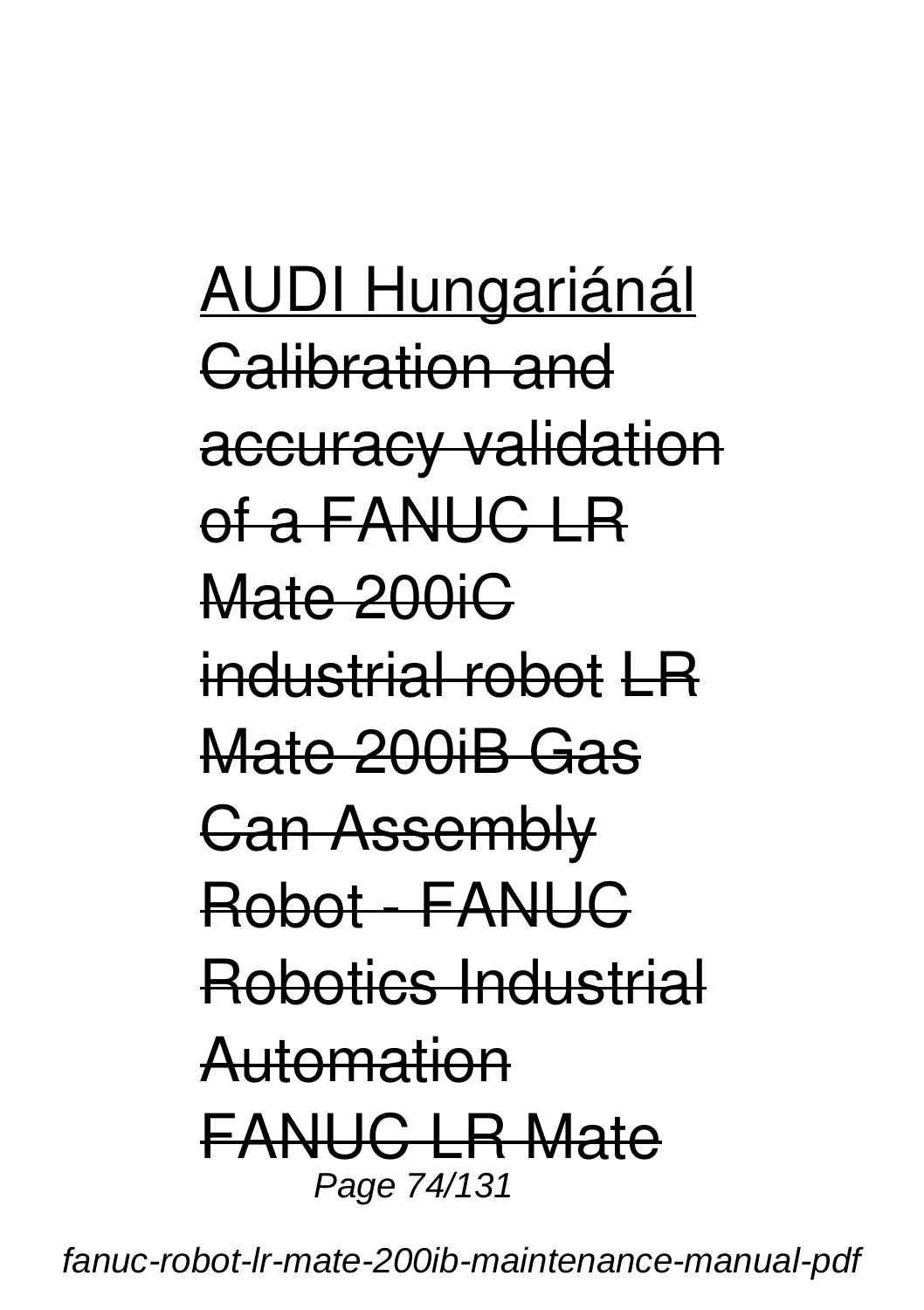200iB Industrial Robot FANUC LR Mate 200iB/3L Robot FANUC LR Mate Preventative Maintenance and Robot Information Fanuc LR Mate 200iB with Rj3iB controller - Fanuc used robots at Eurobots.net EWU Page 75/131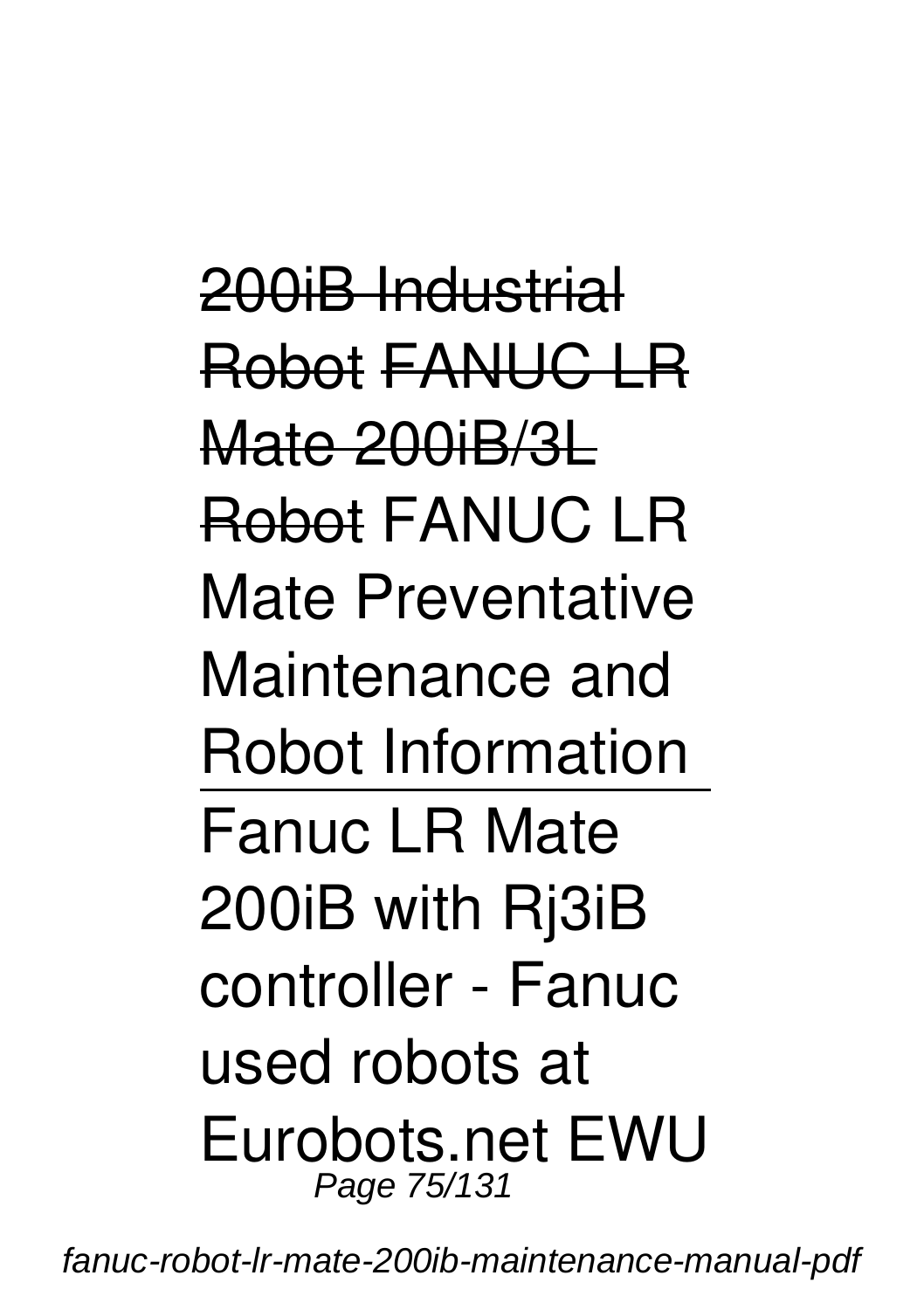Robotics - Robo CD Packer - FANUC LR Mate 200iB **FANUC ROBOT LR MATE 200iC 5L con Controller R 30 iA MATE in EUROBOTS Fanuc Robot Lr Mate 200ib** The versatile Page 76/131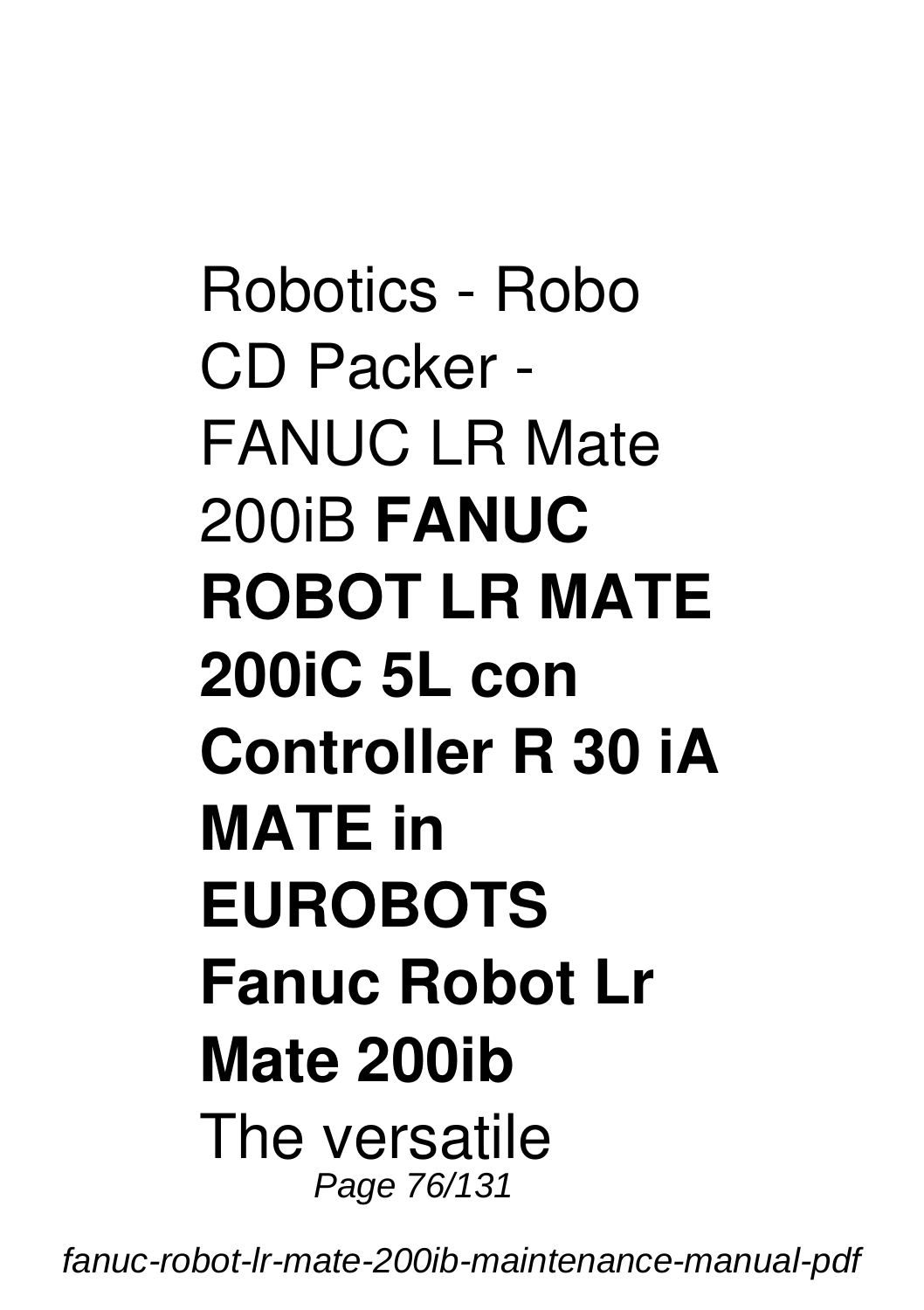FANUC LR Mate 200iB, a robot in the FANUC line, is a compact, modular construction, tabletop robot that can be used for a variety of applications. The 200iB robot is electric servo-Page 77/131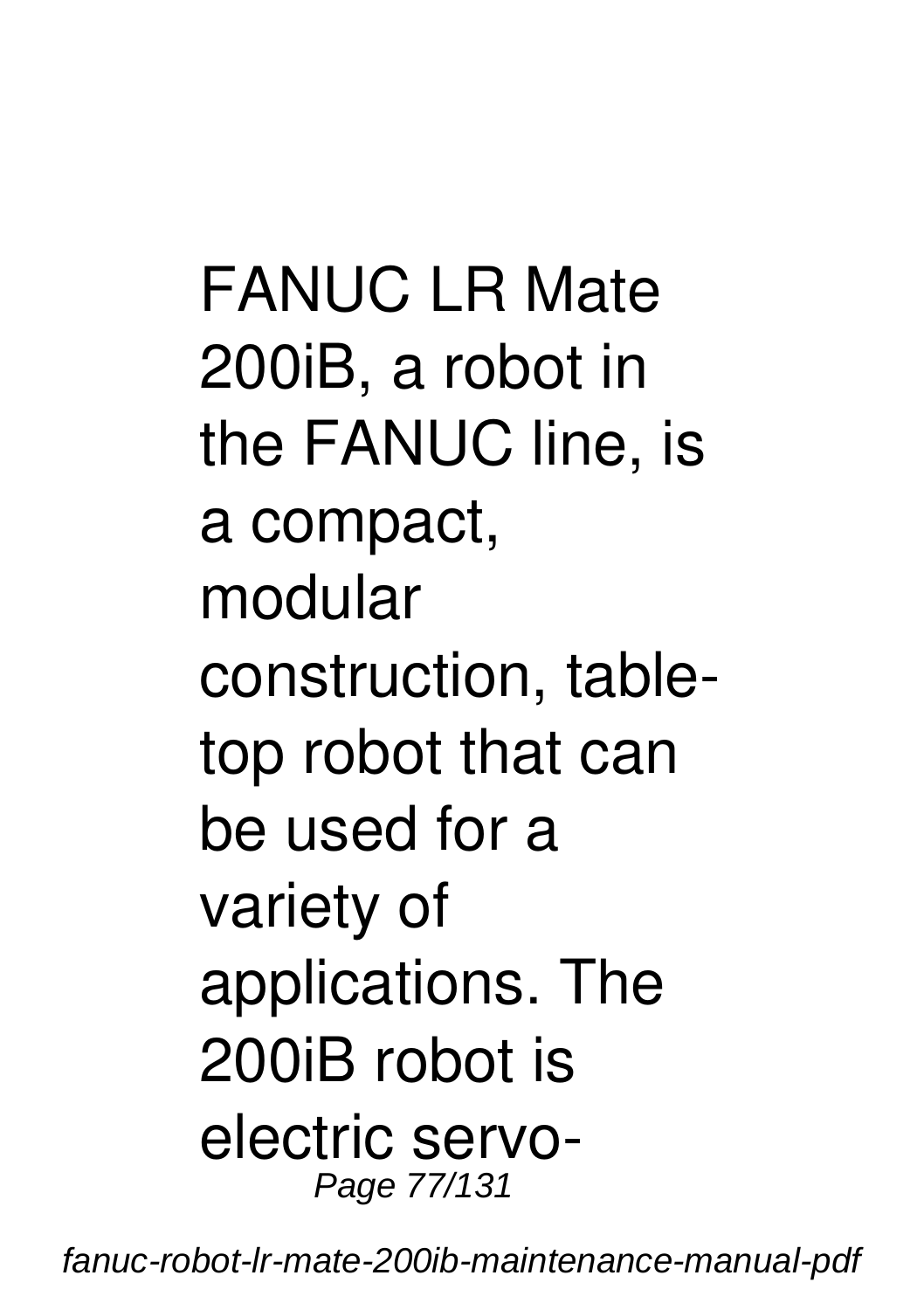driven and has a six-axis arm with many different mounting capabilities.

# **FANUC LR Mate 200iB - RobotWorx - Industrial Robot**

**...** Designed with no Page 78/131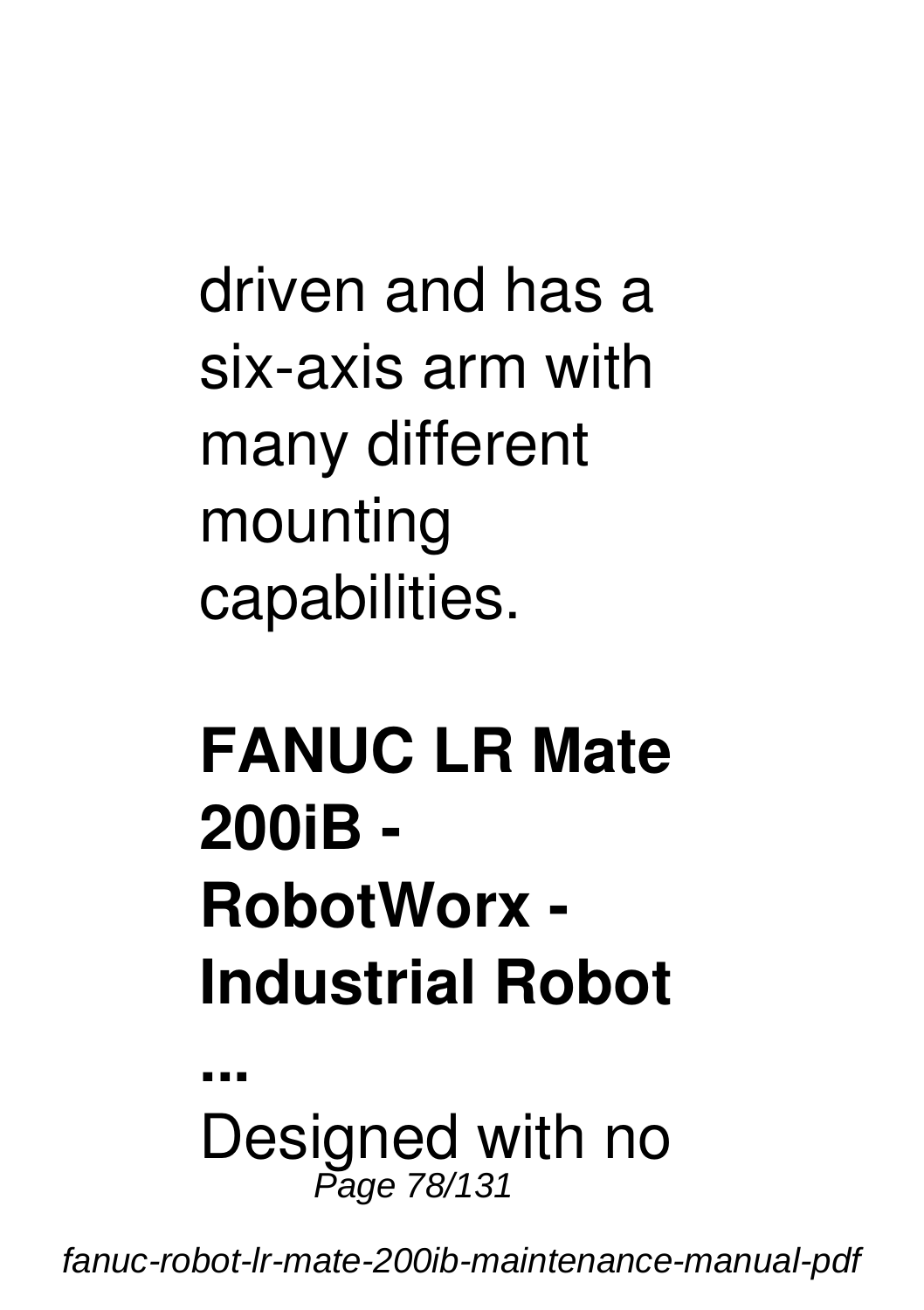moisture retention areas to resist bacteria growth and rust, the Fanuc LR Mate 200iB/5WP RJ-3iB Waterproof robot features highpressure nozzle and food-grade grease and USDAcertifiable parts. Page 79/131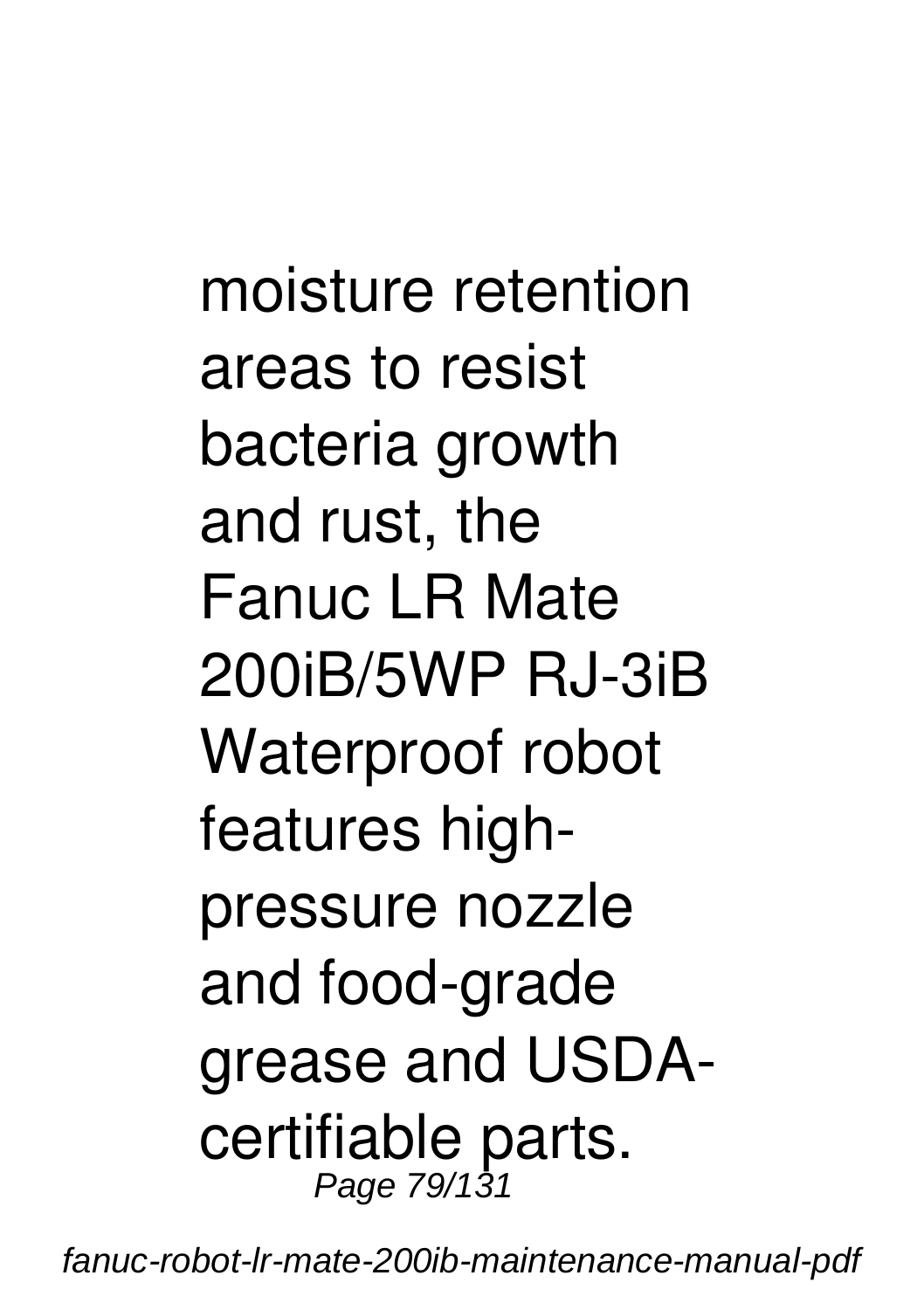The 200iB 5WP is capable of working with primary (unpackaged) and secondary (packaged) food products.

#### **FANUC LR Mate 200iB/5WP - RobotWorx - Industrial Robot** Page 80/131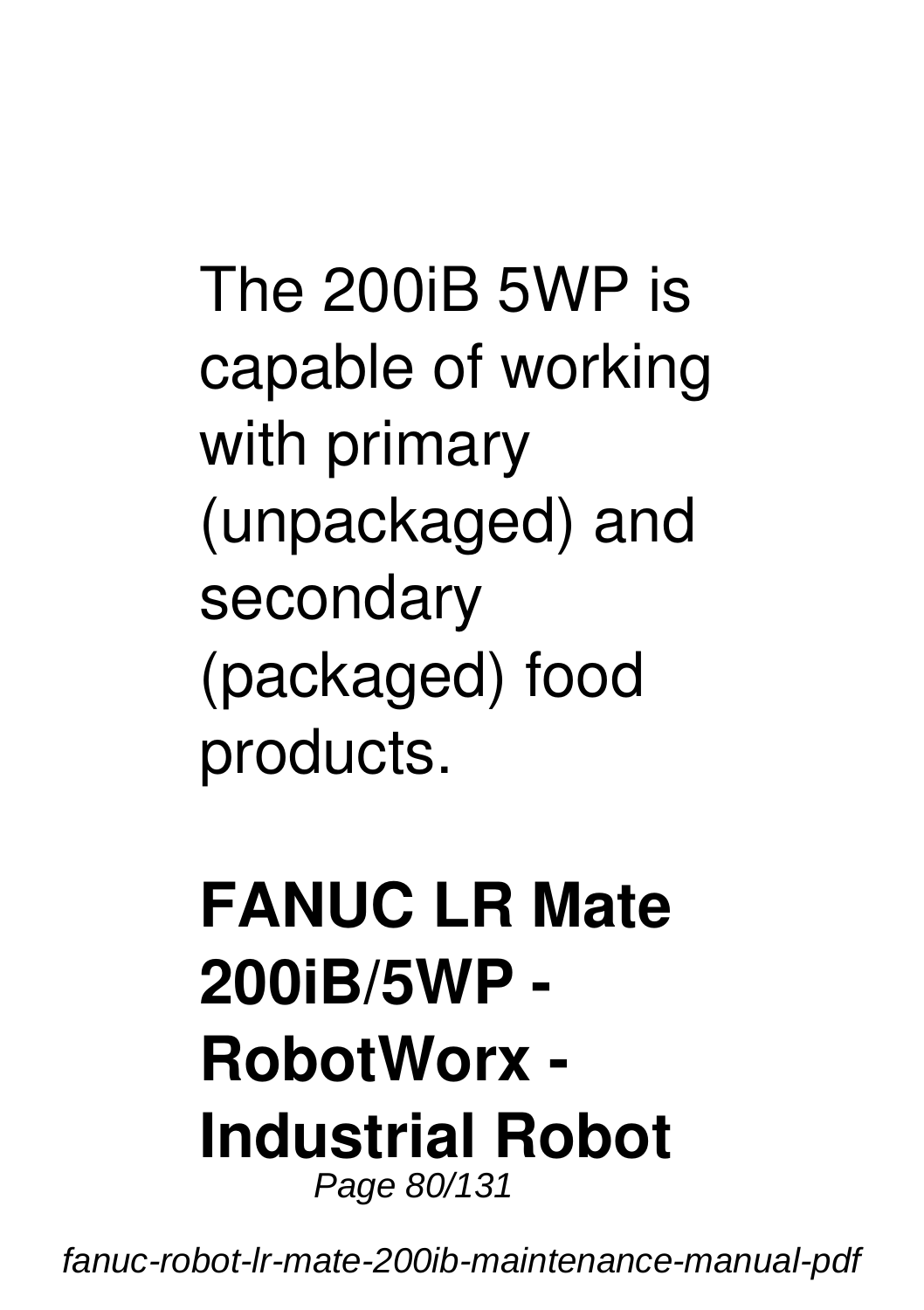**...** LR Mate 200iD models are available with reaches up to 911 mm, a max. load capacity of 7 kg and a calculated TCP speed of max. 11 metres/sec. More throughput LR Page 81/131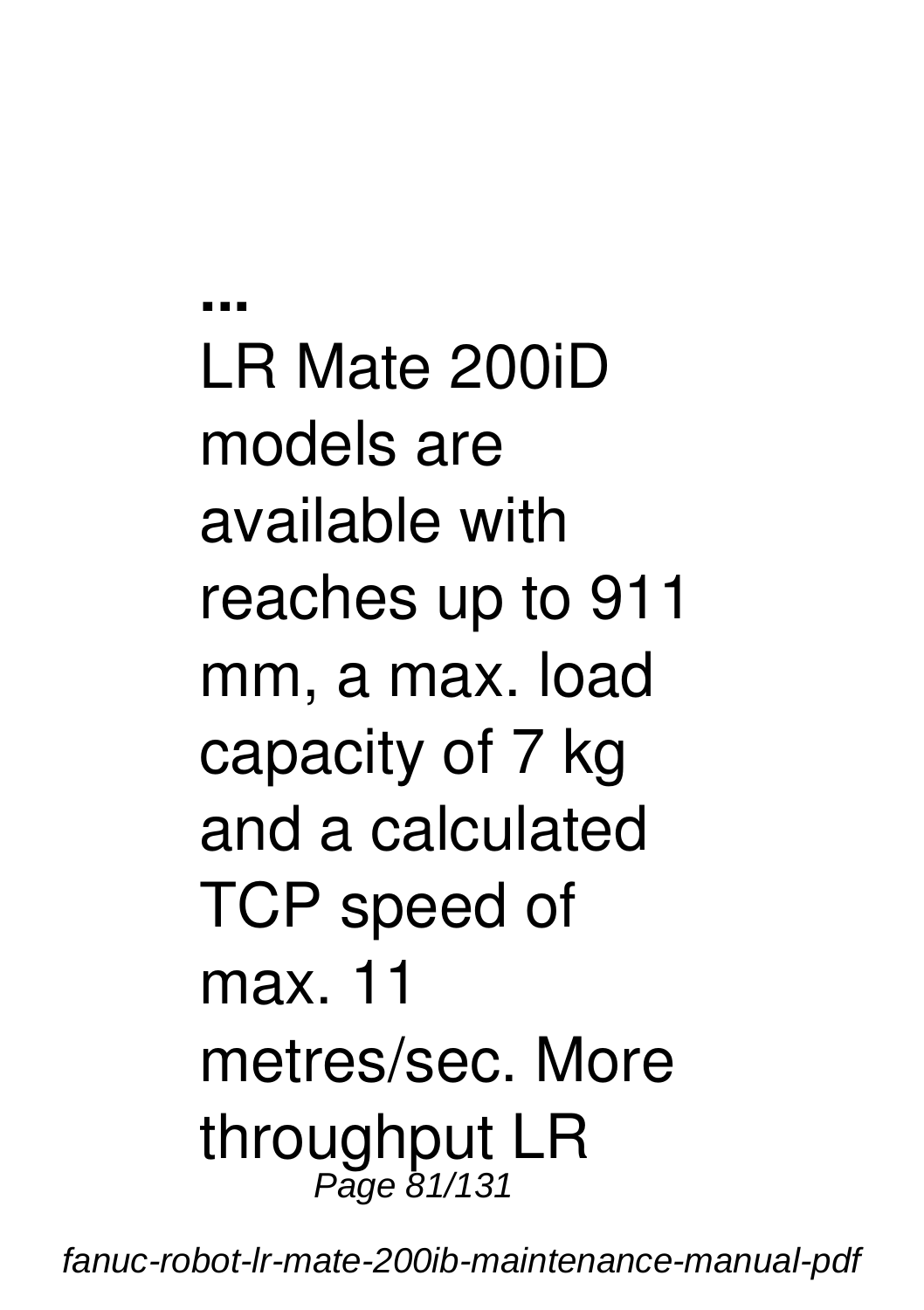Mate's powerful servo motors and very rigid arm deliver high acceleration and short cycle times, providing users with improved productivity rates.

#### **FANUC LR Mate industrial robot** Page 82/131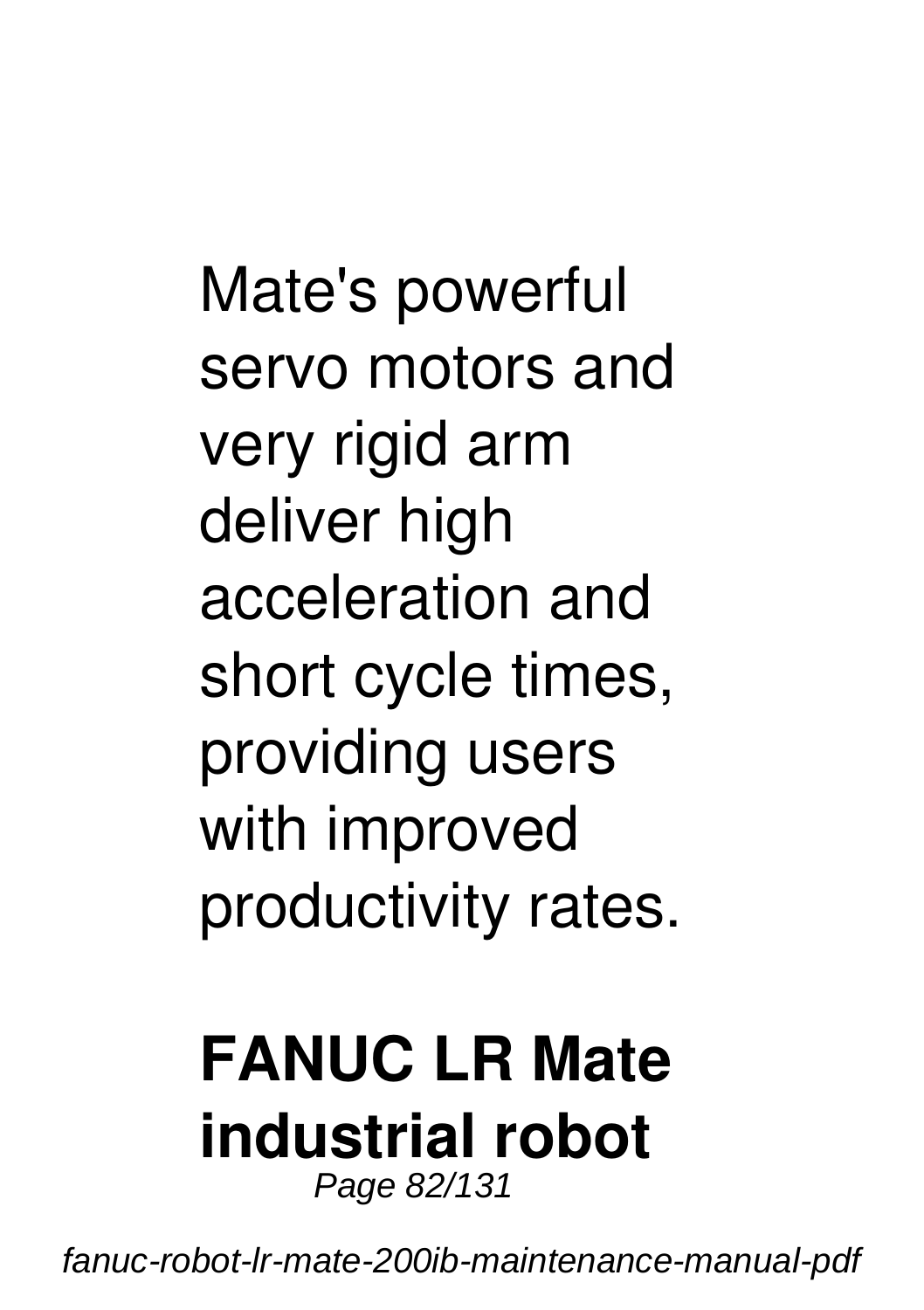**series** The FANUC LR Mate 200iB/5P is a six-axis, electric servo-driven industrial robot. The LRMate 200iB/5P's RJ3iB tabletop size provides for dexterity and high speed. This high Page 83/131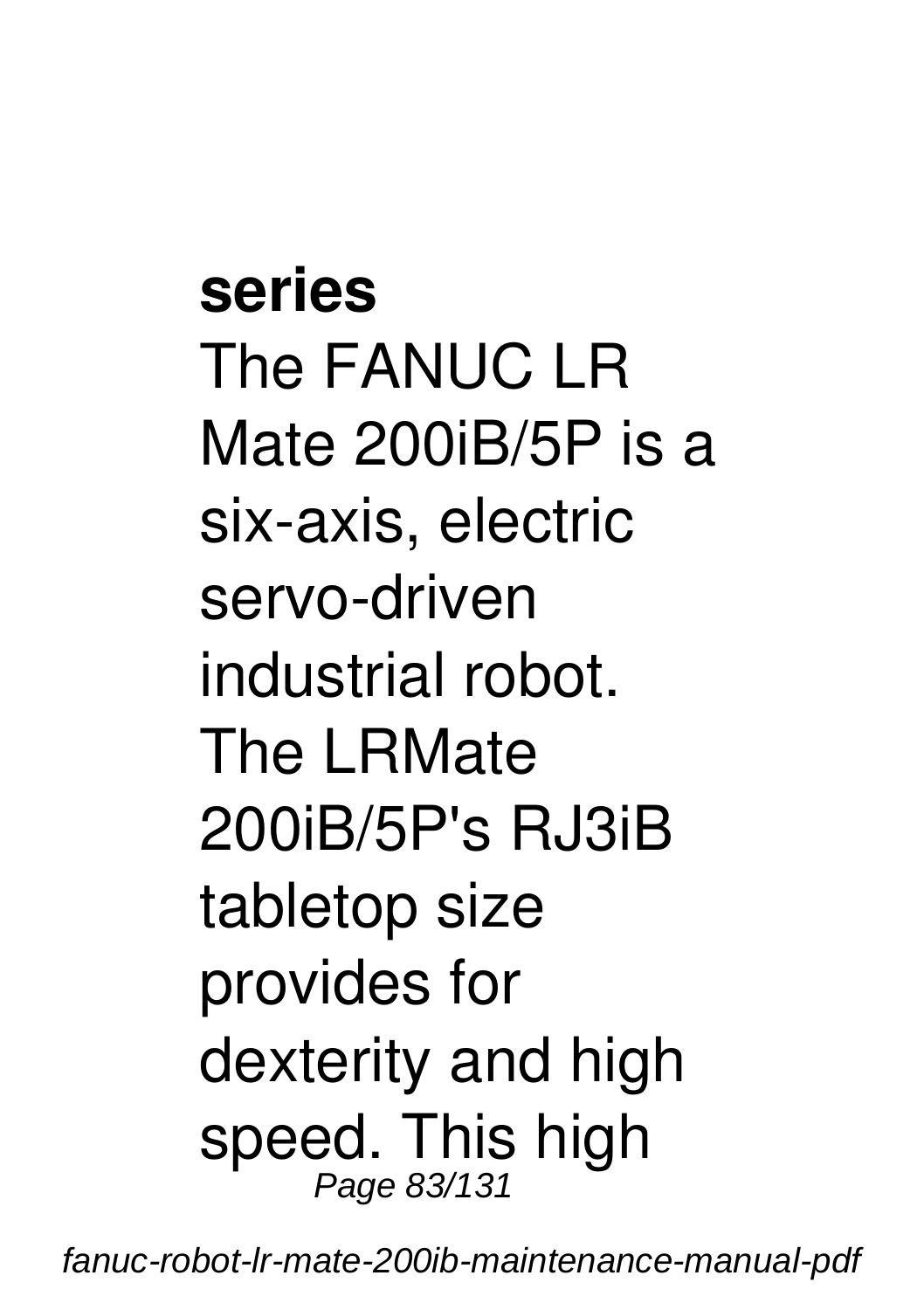precision robot offers the fastest, most accurate automation solution in the LR Mate 200iB series. Along with its speed and precision, the LR Mate 200iB/5P is also versatile.

Page 84/131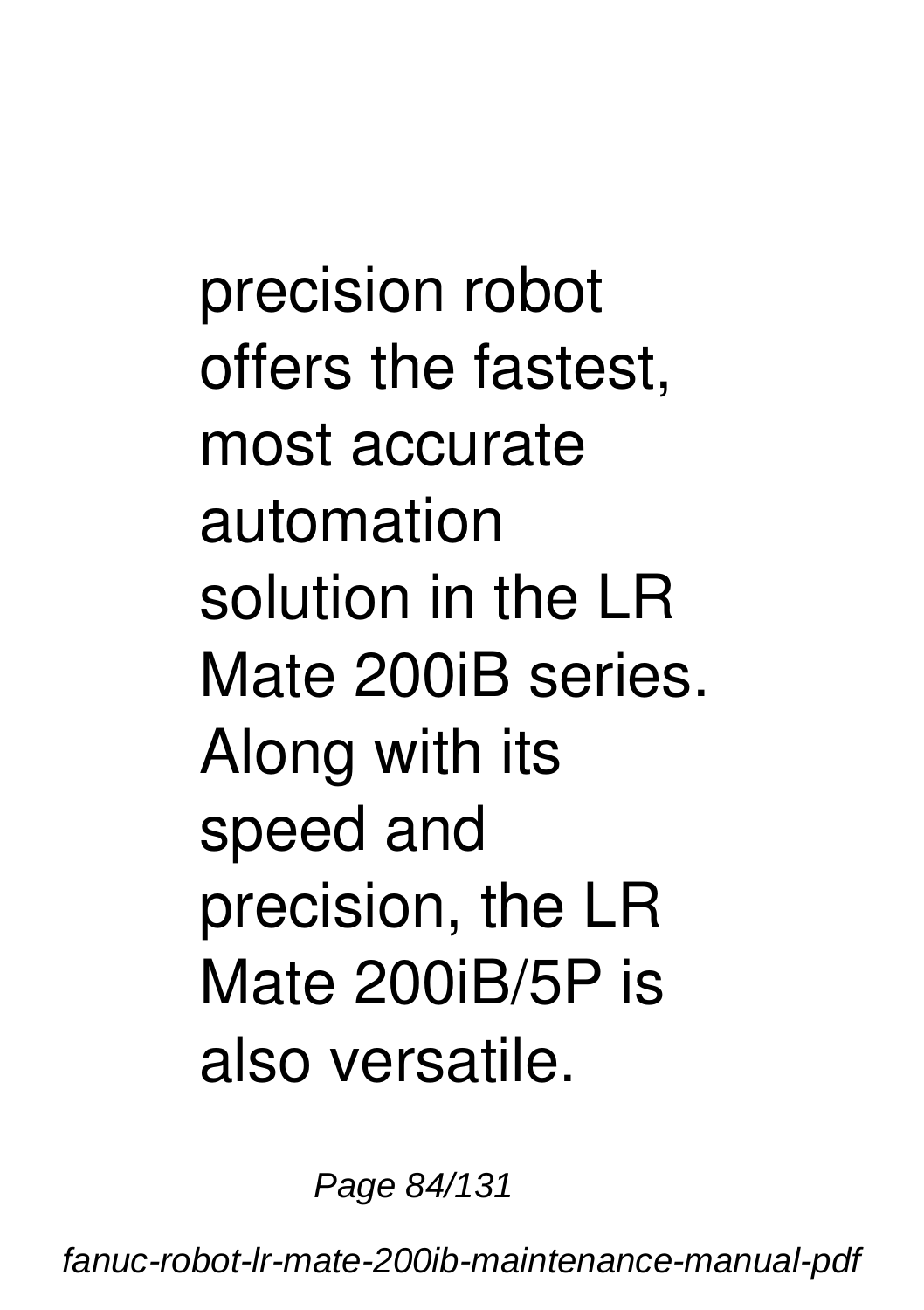# **FANUC LR Mate 200iB/5P - RobotWorx - Industrial Robot**

**...** The FANUC LR Mate 200iB/3L is a six-axis, electric servo-driven mini robot with a longer reach. The LRMate 200iB/3L's Page 85/131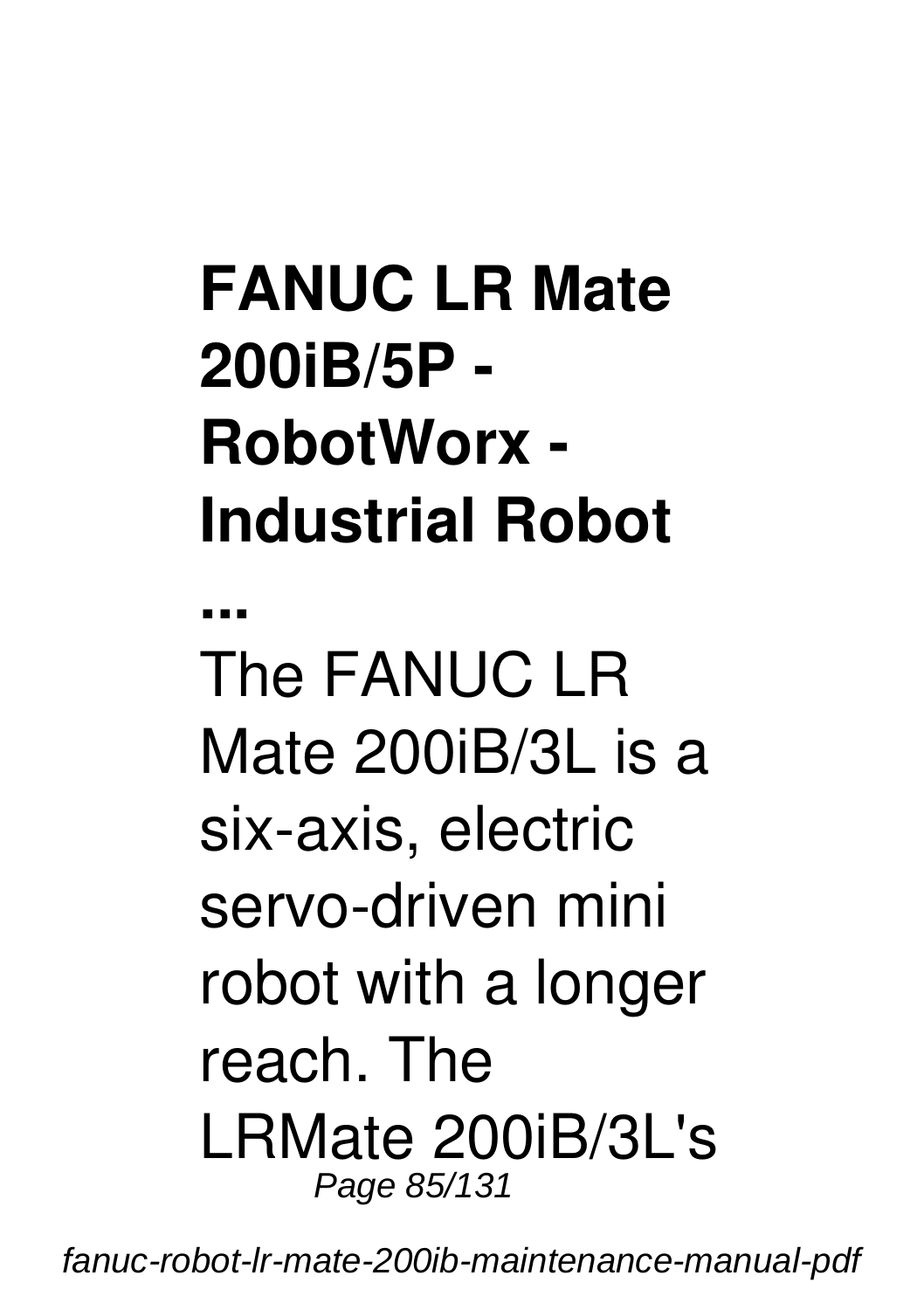small size makes it fast and efficient, while taking up minimal floor space. It is designed to provide maximum flexibility, accuracy, high speeds for a variety of applications. Page 86/131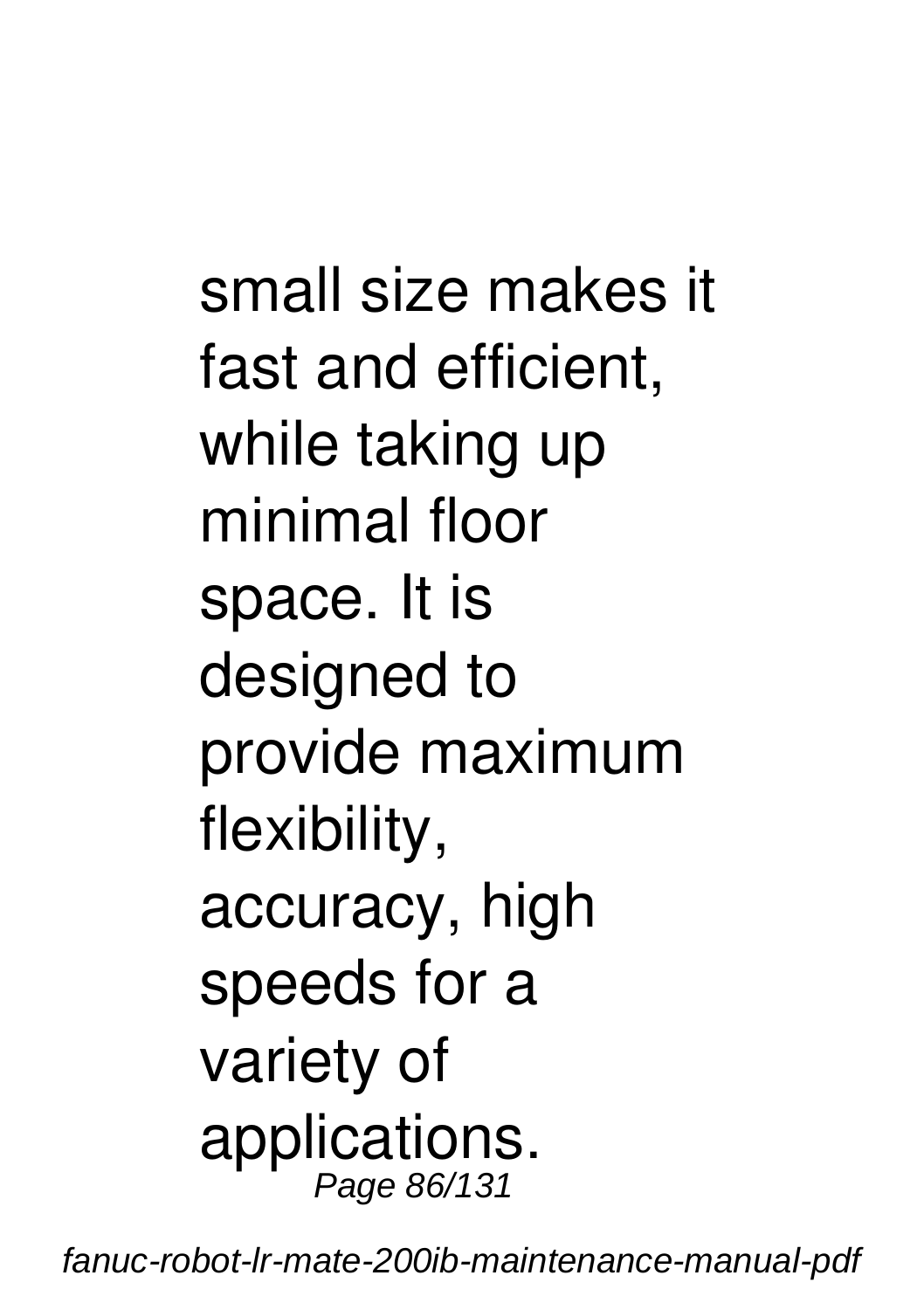# **FANUC LR Mate 200iB/3L - RobotWorx - Industrial Robot**

**...**

The LR Mate 200iB is a six-axis, modular construction, electric servodriven, tabletop Page 87/131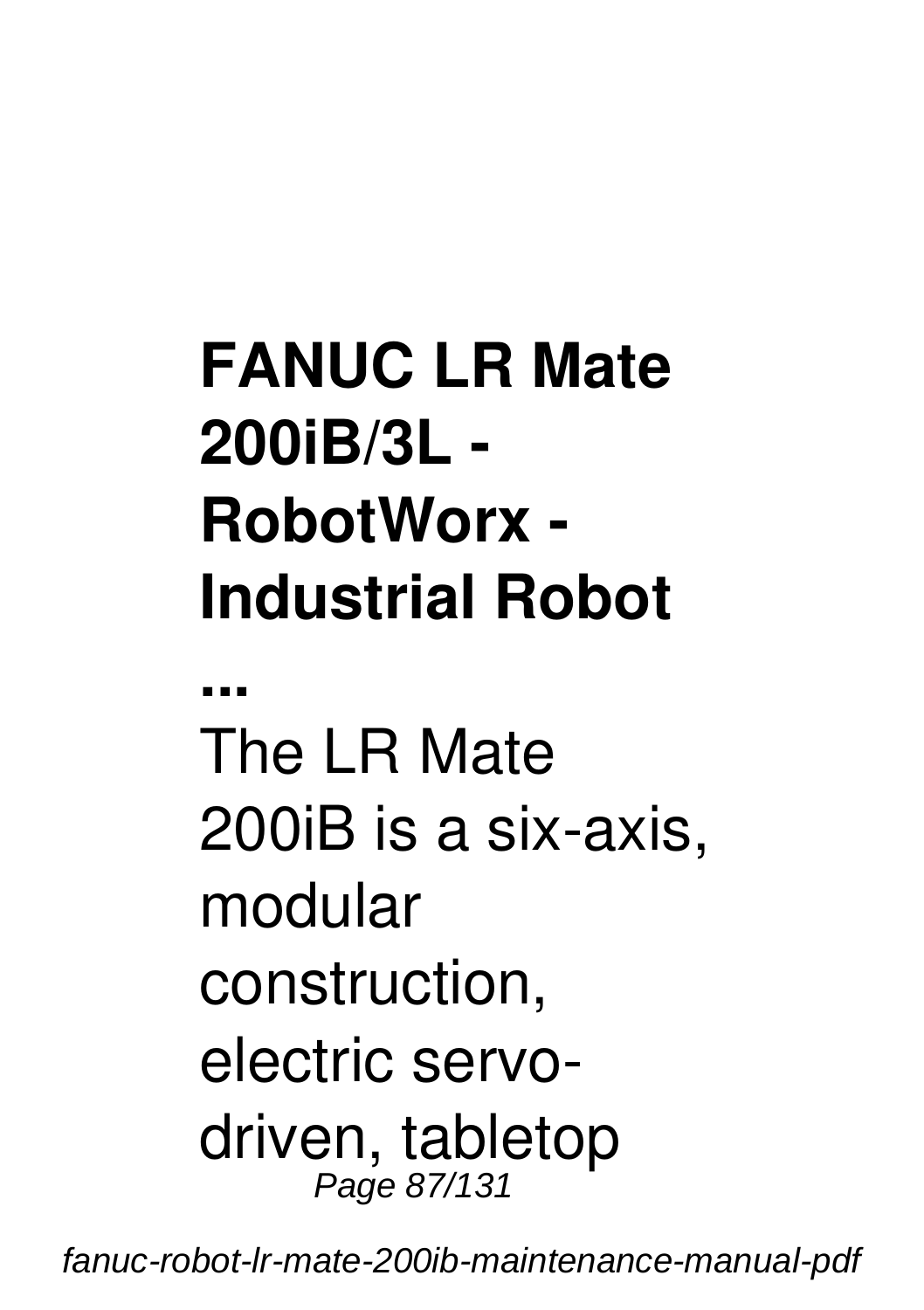robot designed for a variety of manufacturing and system processes. The FANUC LR Mate 200iB robot, is engineered to provide maximum flexibility, and accuracy, in a compact design. LR Mate 200iB, Page 88/131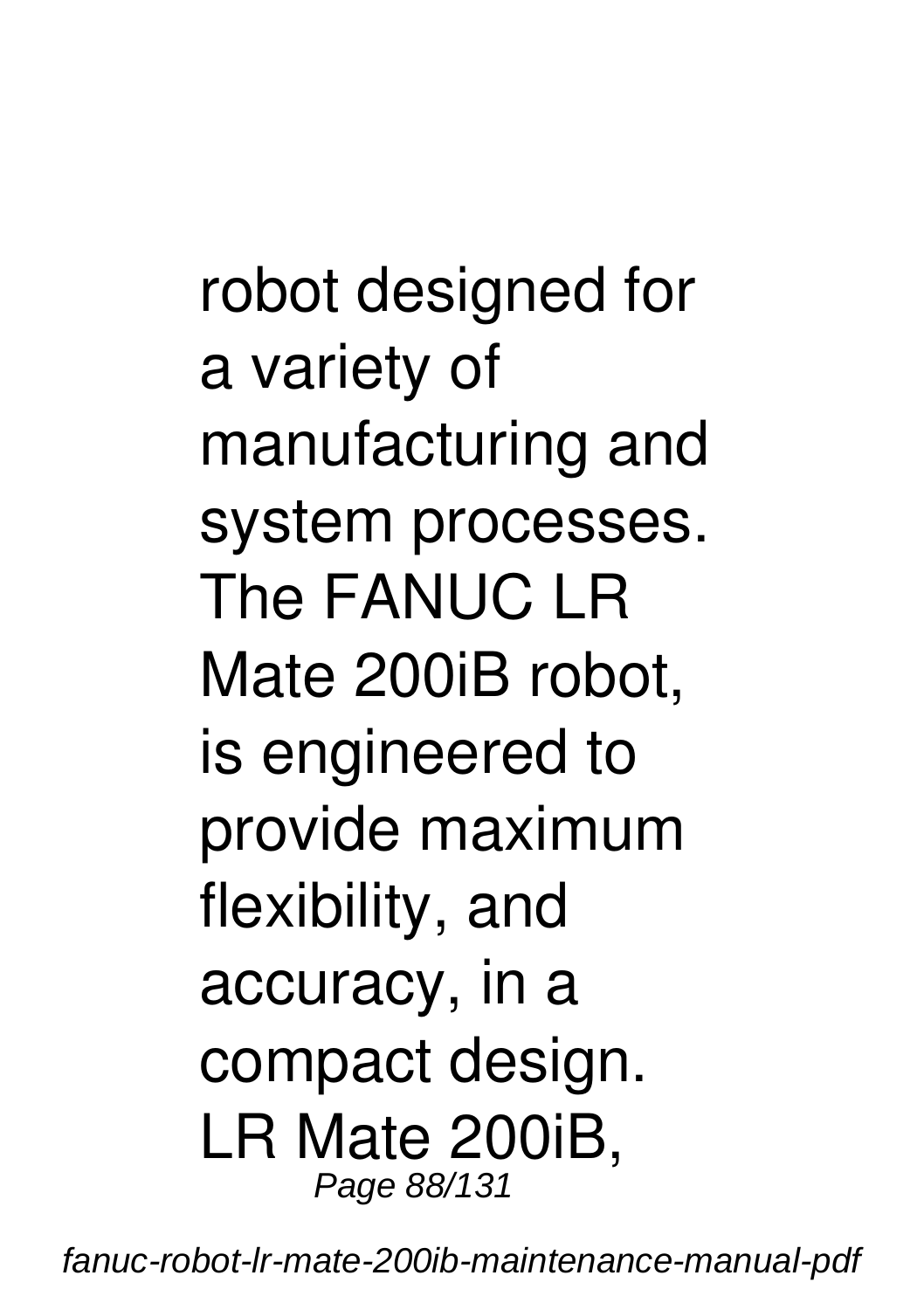## the Solution for:

### **LR Mate 200iB - NMT** LR Mate 200iD models are available with reaches up to 911 mm, a max. load capacity of 7 kg and a calculated TCP speed of 11 Page 89/131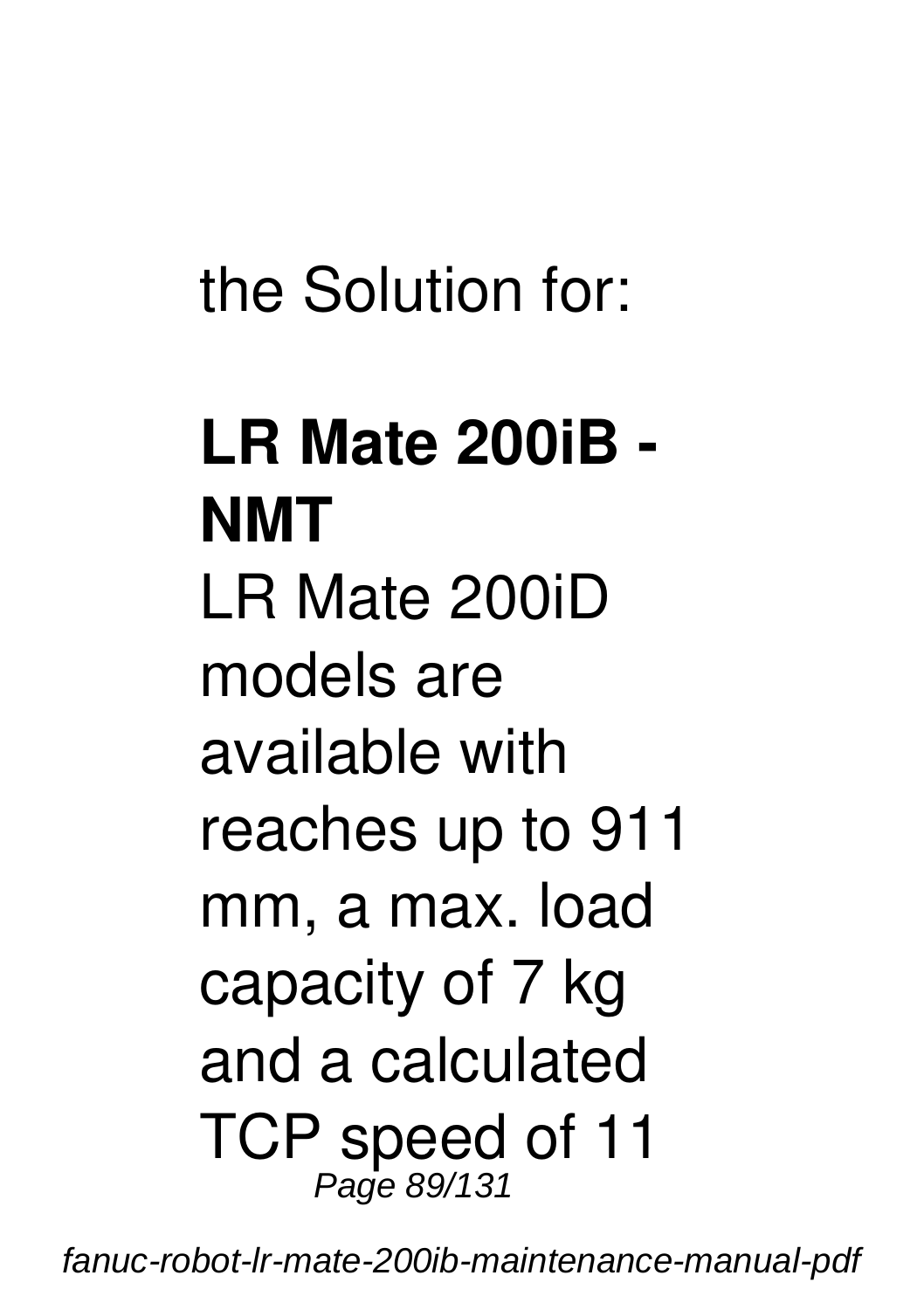meters/second maximum. Connectors on axis J3 provide increased system flexibility, internal cable routing, and increased reliability and performance. Unique flip over capability

Page 90/131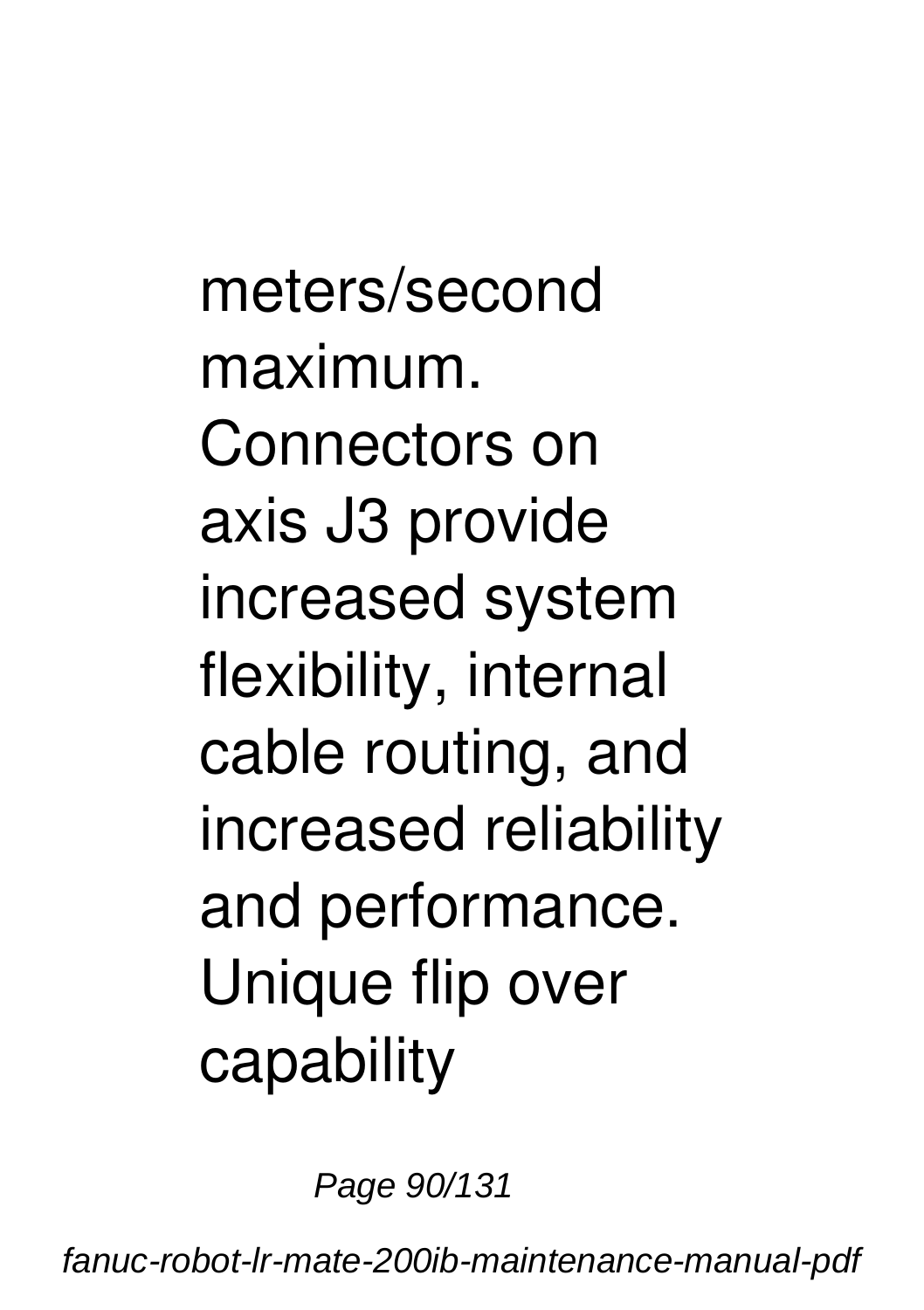**Lightweight and Compact LR Mate Series | FANUC America** The FANUC LR Mate 200iD is a compact 6 axis robot with the approximate size and reach of a human arm. It combines best-in-Page 91/131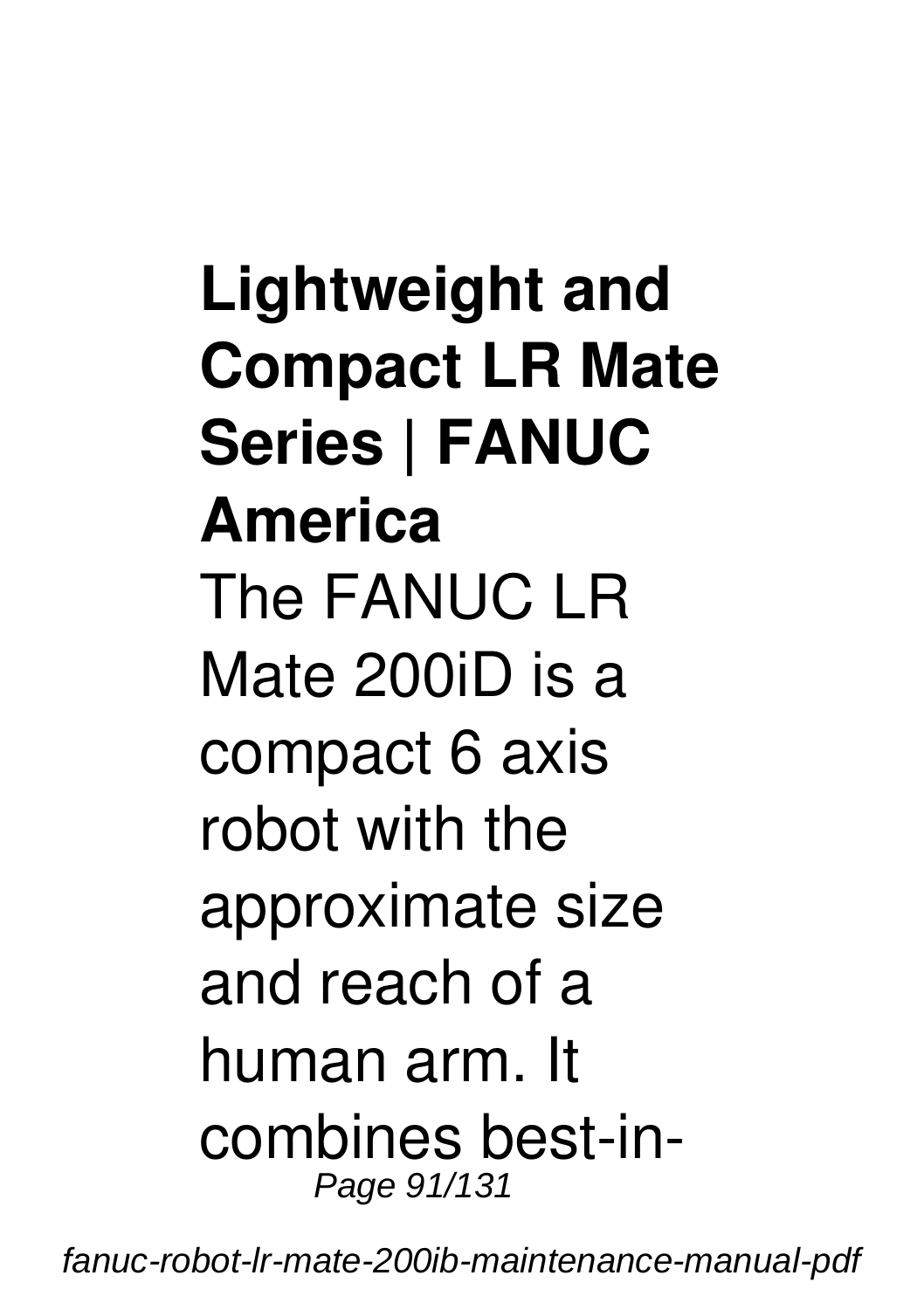class robot weightload capacity with standard IP67 protection and outstanding FANUC quality. This makes the LR Mate 200iD the best and most reliable mini robot for process automation in Page 92/131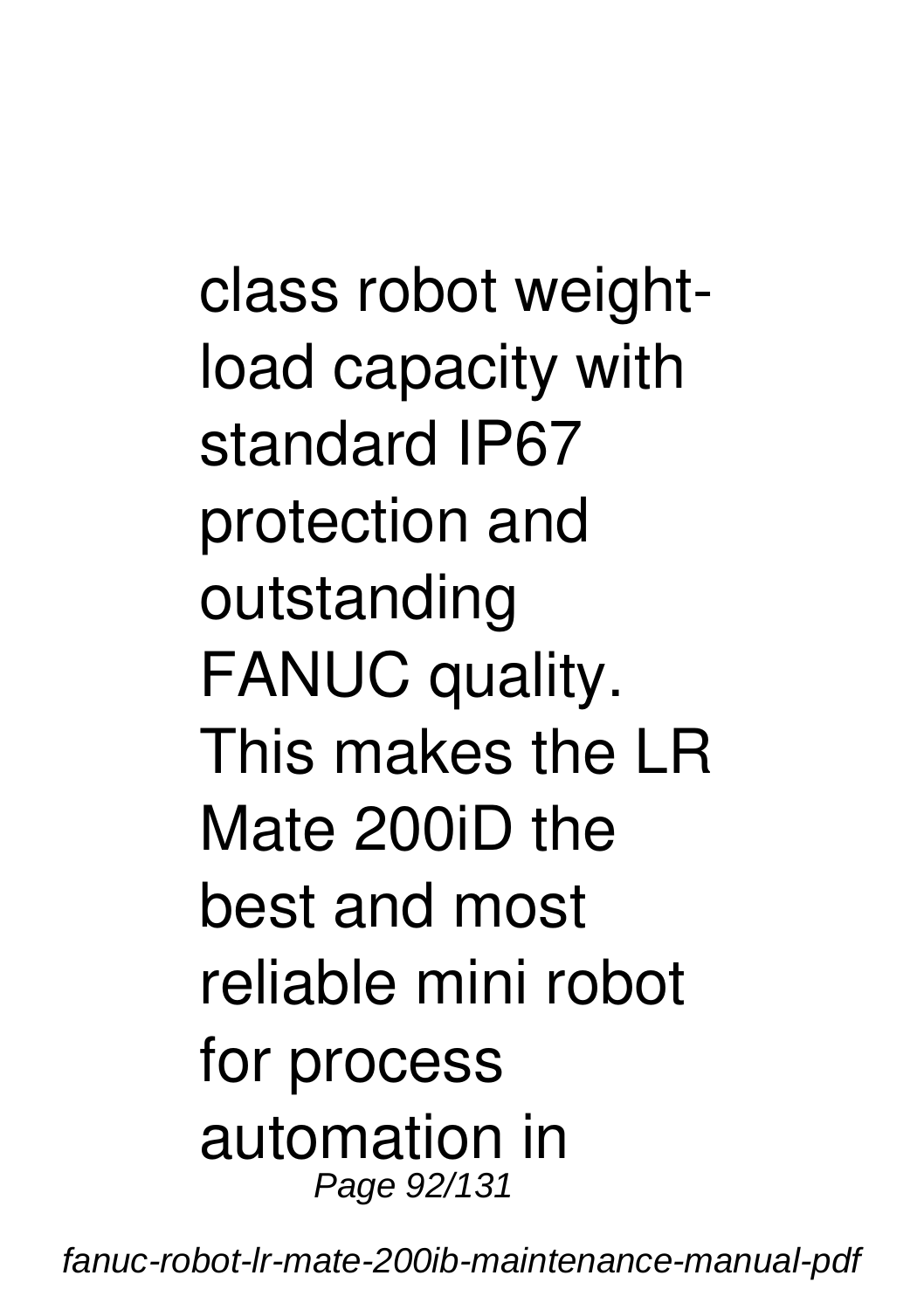many industries. AXIS ROBOT . 6. REACH. 717 mm . LOAD CAPACITY. 7 kg . Download ...

**LR Mate 200iD - FANUC | The Factory Automation Company** LR Mate Series. Page 93/131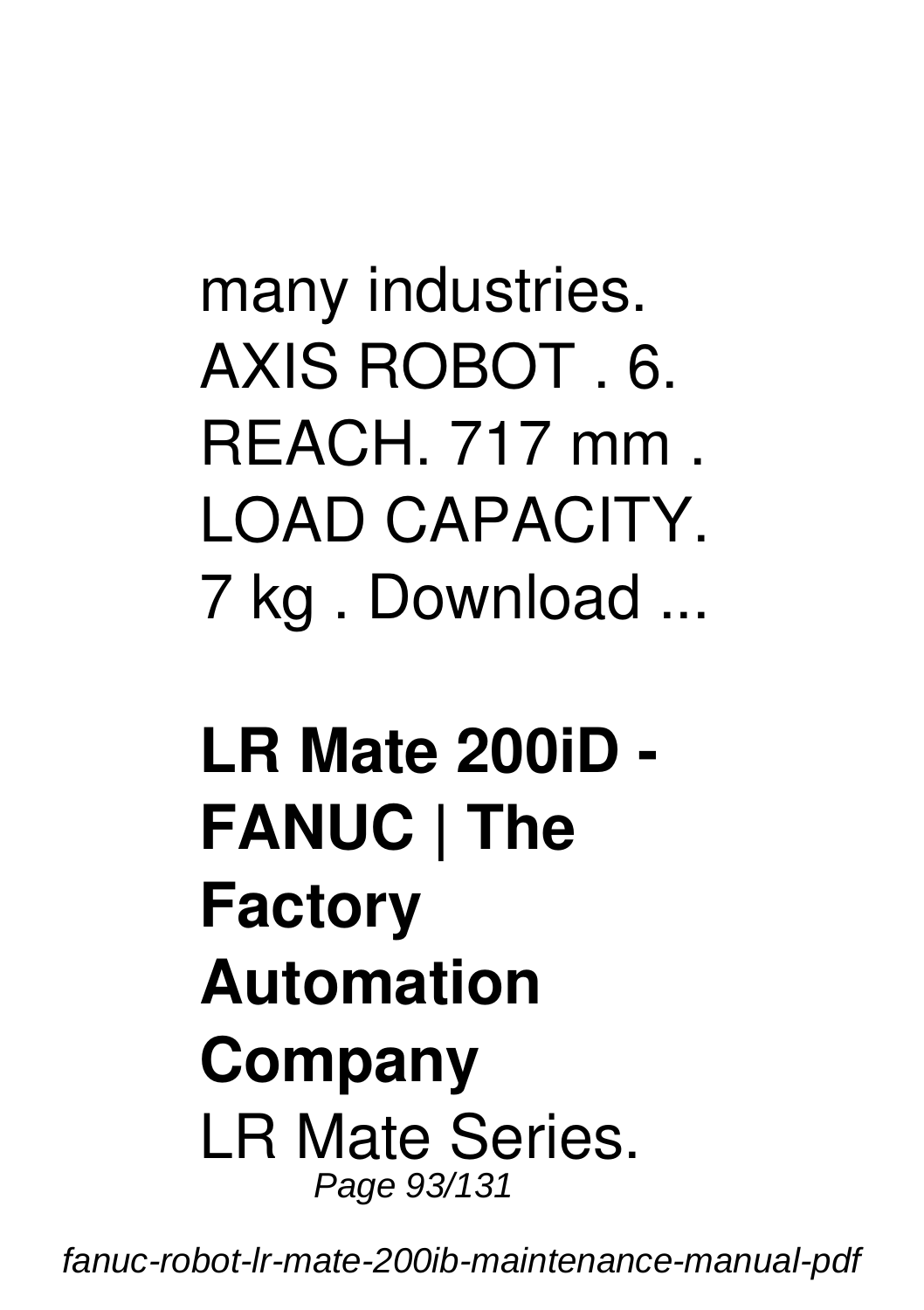M-10 Series. M-1iA. M-20 Series. M-2000iA. M-2iA. M-3iA. M-410 Series. M-710iC. M-900 Series. Other Arc Welding Robots . Paint Robots. R-1000iA. R-2000 Series. SR SCARA. Toploader Page 94/131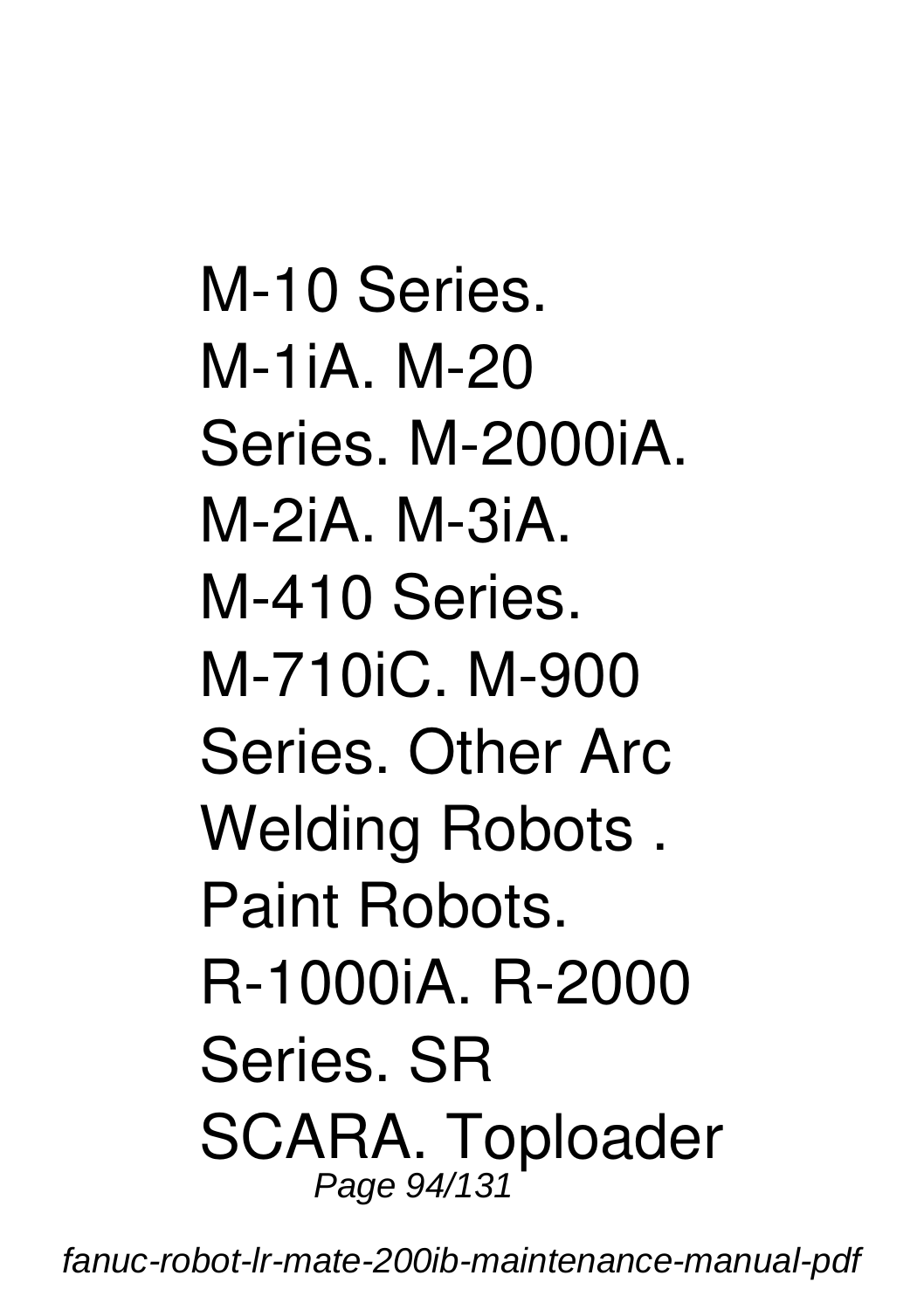Series. Legacy Robots. have questions about automation? FANUC America offers its experienced team to help solve the most complex automation challenges for any size business. Page 95/131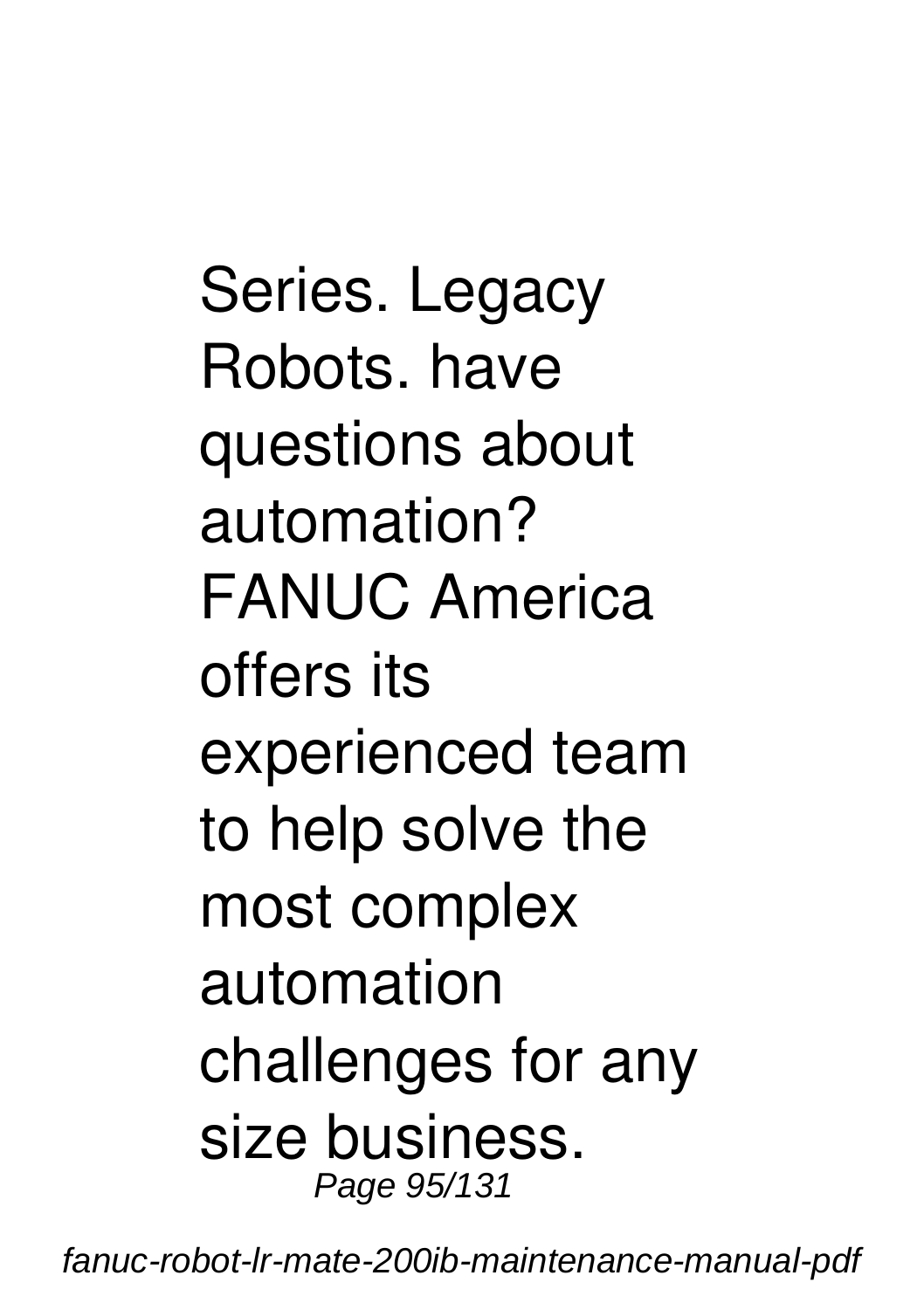Contact Lls F-200iB FIND ...

### **FANUC America Industrial Robots F-200iB** The FANLIC LR Mate 100iB is a five-axis, electric servo-driven robot and a mini industrial robot. Page 96/131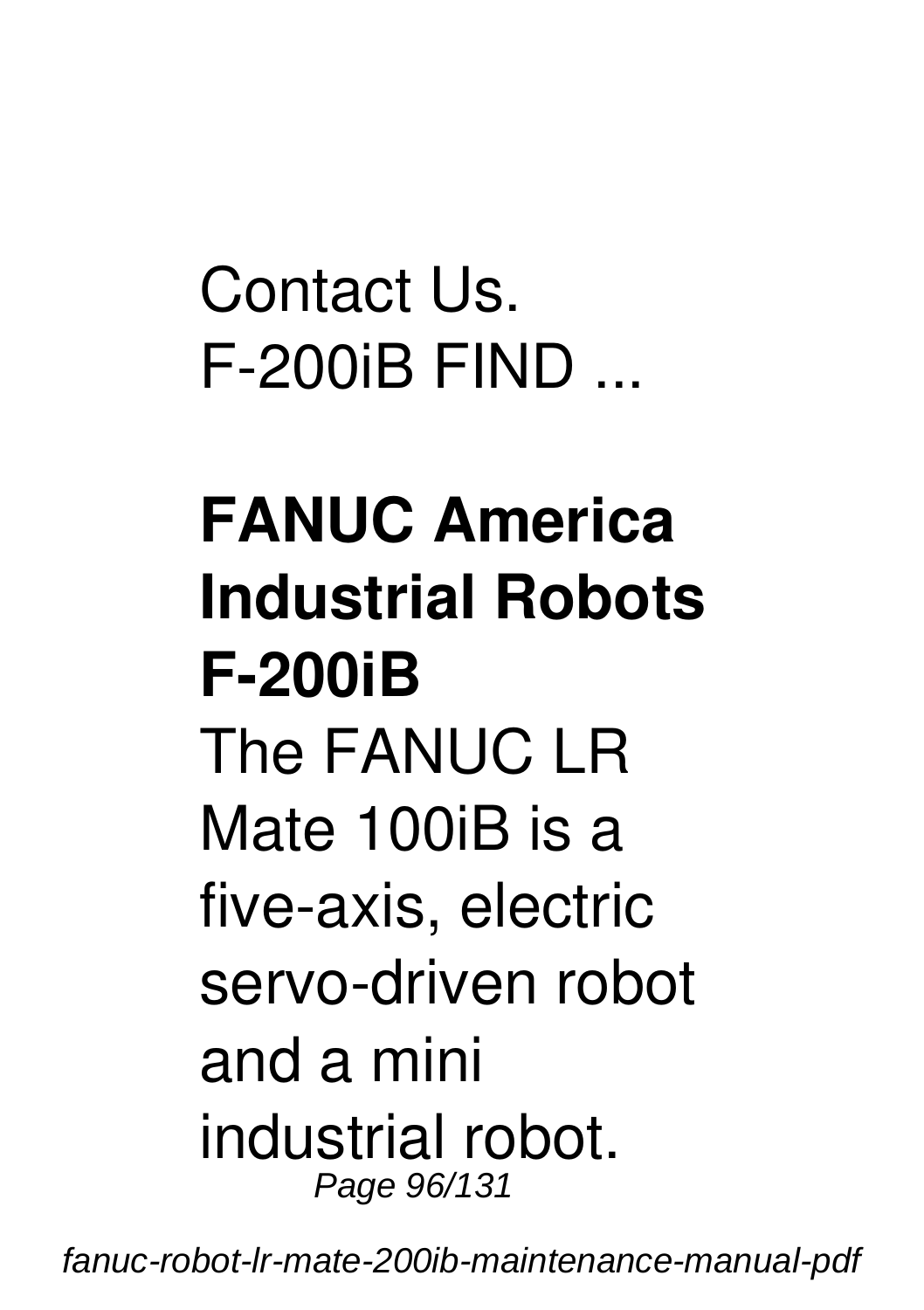The LRMate 100iB RJ3iB tabletop size provides for dexterity and high speed. The LR Mate 100iB RJ3iB is capable of a wide variety of tasks in a broad range of industrial and commercial applications, Page 97/131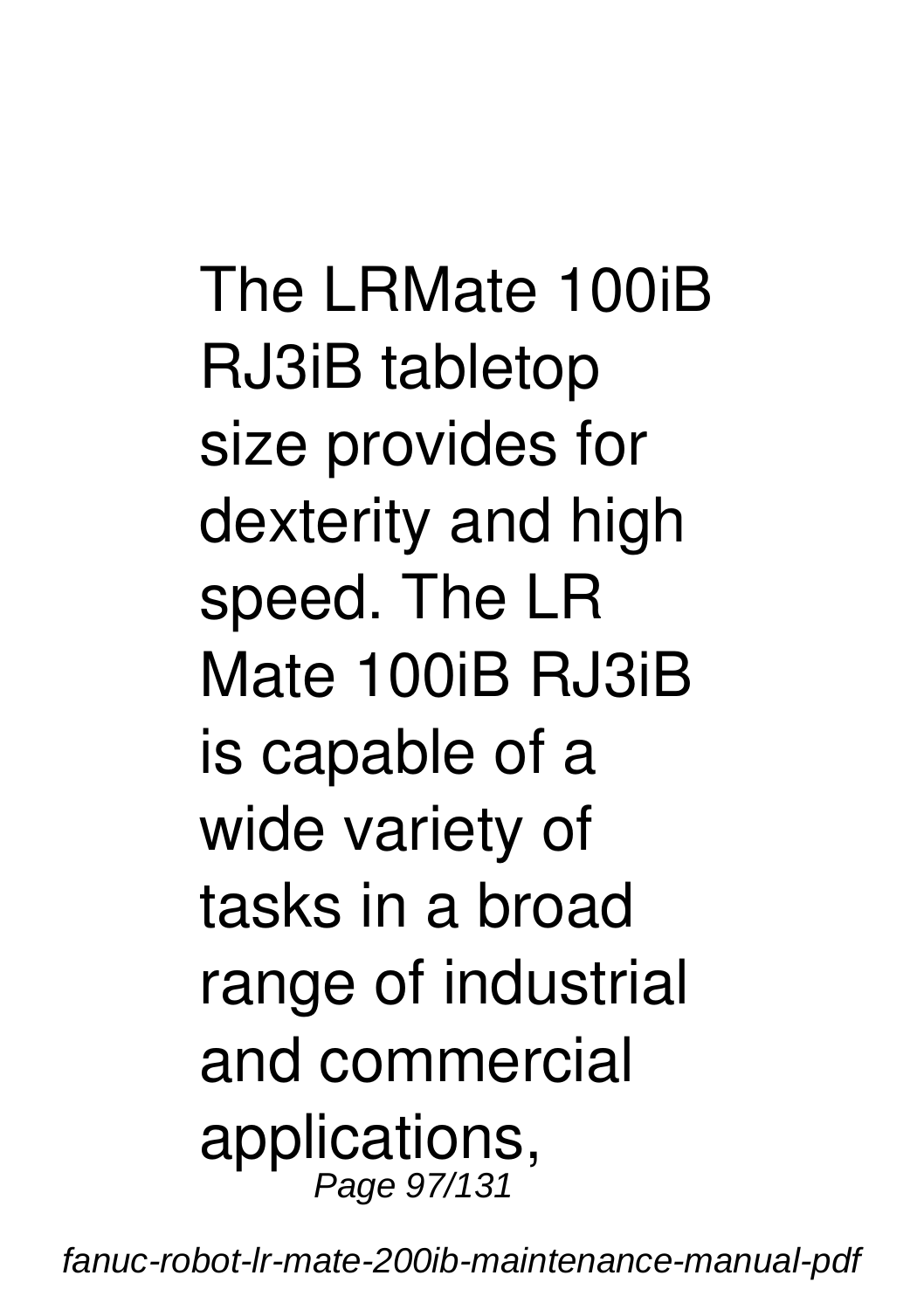including machine tending and part transfer processes.

## **FANUC LR Mate 100iB - RobotWorx - Industrial Robot**

**...** FANLIC LR-Mate 200iB industrial robot with FANUC Page 98/131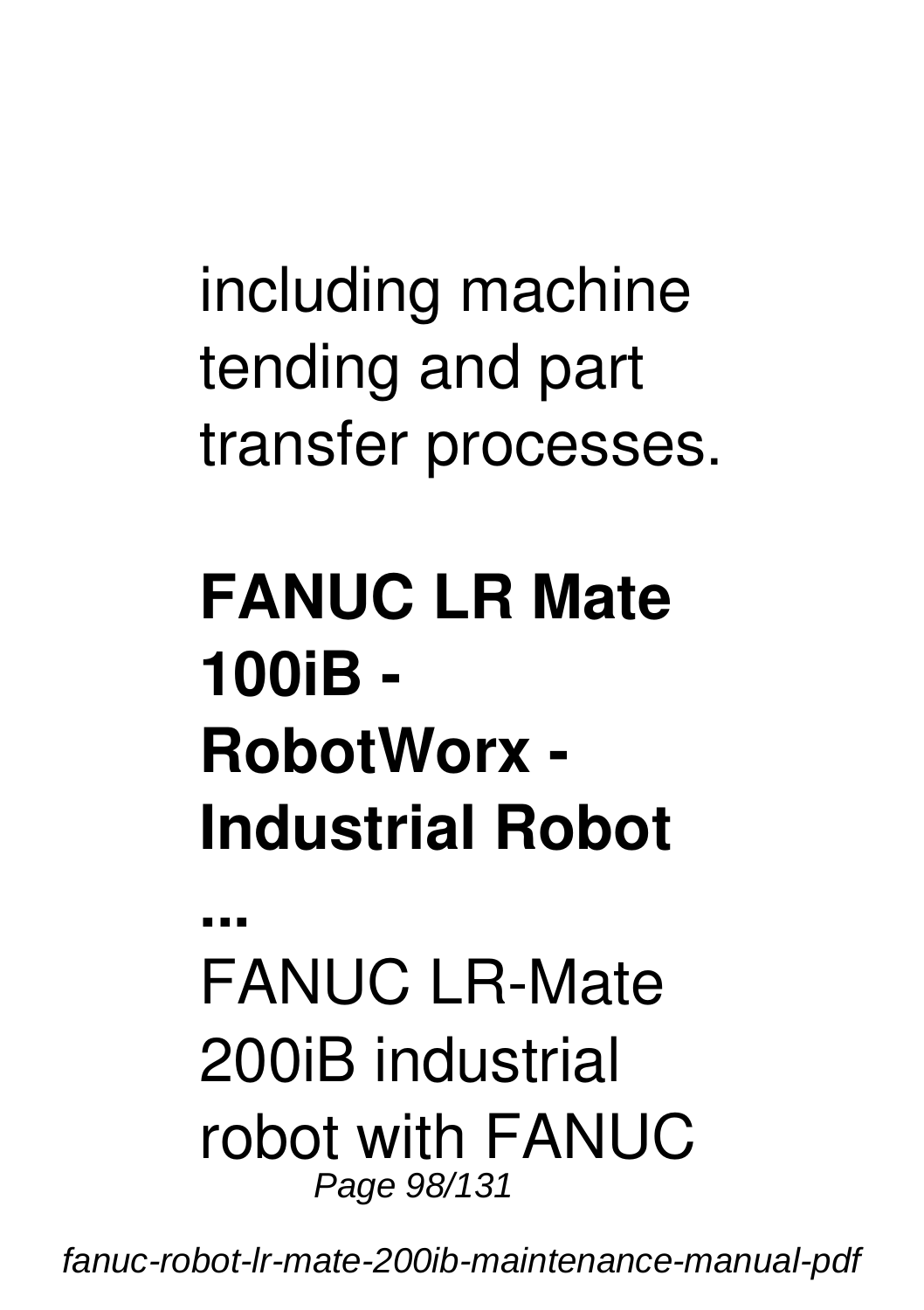R-J3iB controller. It is a regular version of the LR-Mate series with a handling capacity of 5kg.

#### **FANUC LR-Mate 200iB | R-J3iB | Refurbished Robot | IRSA ...** This robot model is Page 99/131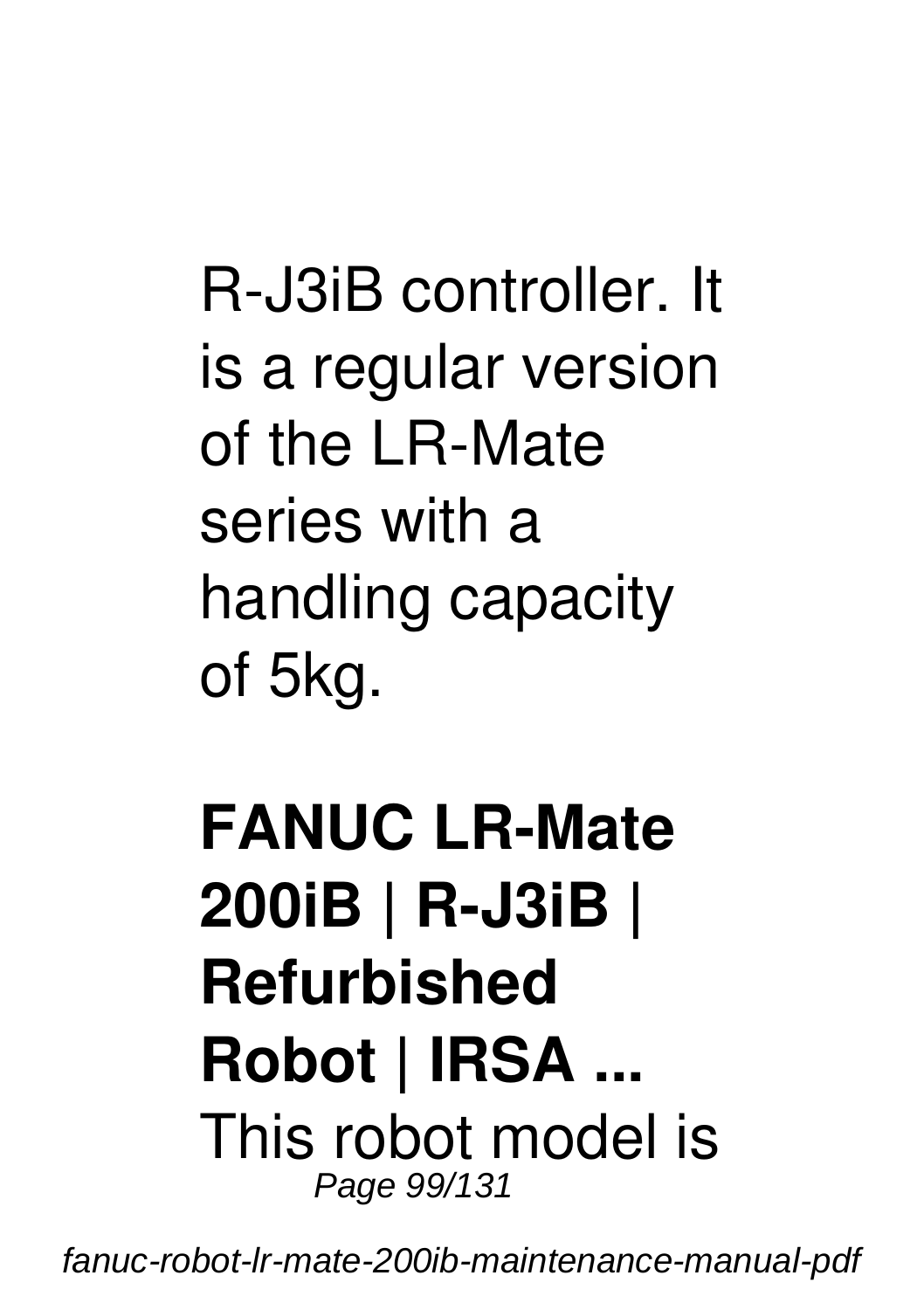integrated into the FANUC's own offline programming software ROBOGUIDE. ROBOGUIDE is a powerful tool that enables integrators, planners and users to design Page 100/131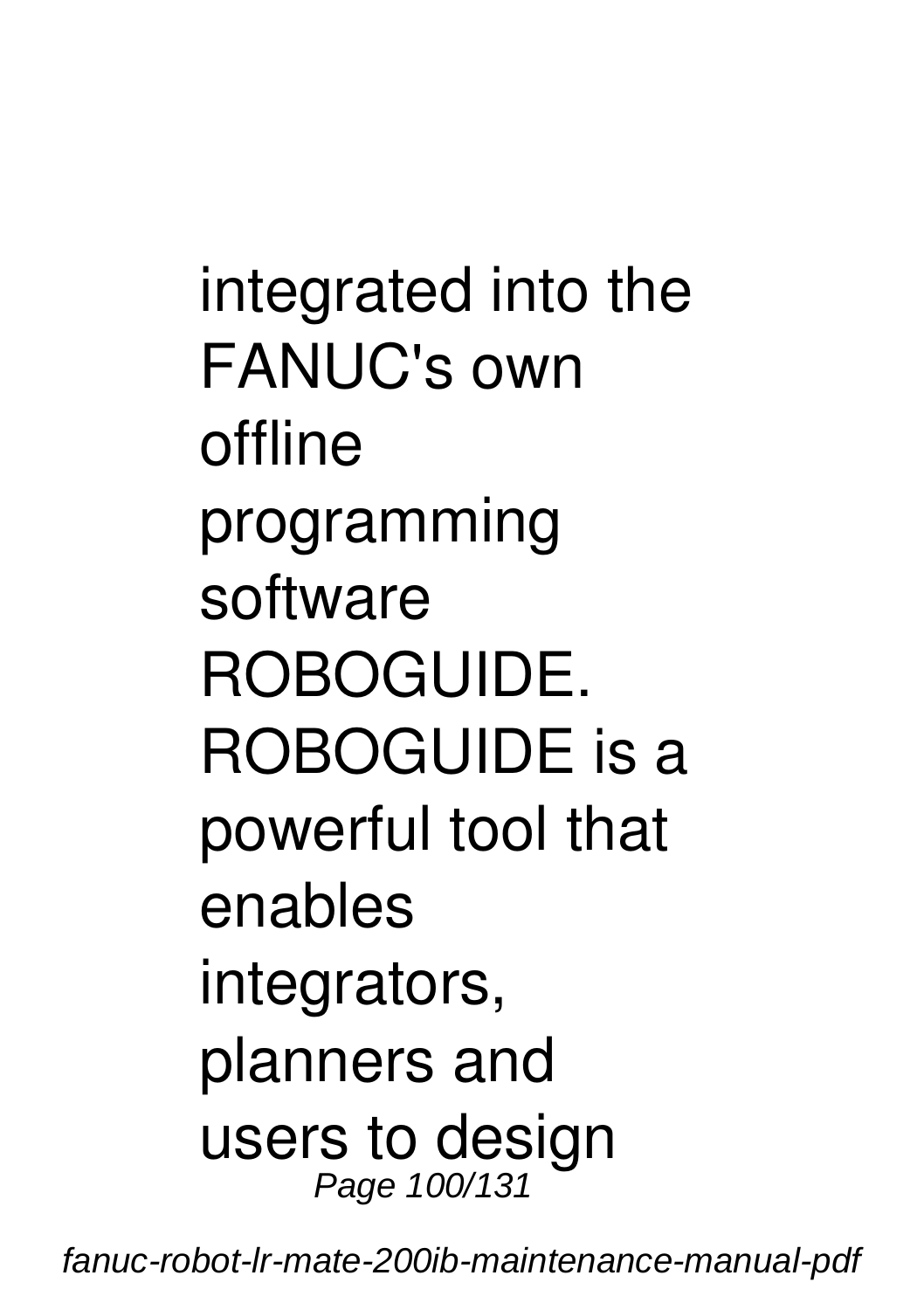cells, systems and motions offline.

# **LR Mate 200iD/4S industrial robot - FANUC** Lettuce head picking & packing system - http://ww w.fanucrobotics.co m/ppp In this video, a FANUC

fanuc-robot-lr-mate-200ib-maintenance-manual-pdf

Page 101/131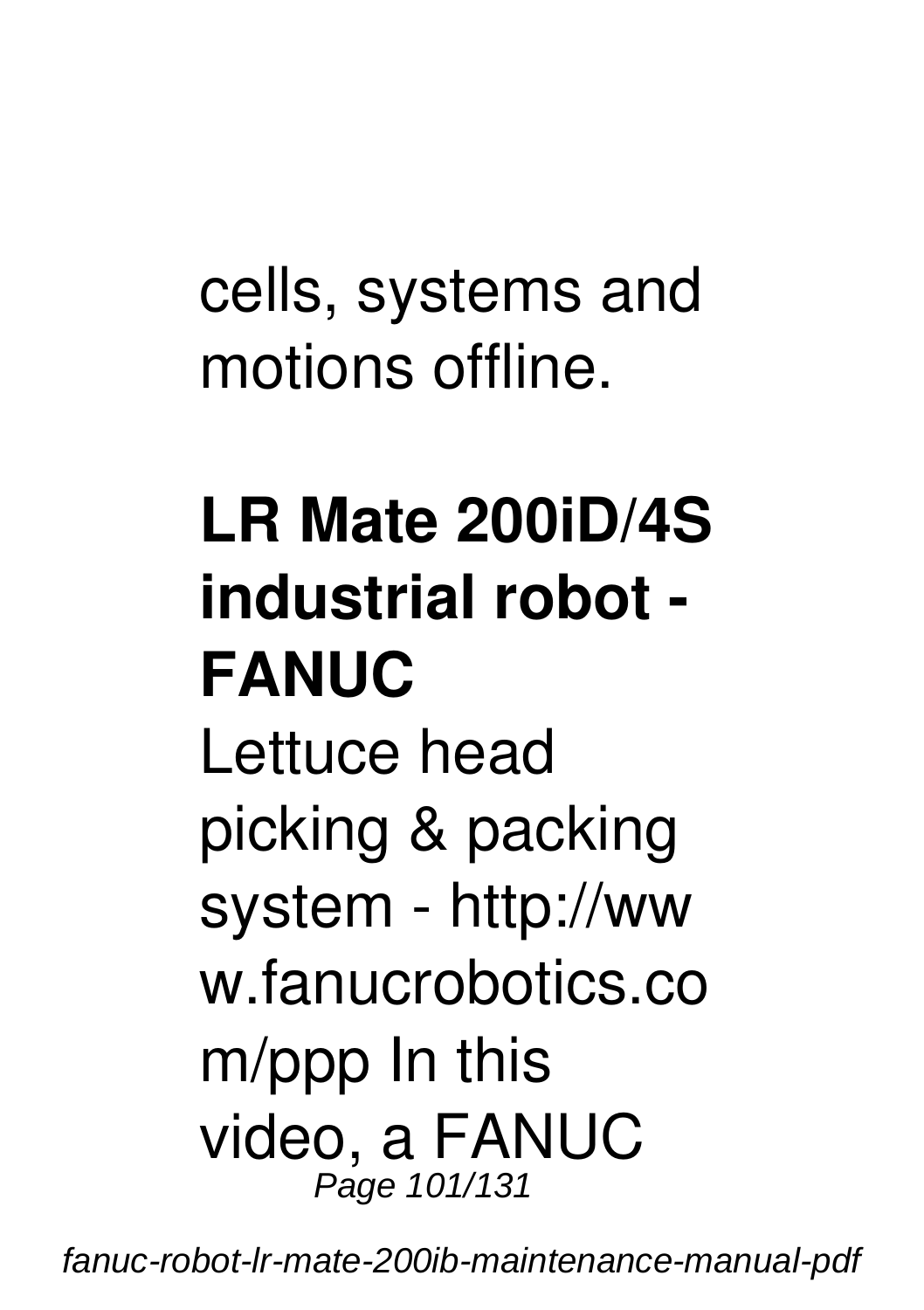R-2000iB robot and an LR Mate 200iB robot handle, inspect, an...

# **R-2000iB LR Mate 200iB Lettuce Handling - FANUC Robotics**

**...** This FANUC LR Page 102/131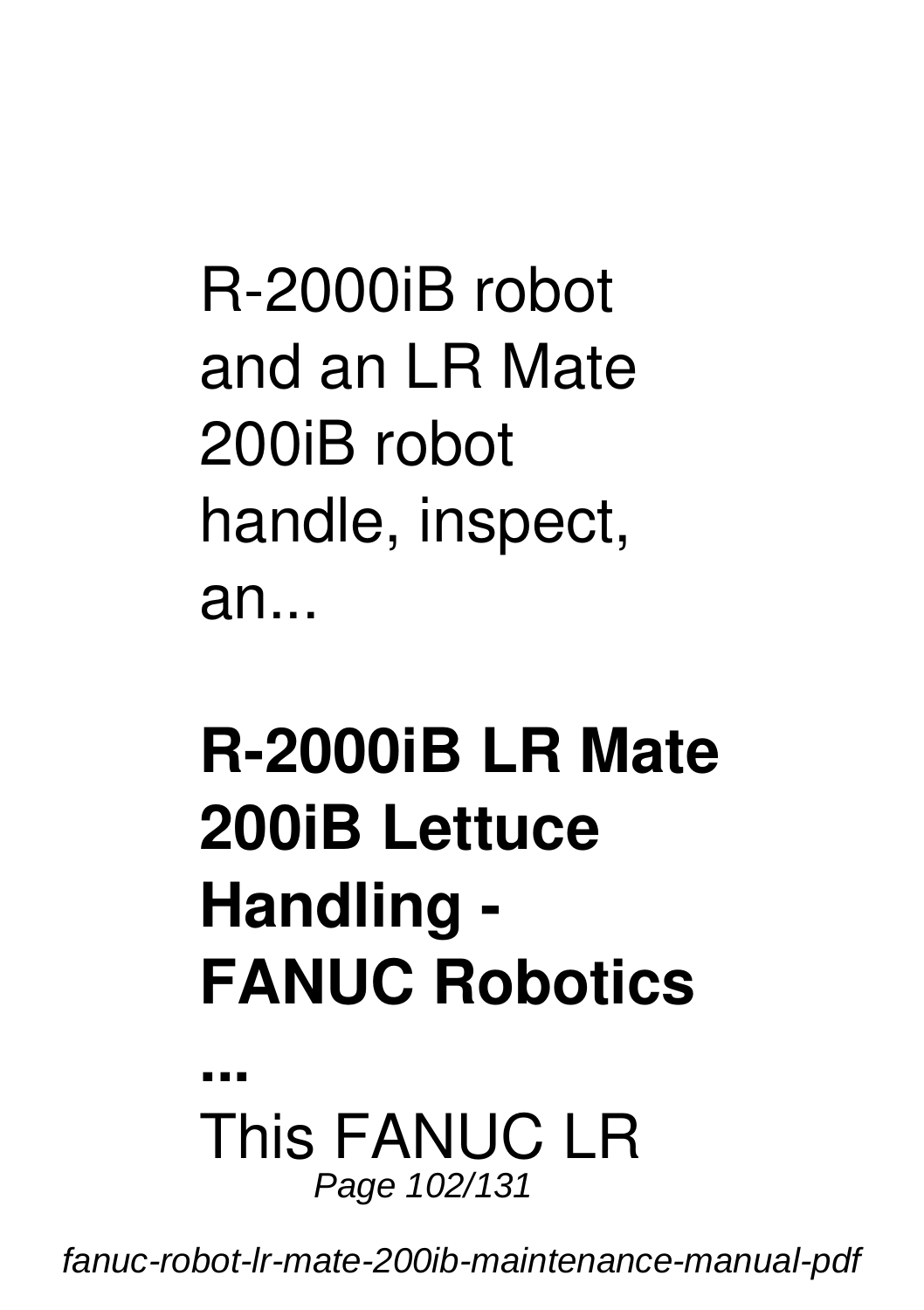Mate 200iR industrial robot arm runs through two different programs prior to shipping. The LR Mate 200iB robot arm features  $a +$ /-0.04 millimeter repeatability, a 700 millimeter...

Page 103/131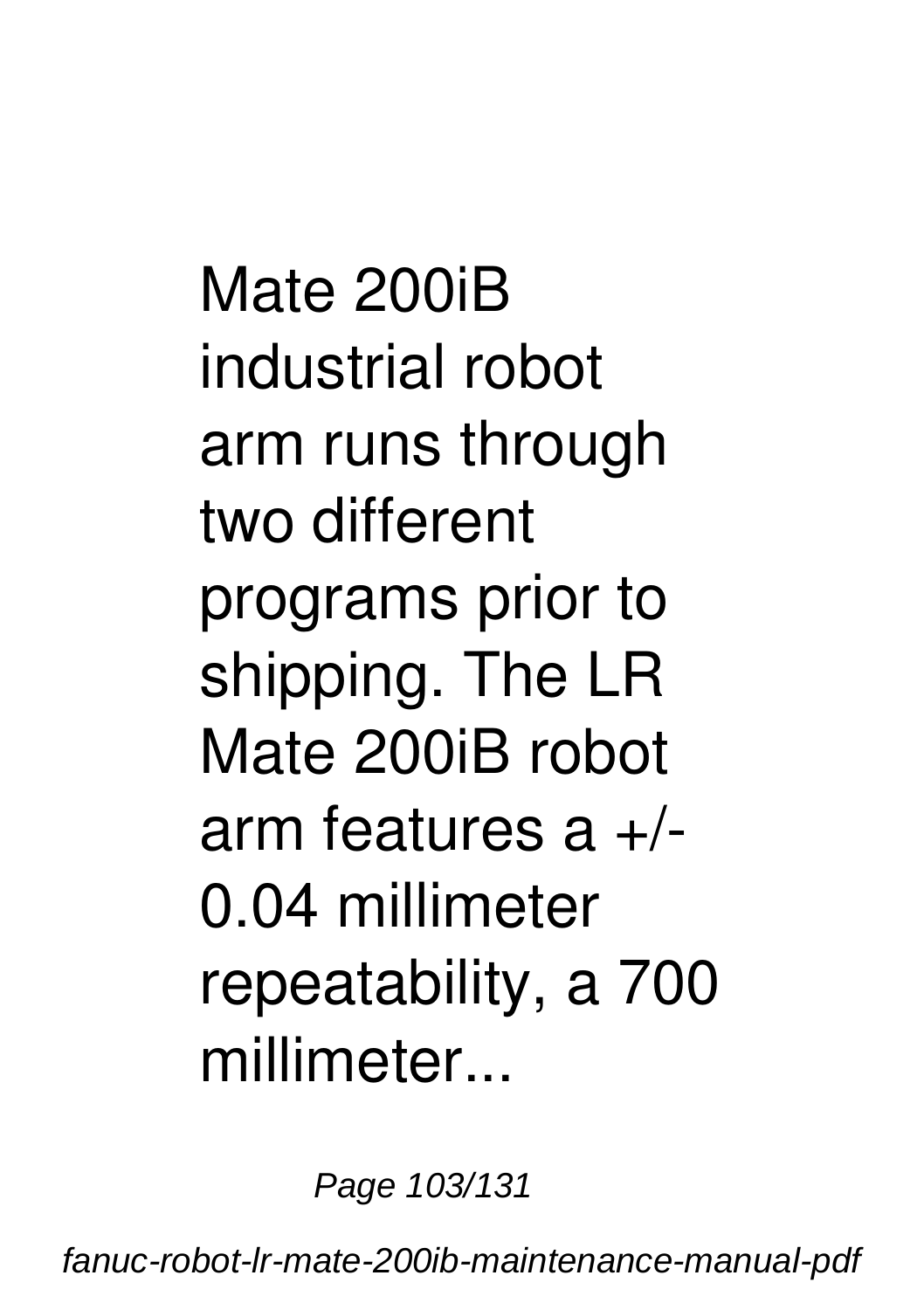## **FANUC LR Mate 200iB Industrial Robot Arm** FANUC Robot LR Mate 200iD The LR Mate 200iD is a compact six-axis mini robot with the approximate size and reach of a human arm. • Slim arm minimizes Page 104/131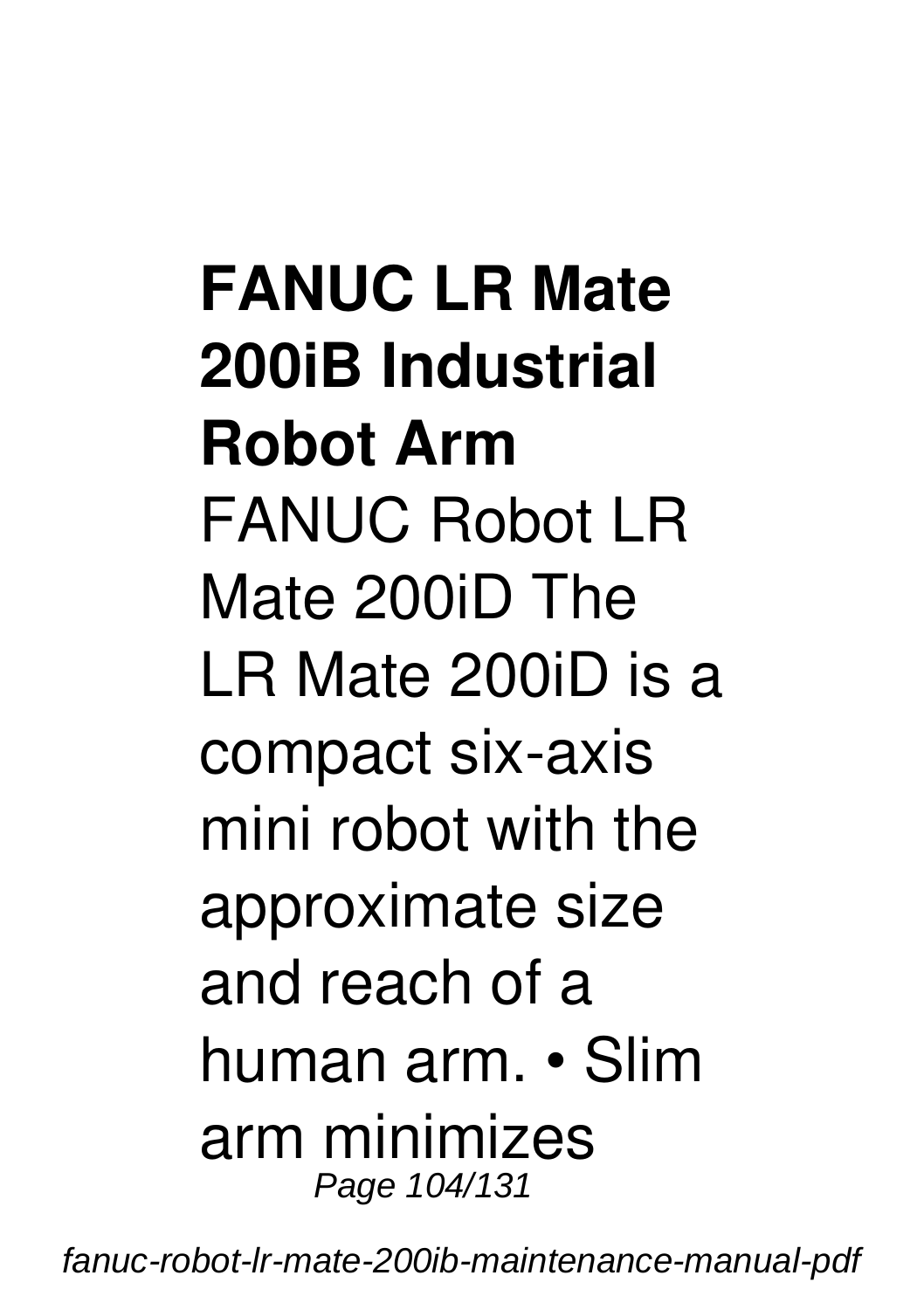interference to peripheral devices and allows operation in narrow spaces.

#### **FANUC Robot LR Mate 200iD** Published on Oct 21, 2008 This video features an LR Mate 200iB Page 105/131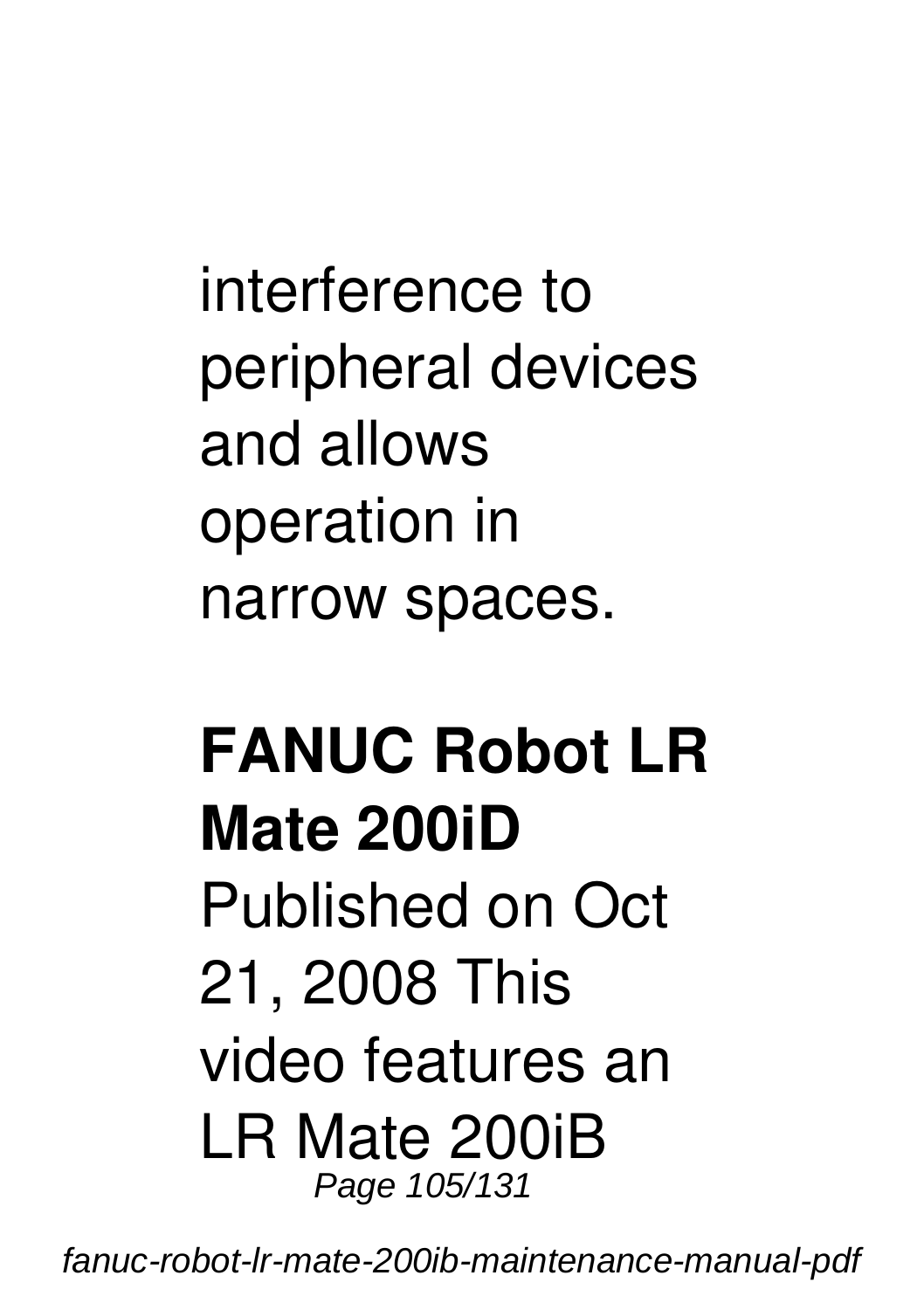Washproof Robot inside a machining cell. FANUC Robotics, Inc. is the leading supplier of industrial robots and factory automation...

#### **LR Mate 200iB Washproof Robot** Page 106/131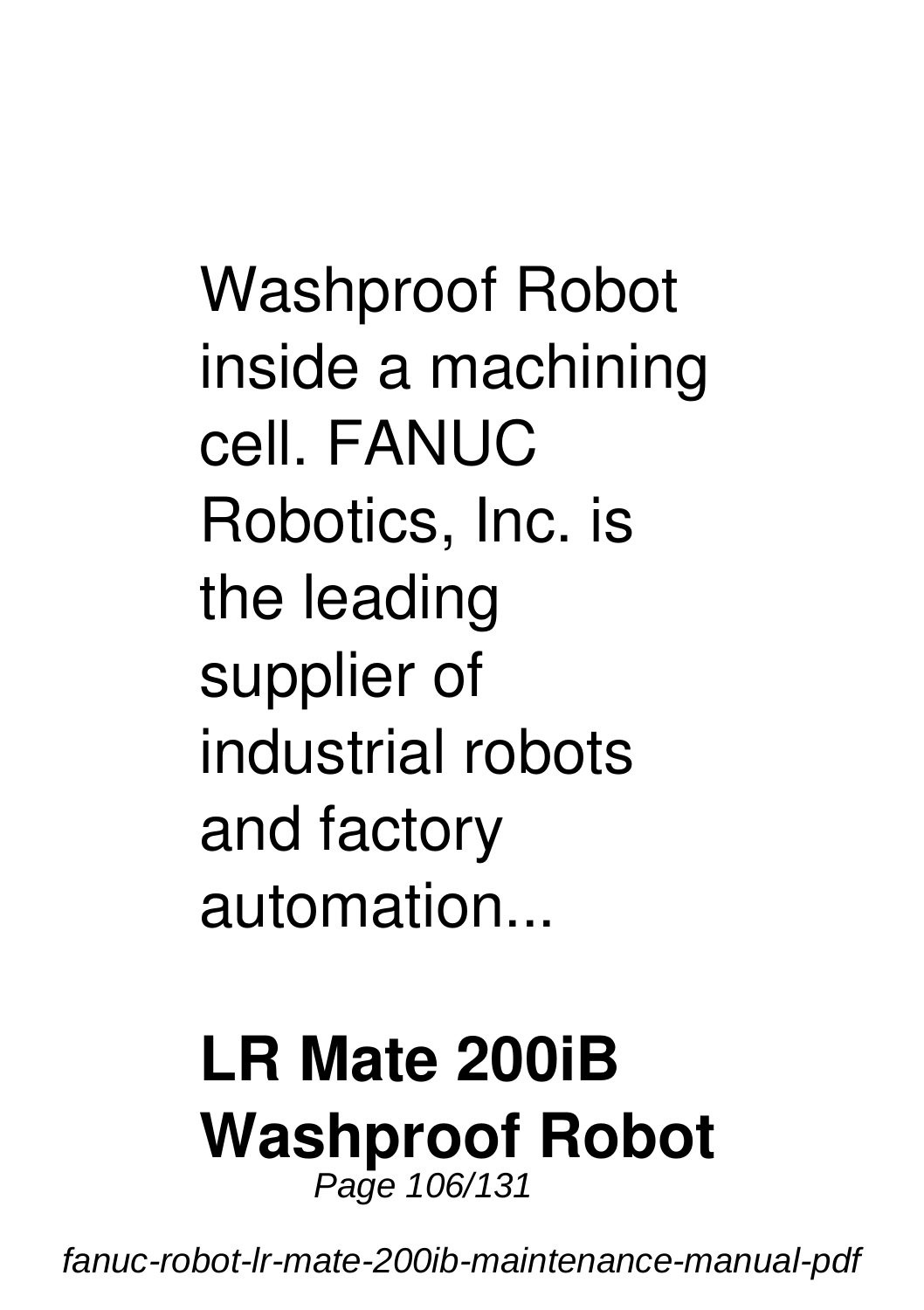**- FANUC Robot Industrial** At 911 mm and payloads of up to 7 kg, this is the long reach LR Mate for a range of handling applications. Integrated end effector services A cleaner look, Page 107/131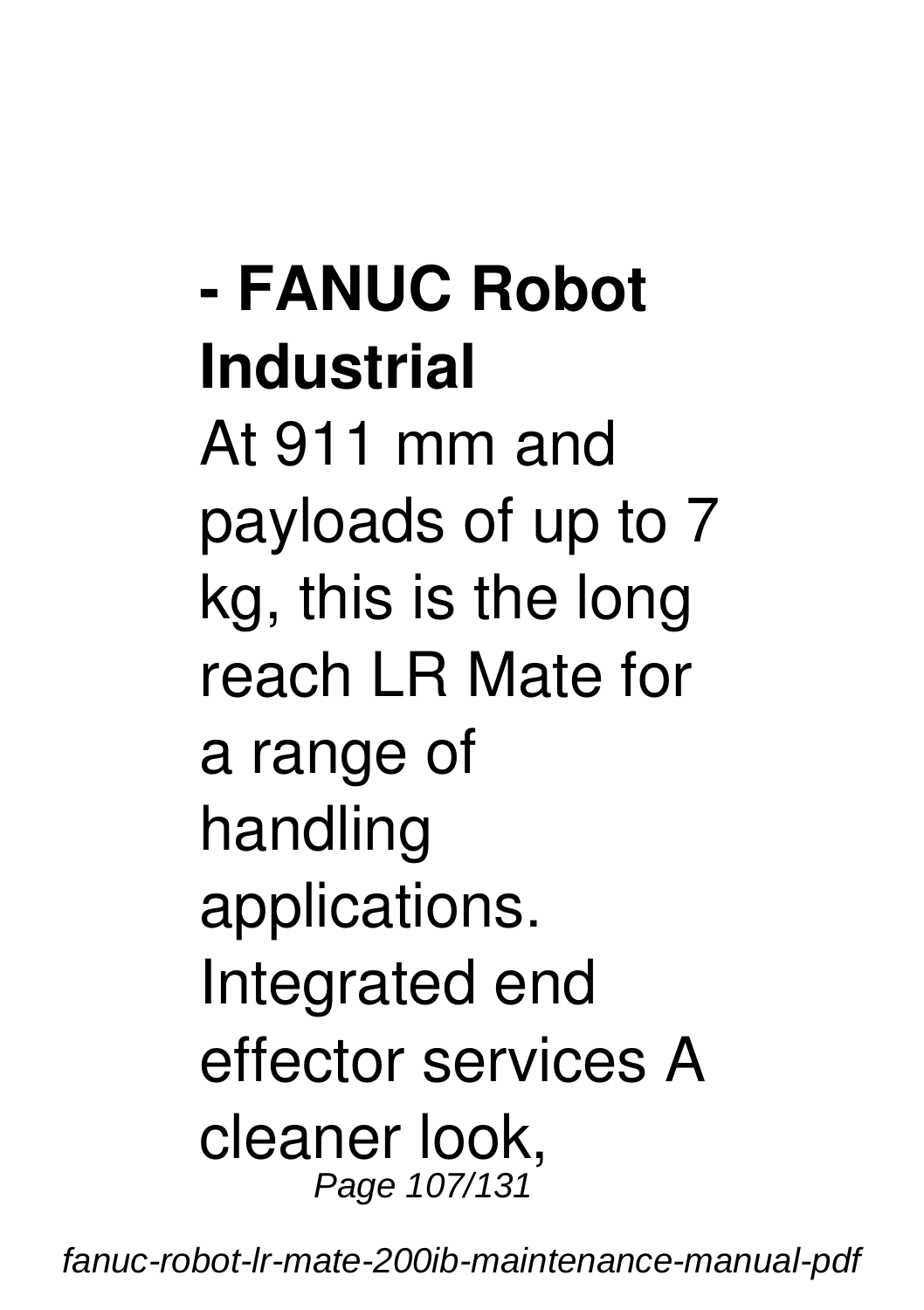better cable protection and durability, easier cleaning and maintenance, better system reliability and improved performance. R-30iB Plus controller for FANUC robots Page 108/131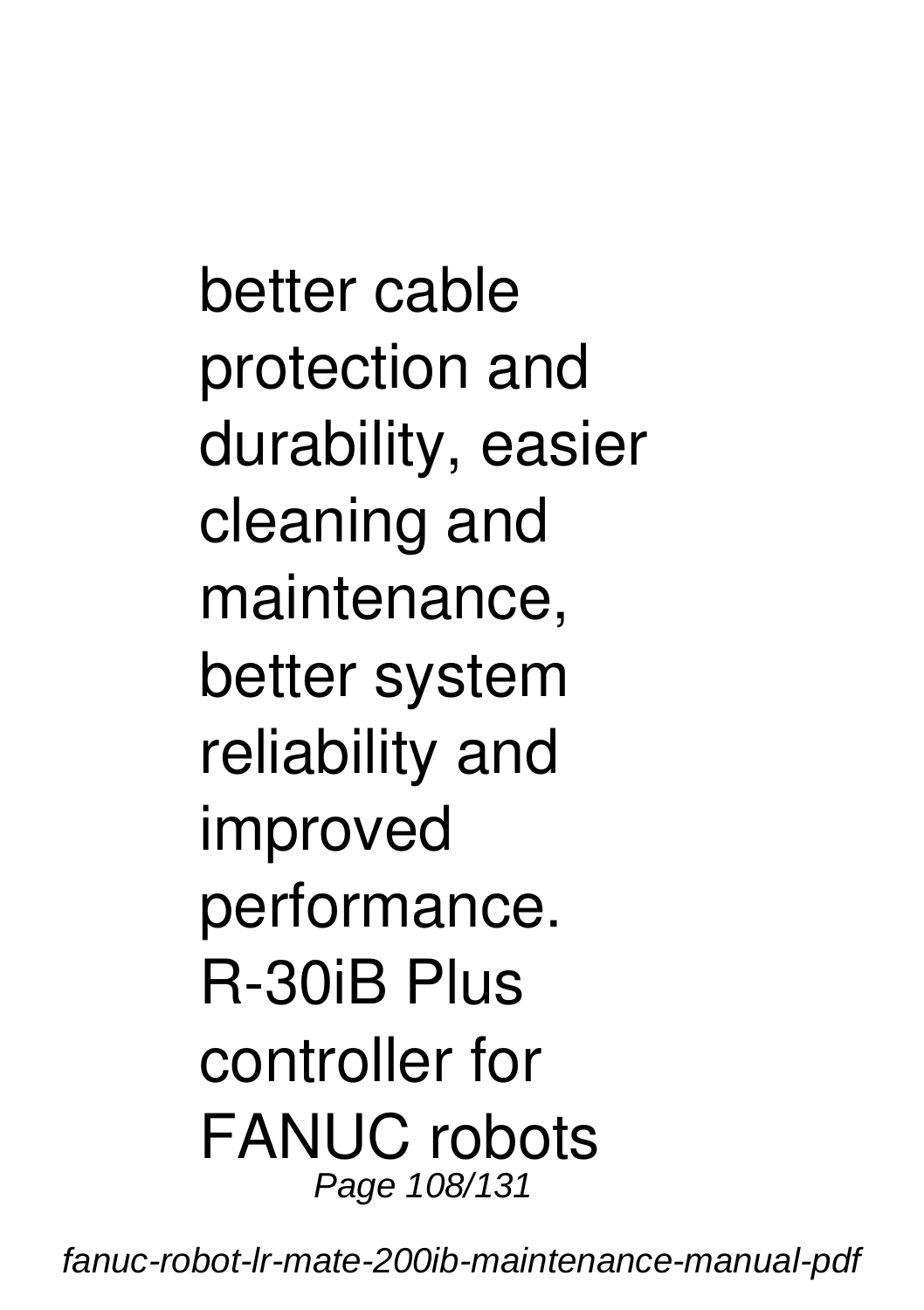**FANUC LRMate 200iD/7L industrial Robot** The FANUC LR Mate 200id robot is designed for smaller material handling applications The size of the LR Mate 200id makes Page 109/131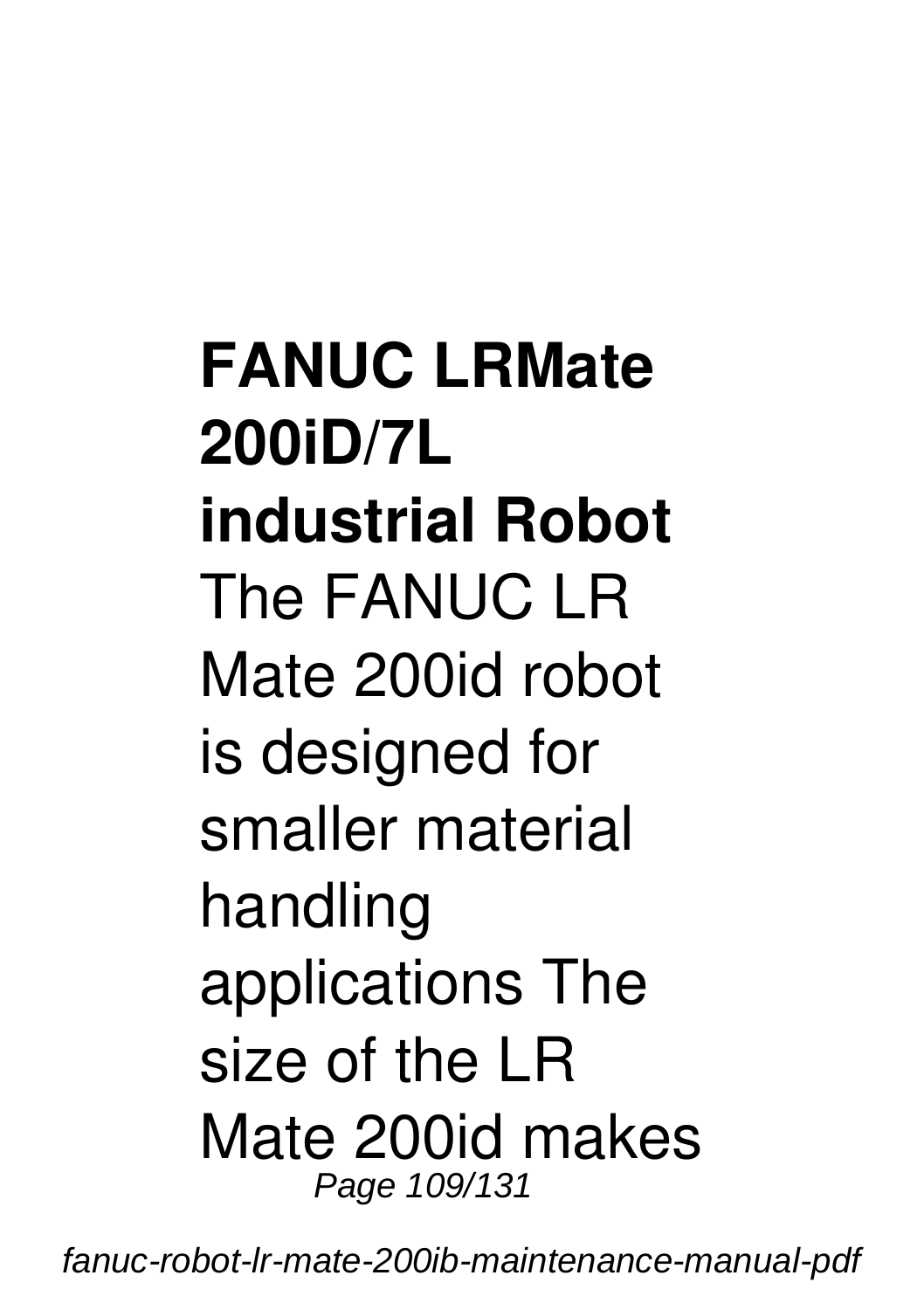this robot optimal for small table top applications. This industrial robot is available in the FANUC R-30ib and R-30ib Plus controller. This used Lr Mate is the successor to the high speed FANUC Lr Mate Page 110/131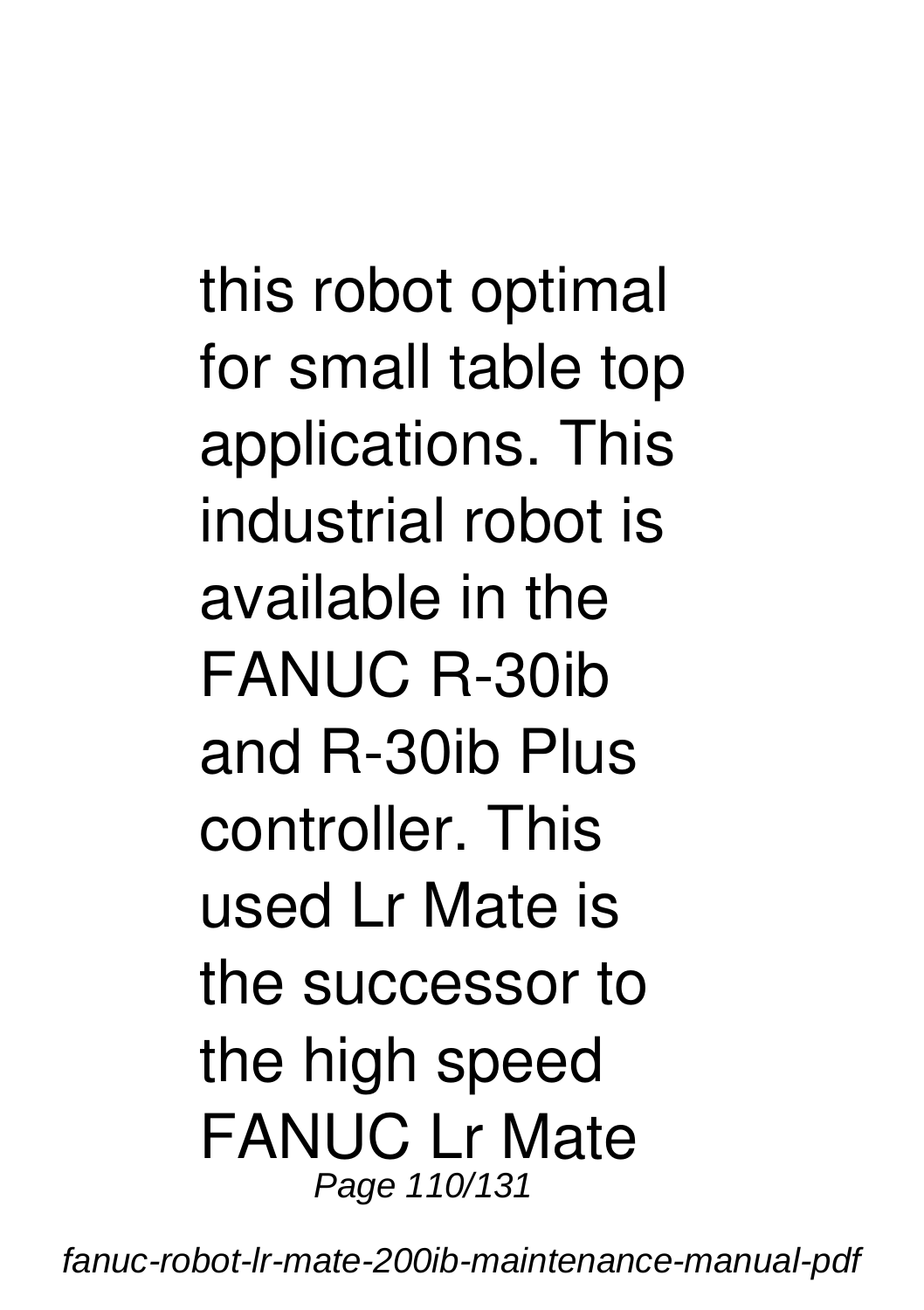200ic.

## **FANUC LR Mate 200ID - Robots Done Right** FANUC ROBOT LR MATE 200iB WITH R-J3iB MATE CONTROL, CARI FS & **TEACH** PENDANT, Page 111/131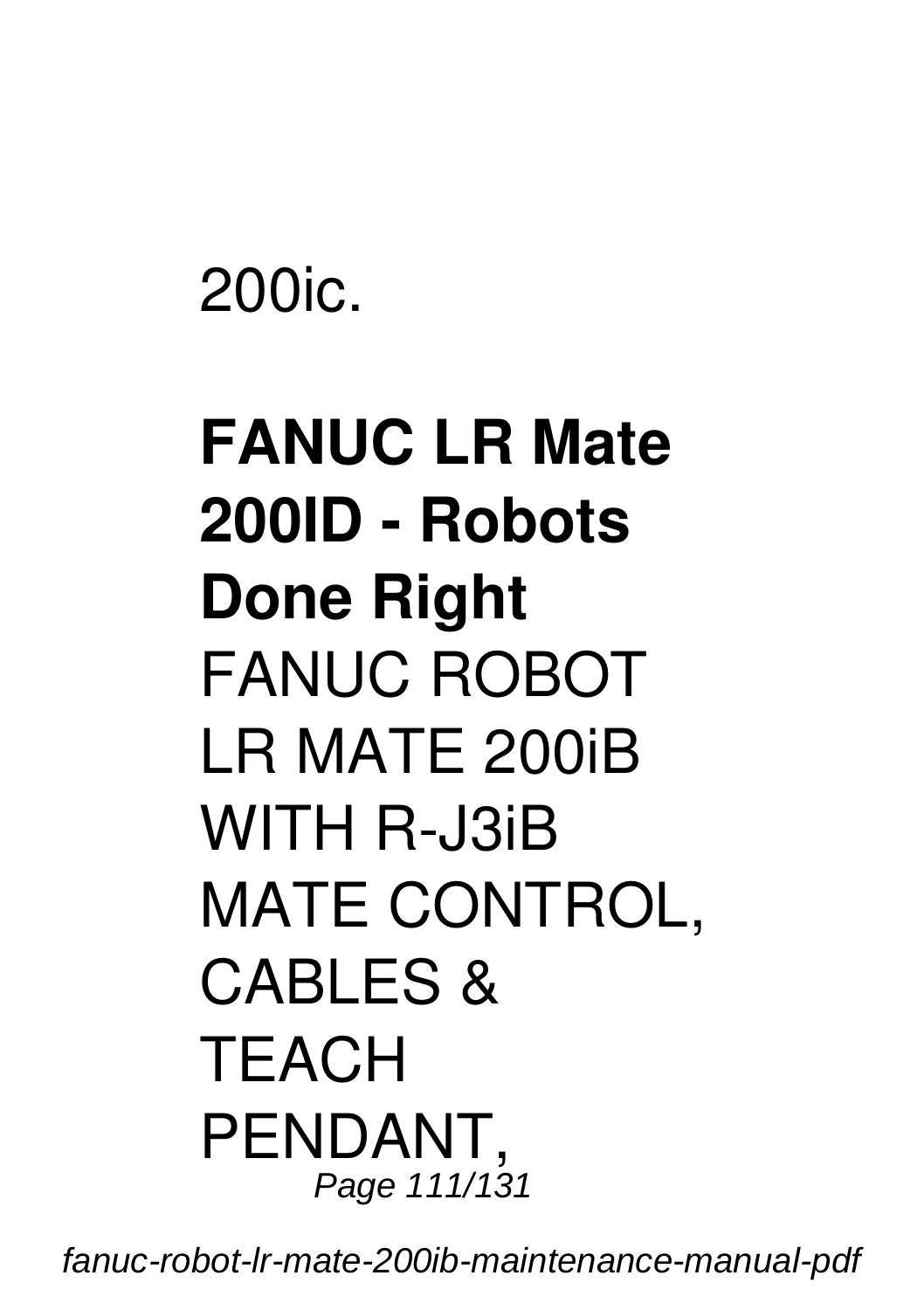LOCATION MI, BUYER TO SHIP LOADING FEE 100. Auction Details Fanuc, Motoman Robot Auction. Ends from. Sep 29, 2020 15:00 CT (21:00 BST) Date Format. Venue Address . P.O. Page 112/131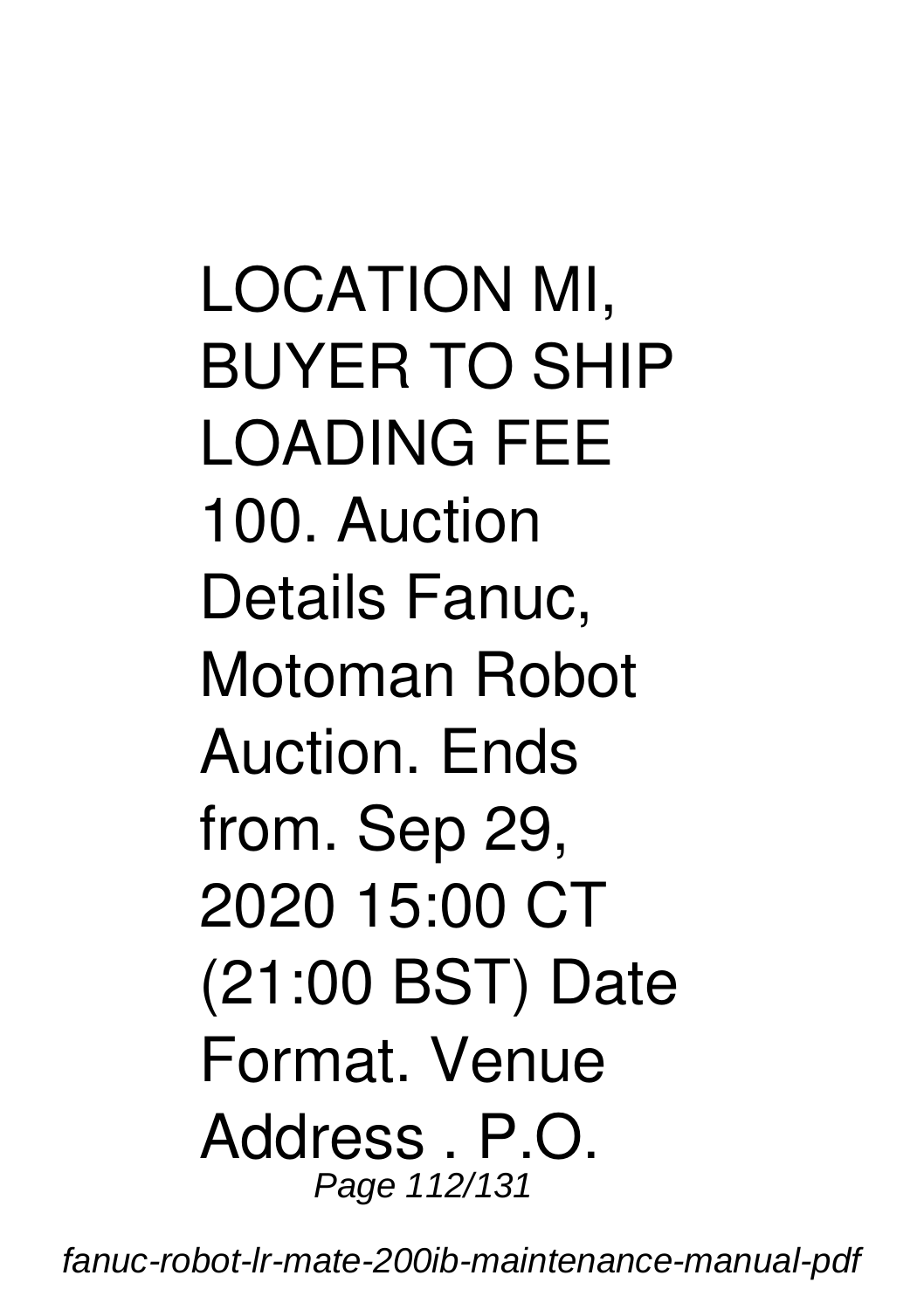### Box 1041 ...

## **FANUC LR Mate 200iB/5P - RobotWorx - Industrial Robot**

#### **... LR Mate 200iB Washproof Robot - FANUC Robot Industrial** Page 113/131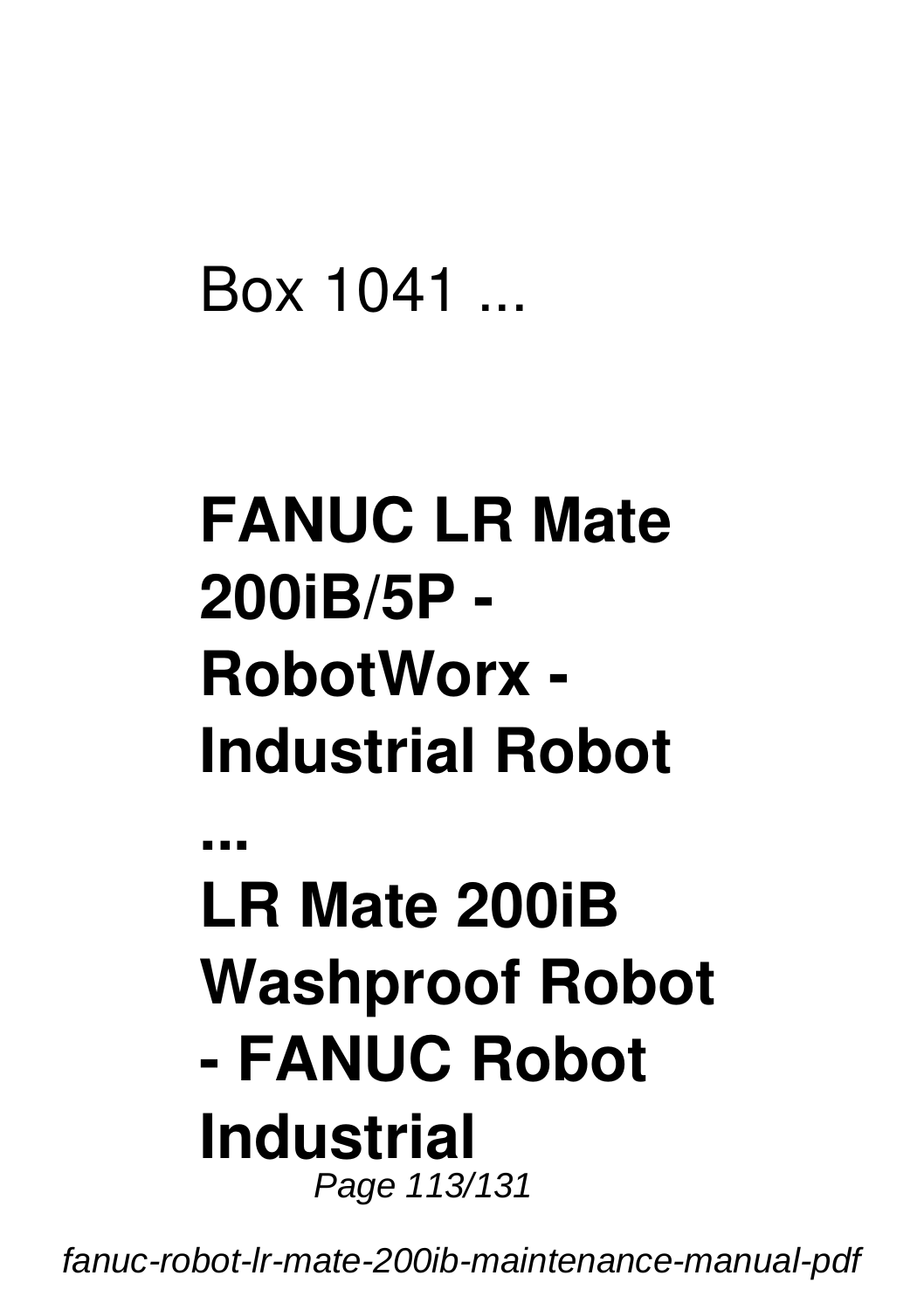### *FANUC LR Mate 200iB - RobotWorx - Industrial Robot ... The FANUC LR Mate 100iB is a five-axis, electric servo-driven robot and a mini industrial robot. The LRMate 100iB RJ3iB tabletop size*

Page 114/131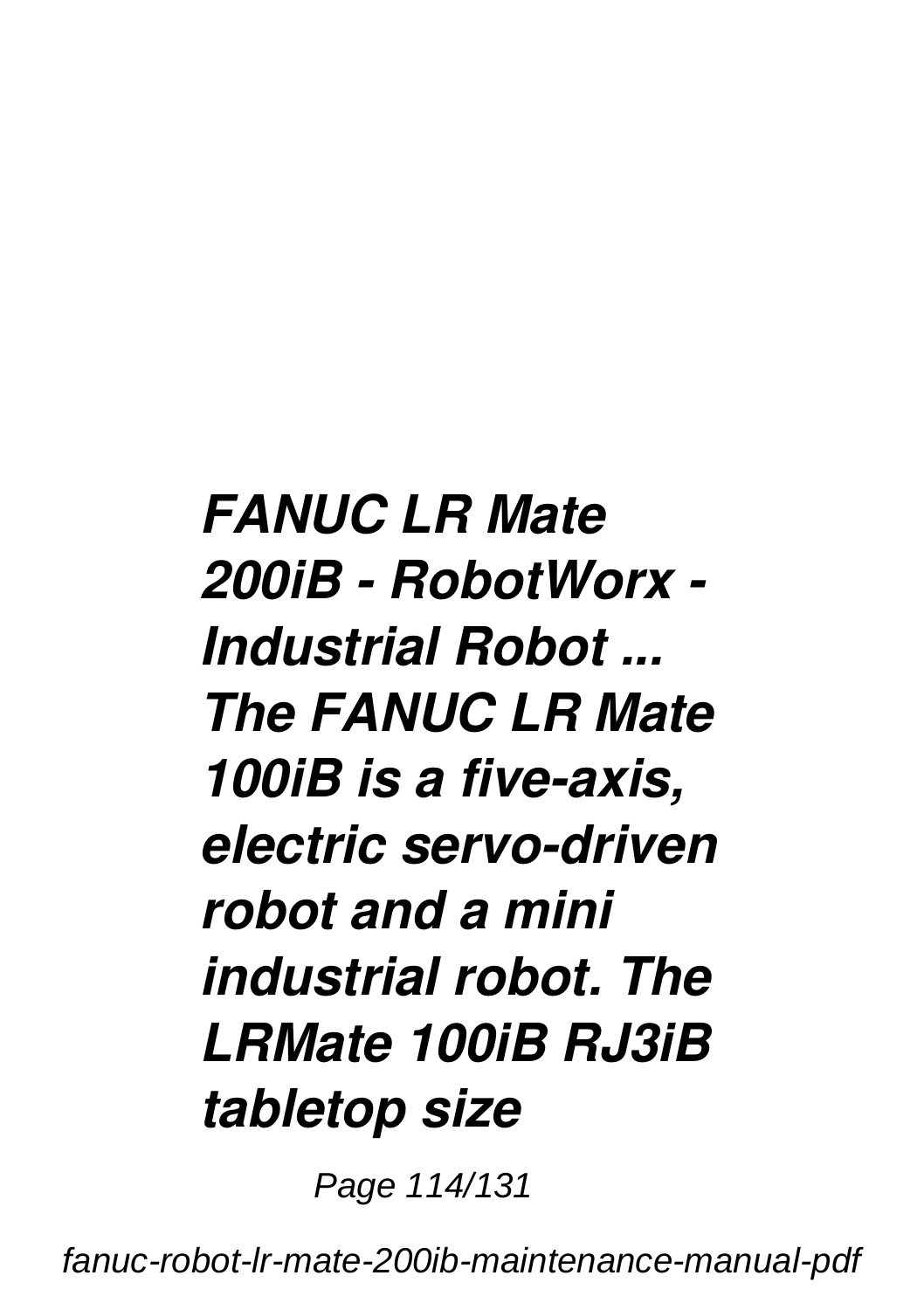*provides for dexterity and high speed. The LR Mate 100iB RJ3iB is capable of a wide variety of tasks in a broad range of industrial and commercial applications, including machine tending and part transfer processes.*

Page 115/131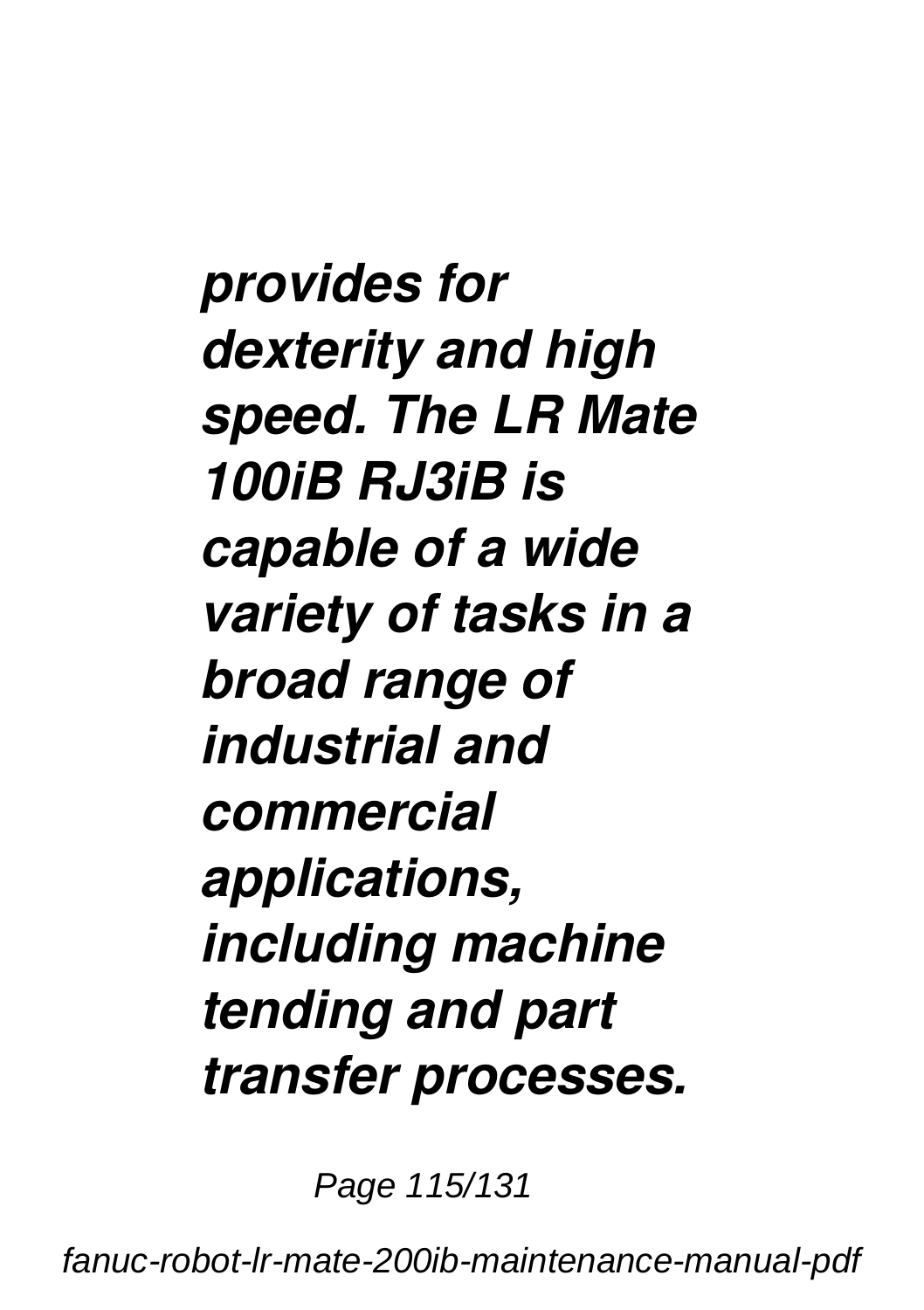*FANUC ROBOT LR MATE 200iB WITH R J3iB CONTROLLER AT EUROBOTS FANUC LR Mate 200iB R30iA - Material Handling Robot LR Mate 200iB Washproof Robot - FANUC Robot Industrial FANUC LR Mate 200iB Industrial Robot Being Tested* Page 116/131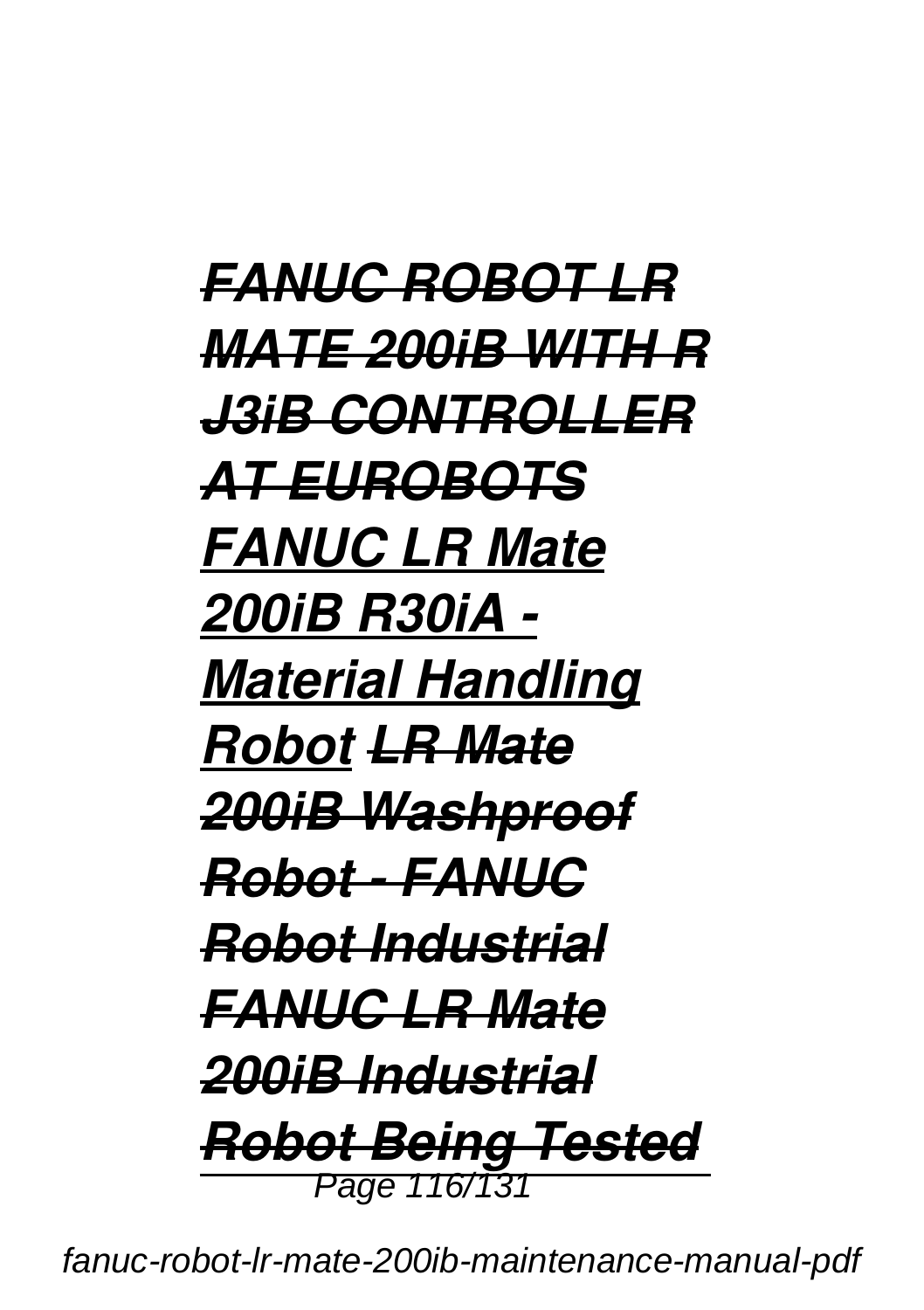*R-2000iB LR Mate 200iB Lettuce Handling - FANUC Robotics Industrial Automation Fanuc Robot LR Mate 200ib with R-30ib controller at Eurobots Fanuc LR Mate 200iB RJ3iB Industrial Robot FANUC LR Mate 200iB/5P RJ3iB Mate* Page 117/131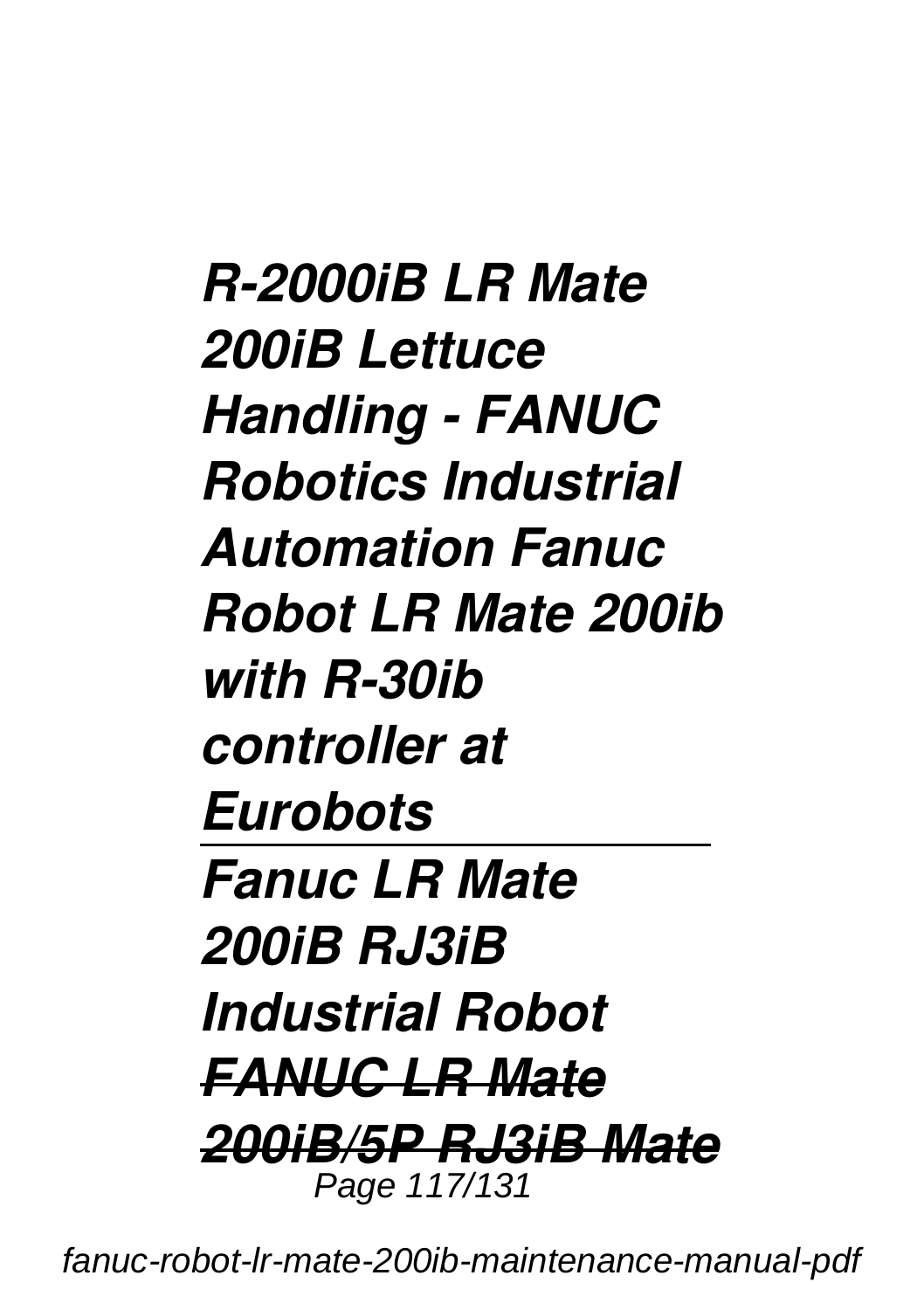*Small Industrial Robot - Tabletop Fanuc LR Mate 200iB LR Mate 200iB Test Tube Loading Robot - FANUC Robotics Industrial Automation FANUC LR Mate 200iB Industrial Robot Arm FANUC LR Mate 200iB Compact Industrial Robot Highlights der* Page 118/131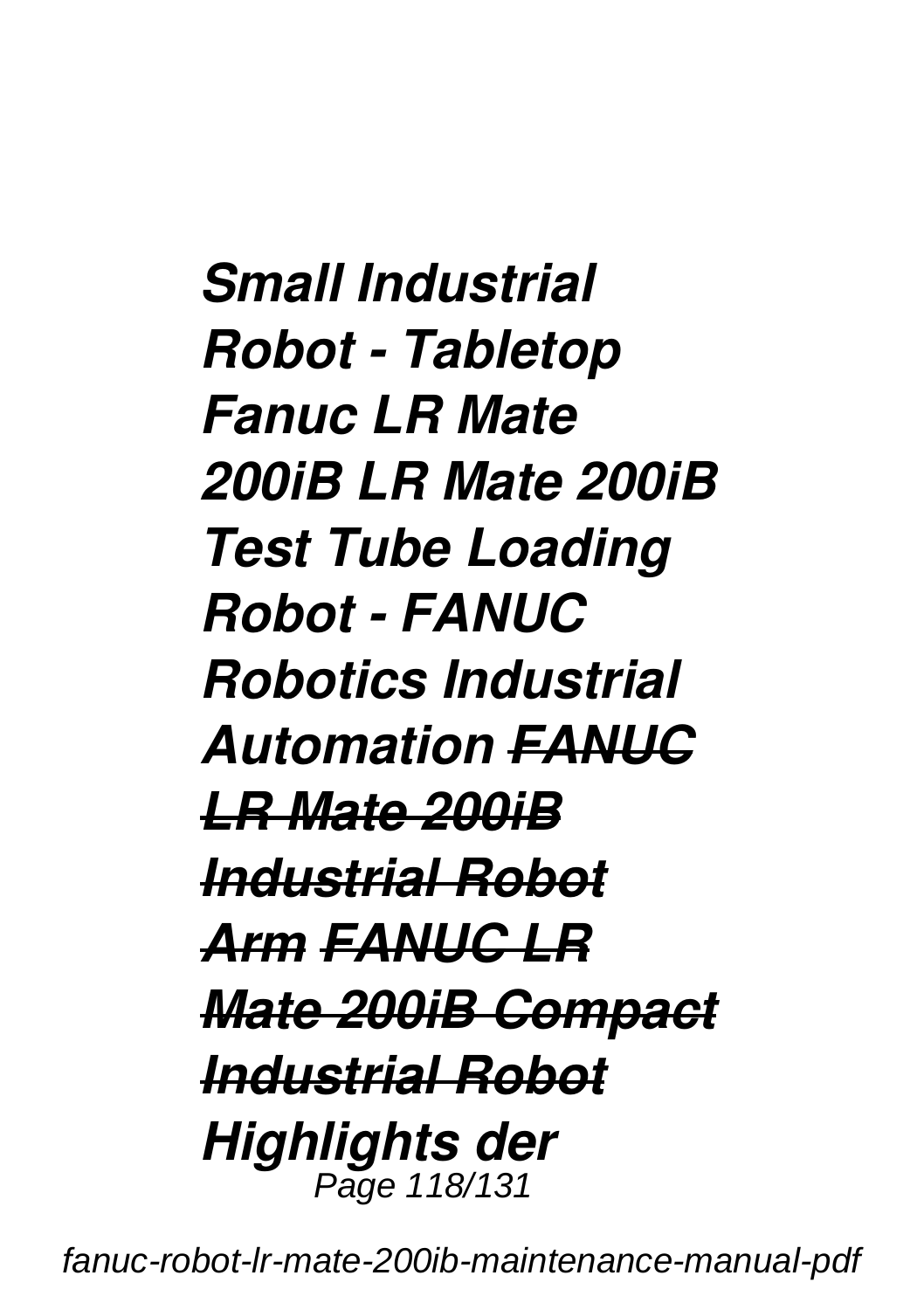*Hannover Messe 2013 ABB Robot Playing Snooker refurbishing a Fanuc robot arm. Fanuc Robot startup 1 FANUC Teach Pendant programming - Group 2 Everything You Need To Know About Fanuc In 20 Minutes - Global Electronic Services* Page 119/131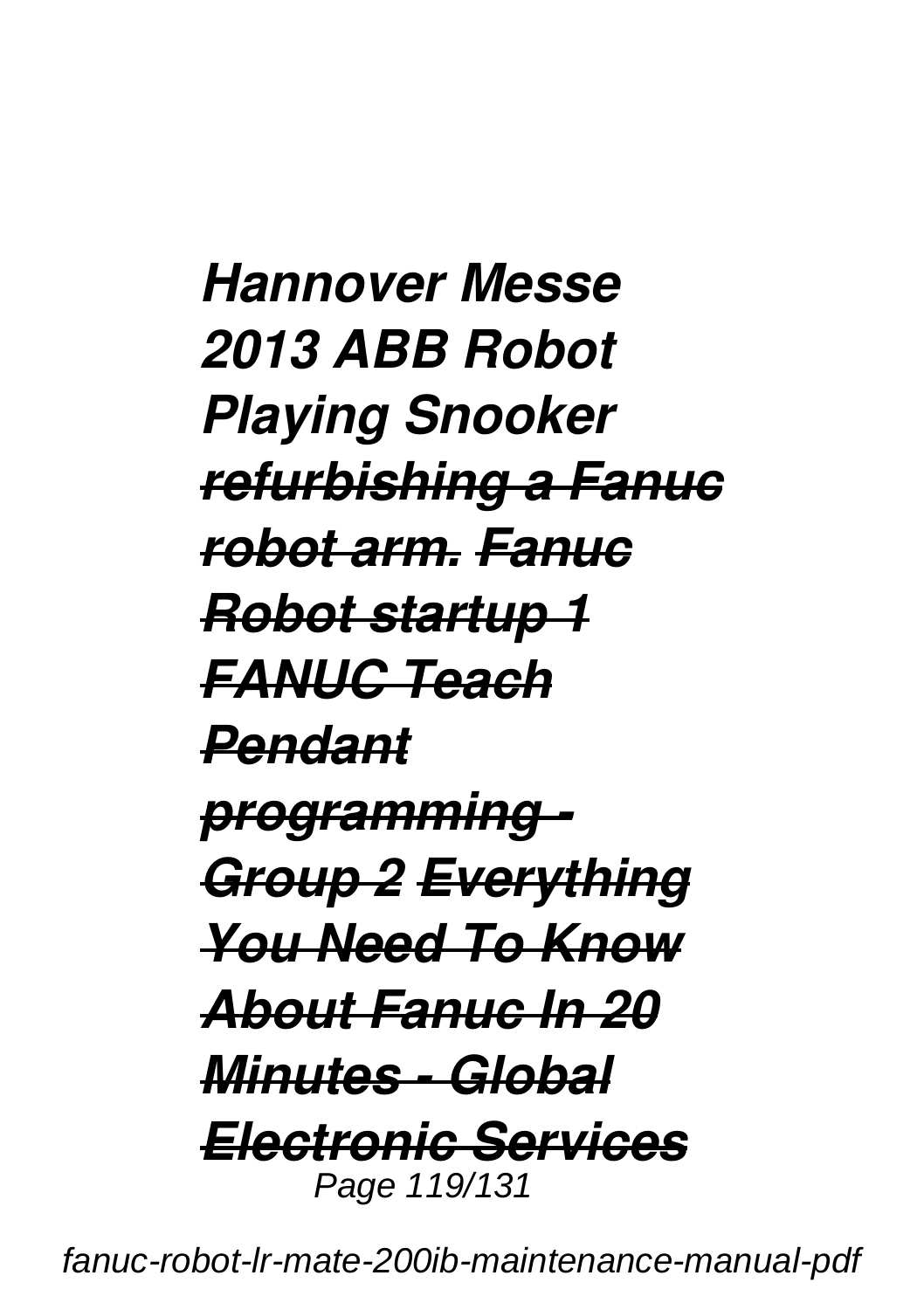*Fanuc Robot LR Mate 200iD 4S Fanuc Welding Robot Programming Circles Fanuc Teach Pendant Navigation FANUC ipari robotok az AUDI Hungariánál Calibration and accuracy validation of a FANUC LR Mate 200iC industrial robot LR Mate 200iB* Page 120/131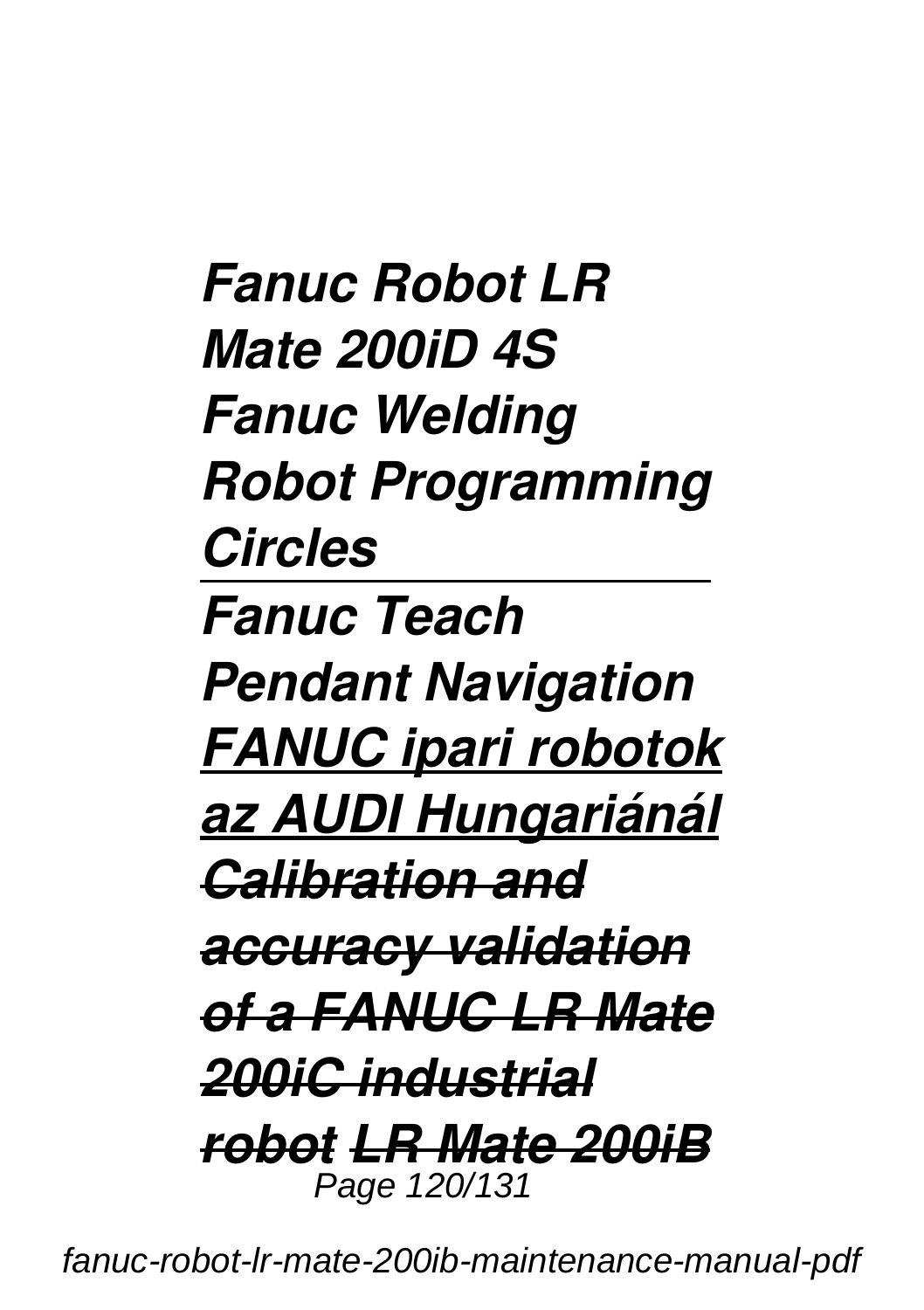*Gas Can Assembly Robot - FANUC Robotics Industrial Automation FANUC LR Mate 200iB Industrial Robot FANUC LR Mate 200iB/3L Robot FANUC LR Mate Preventative Maintenance and Robot Information Fanuc LR Mate 200iB with Rj3iB* Page 121/131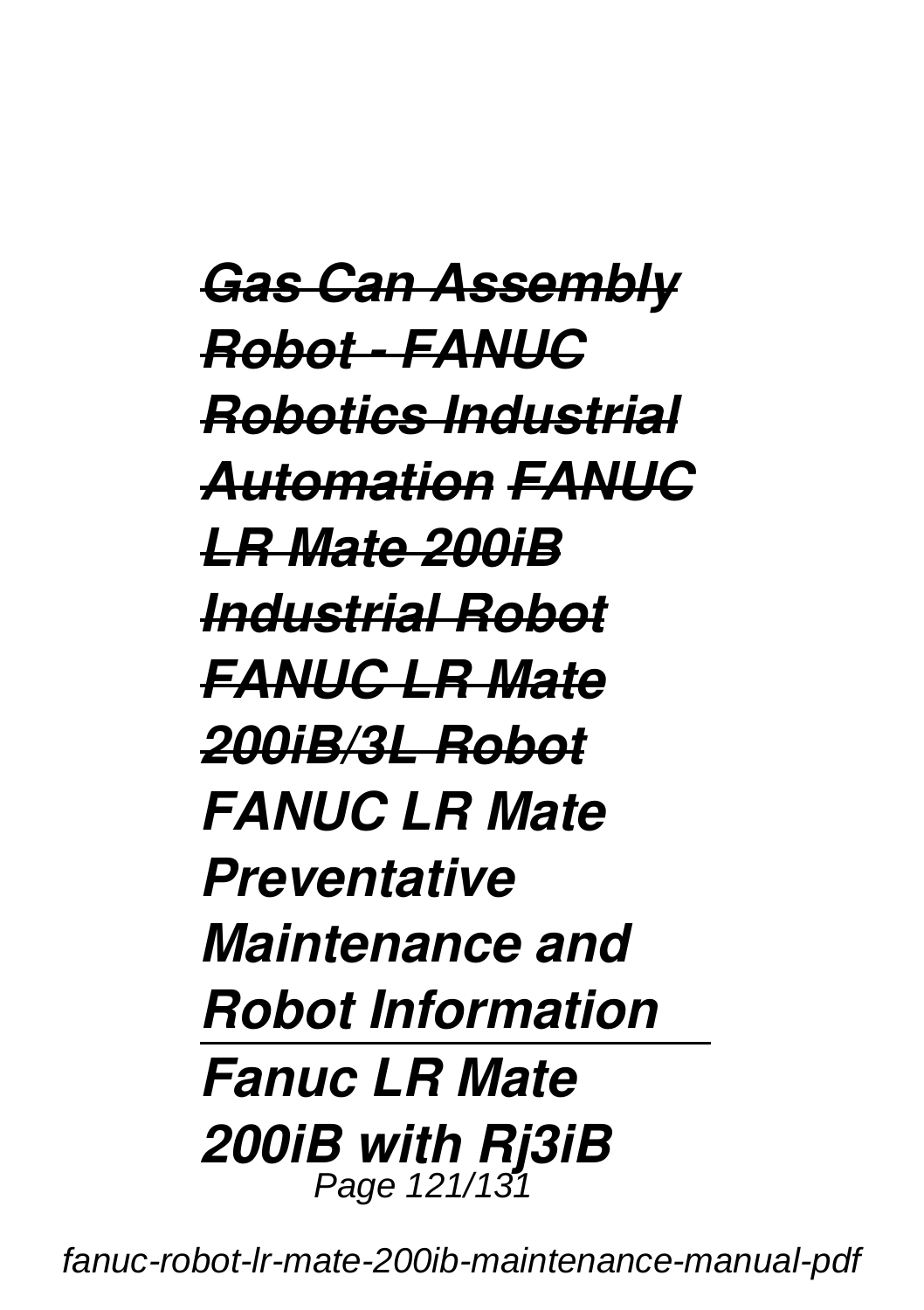*controller - Fanuc used robots at Eurobots.net EWU Robotics - Robo CD Packer - FANUC LR Mate 200iB FANUC ROBOT LR MATE 200iC 5L con Controller R 30 iA MATE in EUROBOTS Fanuc Robot Lr Mate 200ib*

#### *LR Mate 200iD*

Page 122/131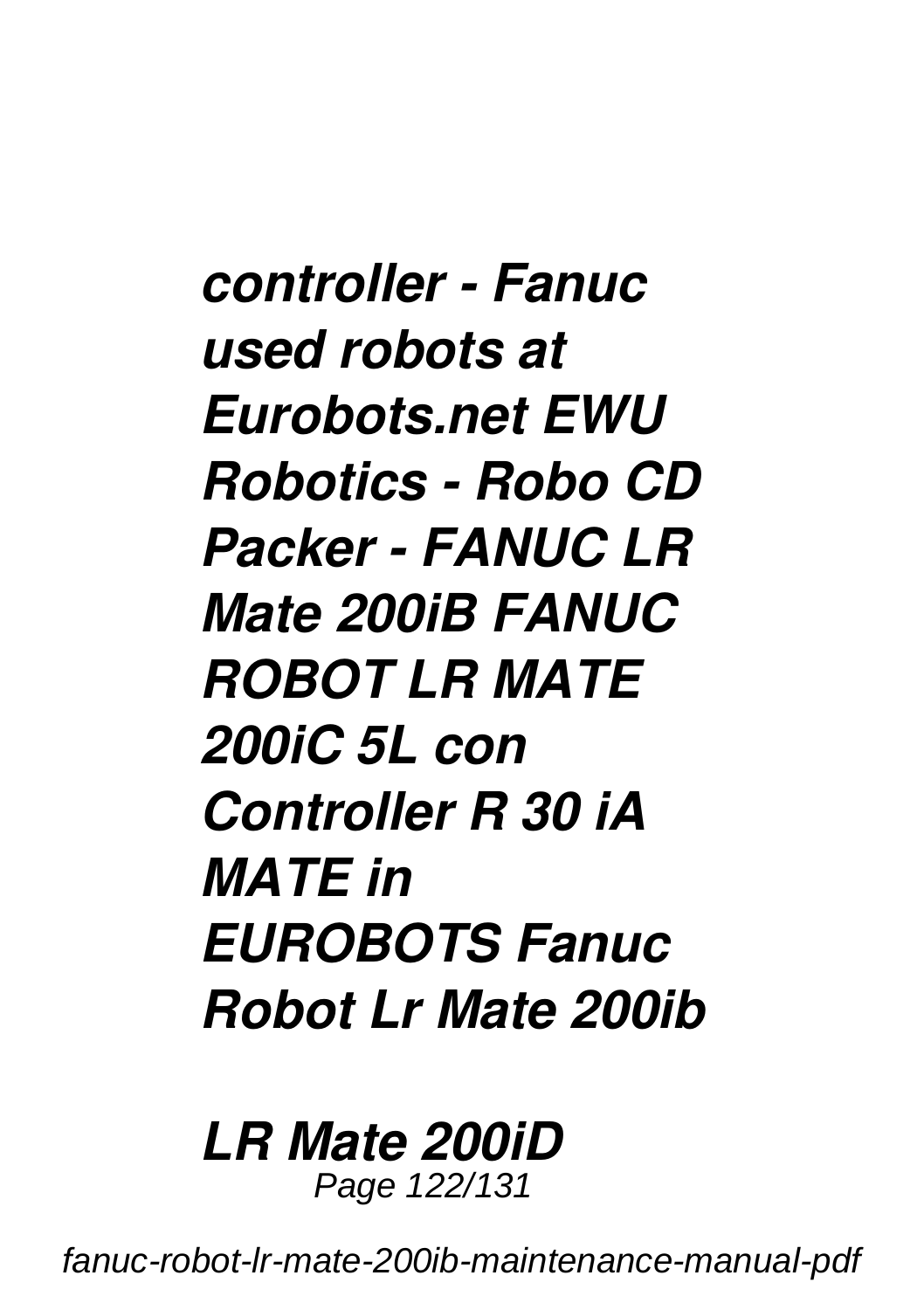*models are available with reaches up to 911 mm, a max. load capacity of 7 kg and a calculated TCP speed of max. 11 metres/sec. More throughput LR Mate's powerful servo motors and very rigid arm deliver high acceleration and short cycle times,* Page 123/131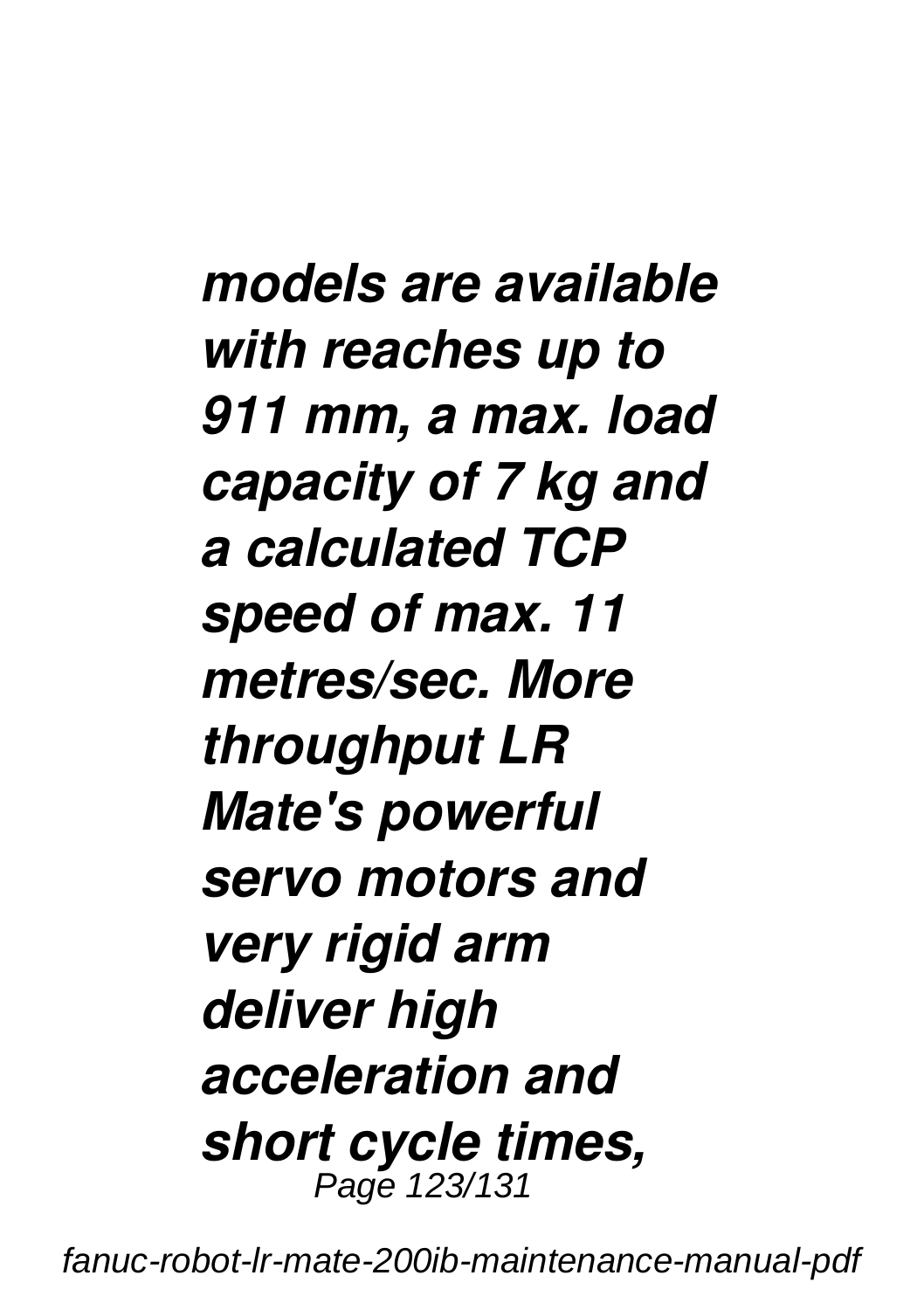### *providing users with improved productivity rates.*

## **LR Mate 200iB - NMT The FANUC LR Mate 200id robot is designed for smaller**

Page 124/131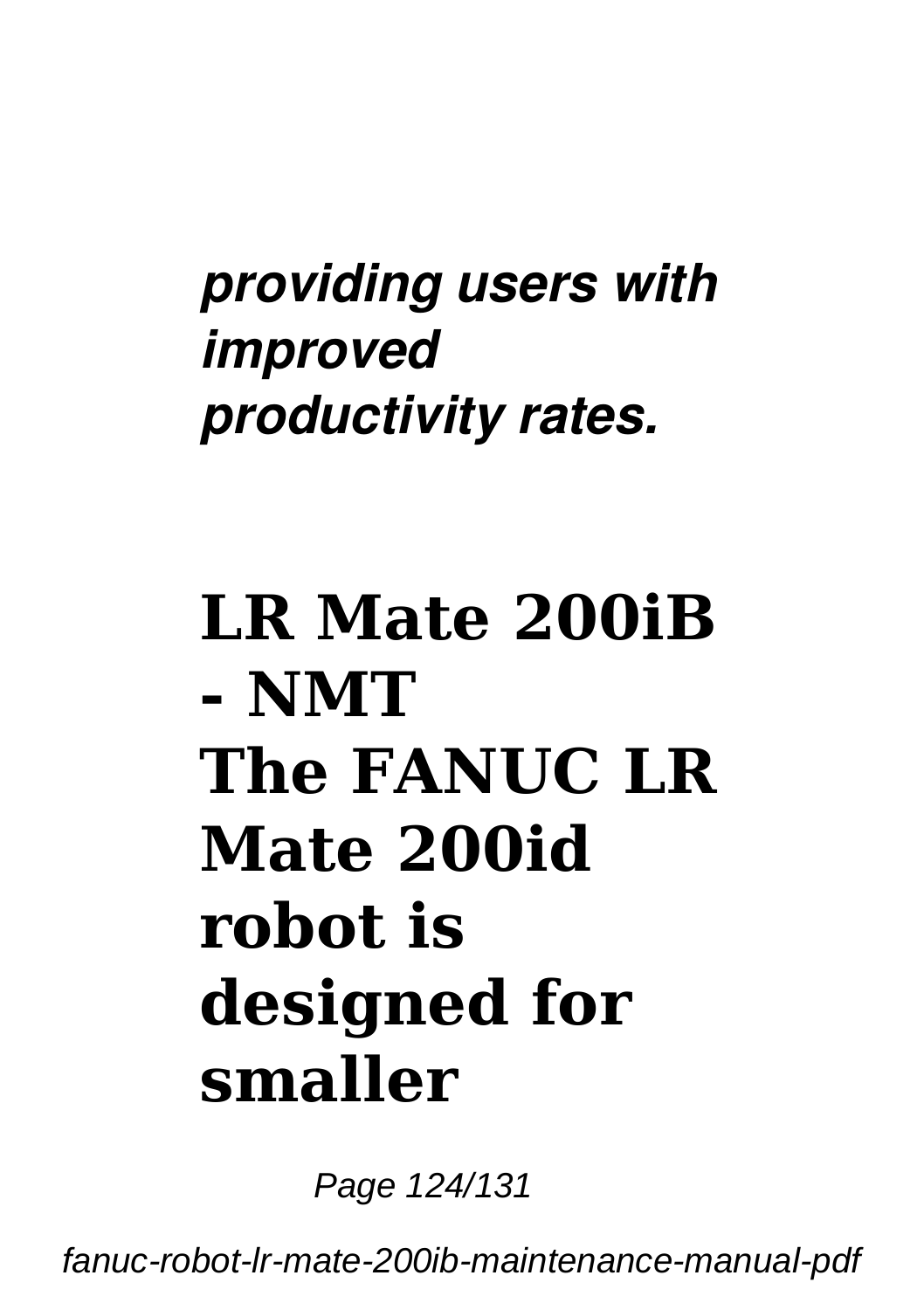## **material handling applications The size of the LR Mate 200id makes this robot optimal for small table top applications. This industrial robot is** Page 125/131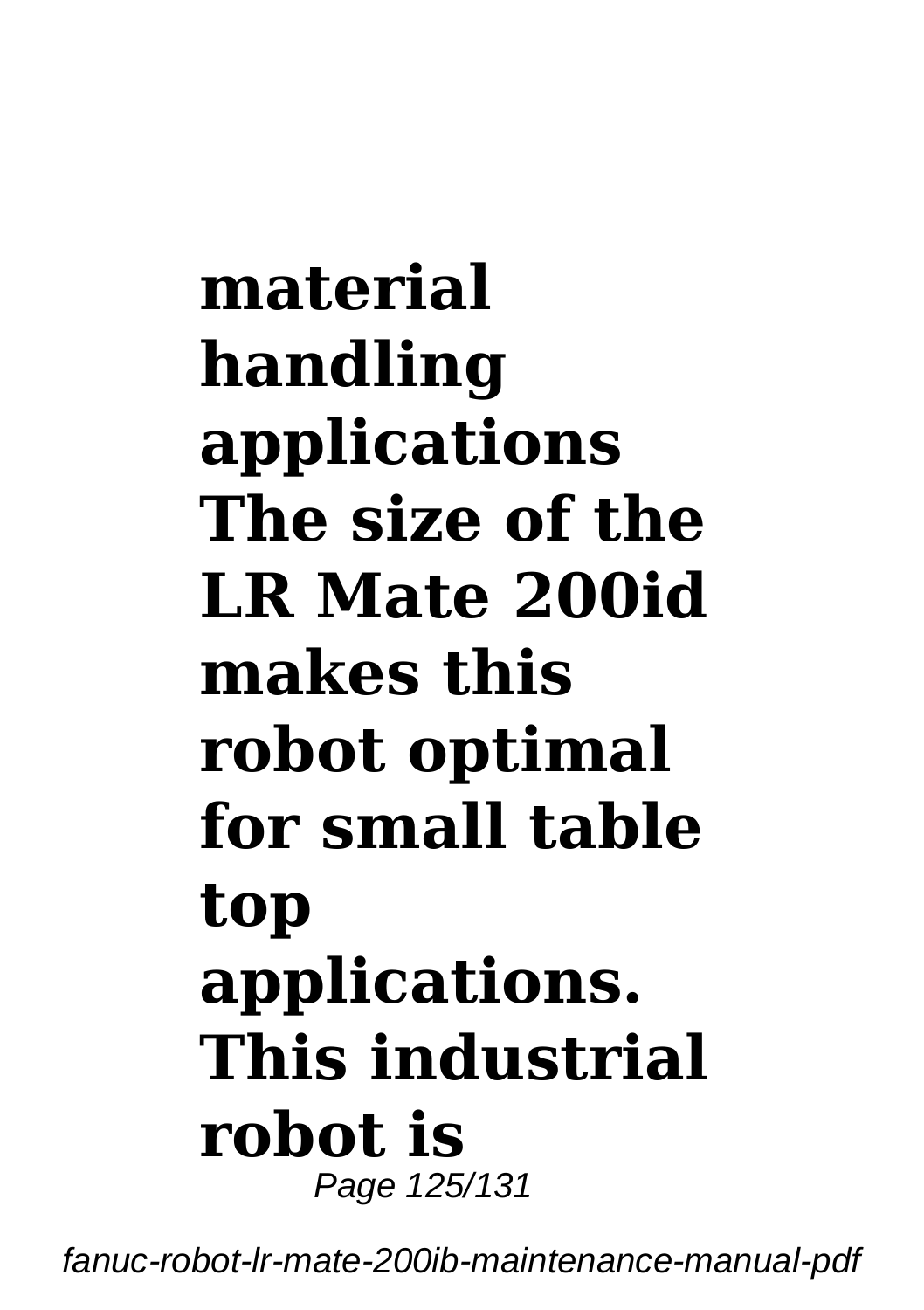**available in the FANUC R-30ib and R-30ib Plus controller. This used Lr Mate is the successor to the high speed FANUC Lr Mate 200ic. FANUC LR** Page 126/131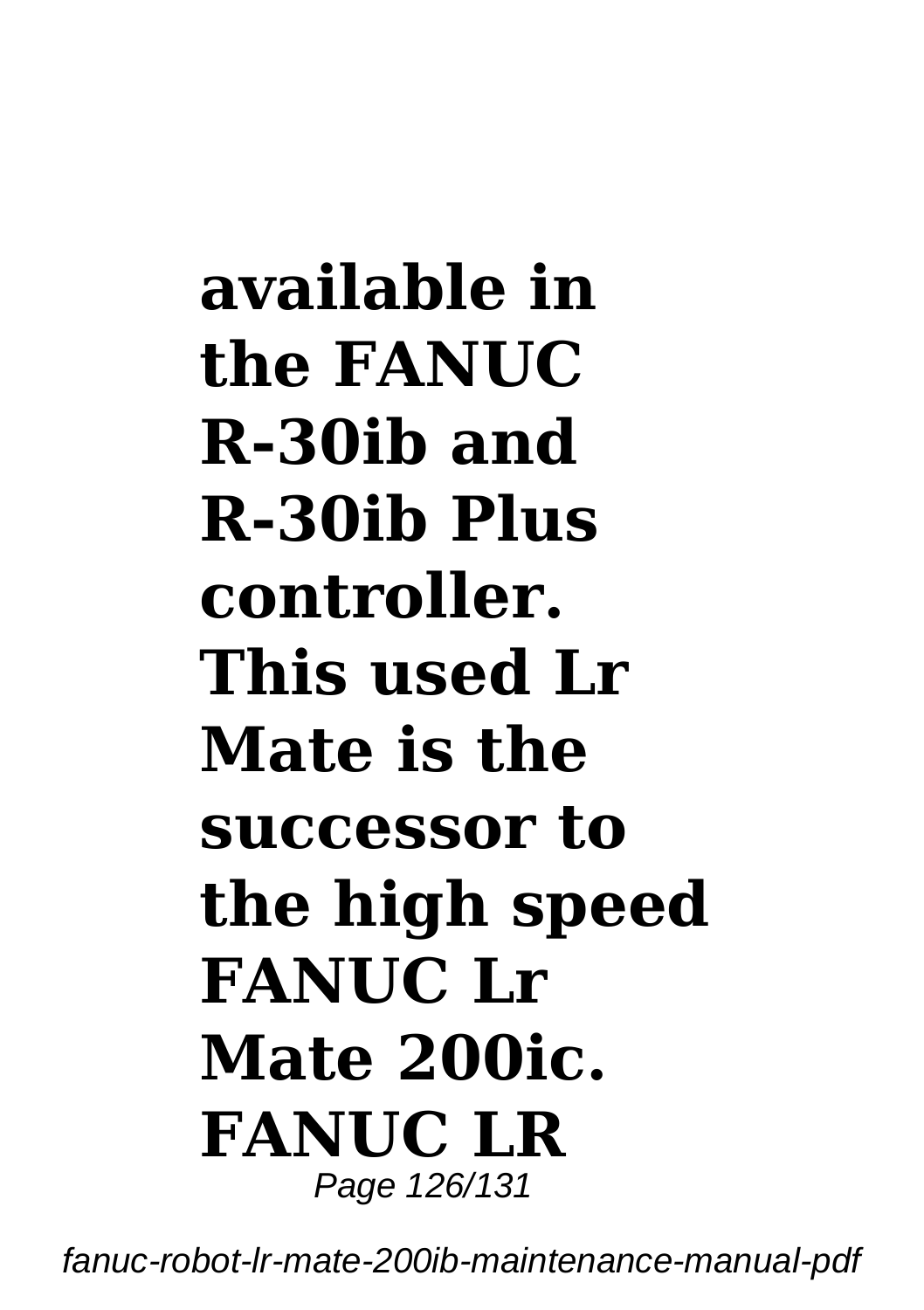# **Mate industrial robot series FANUC LR-Mate 200iB | R-J3iB | Refurbished Robot | IRSA**

### **... The FANUC LR Mate 200iB/5P is a six-axis,** Page 127/131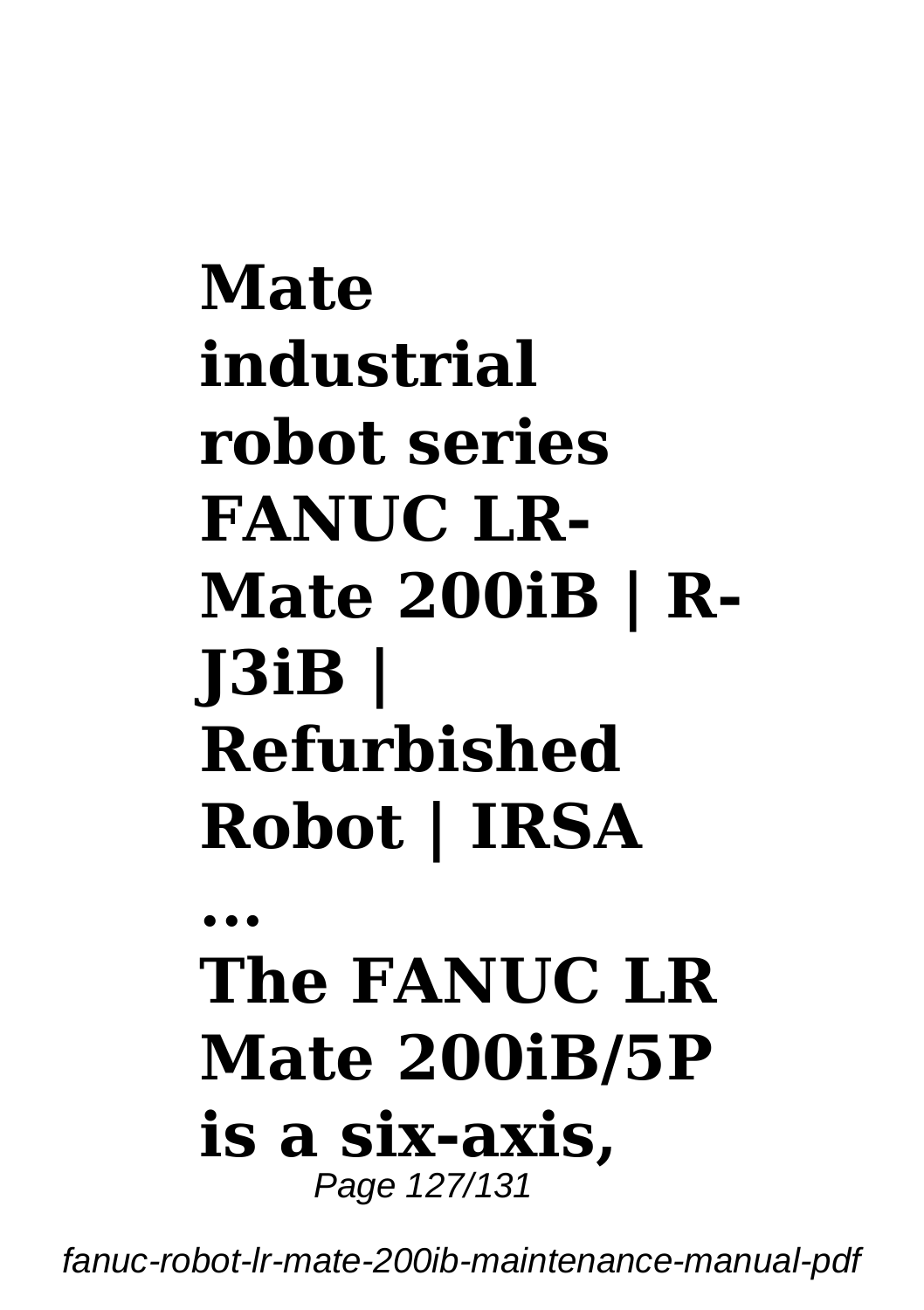**electric servodriven industrial robot. The LRMate 200iB/5P's RJ3iB tabletop size provides for dexterity and high speed. This high precision** Page 128/131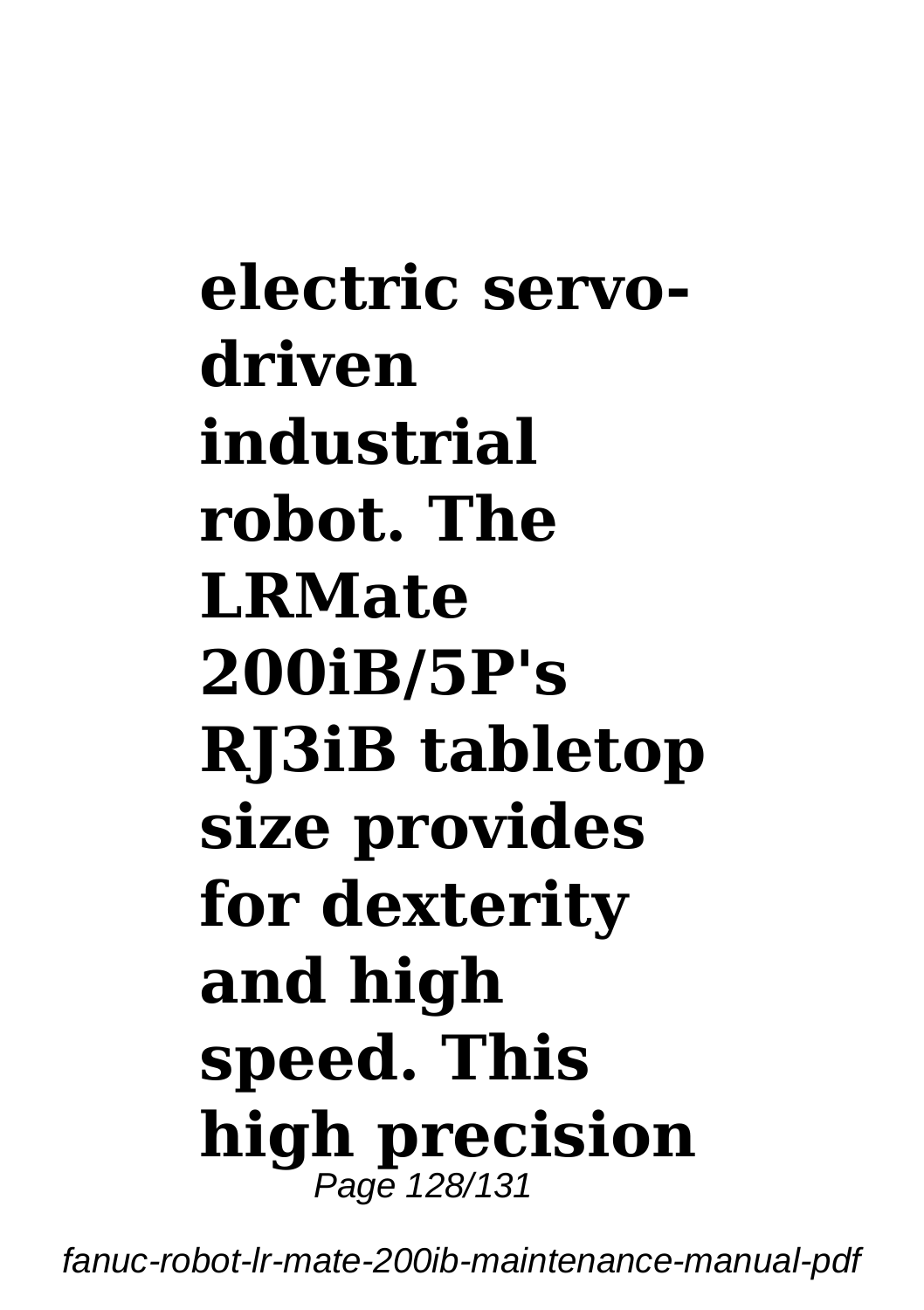**robot offers the fastest, most accurate automation solution in the LR Mate 200iB series. Along with its speed and precision, the LR Mate 200iB/5P is also versatile.** Page 129/131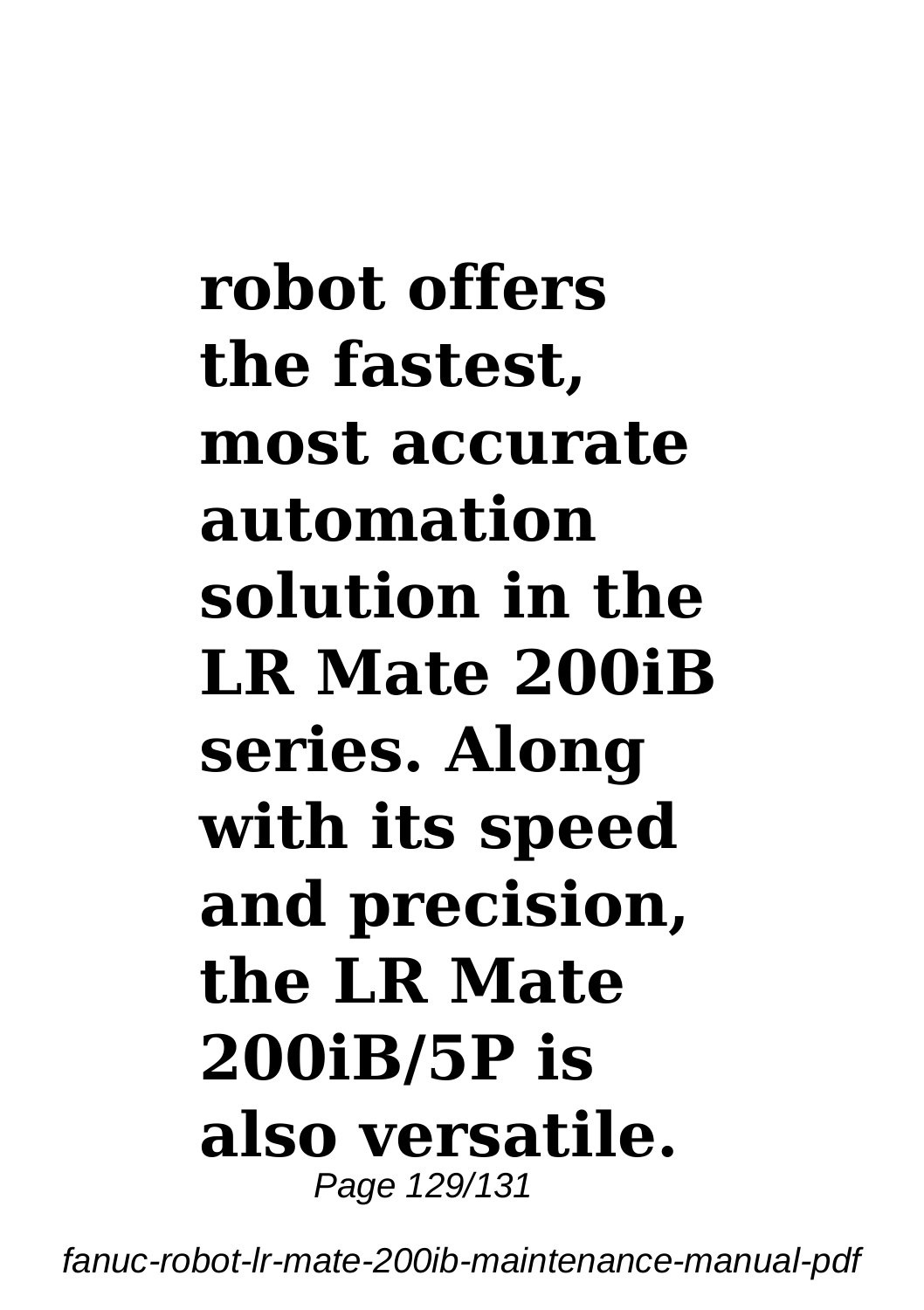**Designed with no moisture retention areas to resist bacteria growth and rust, the Fanuc LR Mate 200iB/5WP RJ-3iB Waterproof robot features highpressure nozzle and food-grade grease and USDA-**<br>Page 130/131